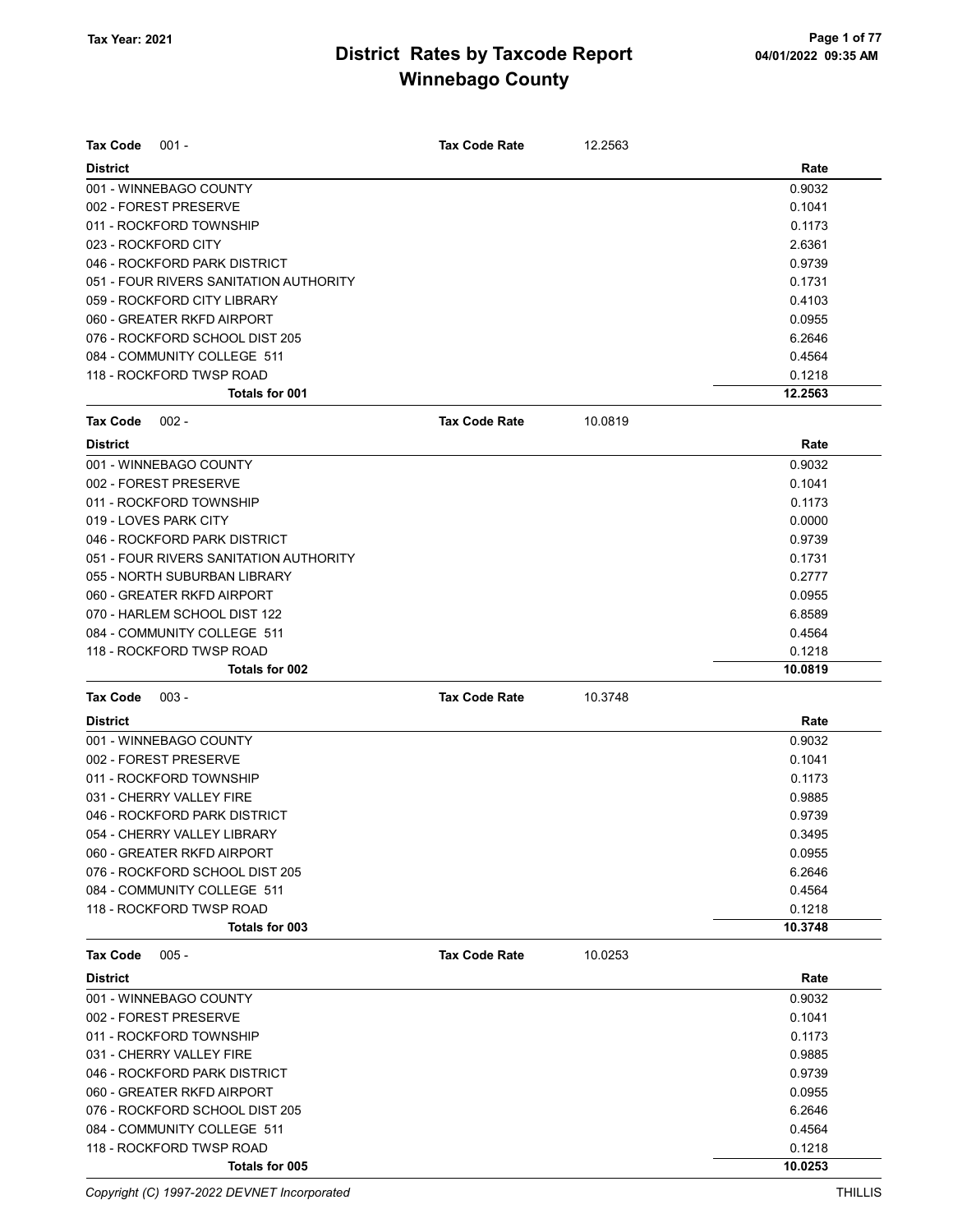| <b>Tax Code</b><br>$006 -$                                  | <b>Tax Code Rate</b> | 9.9893  |                  |
|-------------------------------------------------------------|----------------------|---------|------------------|
|                                                             |                      |         |                  |
| <b>District</b><br>001 - WINNEBAGO COUNTY                   |                      |         | Rate<br>0.9032   |
| 002 - FOREST PRESERVE                                       |                      |         | 0.1041           |
| 006 - HARLEM TOWNSHIP                                       |                      |         | 0.1025           |
| 019 - LOVES PARK CITY                                       |                      |         | 0.0000           |
| 046 - ROCKFORD PARK DISTRICT                                |                      |         | 0.9739           |
| 051 - FOUR RIVERS SANITATION AUTHORITY                      |                      |         | 0.1731           |
| 055 - NORTH SUBURBAN LIBRARY                                |                      |         | 0.2777           |
| 060 - GREATER RKFD AIRPORT                                  |                      |         | 0.0955           |
| 070 - HARLEM SCHOOL DIST 122                                |                      |         | 6.8589           |
| 084 - COMMUNITY COLLEGE 511                                 |                      |         | 0.4564           |
| 113 - HARLEM TWSP ROAD                                      |                      |         | 0.0440           |
| Totals for 006                                              |                      |         | 9.9893           |
| <b>Tax Code</b><br>$007 -$                                  | <b>Tax Code Rate</b> | 9.8162  |                  |
|                                                             |                      |         |                  |
| <b>District</b>                                             |                      |         | Rate             |
| 001 - WINNEBAGO COUNTY                                      |                      |         | 0.9032           |
| 002 - FOREST PRESERVE                                       |                      |         | 0.1041           |
| 006 - HARLEM TOWNSHIP                                       |                      |         | 0.1025           |
| 019 - LOVES PARK CITY                                       |                      |         | 0.0000           |
| 046 - ROCKFORD PARK DISTRICT                                |                      |         | 0.9739           |
| 055 - NORTH SUBURBAN LIBRARY                                |                      |         | 0.2777           |
| 060 - GREATER RKFD AIRPORT                                  |                      |         | 0.0955           |
| 070 - HARLEM SCHOOL DIST 122                                |                      |         | 6.8589           |
| 084 - COMMUNITY COLLEGE 511                                 |                      |         | 0.4564           |
| 113 - HARLEM TWSP ROAD<br>Totals for 007                    |                      |         | 0.0440<br>9.8162 |
|                                                             |                      |         |                  |
| <b>Tax Code</b><br>$008 -$                                  | <b>Tax Code Rate</b> | 9.4876  |                  |
| <b>District</b>                                             |                      |         | Rate             |
| 001 - WINNEBAGO COUNTY                                      |                      |         | 0.9032           |
| 002 - FOREST PRESERVE                                       |                      |         | 0.1041           |
| 011 - ROCKFORD TOWNSHIP                                     |                      |         | 0.1173           |
|                                                             |                      |         |                  |
| 019 - LOVES PARK CITY                                       |                      |         | 0.0000           |
| 046 - ROCKFORD PARK DISTRICT                                |                      |         | 0.9739           |
| 051 - FOUR RIVERS SANITATION AUTHORITY                      |                      |         | 0.1731           |
| 055 - NORTH SUBURBAN LIBRARY                                |                      |         | 0.2777           |
| 060 - GREATER RKFD AIRPORT                                  |                      |         | 0.0955           |
| 076 - ROCKFORD SCHOOL DIST 205                              |                      |         | 6.2646           |
| 084 - COMMUNITY COLLEGE 511                                 |                      |         | 0.4564           |
| 118 - ROCKFORD TWSP ROAD                                    |                      |         | 0.1218           |
| Totals for 008                                              |                      |         | 9.4876           |
| $010 -$<br><b>Tax Code</b>                                  | <b>Tax Code Rate</b> | 10.5004 |                  |
| <b>District</b>                                             |                      |         | Rate             |
| 001 - WINNEBAGO COUNTY                                      |                      |         | 0.9032           |
| 002 - FOREST PRESERVE                                       |                      |         | 0.1041           |
| 011 - ROCKFORD TOWNSHIP                                     |                      |         | 0.1173           |
| 037 - NORTH PARK FIRE                                       |                      |         | 0.4185           |
| 046 - ROCKFORD PARK DISTRICT                                |                      |         | 0.9739           |
| 051 - FOUR RIVERS SANITATION AUTHORITY                      |                      |         | 0.1731           |
| 055 - NORTH SUBURBAN LIBRARY                                |                      |         | 0.2777           |
| 060 - GREATER RKFD AIRPORT                                  |                      |         | 0.0955           |
| 070 - HARLEM SCHOOL DIST 122<br>084 - COMMUNITY COLLEGE 511 |                      |         | 6.8589<br>0.4564 |

Copyright (C) 1997-2022 DEVNET Incorporated THILLIS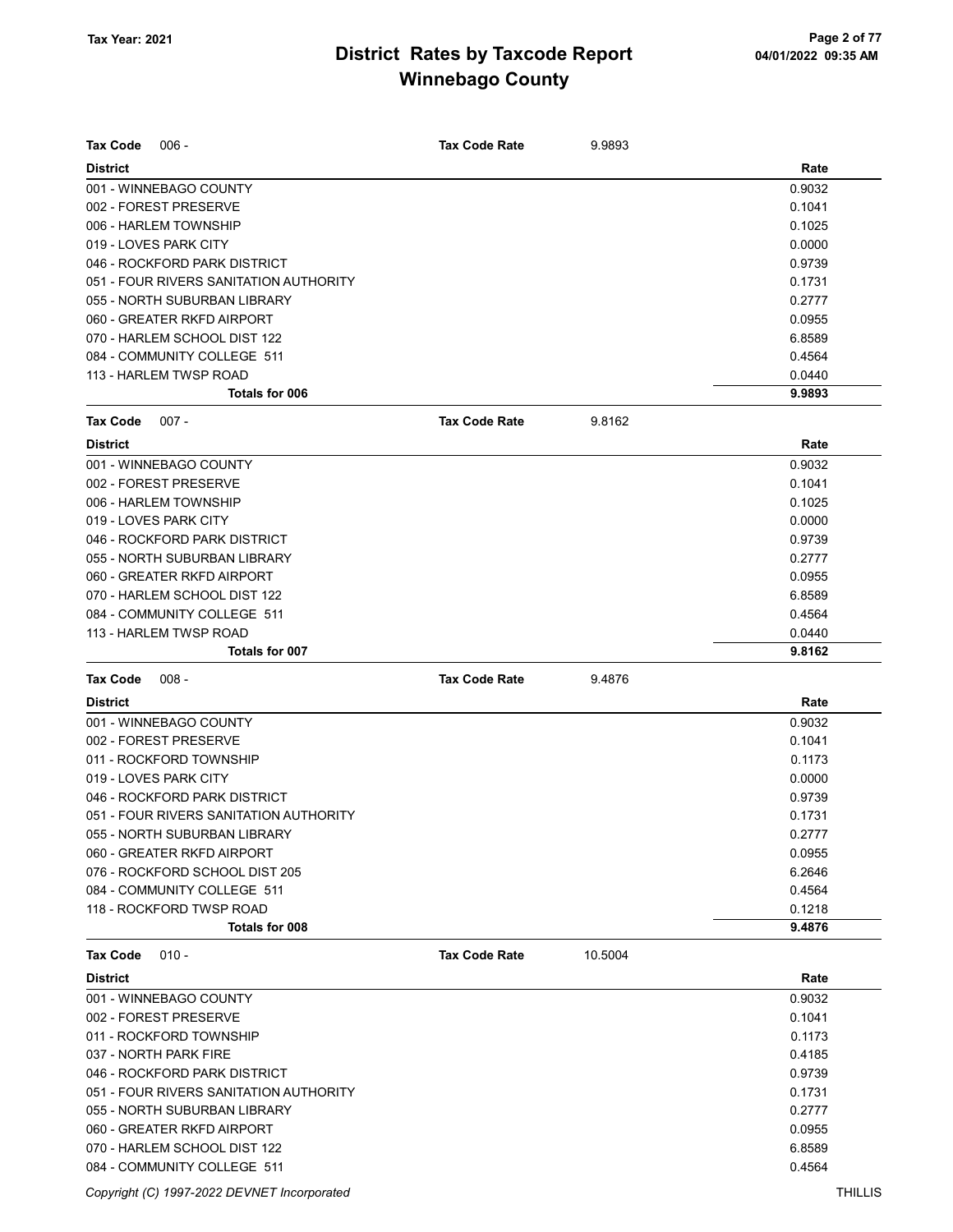| <b>Tax Code</b><br>$010 -$                        | <b>Tax Code Rate</b> | 10.5004 |                   |
|---------------------------------------------------|----------------------|---------|-------------------|
|                                                   |                      |         |                   |
| <b>District</b>                                   |                      |         | Rate              |
| 118 - ROCKFORD TWSP ROAD<br><b>Totals for 010</b> |                      |         | 0.1218<br>10.5004 |
|                                                   |                      |         |                   |
| <b>Tax Code</b><br>$012 -$                        | <b>Tax Code Rate</b> | 8.2480  |                   |
| <b>District</b>                                   |                      |         | Rate              |
| 001 - WINNEBAGO COUNTY                            |                      |         | 0.9032            |
| 002 - FOREST PRESERVE                             |                      |         | 0.1041            |
| 006 - HARLEM TOWNSHIP                             |                      |         | 0.1025            |
| 019 - LOVES PARK CITY                             |                      |         | 0.0000            |
| 055 - NORTH SUBURBAN LIBRARY                      |                      |         | 0.2777            |
| 060 - GREATER RKFD AIRPORT                        |                      |         | 0.0955            |
| 076 - ROCKFORD SCHOOL DIST 205                    |                      |         | 6.2646            |
| 084 - COMMUNITY COLLEGE 511                       |                      |         | 0.4564            |
| 113 - HARLEM TWSP ROAD                            |                      |         | 0.0440            |
| Totals for 012                                    |                      |         | 8.2480            |
| <b>Tax Code</b><br>$013 -$                        | <b>Tax Code Rate</b> | 9.6284  |                   |
| <b>District</b>                                   |                      |         | Rate              |
| 001 - WINNEBAGO COUNTY                            |                      |         | 0.9032            |
| 002 - FOREST PRESERVE                             |                      |         | 0.1041            |
| 011 - ROCKFORD TOWNSHIP                           |                      |         | 0.1173            |
| 037 - NORTH PARK FIRE                             |                      |         | 0.4185            |
| 046 - ROCKFORD PARK DISTRICT                      |                      |         | 0.9739            |
| 051 - FOUR RIVERS SANITATION AUTHORITY            |                      |         | 0.1731            |
| 060 - GREATER RKFD AIRPORT                        |                      |         | 0.0955            |
| 076 - ROCKFORD SCHOOL DIST 205                    |                      |         | 6.2646            |
| 084 - COMMUNITY COLLEGE 511                       |                      |         | 0.4564            |
| 118 - ROCKFORD TWSP ROAD                          |                      |         | 0.1218            |
| Totals for 013                                    |                      |         | 9.6284            |
| 014 - SOUTH ROCKFORD TIF<br><b>Tax Code</b>       | <b>Tax Code Rate</b> | 12.2563 |                   |
| <b>District</b>                                   |                      |         | Rate              |
| 001 - WINNEBAGO COUNTY                            |                      |         | 0.9032            |
| 002 - FOREST PRESERVE                             |                      |         | 0.1041            |
| 011 - ROCKFORD TOWNSHIP                           |                      |         | 0.1173            |
| 023 - ROCKFORD CITY                               |                      |         | 2.6361            |
| 046 - ROCKFORD PARK DISTRICT                      |                      |         | 0.9739            |
| 051 - FOUR RIVERS SANITATION AUTHORITY            |                      |         | 0.1731            |
| 059 - ROCKFORD CITY LIBRARY                       |                      |         | 0.4103            |
| 060 - GREATER RKFD AIRPORT                        |                      |         | 0.0955            |
| 076 - ROCKFORD SCHOOL DIST 205                    |                      |         | 6.2646            |
| 084 - COMMUNITY COLLEGE 511                       |                      |         | 0.4564            |
| 104 - SOUTH ROCKFORD TIF                          |                      |         | 0.0000            |
| 118 - ROCKFORD TWSP ROAD                          |                      |         | 0.1218            |
| Totals for 014                                    |                      |         | 12.2563           |
| Tax Code<br>$016 -$                               | <b>Tax Code Rate</b> | 9.2099  |                   |
| <b>District</b>                                   |                      |         | Rate              |
| 001 - WINNEBAGO COUNTY                            |                      |         | 0.9032            |
| 002 - FOREST PRESERVE                             |                      |         | 0.1041            |
| 011 - ROCKFORD TOWNSHIP                           |                      |         | 0.1173            |
| 046 - ROCKFORD PARK DISTRICT                      |                      |         | 0.9739            |
| 051 - FOUR RIVERS SANITATION AUTHORITY            |                      |         | 0.1731            |
| 060 - GREATER RKFD AIRPORT                        |                      |         | 0.0955            |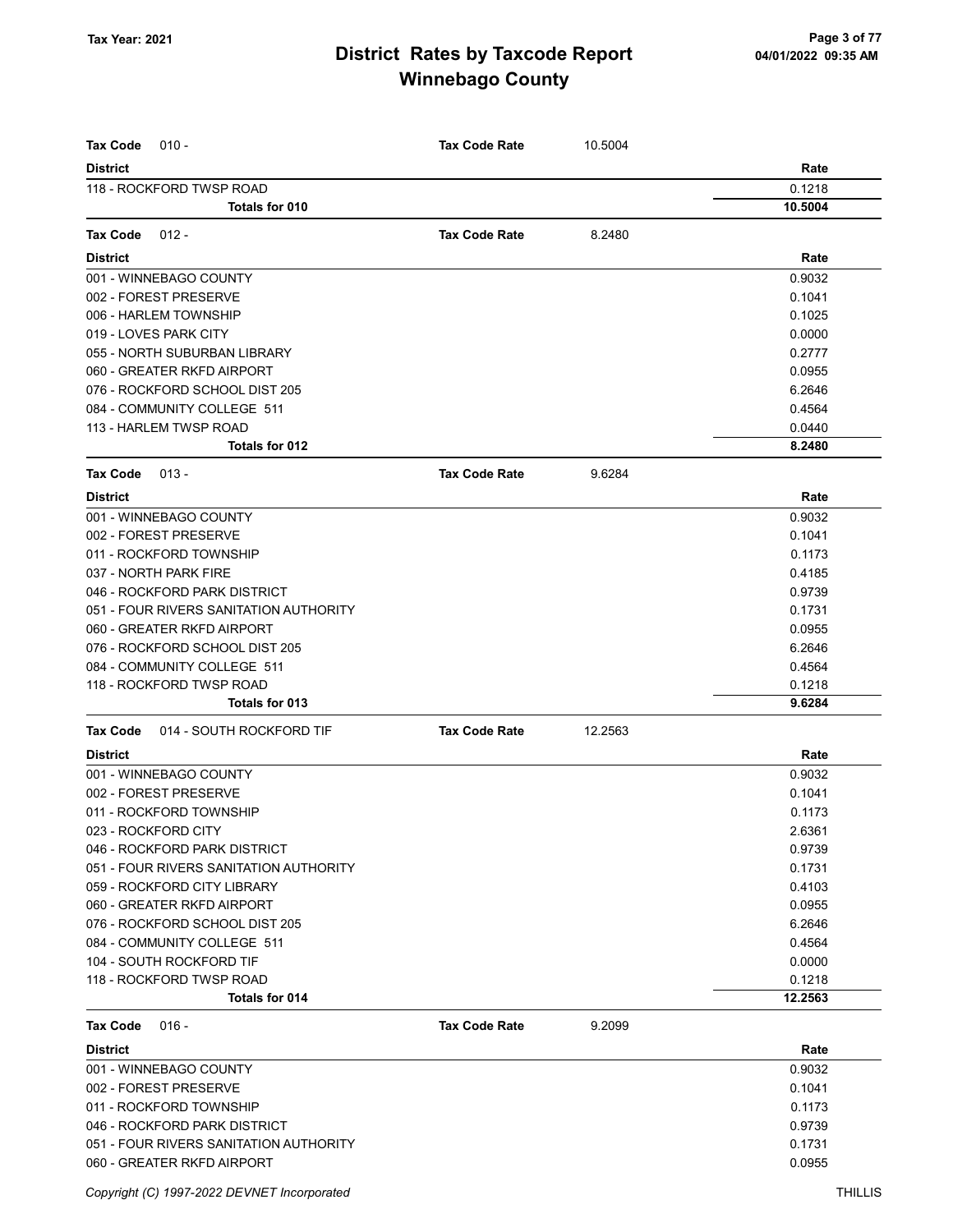| <b>Tax Code</b><br>$016 -$<br><b>District</b>  | <b>Tax Code Rate</b> | 9.2099  | Rate             |
|------------------------------------------------|----------------------|---------|------------------|
| 076 - ROCKFORD SCHOOL DIST 205                 |                      |         | 6.2646           |
| 084 - COMMUNITY COLLEGE 511                    |                      |         | 0.4564           |
| 118 - ROCKFORD TWSP ROAD                       |                      |         | 0.1218           |
| Totals for 016                                 |                      |         | 9.2099           |
| <b>Tax Code</b><br>$017 -$                     | <b>Tax Code Rate</b> | 10.5479 |                  |
| <b>District</b>                                |                      |         | Rate             |
| 001 - WINNEBAGO COUNTY                         |                      |         | 0.9032           |
| 002 - FOREST PRESERVE                          |                      |         | 0.1041           |
| 011 - ROCKFORD TOWNSHIP                        |                      |         | 0.1173           |
| 031 - CHERRY VALLEY FIRE                       |                      |         | 0.9885           |
| 046 - ROCKFORD PARK DISTRICT                   |                      |         | 0.9739           |
| 051 - FOUR RIVERS SANITATION AUTHORITY         |                      |         | 0.1731           |
| 054 - CHERRY VALLEY LIBRARY                    |                      |         | 0.3495           |
| 060 - GREATER RKFD AIRPORT                     |                      |         | 0.0955           |
| 076 - ROCKFORD SCHOOL DIST 205                 |                      |         | 6.2646           |
| 084 - COMMUNITY COLLEGE 511                    |                      |         | 0.4564           |
| 118 - ROCKFORD TWSP ROAD                       |                      |         | 0.1218           |
| Totals for 017                                 |                      |         | 10.5479          |
| <b>Tax Code</b><br>$018 -$                     | <b>Tax Code Rate</b> | 10.1984 |                  |
| <b>District</b>                                |                      |         | Rate             |
| 001 - WINNEBAGO COUNTY                         |                      |         | 0.9032           |
| 002 - FOREST PRESERVE                          |                      |         | 0.1041           |
| 011 - ROCKFORD TOWNSHIP                        |                      |         | 0.1173           |
| 031 - CHERRY VALLEY FIRE                       |                      |         | 0.9885           |
| 046 - ROCKFORD PARK DISTRICT                   |                      |         | 0.9739           |
| 051 - FOUR RIVERS SANITATION AUTHORITY         |                      |         | 0.1731           |
| 060 - GREATER RKFD AIRPORT                     |                      |         | 0.0955           |
| 076 - ROCKFORD SCHOOL DIST 205                 |                      |         | 6.2646           |
| 084 - COMMUNITY COLLEGE 511                    |                      |         | 0.4564           |
| 118 - ROCKFORD TWSP ROAD                       |                      |         | 0.1218           |
| Totals for 018                                 |                      |         | 10.1984          |
| Tax Code<br>$019 -$                            | <b>Tax Code Rate</b> | 9.5385  |                  |
| District                                       |                      |         | Rate             |
| 001 - WINNEBAGO COUNTY                         |                      |         | 0.9032           |
| 002 - FOREST PRESERVE                          |                      |         | 0.1041           |
| 006 - HARLEM TOWNSHIP                          |                      |         | 0.1025           |
| 019 - LOVES PARK CITY                          |                      |         | 0.0000           |
| 046 - ROCKFORD PARK DISTRICT                   |                      |         | 0.9739           |
| 060 - GREATER RKFD AIRPORT                     |                      |         | 0.0955           |
| 070 - HARLEM SCHOOL DIST 122                   |                      |         | 6.8589           |
| 084 - COMMUNITY COLLEGE 511                    |                      |         | 0.4564           |
| 113 - HARLEM TWSP ROAD<br>Totals for 019       |                      |         | 0.0440<br>9.5385 |
|                                                |                      |         |                  |
| <b>Tax Code</b><br>$020 -$                     | <b>Tax Code Rate</b> | 9.2219  |                  |
| <b>District</b>                                |                      |         | Rate             |
| 001 - WINNEBAGO COUNTY                         |                      |         | 0.9032           |
| 002 - FOREST PRESERVE                          |                      |         | 0.1041           |
| 006 - HARLEM TOWNSHIP<br>019 - LOVES PARK CITY |                      |         | 0.1025<br>0.0000 |
| 046 - ROCKFORD PARK DISTRICT                   |                      |         | 0.9739           |
|                                                |                      |         |                  |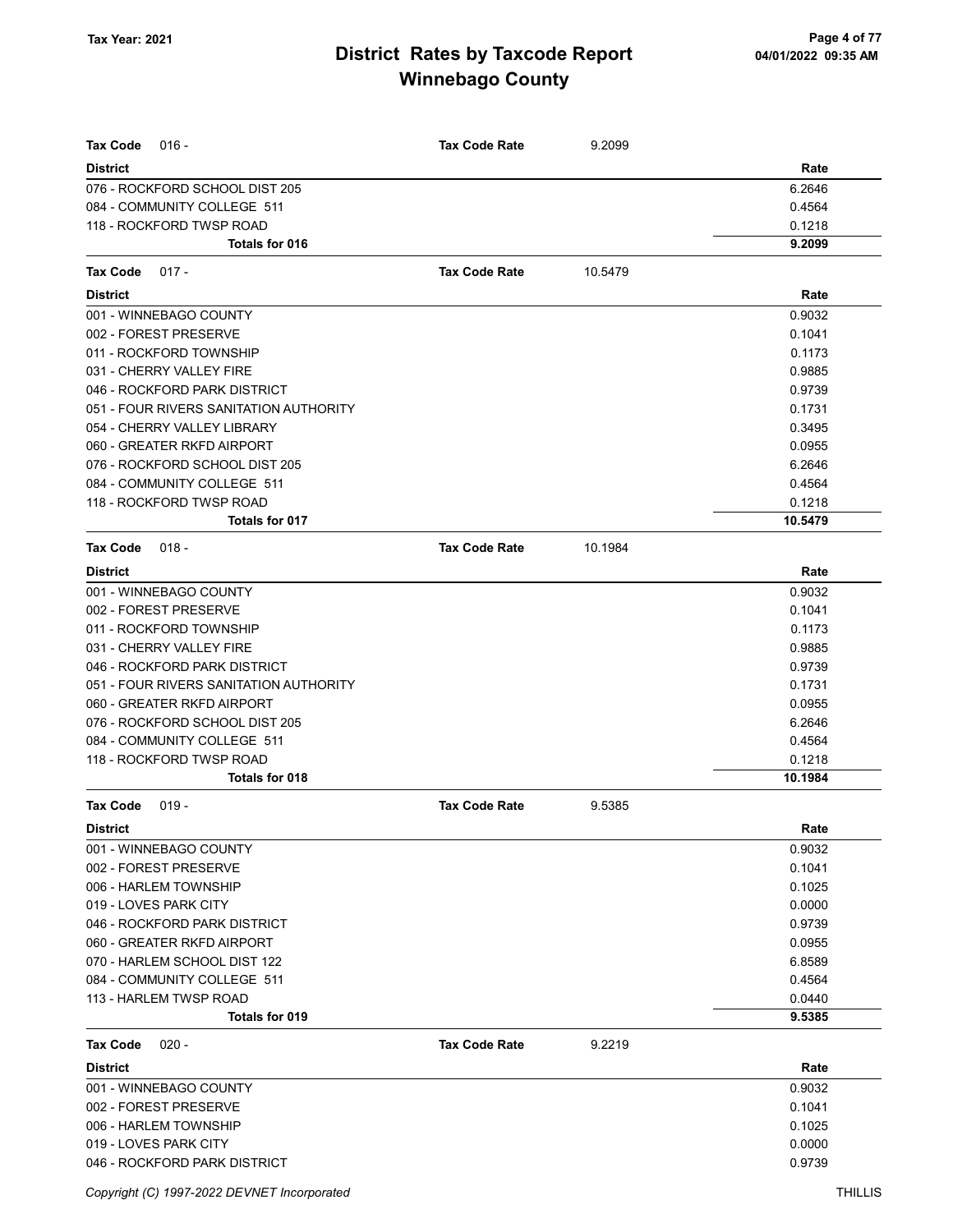| <b>Tax Code</b><br>$020 -$             | <b>Tax Code Rate</b> | 9.2219  |         |
|----------------------------------------|----------------------|---------|---------|
| <b>District</b>                        |                      |         | Rate    |
| 055 - NORTH SUBURBAN LIBRARY           |                      |         | 0.2777  |
| 060 - GREATER RKFD AIRPORT             |                      |         | 0.0955  |
| 076 - ROCKFORD SCHOOL DIST 205         |                      |         | 6.2646  |
| 084 - COMMUNITY COLLEGE 511            |                      |         | 0.4564  |
| 113 - HARLEM TWSP ROAD                 |                      |         | 0.0440  |
| Totals for 020                         |                      |         | 9.2219  |
| <b>Tax Code</b><br>021 -               | <b>Tax Code Rate</b> | 12.8506 |         |
| <b>District</b>                        |                      |         | Rate    |
| 001 - WINNEBAGO COUNTY                 |                      |         | 0.9032  |
| 002 - FOREST PRESERVE                  |                      |         | 0.1041  |
| 011 - ROCKFORD TOWNSHIP                |                      |         | 0.1173  |
| 023 - ROCKFORD CITY                    |                      |         | 2.6361  |
| 046 - ROCKFORD PARK DISTRICT           |                      |         | 0.9739  |
| 051 - FOUR RIVERS SANITATION AUTHORITY |                      |         | 0.1731  |
| 059 - ROCKFORD CITY LIBRARY            |                      |         | 0.4103  |
| 060 - GREATER RKFD AIRPORT             |                      |         | 0.0955  |
| 070 - HARLEM SCHOOL DIST 122           |                      |         | 6.8589  |
| 084 - COMMUNITY COLLEGE 511            |                      |         | 0.4564  |
| 118 - ROCKFORD TWSP ROAD               |                      |         | 0.1218  |
| <b>Totals for 021</b>                  |                      |         | 12.8506 |
| <b>Tax Code</b><br>$026 -$             | <b>Tax Code Rate</b> | 9.3950  |         |
| <b>District</b>                        |                      |         | Rate    |
| 001 - WINNEBAGO COUNTY                 |                      |         | 0.9032  |
| 002 - FOREST PRESERVE                  |                      |         | 0.1041  |
| 006 - HARLEM TOWNSHIP                  |                      |         | 0.1025  |
| 019 - LOVES PARK CITY                  |                      |         | 0.0000  |
| 046 - ROCKFORD PARK DISTRICT           |                      |         | 0.9739  |
| 051 - FOUR RIVERS SANITATION AUTHORITY |                      |         | 0.1731  |
| 055 - NORTH SUBURBAN LIBRARY           |                      |         | 0.2777  |
| 060 - GREATER RKFD AIRPORT             |                      |         | 0.0955  |
| 076 - ROCKFORD SCHOOL DIST 205         |                      |         | 6.2646  |
| 084 - COMMUNITY COLLEGE 511            |                      |         | 0.4564  |
| 113 - HARLEM TWSP ROAD                 |                      |         | 0.0440  |
| Totals for 026                         |                      |         | 9.3950  |
| <b>Tax Code</b><br>$030 -$             | <b>Tax Code Rate</b> | 9.2099  |         |
| <b>District</b>                        |                      |         | Rate    |
| 001 - WINNEBAGO COUNTY                 |                      |         | 0.9032  |
| 002 - FOREST PRESERVE                  |                      |         | 0.1041  |
| 011 - ROCKFORD TOWNSHIP                |                      |         | 0.1173  |
| 019 - LOVES PARK CITY                  |                      |         | 0.0000  |
| 046 - ROCKFORD PARK DISTRICT           |                      |         | 0.9739  |
| 051 - FOUR RIVERS SANITATION AUTHORITY |                      |         | 0.1731  |
| 060 - GREATER RKFD AIRPORT             |                      |         | 0.0955  |
| 076 - ROCKFORD SCHOOL DIST 205         |                      |         | 6.2646  |
| 084 - COMMUNITY COLLEGE 511            |                      |         | 0.4564  |
| 118 - ROCKFORD TWSP ROAD               |                      |         | 0.1218  |
| Totals for 030                         |                      |         | 9.2099  |
| $031 -$<br>Tax Code                    | <b>Tax Code Rate</b> | 9.4553  |         |
| <b>District</b>                        |                      |         | Rate    |
| 001 - WINNEBAGO COUNTY                 |                      |         | 0.9032  |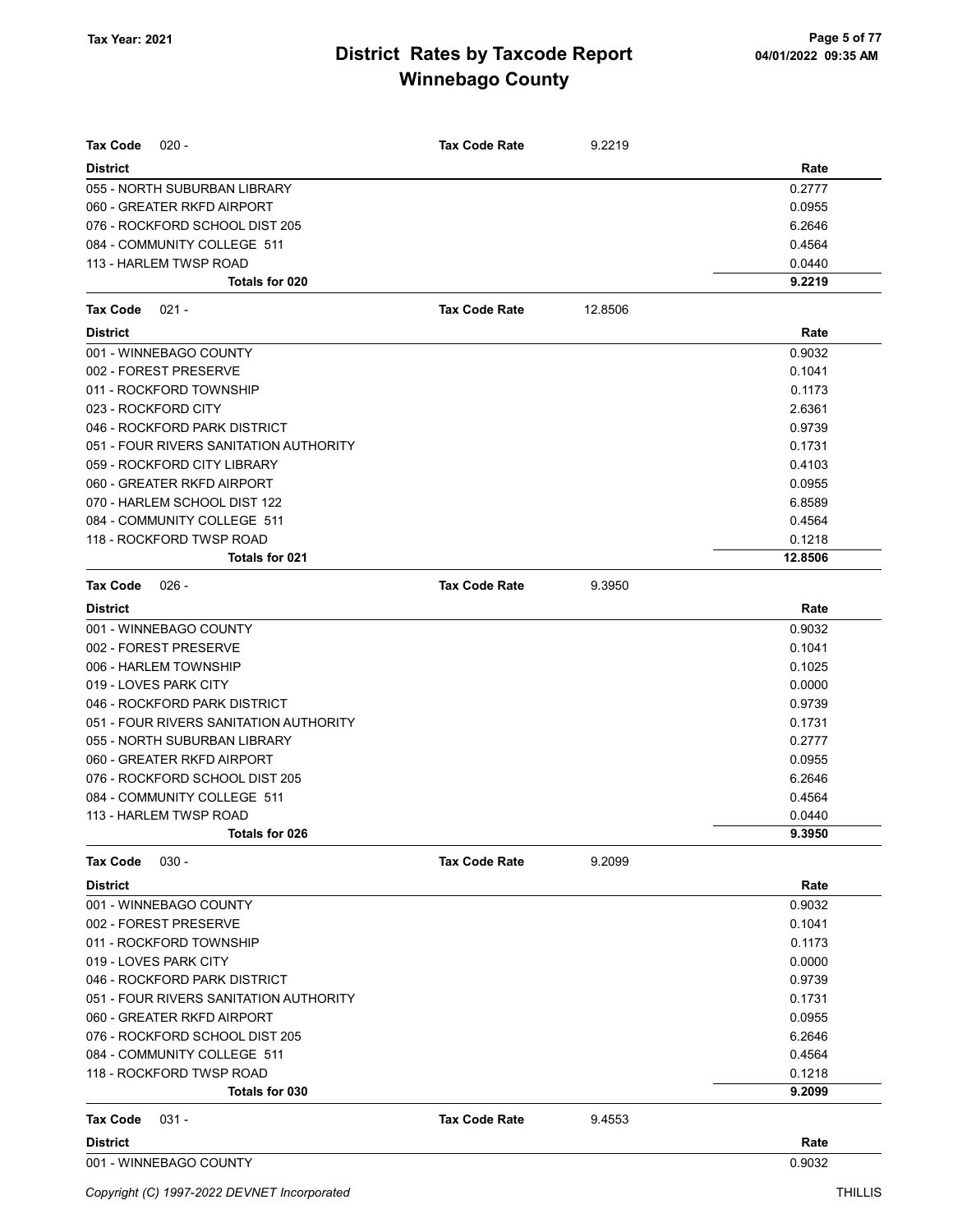| <b>Tax Code</b><br>$031 -$     | <b>Tax Code Rate</b> | 9.4553  |         |
|--------------------------------|----------------------|---------|---------|
| <b>District</b>                |                      |         | Rate    |
| 002 - FOREST PRESERVE          |                      |         | 0.1041  |
| 011 - ROCKFORD TOWNSHIP        |                      |         | 0.1173  |
| 037 - NORTH PARK FIRE          |                      |         | 0.4185  |
| 046 - ROCKFORD PARK DISTRICT   |                      |         | 0.9739  |
| 060 - GREATER RKFD AIRPORT     |                      |         | 0.0955  |
| 076 - ROCKFORD SCHOOL DIST 205 |                      |         | 6.2646  |
| 084 - COMMUNITY COLLEGE 511    |                      |         | 0.4564  |
| 118 - ROCKFORD TWSP ROAD       |                      |         | 0.1218  |
| Totals for 031                 |                      |         | 9.4553  |
| <b>Tax Code</b><br>$035 -$     | <b>Tax Code Rate</b> | 9.9088  |         |
| <b>District</b>                |                      |         | Rate    |
| 001 - WINNEBAGO COUNTY         |                      |         | 0.9032  |
| 002 - FOREST PRESERVE          |                      |         | 0.1041  |
| 011 - ROCKFORD TOWNSHIP        |                      |         | 0.1173  |
| 019 - LOVES PARK CITY          |                      |         | 0.0000  |
| 046 - ROCKFORD PARK DISTRICT   |                      |         | 0.9739  |
| 055 - NORTH SUBURBAN LIBRARY   |                      |         | 0.2777  |
| 060 - GREATER RKFD AIRPORT     |                      |         | 0.0955  |
| 070 - HARLEM SCHOOL DIST 122   |                      |         | 6.8589  |
| 084 - COMMUNITY COLLEGE 511    |                      |         | 0.4564  |
| 118 - ROCKFORD TWSP ROAD       |                      |         | 0.1218  |
| Totals for 035                 |                      |         | 9.9088  |
| <b>Tax Code</b><br>036 -       | <b>Tax Code Rate</b> | 12.0832 |         |
| <b>District</b>                |                      |         | Rate    |
| 001 - WINNEBAGO COUNTY         |                      |         | 0.9032  |
| 002 - FOREST PRESERVE          |                      |         | 0.1041  |
| 011 - ROCKFORD TOWNSHIP        |                      |         | 0.1173  |
| 023 - ROCKFORD CITY            |                      |         | 2.6361  |
| 046 - ROCKFORD PARK DISTRICT   |                      |         | 0.9739  |
| 059 - ROCKFORD CITY LIBRARY    |                      |         | 0.4103  |
| 060 - GREATER RKFD AIRPORT     |                      |         | 0.0955  |
| 076 - ROCKFORD SCHOOL DIST 205 |                      |         | 6.2646  |
| 084 - COMMUNITY COLLEGE 511    |                      |         | 0.4564  |
| 118 - ROCKFORD TWSP ROAD       |                      |         | 0.1218  |
| Totals for 036                 |                      |         | 12.0832 |
| $040 -$<br><b>Tax Code</b>     | <b>Tax Code Rate</b> | 9.7330  |         |
| <b>District</b>                |                      |         | Rate    |
| 001 - WINNEBAGO COUNTY         |                      |         | 0.9032  |
| 002 - FOREST PRESERVE          |                      |         | 0.1041  |
| 011 - ROCKFORD TOWNSHIP        |                      |         | 0.1173  |
| 037 - NORTH PARK FIRE          |                      |         | 0.4185  |
| 046 - ROCKFORD PARK DISTRICT   |                      |         | 0.9739  |
| 055 - NORTH SUBURBAN LIBRARY   |                      |         | 0.2777  |
| 060 - GREATER RKFD AIRPORT     |                      |         | 0.0955  |
| 076 - ROCKFORD SCHOOL DIST 205 |                      |         | 6.2646  |
| 084 - COMMUNITY COLLEGE 511    |                      |         | 0.4564  |
| 118 - ROCKFORD TWSP ROAD       |                      |         | 0.1218  |
| Totals for 040                 |                      |         | 9.7330  |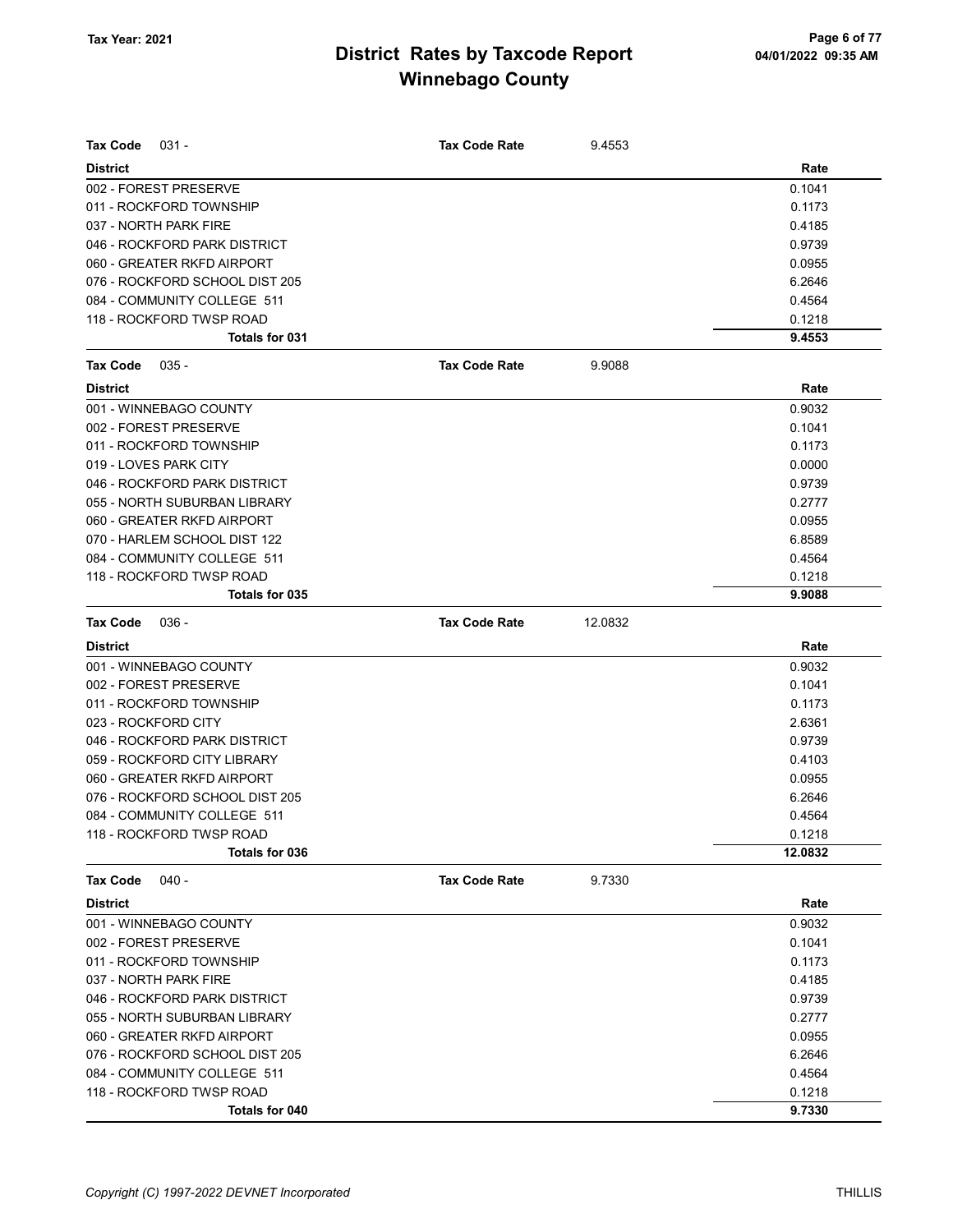| <b>Tax Code</b><br>$042 -$             | <b>Tax Code Rate</b> | 9.8135  |         |
|----------------------------------------|----------------------|---------|---------|
| <b>District</b>                        |                      |         | Rate    |
| 001 - WINNEBAGO COUNTY                 |                      |         | 0.9032  |
| 002 - FOREST PRESERVE                  |                      |         | 0.1041  |
| 006 - HARLEM TOWNSHIP                  |                      |         | 0.1025  |
| 037 - NORTH PARK FIRE                  |                      |         | 0.4185  |
| 046 - ROCKFORD PARK DISTRICT           |                      |         | 0.9739  |
| 051 - FOUR RIVERS SANITATION AUTHORITY |                      |         | 0.1731  |
| 055 - NORTH SUBURBAN LIBRARY           |                      |         | 0.2777  |
| 060 - GREATER RKFD AIRPORT             |                      |         | 0.0955  |
| 076 - ROCKFORD SCHOOL DIST 205         |                      |         | 6.2646  |
| 084 - COMMUNITY COLLEGE 511            |                      |         | 0.4564  |
| 113 - HARLEM TWSP ROAD                 |                      |         | 0.0440  |
| <b>Totals for 042</b>                  |                      |         | 9.8135  |
| Tax Code<br>044 -                      | <b>Tax Code Rate</b> | 9.3145  |         |
| <b>District</b>                        |                      |         | Rate    |
| 001 - WINNEBAGO COUNTY                 |                      |         | 0.9032  |
| 002 - FOREST PRESERVE                  |                      |         | 0.1041  |
| 011 - ROCKFORD TOWNSHIP                |                      |         | 0.1173  |
| 019 - LOVES PARK CITY                  |                      |         | 0.0000  |
| 046 - ROCKFORD PARK DISTRICT           |                      |         | 0.9739  |
| 055 - NORTH SUBURBAN LIBRARY           |                      |         | 0.2777  |
| 060 - GREATER RKFD AIRPORT             |                      |         | 0.0955  |
| 076 - ROCKFORD SCHOOL DIST 205         |                      |         | 6.2646  |
| 084 - COMMUNITY COLLEGE 511            |                      |         | 0.4564  |
| 118 - ROCKFORD TWSP ROAD               |                      |         | 0.1218  |
| <b>Totals for 044</b>                  |                      |         | 9.3145  |
| Tax Code<br>$045 -$                    | <b>Tax Code Rate</b> | 8.4211  |         |
| <b>District</b>                        |                      |         | Rate    |
| 001 - WINNEBAGO COUNTY                 |                      |         | 0.9032  |
| 002 - FOREST PRESERVE                  |                      |         | 0.1041  |
| 006 - HARLEM TOWNSHIP                  |                      |         | 0.1025  |
| 019 - LOVES PARK CITY                  |                      |         | 0.0000  |
| 051 - FOUR RIVERS SANITATION AUTHORITY |                      |         | 0.1731  |
| 055 - NORTH SUBURBAN LIBRARY           |                      |         | 0.2777  |
| 060 - GREATER RKFD AIRPORT             |                      |         | 0.0955  |
| 076 - ROCKFORD SCHOOL DIST 205         |                      |         | 6.2646  |
| 084 - COMMUNITY COLLEGE 511            |                      |         | 0.4564  |
| 113 - HARLEM TWSP ROAD                 |                      |         | 0.0440  |
| Totals for 045                         |                      |         | 8.4211  |
| <b>Tax Code</b><br>046                 | <b>Tax Code Rate</b> | 12.0732 |         |
| <b>District</b>                        |                      |         | Rate    |
| 001 - WINNEBAGO COUNTY                 |                      |         | 0.9032  |
| 002 - FOREST PRESERVE                  |                      |         | 0.1041  |
| 009 - OWEN TOWNSHIP                    |                      |         | 0.1349  |
| 023 - ROCKFORD CITY                    |                      |         | 2.6361  |
| 046 - ROCKFORD PARK DISTRICT           |                      |         | 0.9739  |
| 059 - ROCKFORD CITY LIBRARY            |                      |         | 0.4103  |
| 076 - ROCKFORD SCHOOL DIST 205         |                      |         | 6.2646  |
| 084 - COMMUNITY COLLEGE 511            |                      |         | 0.4564  |
| 116 - OWEN TWSP ROAD                   |                      |         | 0.1897  |
| Totals for 046                         |                      |         | 12.0732 |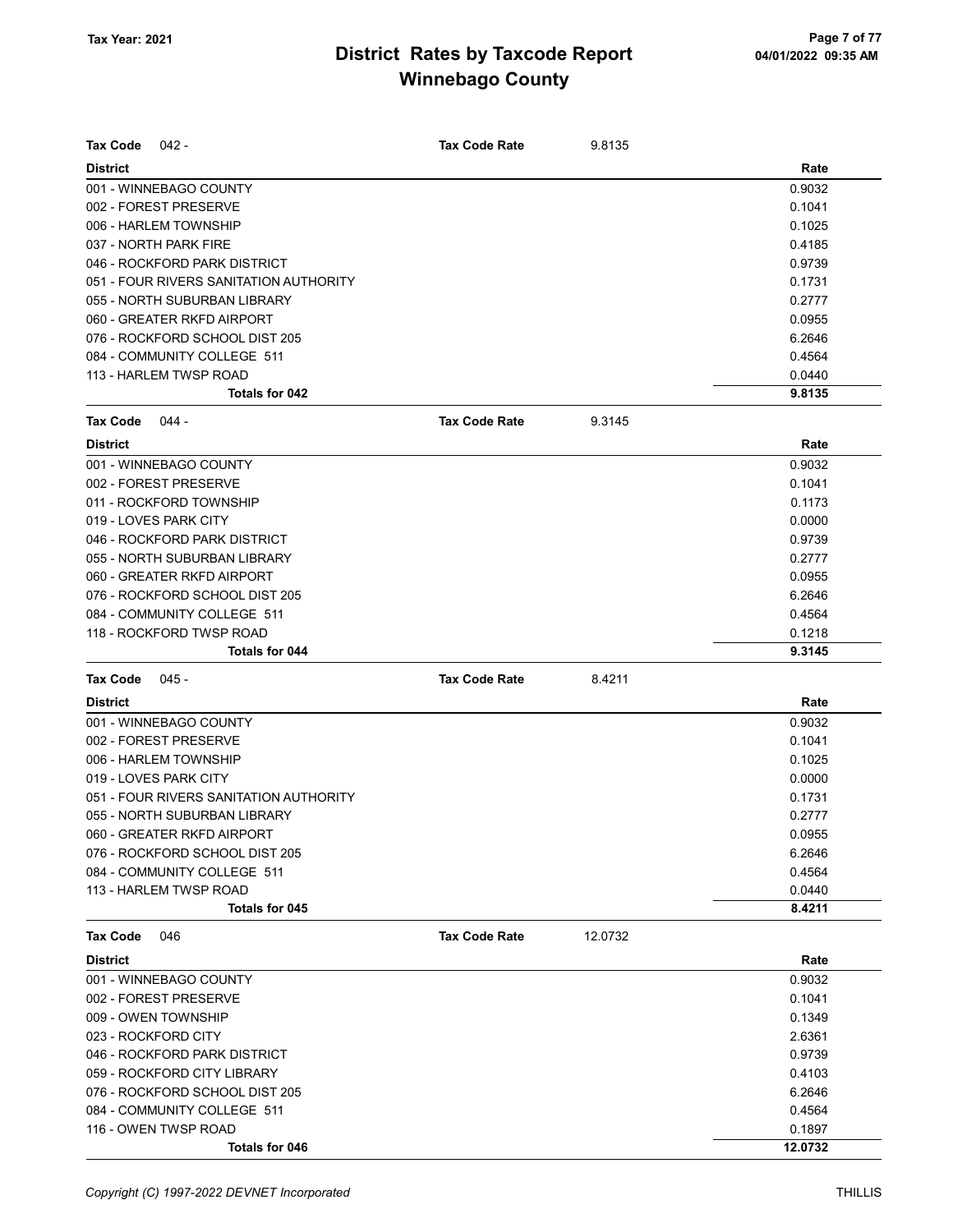| <b>Tax Code</b><br>047 - LINCOLNWOOD TIF         | <b>Tax Code Rate</b> | 12.2563 |         |
|--------------------------------------------------|----------------------|---------|---------|
| <b>District</b>                                  |                      |         | Rate    |
| 001 - WINNEBAGO COUNTY                           |                      |         | 0.9032  |
| 002 - FOREST PRESERVE                            |                      |         | 0.1041  |
| 011 - ROCKFORD TOWNSHIP                          |                      |         | 0.1173  |
| 023 - ROCKFORD CITY                              |                      |         | 2.6361  |
| 046 - ROCKFORD PARK DISTRICT                     |                      |         | 0.9739  |
| 051 - FOUR RIVERS SANITATION AUTHORITY           |                      |         | 0.1731  |
| 059 - ROCKFORD CITY LIBRARY                      |                      |         | 0.4103  |
| 060 - GREATER RKFD AIRPORT                       |                      |         | 0.0955  |
| 076 - ROCKFORD SCHOOL DIST 205                   |                      |         | 6.2646  |
| 084 - COMMUNITY COLLEGE 511                      |                      |         | 0.4564  |
| 105 - LINCOLNWOOD TIF                            |                      |         | 0.0000  |
| 118 - ROCKFORD TWSP ROAD                         |                      |         | 0.1218  |
| <b>Totals for 047</b>                            |                      |         | 12.2563 |
| 048 - SPRINGFIELD CORNERS TIF<br><b>Tax Code</b> | <b>Tax Code Rate</b> | 12.2563 |         |
| <b>District</b>                                  |                      |         | Rate    |
| 001 - WINNEBAGO COUNTY                           |                      |         | 0.9032  |
| 002 - FOREST PRESERVE                            |                      |         | 0.1041  |
| 011 - ROCKFORD TOWNSHIP                          |                      |         | 0.1173  |
| 023 - ROCKFORD CITY                              |                      |         | 2.6361  |
| 046 - ROCKFORD PARK DISTRICT                     |                      |         | 0.9739  |
| 051 - FOUR RIVERS SANITATION AUTHORITY           |                      |         | 0.1731  |
| 059 - ROCKFORD CITY LIBRARY                      |                      |         | 0.4103  |
| 060 - GREATER RKFD AIRPORT                       |                      |         | 0.0955  |
| 076 - ROCKFORD SCHOOL DIST 205                   |                      |         | 6.2646  |
| 084 - COMMUNITY COLLEGE 511                      |                      |         | 0.4564  |
| 107 - SPRINGFIELD CORNERS TIF                    |                      |         | 0.0000  |
| 118 - ROCKFORD TWSP ROAD                         |                      |         | 0.1218  |
| <b>Totals for 048</b>                            |                      |         | 12.2563 |
| <b>Tax Code</b><br>049 -                         | <b>Tax Code Rate</b> | 10.3394 |         |
| <b>District</b>                                  |                      |         | Rate    |
| 001 - WINNEBAGO COUNTY                           |                      |         | 0.9032  |
| 002 - FOREST PRESERVE                            |                      |         | 0.1041  |
| 006 - HARLEM TOWNSHIP                            |                      |         | 0.1025  |
| 025 - ROSCOE VILLAGE                             |                      |         | 0.6153  |
| 035 - HARLEM-ROSCOE FIRE                         |                      |         | 0.7087  |
| 051 - FOUR RIVERS SANITATION AUTHORITY           |                      |         | 0.1731  |
| 055 - NORTH SUBURBAN LIBRARY                     |                      |         | 0.2777  |
| 060 - GREATER RKFD AIRPORT                       |                      |         | 0.0955  |
| 070 - HARLEM SCHOOL DIST 122                     |                      |         | 6.8589  |
| 084 - COMMUNITY COLLEGE 511                      |                      |         | 0.4564  |
| 113 - HARLEM TWSP ROAD                           |                      |         | 0.0440  |
| <b>Totals for 049</b>                            |                      |         | 10.3394 |
| <b>Tax Code</b><br>$050 -$                       | <b>Tax Code Rate</b> | 9.7268  |         |
| <b>District</b>                                  |                      |         | Rate    |
| 001 - WINNEBAGO COUNTY                           |                      |         | 0.9032  |
| 002 - FOREST PRESERVE                            |                      |         | 0.1041  |
| 011 - ROCKFORD TOWNSHIP                          |                      |         | 0.1173  |
| 038 - NORTHWEST FIRE                             |                      |         | 0.5169  |
| 046 - ROCKFORD PARK DISTRICT                     |                      |         | 0.9739  |
| 051 - FOUR RIVERS SANITATION AUTHORITY           |                      |         | 0.1731  |
| 060 - GREATER RKFD AIRPORT                       |                      |         | 0.0955  |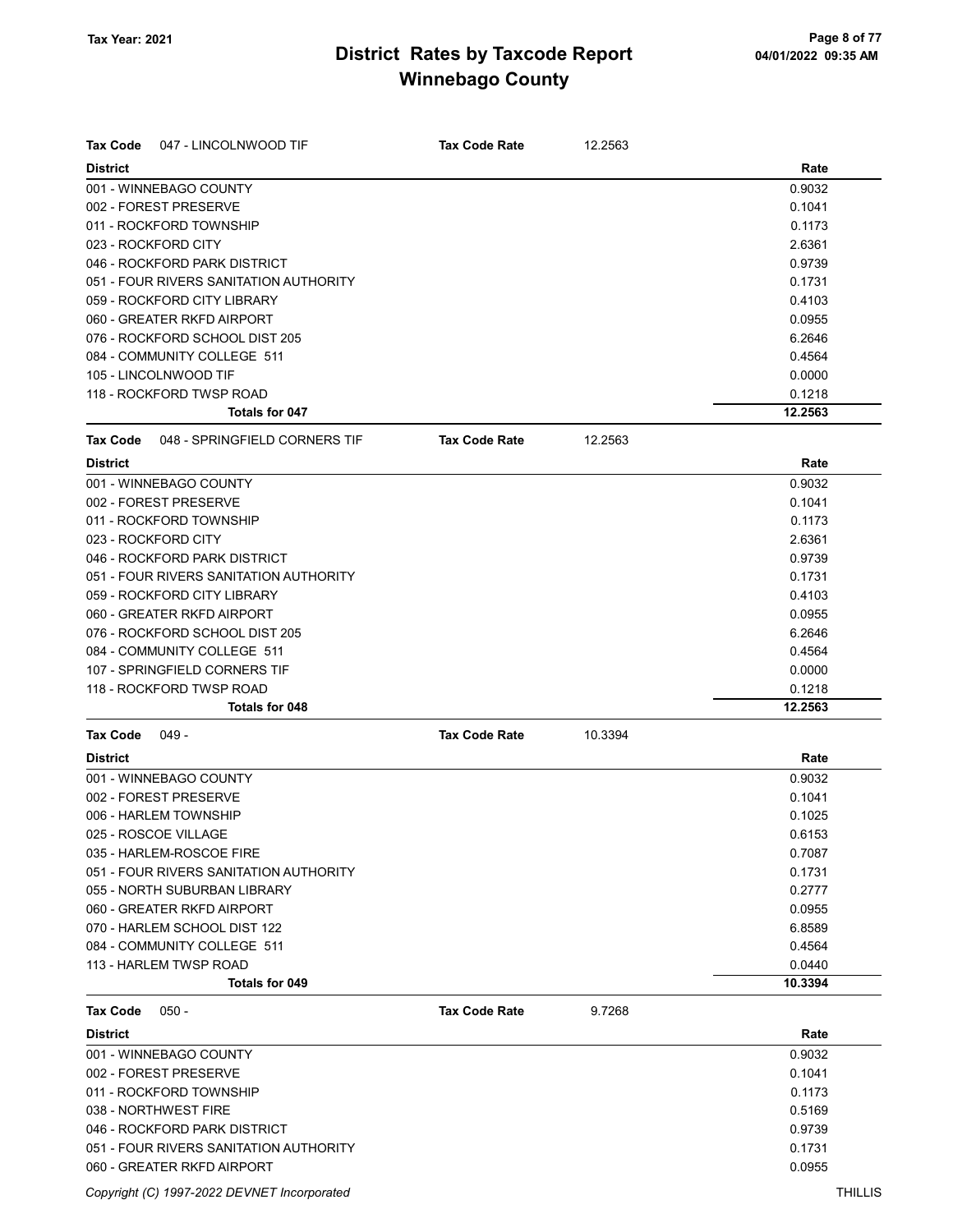| <b>Tax Code</b>                                               | <b>Tax Code Rate</b> |         |                  |
|---------------------------------------------------------------|----------------------|---------|------------------|
| $050 -$                                                       |                      | 9.7268  |                  |
| <b>District</b>                                               |                      |         | Rate<br>6.2646   |
| 076 - ROCKFORD SCHOOL DIST 205<br>084 - COMMUNITY COLLEGE 511 |                      |         | 0.4564           |
| 118 - ROCKFORD TWSP ROAD                                      |                      |         | 0.1218           |
| <b>Totals for 050</b>                                         |                      |         | 9.7268           |
|                                                               |                      |         |                  |
| Tax Code<br>$051 -$                                           | <b>Tax Code Rate</b> | 9.5537  |                  |
| <b>District</b>                                               |                      |         | Rate             |
| 001 - WINNEBAGO COUNTY                                        |                      |         | 0.9032           |
| 002 - FOREST PRESERVE                                         |                      |         | 0.1041           |
| 011 - ROCKFORD TOWNSHIP                                       |                      |         | 0.1173           |
| 038 - NORTHWEST FIRE                                          |                      |         | 0.5169           |
| 046 - ROCKFORD PARK DISTRICT                                  |                      |         | 0.9739           |
| 060 - GREATER RKFD AIRPORT                                    |                      |         | 0.0955           |
| 076 - ROCKFORD SCHOOL DIST 205                                |                      |         | 6.2646           |
| 084 - COMMUNITY COLLEGE 511<br>118 - ROCKFORD TWSP ROAD       |                      |         | 0.4564<br>0.1218 |
| Totals for 051                                                |                      |         | 9.5537           |
|                                                               |                      |         |                  |
| Tax Code<br>$052 -$                                           | <b>Tax Code Rate</b> | 9.8456  |                  |
| <b>District</b><br>001 - WINNEBAGO COUNTY                     |                      |         | Rate<br>0.9032   |
| 002 - FOREST PRESERVE                                         |                      |         | 0.1041           |
| 011 - ROCKFORD TOWNSHIP                                       |                      |         | 0.1173           |
| 038 - NORTHWEST FIRE                                          |                      |         | 0.5169           |
| 046 - ROCKFORD PARK DISTRICT                                  |                      |         | 0.9739           |
| 058 - WINNEBAGO LIBRARY                                       |                      |         | 0.1950           |
| 060 - GREATER RKFD AIRPORT                                    |                      |         | 0.0955           |
| 082 - WINNEBAGO UNIT SD #323                                  |                      |         | 6.3615           |
| 084 - COMMUNITY COLLEGE 511                                   |                      |         | 0.4564           |
| 118 - ROCKFORD TWSP ROAD                                      |                      |         | 0.1218           |
| Totals for 052                                                |                      |         | 9.8456           |
| <b>Tax Code</b><br>$053 -$                                    | <b>Tax Code Rate</b> | 10.1303 |                  |
| <b>District</b>                                               |                      |         | Rate             |
| 001 - WINNEBAGO COUNTY                                        |                      |         | 0.9032           |
| 002 - FOREST PRESERVE                                         |                      |         | 0.1041           |
| 011 - ROCKFORD TOWNSHIP                                       |                      |         | 0.1173           |
| 036 - NEW MILFORD FIRE                                        |                      |         | 0.9204           |
| 046 - ROCKFORD PARK DISTRICT                                  |                      |         | 0.9739           |
| 051 - FOUR RIVERS SANITATION AUTHORITY                        |                      |         | 0.1731           |
| 060 - GREATER RKFD AIRPORT                                    |                      |         | 0.0955           |
| 076 - ROCKFORD SCHOOL DIST 205                                |                      |         | 6.2646           |
| 084 - COMMUNITY COLLEGE 511                                   |                      |         | 0.4564           |
| 118 - ROCKFORD TWSP ROAD                                      |                      |         | 0.1218           |
| Totals for 053                                                |                      |         | 10.1303          |
| Tax Code<br>$057 -$                                           | <b>Tax Code Rate</b> | 9.7157  |                  |
| <b>District</b>                                               |                      |         | Rate             |
| 001 - WINNEBAGO COUNTY                                        |                      |         | 0.9032           |
| 002 - FOREST PRESERVE                                         |                      |         | 0.1041           |
| 011 - ROCKFORD TOWNSHIP                                       |                      |         | 0.1173           |
| 043 - WEST SUBURBAN FIRE                                      |                      |         | 0.5058           |
| 046 - ROCKFORD PARK DISTRICT                                  |                      |         | 0.9739           |
| 051 - FOUR RIVERS SANITATION AUTHORITY                        |                      |         | 0.1731           |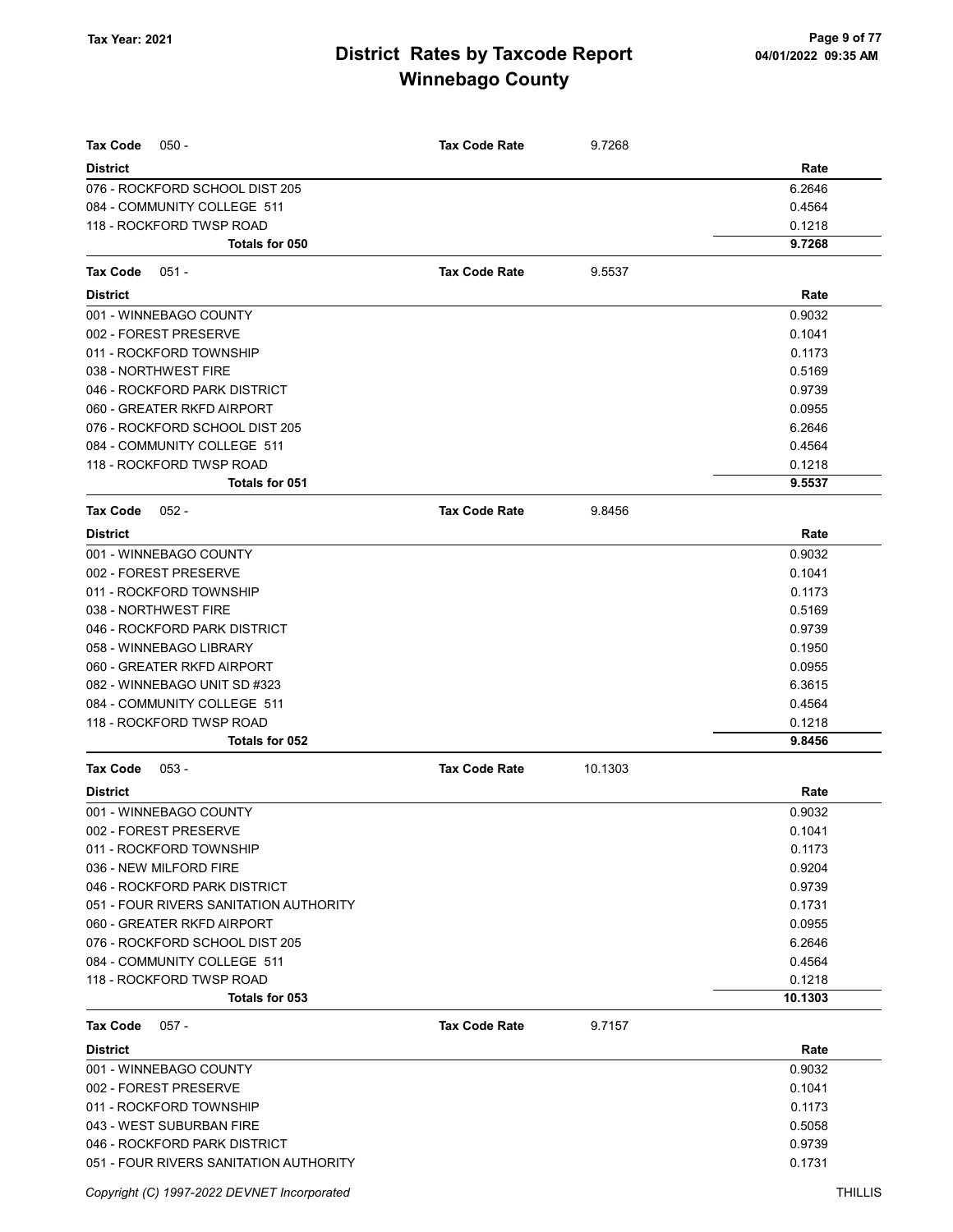| <b>Tax Code</b><br>$057 -$             | <b>Tax Code Rate</b> | 9.7157 |        |
|----------------------------------------|----------------------|--------|--------|
| <b>District</b>                        |                      |        | Rate   |
| 060 - GREATER RKFD AIRPORT             |                      |        | 0.0955 |
| 076 - ROCKFORD SCHOOL DIST 205         |                      |        | 6.2646 |
| 084 - COMMUNITY COLLEGE 511            |                      |        | 0.4564 |
| 118 - ROCKFORD TWSP ROAD               |                      |        | 0.1218 |
| Totals for 057                         |                      |        | 9.7157 |
| <b>Tax Code</b><br>$058 -$             | <b>Tax Code Rate</b> | 9.5426 |        |
| <b>District</b>                        |                      |        | Rate   |
| 001 - WINNEBAGO COUNTY                 |                      |        | 0.9032 |
| 002 - FOREST PRESERVE                  |                      |        | 0.1041 |
| 011 - ROCKFORD TOWNSHIP                |                      |        | 0.1173 |
| 043 - WEST SUBURBAN FIRE               |                      |        | 0.5058 |
| 046 - ROCKFORD PARK DISTRICT           |                      |        | 0.9739 |
| 060 - GREATER RKFD AIRPORT             |                      |        | 0.0955 |
| 076 - ROCKFORD SCHOOL DIST 205         |                      |        | 6.2646 |
| 084 - COMMUNITY COLLEGE 511            |                      |        | 0.4564 |
| 118 - ROCKFORD TWSP ROAD               |                      |        | 0.1218 |
| Totals for 058                         |                      |        | 9.5426 |
| <b>Tax Code</b><br>$059 -$             | <b>Tax Code Rate</b> | 9.7283 |        |
| <b>District</b>                        |                      |        | Rate   |
| 001 - WINNEBAGO COUNTY                 |                      |        | 0.9032 |
| 002 - FOREST PRESERVE                  |                      |        | 0.1041 |
| 011 - ROCKFORD TOWNSHIP                |                      |        | 0.1173 |
| 043 - WEST SUBURBAN FIRE               |                      |        | 0.5058 |
| 046 - ROCKFORD PARK DISTRICT           |                      |        | 0.9739 |
| 051 - FOUR RIVERS SANITATION AUTHORITY |                      |        | 0.1731 |
| 060 - GREATER RKFD AIRPORT             |                      |        | 0.0955 |
| 065 - WASHINGTON PARK STREET LIGHT     |                      |        | 0.0126 |
| 076 - ROCKFORD SCHOOL DIST 205         |                      |        | 6.2646 |
| 084 - COMMUNITY COLLEGE 511            |                      |        | 0.4564 |
| 118 - ROCKFORD TWSP ROAD               |                      |        | 0.1218 |
| Totals for 059                         |                      |        | 9.7283 |
| <b>Tax Code</b><br>$060 -$             | <b>Tax Code Rate</b> | 9.5797 |        |
| <b>District</b>                        |                      |        | Rate   |
| 001 - WINNEBAGO COUNTY                 |                      |        | 0.9032 |
| 002 - FOREST PRESERVE                  |                      |        | 0.1041 |
| 011 - ROCKFORD TOWNSHIP                |                      |        | 0.1173 |
| 043 - WEST SUBURBAN FIRE               |                      |        | 0.5058 |
| 046 - ROCKFORD PARK DISTRICT           |                      |        | 0.9739 |
| 060 - GREATER RKFD AIRPORT             |                      |        | 0.0955 |
| 062 - RKFD - WINN DRAINAGE             |                      |        | 0.0371 |
| 076 - ROCKFORD SCHOOL DIST 205         |                      |        | 6.2646 |
| 084 - COMMUNITY COLLEGE 511            |                      |        | 0.4564 |
| 118 - ROCKFORD TWSP ROAD               |                      |        | 0.1218 |
| Totals for 060                         |                      |        | 9.5797 |
| <b>Tax Code</b><br>$061 -$             | <b>Tax Code Rate</b> | 9.9061 |        |
| <b>District</b>                        |                      |        | Rate   |
| 001 - WINNEBAGO COUNTY                 |                      |        | 0.9032 |
| 002 - FOREST PRESERVE                  |                      |        | 0.1041 |
| 011 - ROCKFORD TOWNSHIP                |                      |        | 0.1173 |
| 037 - NORTH PARK FIRE                  |                      |        | 0.4185 |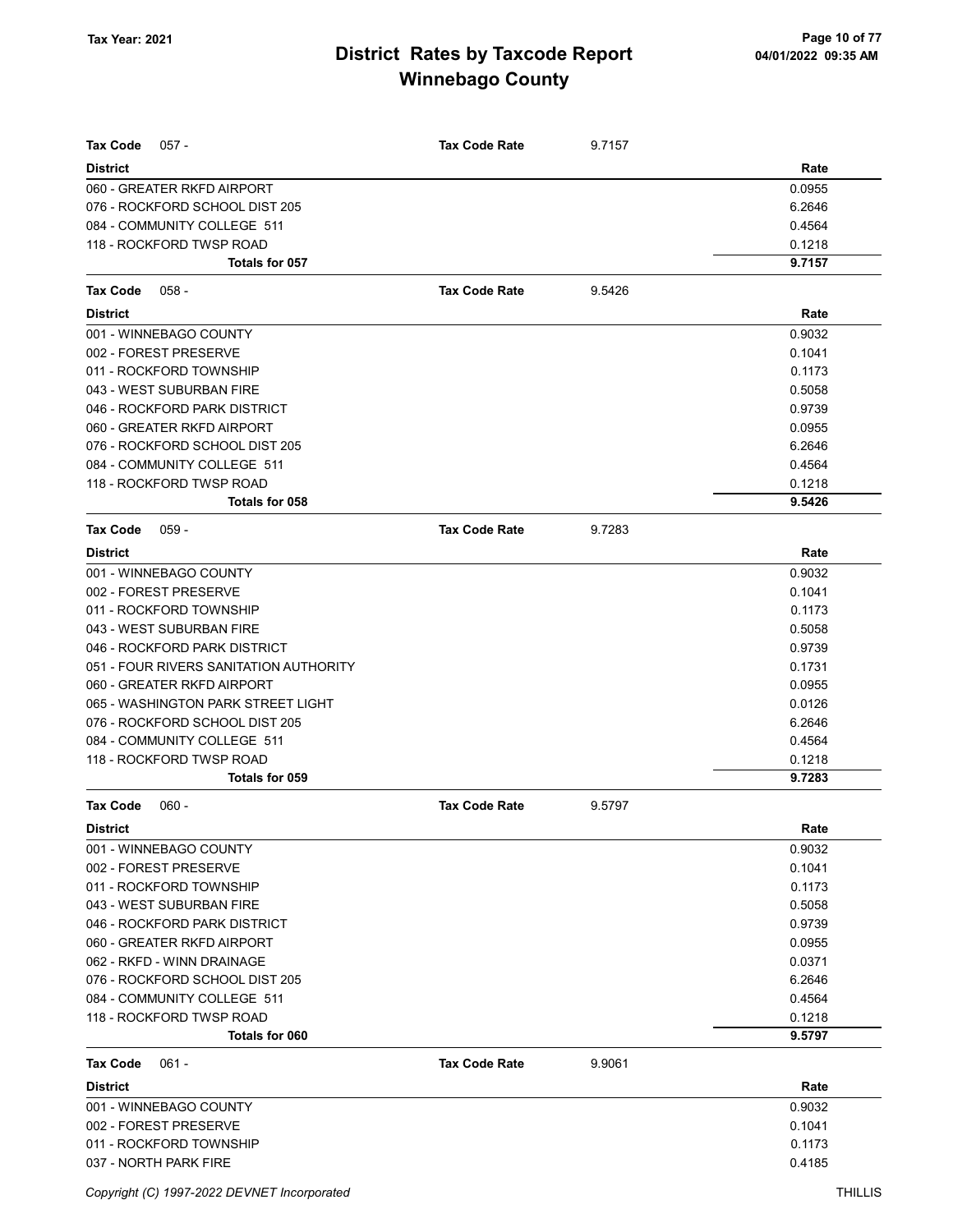| <b>Tax Code</b><br>$061 -$             | <b>Tax Code Rate</b> | 9.9061  |        |
|----------------------------------------|----------------------|---------|--------|
| <b>District</b>                        |                      |         | Rate   |
| 046 - ROCKFORD PARK DISTRICT           |                      |         | 0.9739 |
| 051 - FOUR RIVERS SANITATION AUTHORITY |                      |         | 0.1731 |
| 055 - NORTH SUBURBAN LIBRARY           |                      |         | 0.2777 |
| 060 - GREATER RKFD AIRPORT             |                      |         | 0.0955 |
| 076 - ROCKFORD SCHOOL DIST 205         |                      |         | 6.2646 |
| 084 - COMMUNITY COLLEGE 511            |                      |         | 0.4564 |
| 118 - ROCKFORD TWSP ROAD               |                      |         | 0.1218 |
| Totals for 061                         |                      |         | 9.9061 |
| Tax Code<br>062 -                      | <b>Tax Code Rate</b> | 9.7528  |        |
| <b>District</b>                        |                      |         | Rate   |
| 001 - WINNEBAGO COUNTY                 |                      |         | 0.9032 |
| 002 - FOREST PRESERVE                  |                      |         | 0.1041 |
| 011 - ROCKFORD TOWNSHIP                |                      |         | 0.1173 |
| 043 - WEST SUBURBAN FIRE               |                      |         | 0.5058 |
| 046 - ROCKFORD PARK DISTRICT           |                      |         | 0.9739 |
| 051 - FOUR RIVERS SANITATION AUTHORITY |                      |         | 0.1731 |
| 060 - GREATER RKFD AIRPORT             |                      |         | 0.0955 |
| 062 - RKFD - WINN DRAINAGE             |                      |         | 0.0371 |
| 076 - ROCKFORD SCHOOL DIST 205         |                      |         | 6.2646 |
| 084 - COMMUNITY COLLEGE 511            |                      |         | 0.4564 |
| 118 - ROCKFORD TWSP ROAD               |                      |         | 0.1218 |
| Totals for 062                         |                      |         | 9.7528 |
| Tax Code<br>$063 -$                    | <b>Tax Code Rate</b> | 9.8345  |        |
| <b>District</b>                        |                      |         | Rate   |
| 001 - WINNEBAGO COUNTY                 |                      |         | 0.9032 |
| 002 - FOREST PRESERVE                  |                      |         | 0.1041 |
| 011 - ROCKFORD TOWNSHIP                |                      |         | 0.1173 |
| 043 - WEST SUBURBAN FIRE               |                      |         | 0.5058 |
| 046 - ROCKFORD PARK DISTRICT           |                      |         | 0.9739 |
| 058 - WINNEBAGO LIBRARY                |                      |         | 0.1950 |
| 060 - GREATER RKFD AIRPORT             |                      |         | 0.0955 |
| 082 - WINNEBAGO UNIT SD #323           |                      |         | 6.3615 |
| 084 - COMMUNITY COLLEGE 511            |                      |         | 0.4564 |
| 118 - ROCKFORD TWSP ROAD               |                      |         | 0.1218 |
| Totals for 063                         |                      |         | 9.8345 |
| <b>Tax Code</b><br>064 -               | <b>Tax Code Rate</b> | 9.8867  |        |
| <b>District</b>                        |                      |         | Rate   |
| 001 - WINNEBAGO COUNTY                 |                      |         | 0.9032 |
| 002 - FOREST PRESERVE                  |                      |         | 0.1041 |
| 011 - ROCKFORD TOWNSHIP                |                      |         | 0.1173 |
| 030 - BLACKHAWK FIRE                   |                      |         | 0.8499 |
| 046 - ROCKFORD PARK DISTRICT           |                      |         | 0.9739 |
| 060 - GREATER RKFD AIRPORT             |                      |         | 0.0955 |
| 076 - ROCKFORD SCHOOL DIST 205         |                      |         | 6.2646 |
| 084 - COMMUNITY COLLEGE 511            |                      |         | 0.4564 |
| 118 - ROCKFORD TWSP ROAD               |                      |         | 0.1218 |
| Totals for 064                         |                      |         | 9.8867 |
| <b>Tax Code</b><br>$066 -$             | <b>Tax Code Rate</b> | 10.0598 |        |
| <b>District</b>                        |                      |         | Rate   |
| 001 - WINNEBAGO COUNTY                 |                      |         | 0.9032 |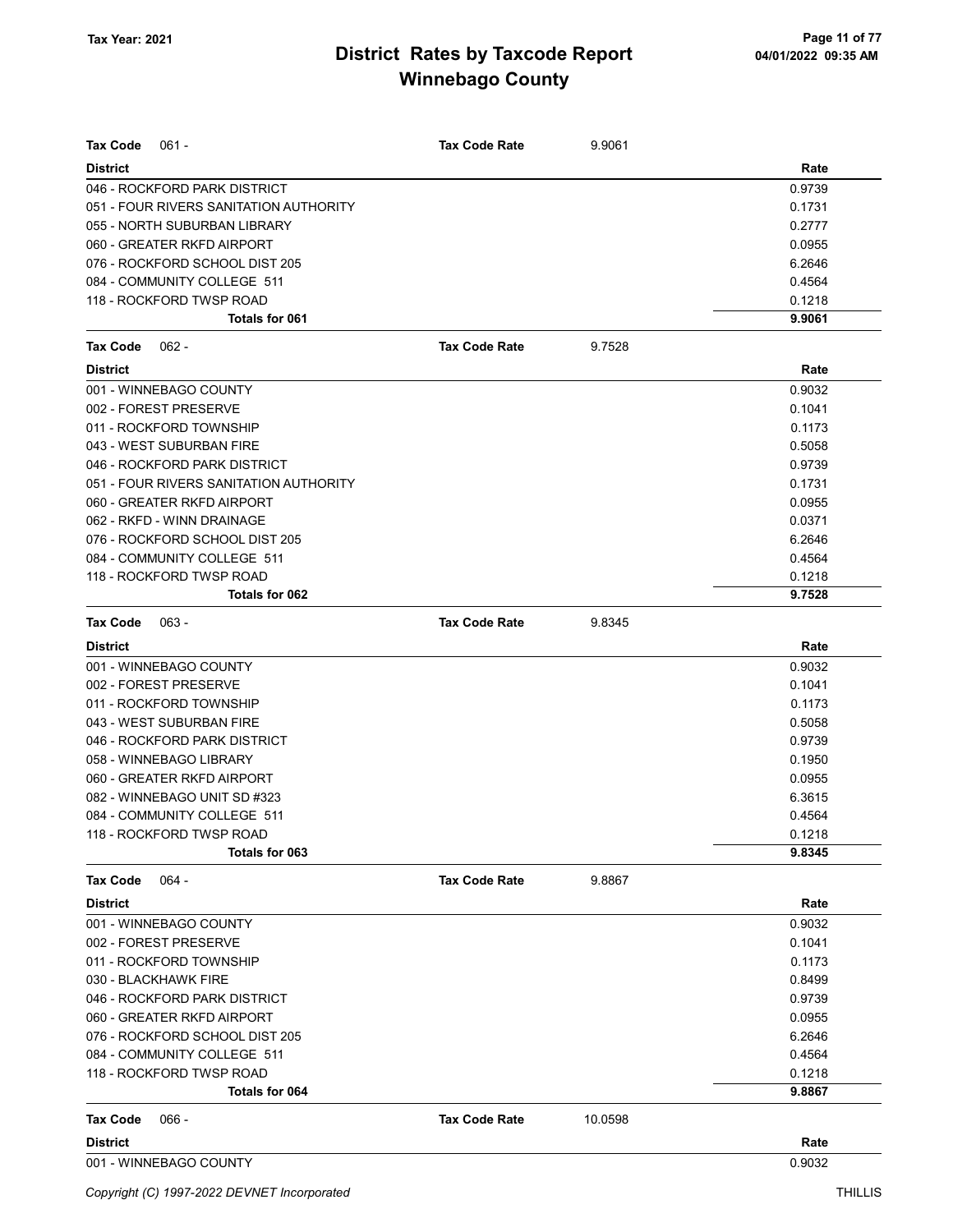| <b>Tax Code</b><br>$066 -$                 | <b>Tax Code Rate</b> | 10.0598 |         |
|--------------------------------------------|----------------------|---------|---------|
| <b>District</b>                            |                      |         | Rate    |
| 002 - FOREST PRESERVE                      |                      |         | 0.1041  |
| 011 - ROCKFORD TOWNSHIP                    |                      |         | 0.1173  |
| 030 - BLACKHAWK FIRE                       |                      |         | 0.8499  |
| 046 - ROCKFORD PARK DISTRICT               |                      |         | 0.9739  |
| 051 - FOUR RIVERS SANITATION AUTHORITY     |                      |         | 0.1731  |
| 060 - GREATER RKFD AIRPORT                 |                      |         | 0.0955  |
| 076 - ROCKFORD SCHOOL DIST 205             |                      |         | 6.2646  |
| 084 - COMMUNITY COLLEGE 511                |                      |         | 0.4564  |
| 118 - ROCKFORD TWSP ROAD                   |                      |         | 0.1218  |
| Totals for 066                             |                      |         | 10.0598 |
| <b>Tax Code</b><br>$068 -$                 | <b>Tax Code Rate</b> | 10.0009 |         |
| <b>District</b>                            |                      |         | Rate    |
| 001 - WINNEBAGO COUNTY                     |                      |         | 0.9032  |
| 002 - FOREST PRESERVE                      |                      |         | 0.1041  |
| 013 - ROSCOE TOWNSHIP                      |                      |         | 0.1371  |
| 025 - ROSCOE VILLAGE                       |                      |         | 0.6153  |
| 035 - HARLEM-ROSCOE FIRE                   |                      |         | 0.7087  |
| 051 - FOUR RIVERS SANITATION AUTHORITY     |                      |         | 0.1731  |
| 055 - NORTH SUBURBAN LIBRARY               |                      |         | 0.2777  |
| 072 - PRAIRIE HILL SCHOOL DIST 133         |                      |         | 3.9287  |
| 077 - HONONEGAH HIGH SD #207               |                      |         | 2.5404  |
| 084 - COMMUNITY COLLEGE 511                |                      |         | 0.4564  |
| 120 - ROSCOE TWSP ROAD                     |                      |         | 0.1562  |
| Totals for 068                             |                      |         | 10.0009 |
| <b>Tax Code</b><br>$069 -$                 | <b>Tax Code Rate</b> | 10.3517 |         |
| <b>District</b>                            |                      |         | Rate    |
| 001 - WINNEBAGO COUNTY                     |                      |         | 0.9032  |
| 002 - FOREST PRESERVE                      |                      |         | 0.1041  |
| 011 - ROCKFORD TOWNSHIP                    |                      |         | 0.1173  |
| 030 - BLACKHAWK FIRE                       |                      |         | 0.8499  |
| 046 - ROCKFORD PARK DISTRICT               |                      |         | 0.9739  |
| 051 - FOUR RIVERS SANITATION AUTHORITY     |                      |         | 0.1731  |
| 058 - WINNEBAGO LIBRARY                    |                      |         | 0.1950  |
| 060 - GREATER RKFD AIRPORT                 |                      |         | 0.0955  |
| 082 - WINNEBAGO UNIT SD #323               |                      |         | 6.3615  |
| 084 - COMMUNITY COLLEGE 511                |                      |         | 0.4564  |
| 118 - ROCKFORD TWSP ROAD                   |                      |         | 0.1218  |
| Totals for 069                             |                      |         | 10.3517 |
| <b>Tax Code</b><br>070 - Harvest Hills SSA | <b>Tax Code Rate</b> | 9.4876  |         |
| <b>District</b>                            |                      |         | Rate    |
| 001 - WINNEBAGO COUNTY                     |                      |         | 0.9032  |
| 002 - FOREST PRESERVE                      |                      |         | 0.1041  |
| 011 - ROCKFORD TOWNSHIP                    |                      |         | 0.1173  |
| 019 - LOVES PARK CITY                      |                      |         | 0.0000  |
| 046 - ROCKFORD PARK DISTRICT               |                      |         | 0.9739  |
| 051 - FOUR RIVERS SANITATION AUTHORITY     |                      |         | 0.1731  |
| 055 - NORTH SUBURBAN LIBRARY               |                      |         | 0.2777  |
| 060 - GREATER RKFD AIRPORT                 |                      |         | 0.0955  |
| 076 - ROCKFORD SCHOOL DIST 205             |                      |         | 6.2646  |
|                                            |                      |         |         |
| 084 - COMMUNITY COLLEGE 511                |                      |         | 0.4564  |

Copyright (C) 1997-2022 DEVNET Incorporated THILLIS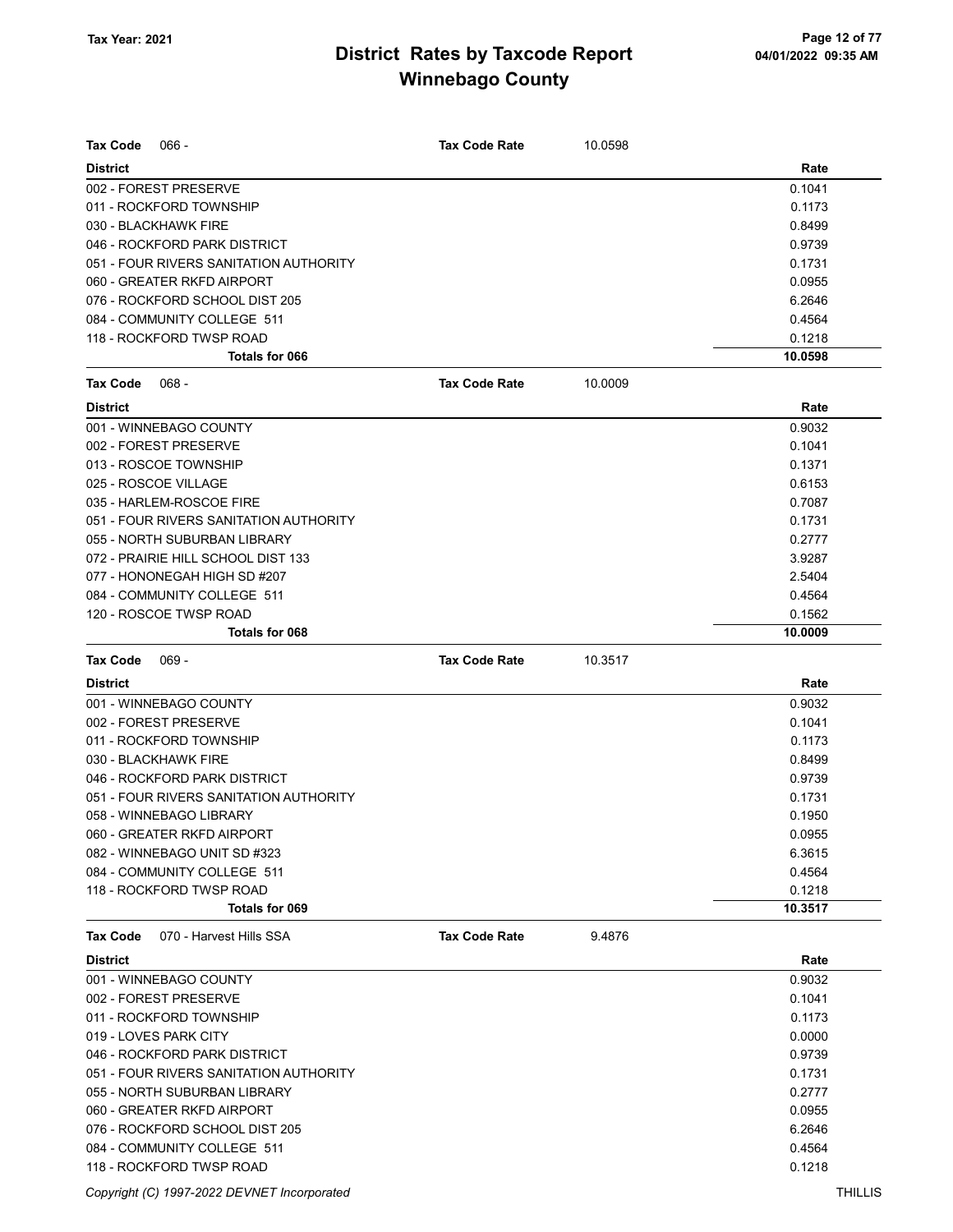| Tax Code<br>070 - Harvest Hills SSA                     | <b>Tax Code Rate</b> | 9.4876  |                  |
|---------------------------------------------------------|----------------------|---------|------------------|
| <b>District</b>                                         |                      |         | Rate             |
| 136 - HARVEST HILLS SSA                                 |                      |         | 0.0000           |
| Totals for 070                                          |                      |         | 9.4876           |
| <b>Tax Code</b><br>$071 -$                              | <b>Tax Code Rate</b> | 10.1786 |                  |
|                                                         |                      |         |                  |
| <b>District</b>                                         |                      |         | Rate             |
| 001 - WINNEBAGO COUNTY<br>002 - FOREST PRESERVE         |                      |         | 0.9032<br>0.1041 |
| 011 - ROCKFORD TOWNSHIP                                 |                      |         | 0.1173           |
| 030 - BLACKHAWK FIRE                                    |                      |         | 0.8499           |
| 046 - ROCKFORD PARK DISTRICT                            |                      |         | 0.9739           |
| 058 - WINNEBAGO LIBRARY                                 |                      |         | 0.1950           |
| 060 - GREATER RKFD AIRPORT                              |                      |         | 0.0955           |
| 082 - WINNEBAGO UNIT SD #323                            |                      |         | 6.3615           |
| 084 - COMMUNITY COLLEGE 511                             |                      |         | 0.4564           |
| 118 - ROCKFORD TWSP ROAD                                |                      |         | 0.1218           |
| Totals for 071                                          |                      |         | 10.1786          |
| <b>Tax Code</b>                                         | <b>Tax Code Rate</b> |         |                  |
| 072                                                     |                      | 9.4009  |                  |
| <b>District</b>                                         |                      |         | Rate             |
| 001 - WINNEBAGO COUNTY                                  |                      |         | 0.9032           |
| 002 - FOREST PRESERVE                                   |                      |         | 0.1041           |
| 011 - ROCKFORD TOWNSHIP                                 |                      |         | 0.1173           |
| 017 - CHERRY VALLEY VILLAGE<br>031 - CHERRY VALLEY FIRE |                      |         | 0.0000<br>0.9885 |
| 054 - CHERRY VALLEY LIBRARY                             |                      |         | 0.3495           |
| 060 - GREATER RKFD AIRPORT                              |                      |         | 0.0955           |
| 076 - ROCKFORD SCHOOL DIST 205                          |                      |         | 6.2646           |
| 084 - COMMUNITY COLLEGE 511                             |                      |         | 0.4564           |
| 118 - ROCKFORD TWSP ROAD                                |                      |         | 0.1218           |
| Totals for 072                                          |                      |         | 9.4009           |
| <b>Tax Code</b><br>$073 -$                              | <b>Tax Code Rate</b> | 9.8716  |                  |
| <b>District</b>                                         |                      |         | Rate             |
| 001 - WINNEBAGO COUNTY                                  |                      |         | 0.9032           |
| 002 - FOREST PRESERVE                                   |                      |         | 0.1041           |
| 011 - ROCKFORD TOWNSHIP                                 |                      |         | 0.1173           |
| 043 - WEST SUBURBAN FIRE                                |                      |         | 0.5058           |
| 046 - ROCKFORD PARK DISTRICT                            |                      |         | 0.9739           |
| 058 - WINNEBAGO LIBRARY                                 |                      |         | 0.1950           |
| 060 - GREATER RKFD AIRPORT                              |                      |         | 0.0955           |
| 062 - RKFD - WINN DRAINAGE                              |                      |         | 0.0371           |
| 082 - WINNEBAGO UNIT SD #323                            |                      |         | 6.3615           |
| 084 - COMMUNITY COLLEGE 511                             |                      |         | 0.4564           |
| 118 - ROCKFORD TWSP ROAD                                |                      |         | 0.1218           |
| Totals for 073                                          |                      |         | 9.8716           |
| 076 - Harvest Hills SSA<br><b>Tax Code</b>              | <b>Tax Code Rate</b> | 9.3145  |                  |
| <b>District</b>                                         |                      |         | Rate             |
| 001 - WINNEBAGO COUNTY                                  |                      |         | 0.9032           |
| 002 - FOREST PRESERVE                                   |                      |         | 0.1041           |
| 011 - ROCKFORD TOWNSHIP                                 |                      |         | 0.1173           |
| 019 - LOVES PARK CITY                                   |                      |         | 0.0000           |
| 046 - ROCKFORD PARK DISTRICT                            |                      |         | 0.9739           |
| 055 - NORTH SUBURBAN LIBRARY                            |                      |         | 0.2777           |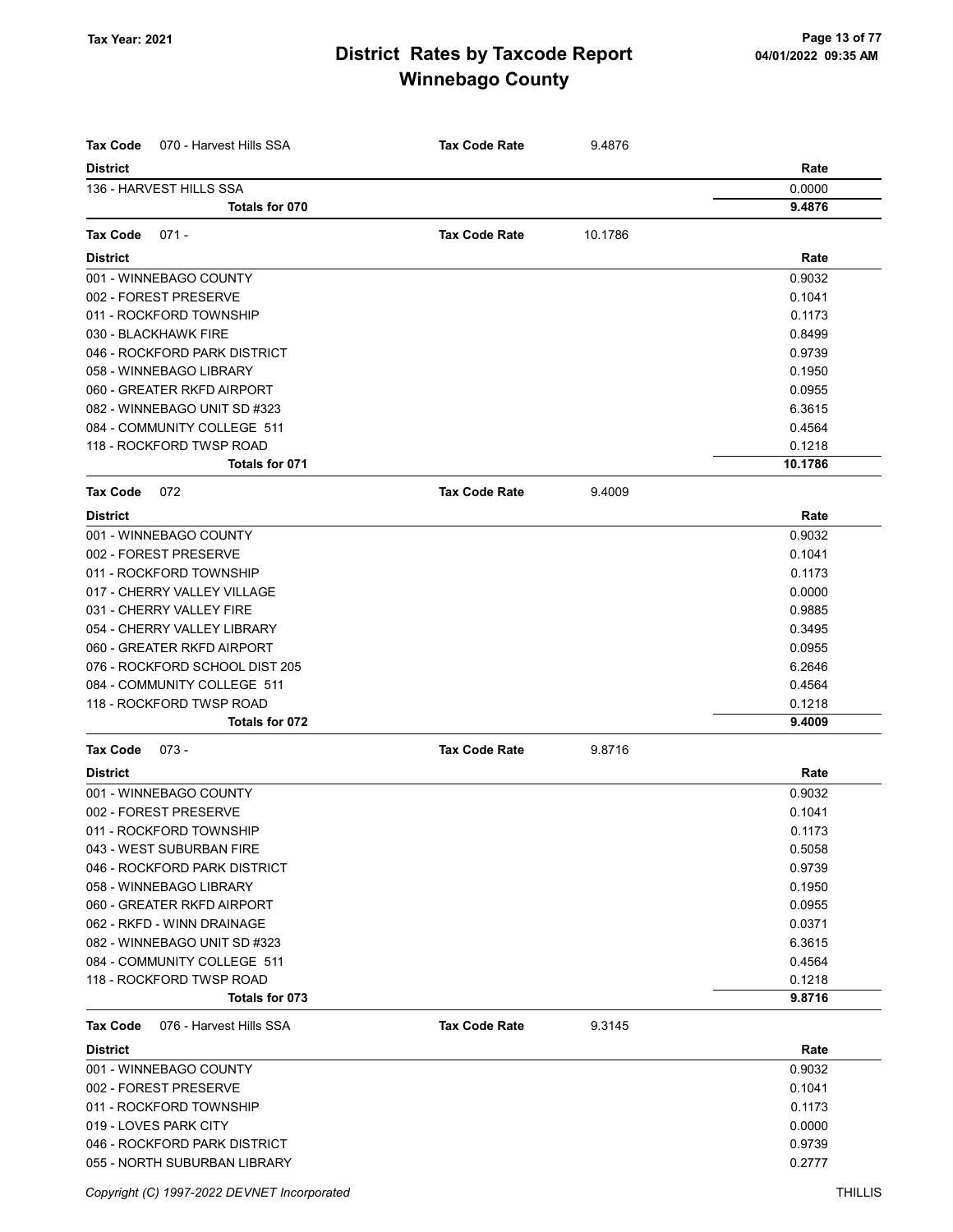| <b>Tax Code</b><br>076 - Harvest Hills SSA | <b>Tax Code Rate</b> | 9.3145 |        |
|--------------------------------------------|----------------------|--------|--------|
| <b>District</b>                            |                      |        | Rate   |
| 060 - GREATER RKFD AIRPORT                 |                      |        | 0.0955 |
| 076 - ROCKFORD SCHOOL DIST 205             |                      |        | 6.2646 |
| 084 - COMMUNITY COLLEGE 511                |                      |        | 0.4564 |
| 118 - ROCKFORD TWSP ROAD                   |                      |        | 0.1218 |
| 136 - HARVEST HILLS SSA                    |                      |        | 0.0000 |
| Totals for 076                             |                      |        | 9.3145 |
| 077 - Harvest Hills SSA<br><b>Tax Code</b> | <b>Tax Code Rate</b> | 9.2099 |        |
| <b>District</b>                            |                      |        | Rate   |
| 001 - WINNEBAGO COUNTY                     |                      |        | 0.9032 |
| 002 - FOREST PRESERVE                      |                      |        | 0.1041 |
| 011 - ROCKFORD TOWNSHIP                    |                      |        | 0.1173 |
| 019 - LOVES PARK CITY                      |                      |        | 0.0000 |
| 046 - ROCKFORD PARK DISTRICT               |                      |        | 0.9739 |
| 051 - FOUR RIVERS SANITATION AUTHORITY     |                      |        | 0.1731 |
| 060 - GREATER RKFD AIRPORT                 |                      |        | 0.0955 |
| 076 - ROCKFORD SCHOOL DIST 205             |                      |        | 6.2646 |
| 084 - COMMUNITY COLLEGE 511                |                      |        | 0.4564 |
| 118 - ROCKFORD TWSP ROAD                   |                      |        | 0.1218 |
| 136 - HARVEST HILLS SSA                    |                      |        | 0.0000 |
| Totals for 077                             |                      |        | 9.2099 |
| <b>Tax Code</b><br>078                     | <b>Tax Code Rate</b> | 9.1173 |        |
| <b>District</b>                            |                      |        | Rate   |
| 001 - WINNEBAGO COUNTY                     |                      |        | 0.9032 |
| 002 - FOREST PRESERVE                      |                      |        | 0.1041 |
| 006 - HARLEM TOWNSHIP                      |                      |        | 0.1025 |
| 019 - LOVES PARK CITY                      |                      |        | 0.0000 |
| 046 - ROCKFORD PARK DISTRICT               |                      |        | 0.9739 |
| 051 - FOUR RIVERS SANITATION AUTHORITY     |                      |        | 0.1731 |
| 060 - GREATER RKFD AIRPORT                 |                      |        | 0.0955 |
| 076 - ROCKFORD SCHOOL DIST 205             |                      |        | 6.2646 |
| 084 - COMMUNITY COLLEGE 511                |                      |        | 0.4564 |
| 113 - HARLEM TWSP ROAD                     |                      |        | 0.0440 |
| Totals for 078                             |                      |        | 9.1173 |
| <b>Tax Code</b><br>083 -                   | <b>Tax Code Rate</b> | 9.7157 |        |
| <b>District</b>                            |                      |        | Rate   |
| 001 - WINNEBAGO COUNTY                     |                      |        | 0.9032 |
| 002 - FOREST PRESERVE                      |                      |        | 0.1041 |
| 011 - ROCKFORD TOWNSHIP                    |                      |        | 0.1173 |
| 043 - WEST SUBURBAN FIRE                   |                      |        | 0.5058 |
| 046 - ROCKFORD PARK DISTRICT               |                      |        | 0.9739 |
| 051 - FOUR RIVERS SANITATION AUTHORITY     |                      |        | 0.1731 |
| 060 - GREATER RKFD AIRPORT                 |                      |        | 0.0955 |
| 064 - LINCOLN-ACRES STREET LIGHT           |                      |        | 0.0000 |
| 076 - ROCKFORD SCHOOL DIST 205             |                      |        | 6.2646 |
| 084 - COMMUNITY COLLEGE 511                |                      |        | 0.4564 |
| 118 - ROCKFORD TWSP ROAD                   |                      |        | 0.1218 |
| Totals for 083                             |                      |        | 9.7157 |
| Tax Code<br>084 -                          | <b>Tax Code Rate</b> | 9.1005 |        |
| <b>District</b>                            |                      |        | Rate   |
| 001 - WINNEBAGO COUNTY                     |                      |        | 0.9032 |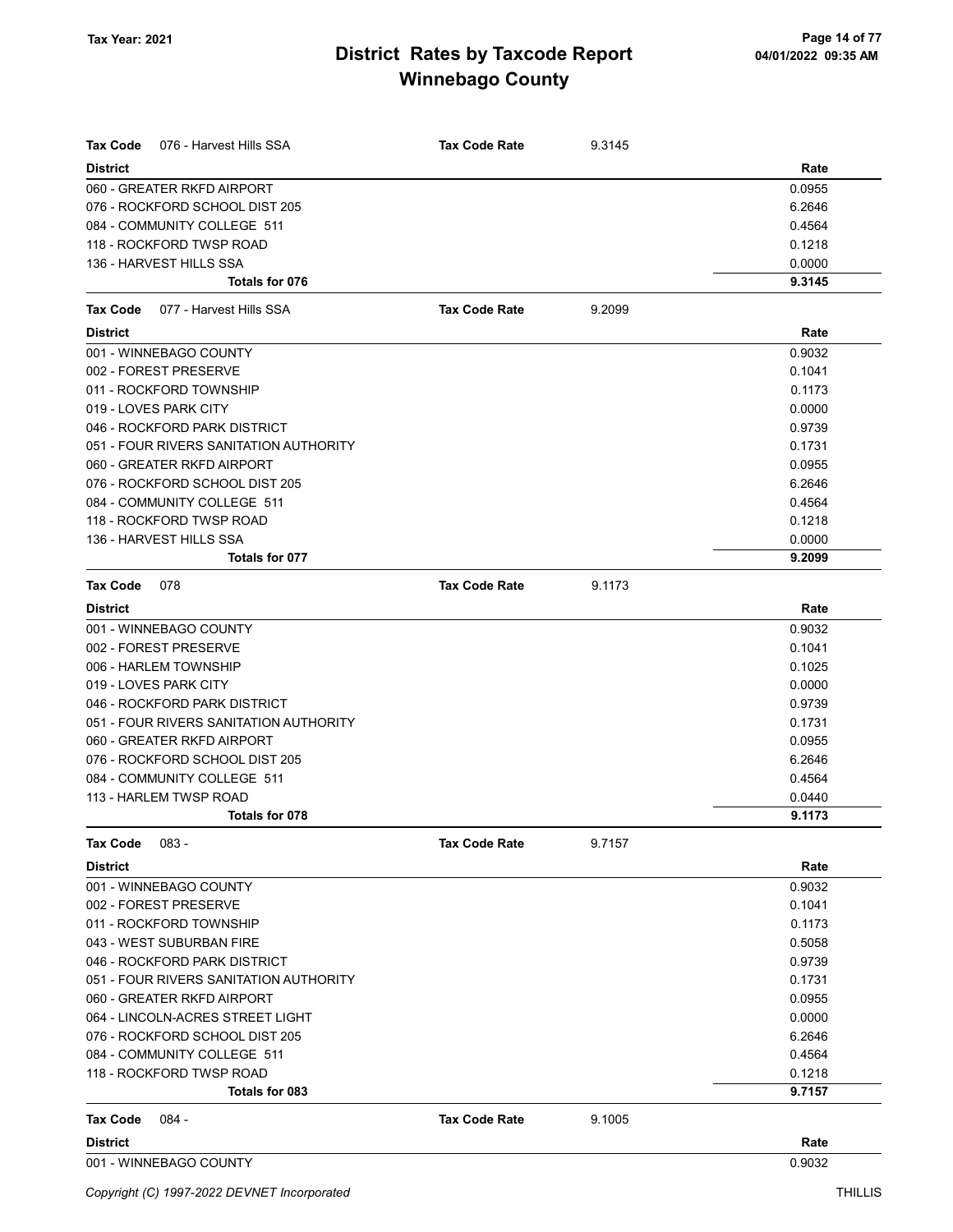| Tax Code            | 084 -                                  | <b>Tax Code Rate</b> | 9.1005  |         |
|---------------------|----------------------------------------|----------------------|---------|---------|
| <b>District</b>     |                                        |                      |         | Rate    |
|                     | 002 - FOREST PRESERVE                  |                      |         | 0.1041  |
|                     | 011 - ROCKFORD TOWNSHIP                |                      |         | 0.1173  |
|                     | 040 - ROCK RIVER FIRE                  |                      |         | 0.0637  |
|                     | 046 - ROCKFORD PARK DISTRICT           |                      |         | 0.9739  |
|                     | 060 - GREATER RKFD AIRPORT             |                      |         | 0.0955  |
|                     | 076 - ROCKFORD SCHOOL DIST 205         |                      |         | 6.2646  |
|                     | 084 - COMMUNITY COLLEGE 511            |                      |         | 0.4564  |
|                     | 118 - ROCKFORD TWSP ROAD               |                      |         | 0.1218  |
|                     | <b>Totals for 084</b>                  |                      |         | 9.1005  |
| Tax Code            | $085 -$                                | <b>Tax Code Rate</b> | 12.2563 |         |
| <b>District</b>     |                                        |                      |         | Rate    |
|                     | 001 - WINNEBAGO COUNTY                 |                      |         | 0.9032  |
|                     | 002 - FOREST PRESERVE                  |                      |         | 0.1041  |
|                     | 011 - ROCKFORD TOWNSHIP                |                      |         | 0.1173  |
|                     | 023 - ROCKFORD CITY                    |                      |         | 2.6361  |
|                     | 046 - ROCKFORD PARK DISTRICT           |                      |         | 0.9739  |
|                     | 051 - FOUR RIVERS SANITATION AUTHORITY |                      |         | 0.1731  |
|                     | 059 - ROCKFORD CITY LIBRARY            |                      |         | 0.4103  |
|                     | 060 - GREATER RKFD AIRPORT             |                      |         | 0.0955  |
|                     | 067 - WEST STATE & CENTRAL TIF         |                      |         | 0.0000  |
|                     | 076 - ROCKFORD SCHOOL DIST 205         |                      |         | 6.2646  |
|                     | 084 - COMMUNITY COLLEGE 511            |                      |         | 0.4564  |
|                     | 118 - ROCKFORD TWSP ROAD               |                      |         | 0.1218  |
|                     | Totals for 085                         |                      |         | 12.2563 |
| <b>Tax Code</b>     | 086 - NORTH MAIN & AUBURN TIF          | <b>Tax Code Rate</b> | 12.1608 |         |
| <b>District</b>     |                                        |                      |         | Rate    |
|                     | 001 - WINNEBAGO COUNTY                 |                      |         | 0.9032  |
|                     | 002 - FOREST PRESERVE                  |                      |         | 0.1041  |
|                     | 011 - ROCKFORD TOWNSHIP                |                      |         | 0.1173  |
|                     | 023 - ROCKFORD CITY                    |                      |         | 2.6361  |
|                     | 046 - ROCKFORD PARK DISTRICT           |                      |         | 0.9739  |
|                     | 051 - FOUR RIVERS SANITATION AUTHORITY |                      |         | 0.1731  |
|                     | 059 - ROCKFORD CITY LIBRARY            |                      |         | 0.4103  |
|                     | 076 - ROCKFORD SCHOOL DIST 205         |                      |         | 6.2646  |
|                     | 084 - COMMUNITY COLLEGE 511            |                      |         | 0.4564  |
|                     | 088 - NORTH MAIN & AUBURN TIF          |                      |         | 0.0000  |
|                     | 118 - ROCKFORD TWSP ROAD               |                      |         | 0.1218  |
|                     | Totals for 086                         |                      |         | 12.1608 |
| <b>Tax Code</b>     | $090 -$                                | <b>Tax Code Rate</b> | 8.9920  |         |
| <b>District</b>     |                                        |                      |         | Rate    |
|                     | 001 - WINNEBAGO COUNTY                 |                      |         | 0.9032  |
|                     | 002 - FOREST PRESERVE                  |                      |         | 0.1041  |
|                     | 011 - ROCKFORD TOWNSHIP                |                      |         | 0.1173  |
| 042 - STILLMAN FIRE |                                        |                      |         | 0.9291  |
|                     | 060 - GREATER RKFD AIRPORT             |                      |         | 0.0955  |
|                     | 076 - ROCKFORD SCHOOL DIST 205         |                      |         | 6.2646  |
|                     | 084 - COMMUNITY COLLEGE 511            |                      |         | 0.4564  |
|                     | 118 - ROCKFORD TWSP ROAD               |                      |         | 0.1218  |
|                     | Totals for 090                         |                      |         | 8.9920  |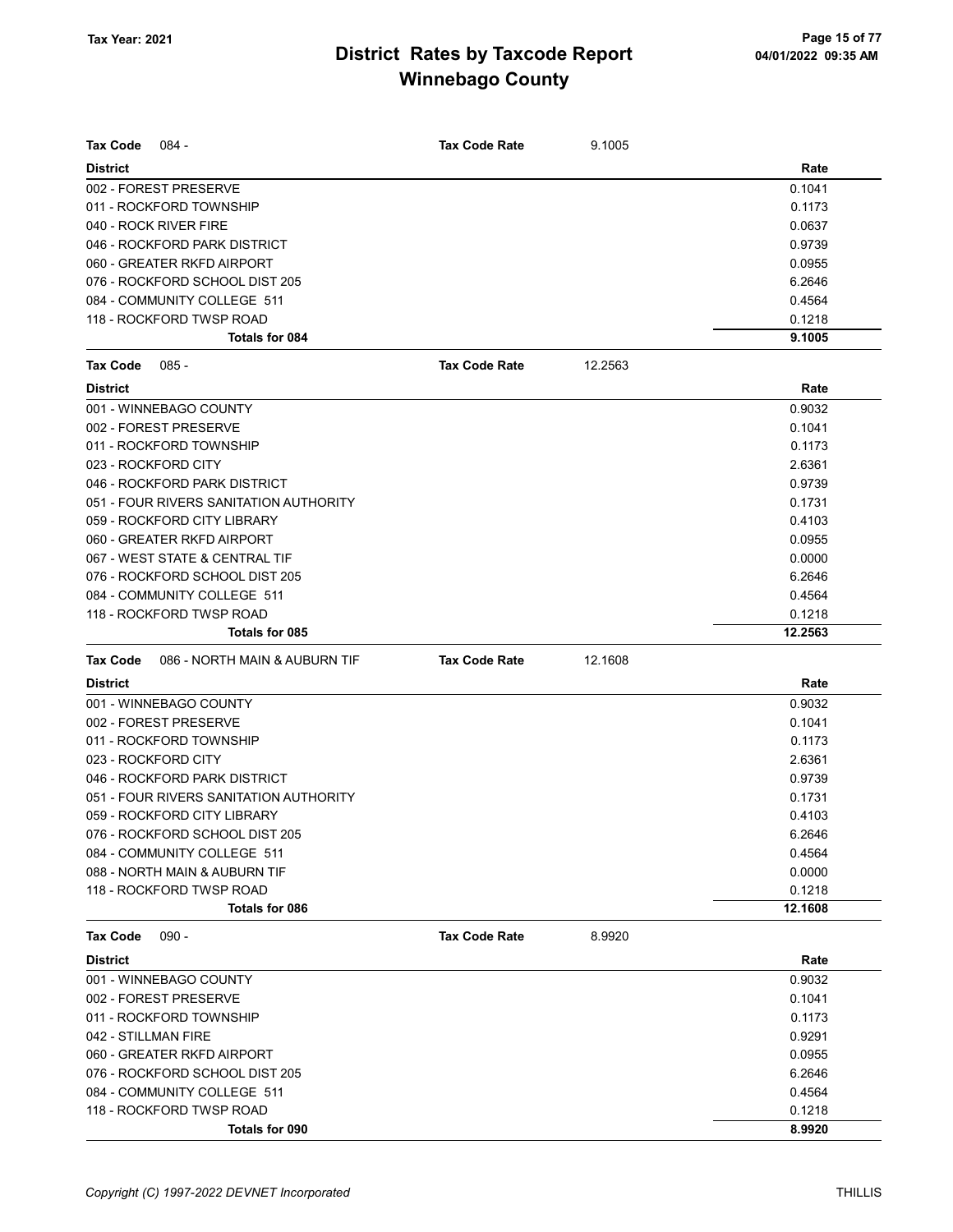| <b>Tax Code</b><br>$091 -$                      | <b>Tax Code Rate</b> | 8.4698  |                  |
|-------------------------------------------------|----------------------|---------|------------------|
| <b>District</b>                                 |                      |         |                  |
|                                                 |                      |         | Rate             |
| 001 - WINNEBAGO COUNTY<br>002 - FOREST PRESERVE |                      |         | 0.9032<br>0.1041 |
| 011 - ROCKFORD TOWNSHIP                         |                      |         | 0.1173           |
| 042 - STILLMAN FIRE                             |                      |         | 0.9291           |
| 060 - GREATER RKFD AIRPORT                      |                      |         | 0.0955           |
| 078 - MERIDIAN SCHOOL DIST 223                  |                      |         | 5.7424           |
| 084 - COMMUNITY COLLEGE 511                     |                      |         | 0.4564           |
| 118 - ROCKFORD TWSP ROAD                        |                      |         | 0.1218           |
| <b>Totals for 091</b>                           |                      |         | 8.4698           |
|                                                 |                      |         |                  |
| <b>Tax Code</b><br>$092 -$                      | <b>Tax Code Rate</b> | 8.9833  |                  |
| <b>District</b>                                 |                      |         | Rate             |
| 001 - WINNEBAGO COUNTY                          |                      |         | 0.9032           |
| 002 - FOREST PRESERVE                           |                      |         | 0.1041           |
| 011 - ROCKFORD TOWNSHIP                         |                      |         | 0.1173           |
| 036 - NEW MILFORD FIRE                          |                      |         | 0.9204           |
| 060 - GREATER RKFD AIRPORT                      |                      |         | 0.0955           |
| 076 - ROCKFORD SCHOOL DIST 205                  |                      |         | 6.2646           |
| 084 - COMMUNITY COLLEGE 511                     |                      |         | 0.4564           |
| 118 - ROCKFORD TWSP ROAD                        |                      |         | 0.1218           |
| <b>Totals for 092</b>                           |                      |         | 8.9833           |
| <b>Tax Code</b><br>$093 -$                      | <b>Tax Code Rate</b> | 8.4611  |                  |
| <b>District</b>                                 |                      |         | Rate             |
| 001 - WINNEBAGO COUNTY                          |                      |         | 0.9032           |
| 002 - FOREST PRESERVE                           |                      |         | 0.1041           |
| 011 - ROCKFORD TOWNSHIP                         |                      |         | 0.1173           |
| 036 - NEW MILFORD FIRE                          |                      |         | 0.9204           |
| 060 - GREATER RKFD AIRPORT                      |                      |         | 0.0955           |
| 078 - MERIDIAN SCHOOL DIST 223                  |                      |         | 5.7424           |
| 084 - COMMUNITY COLLEGE 511                     |                      |         | 0.4564           |
| 118 - ROCKFORD TWSP ROAD                        |                      |         | 0.1218           |
| Totals for 093                                  |                      |         | 8.4611           |
| <b>Tax Code</b><br>$095 -$                      | <b>Tax Code Rate</b> | 9.3328  |                  |
| <b>District</b>                                 |                      |         | Rate             |
| 001 - WINNEBAGO COUNTY                          |                      |         | 0.9032           |
| 002 - FOREST PRESERVE                           |                      |         | 0.1041           |
| 011 - ROCKFORD TOWNSHIP                         |                      |         | 0.1173           |
| 036 - NEW MILFORD FIRE                          |                      |         | 0.9204           |
| 054 - CHERRY VALLEY LIBRARY                     |                      |         | 0.3495           |
| 060 - GREATER RKFD AIRPORT                      |                      |         | 0.0955           |
| 076 - ROCKFORD SCHOOL DIST 205                  |                      |         | 6.2646           |
| 084 - COMMUNITY COLLEGE 511                     |                      |         | 0.4564           |
| 118 - ROCKFORD TWSP ROAD                        |                      |         | 0.1218           |
| Totals for 095                                  |                      |         | 9.3328           |
| <b>Tax Code</b><br>096                          | <b>Tax Code Rate</b> | 10.3067 |                  |
| <b>District</b>                                 |                      |         | Rate             |
| 001 - WINNEBAGO COUNTY                          |                      |         | 0.9032           |
| 002 - FOREST PRESERVE                           |                      |         | 0.1041           |
| 011 - ROCKFORD TOWNSHIP                         |                      |         | 0.1173           |
| 036 - NEW MILFORD FIRE                          |                      |         | 0.9204           |
| 046 - ROCKFORD PARK DISTRICT                    |                      |         | 0.9739           |
|                                                 |                      |         |                  |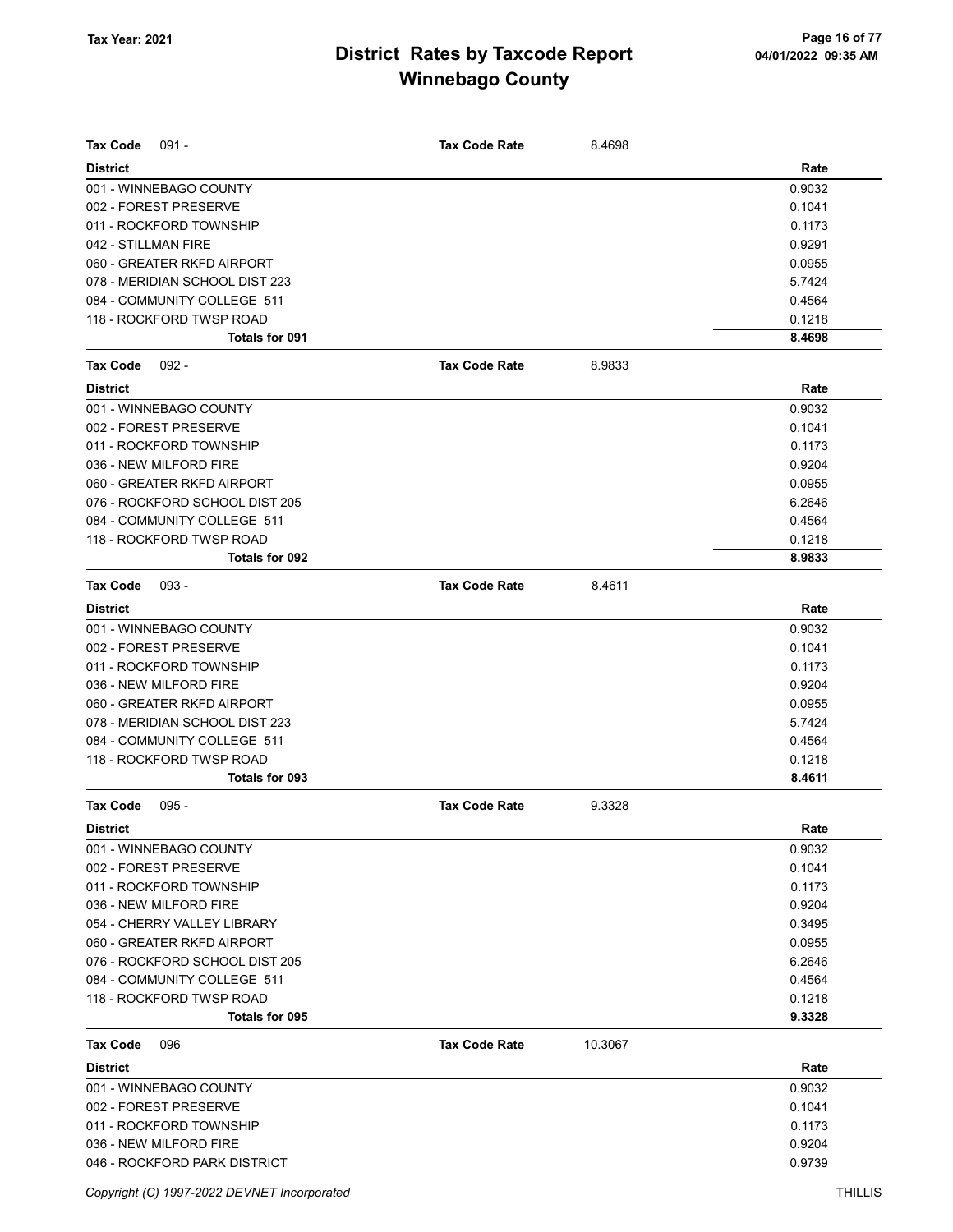| <b>Tax Code</b><br>096                 | <b>Tax Code Rate</b> | 10.3067 |         |
|----------------------------------------|----------------------|---------|---------|
| <b>District</b>                        |                      |         | Rate    |
| 054 - CHERRY VALLEY LIBRARY            |                      |         | 0.3495  |
| 060 - GREATER RKFD AIRPORT             |                      |         | 0.0955  |
| 076 - ROCKFORD SCHOOL DIST 205         |                      |         | 6.2646  |
| 084 - COMMUNITY COLLEGE 511            |                      |         | 0.4564  |
| 118 - ROCKFORD TWSP ROAD               |                      |         | 0.1218  |
| Totals for 096                         |                      |         | 10.3067 |
| <b>Tax Code</b><br>$099 -$             | <b>Tax Code Rate</b> | 9.9572  |         |
| <b>District</b>                        |                      |         | Rate    |
| 001 - WINNEBAGO COUNTY                 |                      |         | 0.9032  |
| 002 - FOREST PRESERVE                  |                      |         | 0.1041  |
| 011 - ROCKFORD TOWNSHIP                |                      |         | 0.1173  |
| 036 - NEW MILFORD FIRE                 |                      |         | 0.9204  |
| 046 - ROCKFORD PARK DISTRICT           |                      |         | 0.9739  |
| 060 - GREATER RKFD AIRPORT             |                      |         | 0.0955  |
| 076 - ROCKFORD SCHOOL DIST 205         |                      |         | 6.2646  |
| 084 - COMMUNITY COLLEGE 511            |                      |         | 0.4564  |
| 118 - ROCKFORD TWSP ROAD               |                      |         | 0.1218  |
| Totals for 099                         |                      |         | 9.9572  |
| <b>Tax Code</b><br>$104 -$             | <b>Tax Code Rate</b> | 9.2736  |         |
| <b>District</b>                        |                      |         | Rate    |
| 001 - WINNEBAGO COUNTY                 |                      |         | 0.9032  |
| 002 - FOREST PRESERVE                  |                      |         | 0.1041  |
| 011 - ROCKFORD TOWNSHIP                |                      |         | 0.1173  |
| 040 - ROCK RIVER FIRE                  |                      |         | 0.0637  |
| 046 - ROCKFORD PARK DISTRICT           |                      |         | 0.9739  |
| 051 - FOUR RIVERS SANITATION AUTHORITY |                      |         | 0.1731  |
| 060 - GREATER RKFD AIRPORT             |                      |         | 0.0955  |
| 076 - ROCKFORD SCHOOL DIST 205         |                      |         | 6.2646  |
| 084 - COMMUNITY COLLEGE 511            |                      |         | 0.4564  |
| 118 - ROCKFORD TWSP ROAD               |                      |         | 0.1218  |
| Totals for 104                         |                      |         | 9.2736  |
| <b>Tax Code</b><br>$108 -$             | <b>Tax Code Rate</b> | 8.9567  |         |
| District                               |                      |         | Rate    |
| 001 - WINNEBAGO COUNTY                 |                      |         | 0.9032  |
| 002 - FOREST PRESERVE                  |                      |         | 0.1041  |
| 006 - HARLEM TOWNSHIP                  |                      |         | 0.1025  |
| 020 - MACHESNEY PARK VILLAGE           |                      |         | 0.0000  |
| 035 - HARLEM-ROSCOE FIRE               |                      |         | 0.7087  |
| 055 - NORTH SUBURBAN LIBRARY           |                      |         | 0.2777  |
| 060 - GREATER RKFD AIRPORT             |                      |         | 0.0955  |
| 076 - ROCKFORD SCHOOL DIST 205         |                      |         | 6.2646  |
| 084 - COMMUNITY COLLEGE 511            |                      |         | 0.4564  |
| 113 - HARLEM TWSP ROAD                 |                      |         | 0.0440  |
| <b>Totals for 108</b>                  |                      |         | 8.9567  |
| Tax Code<br>109 -                      | <b>Tax Code Rate</b> | 9.1298  |         |
| <b>District</b>                        |                      |         | Rate    |
| 001 - WINNEBAGO COUNTY                 |                      |         | 0.9032  |
| 002 - FOREST PRESERVE                  |                      |         | 0.1041  |
| 006 - HARLEM TOWNSHIP                  |                      |         | 0.1025  |
| 020 - MACHESNEY PARK VILLAGE           |                      |         | 0.0000  |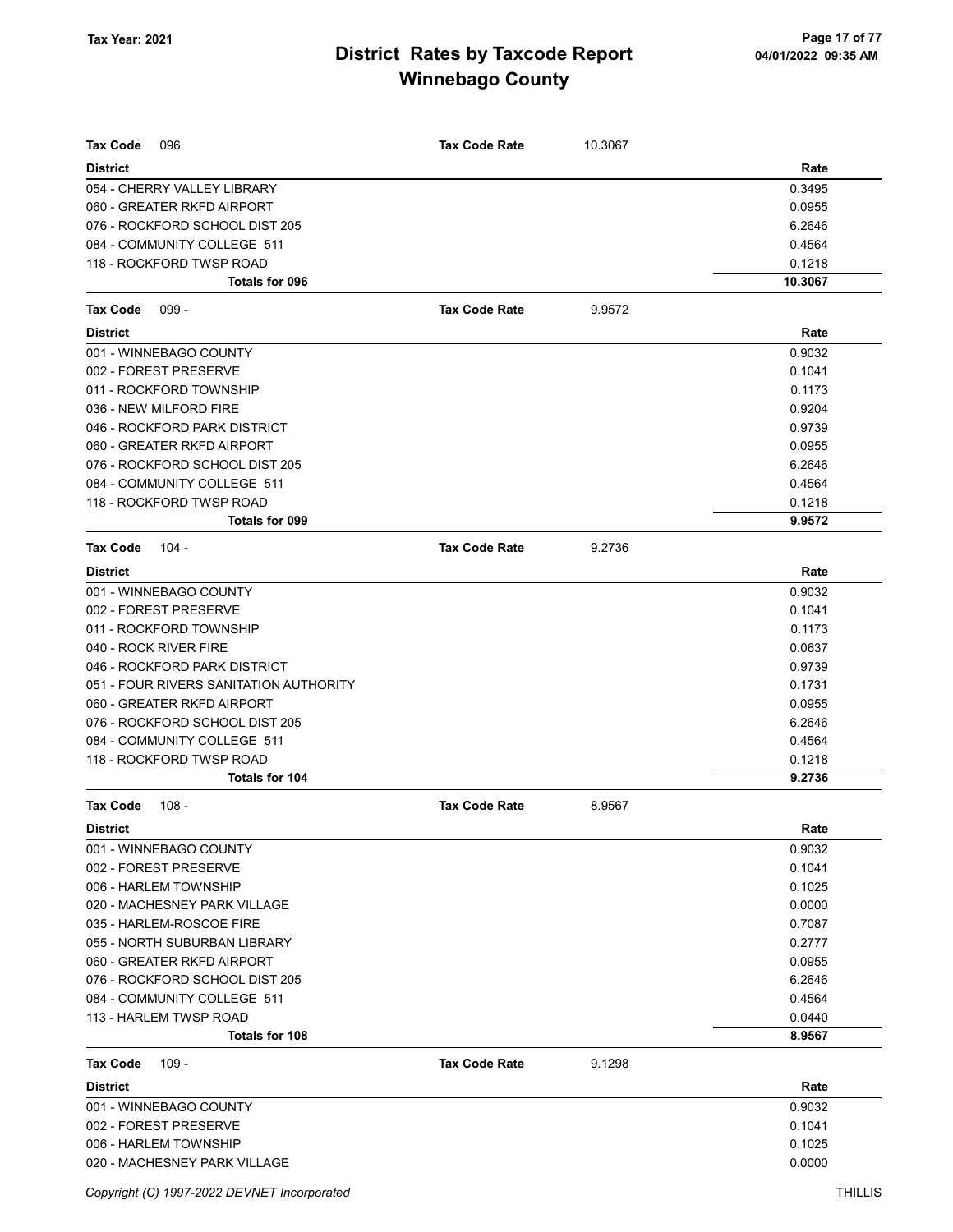| <b>Tax Code</b><br>$109 -$             | <b>Tax Code Rate</b> | 9.1298  |         |
|----------------------------------------|----------------------|---------|---------|
| <b>District</b>                        |                      |         | Rate    |
| 035 - HARLEM-ROSCOE FIRE               |                      |         | 0.7087  |
| 051 - FOUR RIVERS SANITATION AUTHORITY |                      |         | 0.1731  |
| 055 - NORTH SUBURBAN LIBRARY           |                      |         | 0.2777  |
| 060 - GREATER RKFD AIRPORT             |                      |         | 0.0955  |
| 076 - ROCKFORD SCHOOL DIST 205         |                      |         | 6.2646  |
| 084 - COMMUNITY COLLEGE 511            |                      |         | 0.4564  |
| 113 - HARLEM TWSP ROAD                 |                      |         | 0.0440  |
| <b>Totals for 109</b>                  |                      |         | 9.1298  |
| <b>Tax Code</b><br>$110 -$             | <b>Tax Code Rate</b> | 9.7036  |         |
| <b>District</b>                        |                      |         | Rate    |
| 001 - WINNEBAGO COUNTY                 |                      |         | 0.9032  |
| 002 - FOREST PRESERVE                  |                      |         | 0.1041  |
| 004 - CHERRY VALLEY TOWNSHIP           |                      |         | 0.1248  |
| 031 - CHERRY VALLEY FIRE               |                      |         | 0.9885  |
| 051 - FOUR RIVERS SANITATION AUTHORITY |                      |         | 0.1731  |
| 054 - CHERRY VALLEY LIBRARY            |                      |         | 0.3495  |
| 060 - GREATER RKFD AIRPORT             |                      |         | 0.0955  |
| 076 - ROCKFORD SCHOOL DIST 205         |                      |         | 6.2646  |
| 084 - COMMUNITY COLLEGE 511            |                      |         | 0.4564  |
| 111 - CHERRY VALLEY TWSP ROAD          |                      |         | 0.2439  |
| Totals for 110                         |                      |         | 9.7036  |
| <b>Tax Code</b><br>111 -               | <b>Tax Code Rate</b> | 9.3541  |         |
| <b>District</b>                        |                      |         | Rate    |
| 001 - WINNEBAGO COUNTY                 |                      |         | 0.9032  |
| 002 - FOREST PRESERVE                  |                      |         | 0.1041  |
| 004 - CHERRY VALLEY TOWNSHIP           |                      |         | 0.1248  |
| 031 - CHERRY VALLEY FIRE               |                      |         | 0.9885  |
| 051 - FOUR RIVERS SANITATION AUTHORITY |                      |         | 0.1731  |
| 060 - GREATER RKFD AIRPORT             |                      |         | 0.0955  |
| 076 - ROCKFORD SCHOOL DIST 205         |                      |         | 6.2646  |
| 084 - COMMUNITY COLLEGE 511            |                      |         | 0.4564  |
| 111 - CHERRY VALLEY TWSP ROAD          |                      |         | 0.2439  |
| Totals for 111                         |                      |         | 9.3541  |
| <b>Tax Code</b><br>112 -               | <b>Tax Code Rate</b> | 11.4120 |         |
| <b>District</b>                        |                      |         | Rate    |
| 001 - WINNEBAGO COUNTY                 |                      |         | 0.9032  |
| 002 - FOREST PRESERVE                  |                      |         | 0.1041  |
| 004 - CHERRY VALLEY TOWNSHIP           |                      |         | 0.1248  |
| 023 - ROCKFORD CITY                    |                      |         | 2.6361  |
| 051 - FOUR RIVERS SANITATION AUTHORITY |                      |         | 0.1731  |
| 059 - ROCKFORD CITY LIBRARY            |                      |         | 0.4103  |
| 060 - GREATER RKFD AIRPORT             |                      |         | 0.0955  |
| 076 - ROCKFORD SCHOOL DIST 205         |                      |         | 6.2646  |
| 084 - COMMUNITY COLLEGE 511            |                      |         | 0.4564  |
| 111 - CHERRY VALLEY TWSP ROAD          |                      |         | 0.2439  |
| Totals for 112                         |                      |         | 11.4120 |
| $113 -$<br><b>Tax Code</b>             | <b>Tax Code Rate</b> | 10.6775 |         |
| <b>District</b>                        |                      |         | Rate    |
| 001 - WINNEBAGO COUNTY                 |                      |         | 0.9032  |
| 002 - FOREST PRESERVE                  |                      |         | 0.1041  |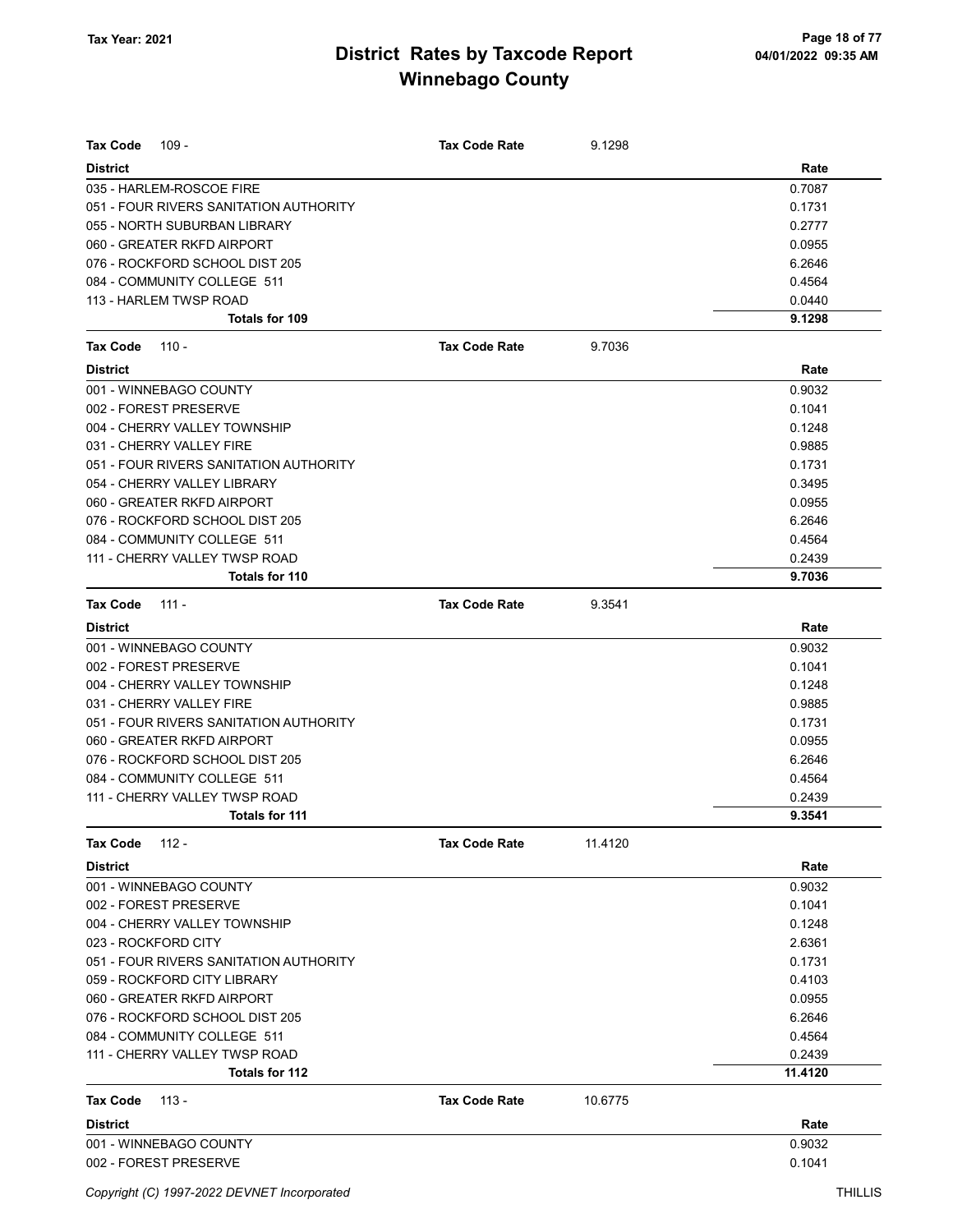| <b>Tax Code</b><br>$113 -$                | <b>Tax Code Rate</b> | 10.6775 |         |
|-------------------------------------------|----------------------|---------|---------|
| <b>District</b>                           |                      |         | Rate    |
| 004 - CHERRY VALLEY TOWNSHIP              |                      |         | 0.1248  |
| 031 - CHERRY VALLEY FIRE                  |                      |         | 0.9885  |
| 046 - ROCKFORD PARK DISTRICT              |                      |         | 0.9739  |
| 051 - FOUR RIVERS SANITATION AUTHORITY    |                      |         | 0.1731  |
| 054 - CHERRY VALLEY LIBRARY               |                      |         | 0.3495  |
| 060 - GREATER RKFD AIRPORT                |                      |         | 0.0955  |
| 076 - ROCKFORD SCHOOL DIST 205            |                      |         | 6.2646  |
| 084 - COMMUNITY COLLEGE 511               |                      |         | 0.4564  |
| 111 - CHERRY VALLEY TWSP ROAD             |                      |         | 0.2439  |
| Totals for 113                            |                      |         | 10.6775 |
| <b>Tax Code</b><br>114 -                  | <b>Tax Code Rate</b> | 9.5305  |         |
| <b>District</b>                           |                      |         | Rate    |
| 001 - WINNEBAGO COUNTY                    |                      |         | 0.9032  |
| 002 - FOREST PRESERVE                     |                      |         | 0.1041  |
| 004 - CHERRY VALLEY TOWNSHIP              |                      |         | 0.1248  |
| 031 - CHERRY VALLEY FIRE                  |                      |         | 0.9885  |
| 054 - CHERRY VALLEY LIBRARY               |                      |         | 0.3495  |
| 060 - GREATER RKFD AIRPORT                |                      |         | 0.0955  |
| 076 - ROCKFORD SCHOOL DIST 205            |                      |         | 6.2646  |
| 084 - COMMUNITY COLLEGE 511               |                      |         | 0.4564  |
| 111 - CHERRY VALLEY TWSP ROAD             |                      |         | 0.2439  |
| Totals for 114                            |                      |         | 9.5305  |
| <b>Tax Code</b><br>$115 -$                | <b>Tax Code Rate</b> | 9.1810  |         |
| <b>District</b>                           |                      |         | Rate    |
| 001 - WINNEBAGO COUNTY                    |                      |         | 0.9032  |
| 002 - FOREST PRESERVE                     |                      |         | 0.1041  |
| 004 - CHERRY VALLEY TOWNSHIP              |                      |         | 0.1248  |
| 031 - CHERRY VALLEY FIRE                  |                      |         | 0.9885  |
| 060 - GREATER RKFD AIRPORT                |                      |         | 0.0955  |
| 076 - ROCKFORD SCHOOL DIST 205            |                      |         | 6.2646  |
| 084 - COMMUNITY COLLEGE 511               |                      |         | 0.4564  |
| 111 - CHERRY VALLEY TWSP ROAD             |                      |         | 0.2439  |
| Totals for 115                            |                      |         | 9.1810  |
| Tax Code<br>116 -                         | <b>Tax Code Rate</b> | 11.2389 |         |
| <b>District</b>                           |                      |         | Rate    |
| 001 - WINNEBAGO COUNTY                    |                      |         | 0.9032  |
| 002 - FOREST PRESERVE                     |                      |         | 0.1041  |
| 004 - CHERRY VALLEY TOWNSHIP              |                      |         | 0.1248  |
| 023 - ROCKFORD CITY                       |                      |         | 2.6361  |
| 059 - ROCKFORD CITY LIBRARY               |                      |         | 0.4103  |
| 060 - GREATER RKFD AIRPORT                |                      |         | 0.0955  |
| 076 - ROCKFORD SCHOOL DIST 205            |                      |         | 6.2646  |
| 084 - COMMUNITY COLLEGE 511               |                      |         | 0.4564  |
| 111 - CHERRY VALLEY TWSP ROAD             |                      |         | 0.2439  |
| Totals for 116                            |                      |         | 11.2389 |
| 117 - EAST STATE & ALPINE TIF<br>Tax Code | <b>Tax Code Rate</b> | 12.2563 |         |
| <b>District</b>                           |                      |         | Rate    |
| 001 - WINNEBAGO COUNTY                    |                      |         | 0.9032  |
| 002 - FOREST PRESERVE                     |                      |         | 0.1041  |
| 011 - ROCKFORD TOWNSHIP                   |                      |         | 0.1173  |
|                                           |                      |         |         |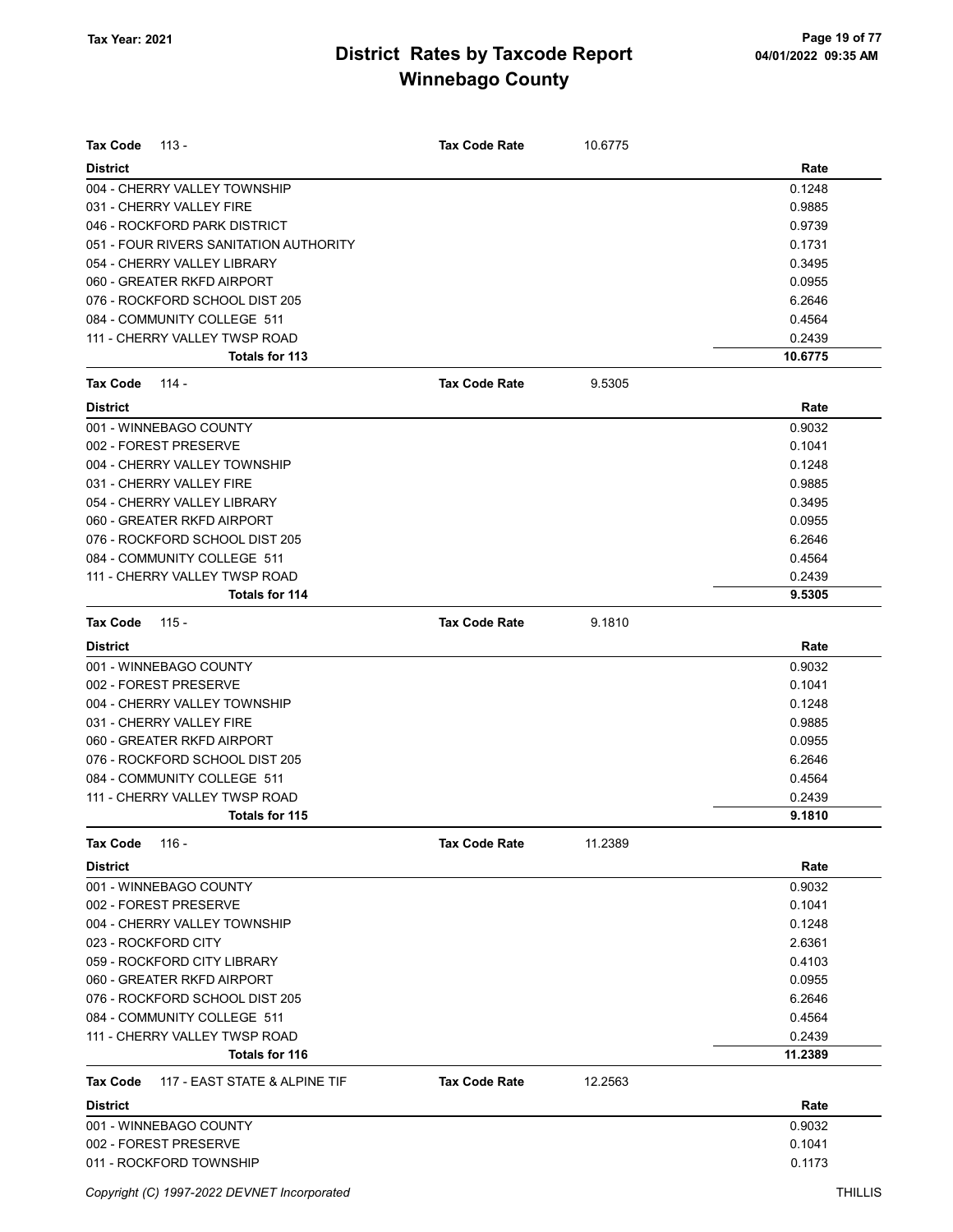| 117 - EAST STATE & ALPINE TIF<br><b>Tax Code</b> | <b>Tax Code Rate</b> | 12.2563 |         |
|--------------------------------------------------|----------------------|---------|---------|
| <b>District</b>                                  |                      |         | Rate    |
| 023 - ROCKFORD CITY                              |                      |         | 2.6361  |
| 046 - ROCKFORD PARK DISTRICT                     |                      |         | 0.9739  |
| 051 - FOUR RIVERS SANITATION AUTHORITY           |                      |         | 0.1731  |
| 059 - ROCKFORD CITY LIBRARY                      |                      |         | 0.4103  |
| 060 - GREATER RKFD AIRPORT                       |                      |         | 0.0955  |
| 066 - EAST STATE & ALPINE TIF                    |                      |         | 0.0000  |
| 076 - ROCKFORD SCHOOL DIST 205                   |                      |         | 6.2646  |
| 084 - COMMUNITY COLLEGE 511                      |                      |         | 0.4564  |
| 118 - ROCKFORD TWSP ROAD                         |                      |         | 0.1218  |
| Totals for 117                                   |                      |         | 12.2563 |
| <b>Tax Code</b><br>118 -                         | <b>Tax Code Rate</b> | 9.7241  |         |
| <b>District</b>                                  |                      |         | Rate    |
| 001 - WINNEBAGO COUNTY                           |                      |         | 0.9032  |
| 002 - FOREST PRESERVE                            |                      |         | 0.1041  |
| 006 - HARLEM TOWNSHIP                            |                      |         | 0.1025  |
| 020 - MACHESNEY PARK VILLAGE                     |                      |         | 0.0000  |
| 035 - HARLEM-ROSCOE FIRE                         |                      |         | 0.7087  |
| 051 - FOUR RIVERS SANITATION AUTHORITY           |                      |         | 0.1731  |
| 055 - NORTH SUBURBAN LIBRARY                     |                      |         | 0.2777  |
| 060 - GREATER RKFD AIRPORT                       |                      |         | 0.0955  |
| 070 - HARLEM SCHOOL DIST 122                     |                      |         | 6.8589  |
| 084 - COMMUNITY COLLEGE 511                      |                      |         | 0.4564  |
| 098 - MACHESNEY PARK TIF                         |                      |         | 0.0000  |
| 113 - HARLEM TWSP ROAD                           |                      |         | 0.0440  |
| <b>Totals for 118</b>                            |                      |         | 9.7241  |
| <b>Tax Code</b><br>119 -                         | <b>Tax Code Rate</b> | 9.7036  |         |
| <b>District</b>                                  |                      |         | Rate    |
| 001 - WINNEBAGO COUNTY                           |                      |         | 0.9032  |
| 002 - FOREST PRESERVE                            |                      |         | 0.1041  |
| 004 - CHERRY VALLEY TOWNSHIP                     |                      |         | 0.1248  |
| 017 - CHERRY VALLEY VILLAGE                      |                      |         | 0.0000  |
| 031 - CHERRY VALLEY FIRE                         |                      |         | 0.9885  |
| 051 - FOUR RIVERS SANITATION AUTHORITY           |                      |         | 0.1731  |
| 054 - CHERRY VALLEY LIBRARY                      |                      |         | 0.3495  |
| 060 - GREATER RKFD AIRPORT                       |                      |         | 0.0955  |
| 076 - ROCKFORD SCHOOL DIST 205                   |                      |         | 6.2646  |
| 084 - COMMUNITY COLLEGE 511                      |                      |         | 0.4564  |
| 111 - CHERRY VALLEY TWSP ROAD                    |                      |         | 0.2439  |
| Totals for 119                                   |                      |         | 9.7036  |
| <b>Tax Code</b><br>$120 -$                       | <b>Tax Code Rate</b> | 9.5305  |         |
| <b>District</b>                                  |                      |         | Rate    |
| 001 - WINNEBAGO COUNTY                           |                      |         | 0.9032  |
| 002 - FOREST PRESERVE                            |                      |         | 0.1041  |
| 004 - CHERRY VALLEY TOWNSHIP                     |                      |         | 0.1248  |
| 017 - CHERRY VALLEY VILLAGE                      |                      |         | 0.0000  |
| 031 - CHERRY VALLEY FIRE                         |                      |         | 0.9885  |
| 054 - CHERRY VALLEY LIBRARY                      |                      |         | 0.3495  |
| 060 - GREATER RKFD AIRPORT                       |                      |         | 0.0955  |
| 076 - ROCKFORD SCHOOL DIST 205                   |                      |         | 6.2646  |

084 - COMMUNITY COLLEGE 511 0.4564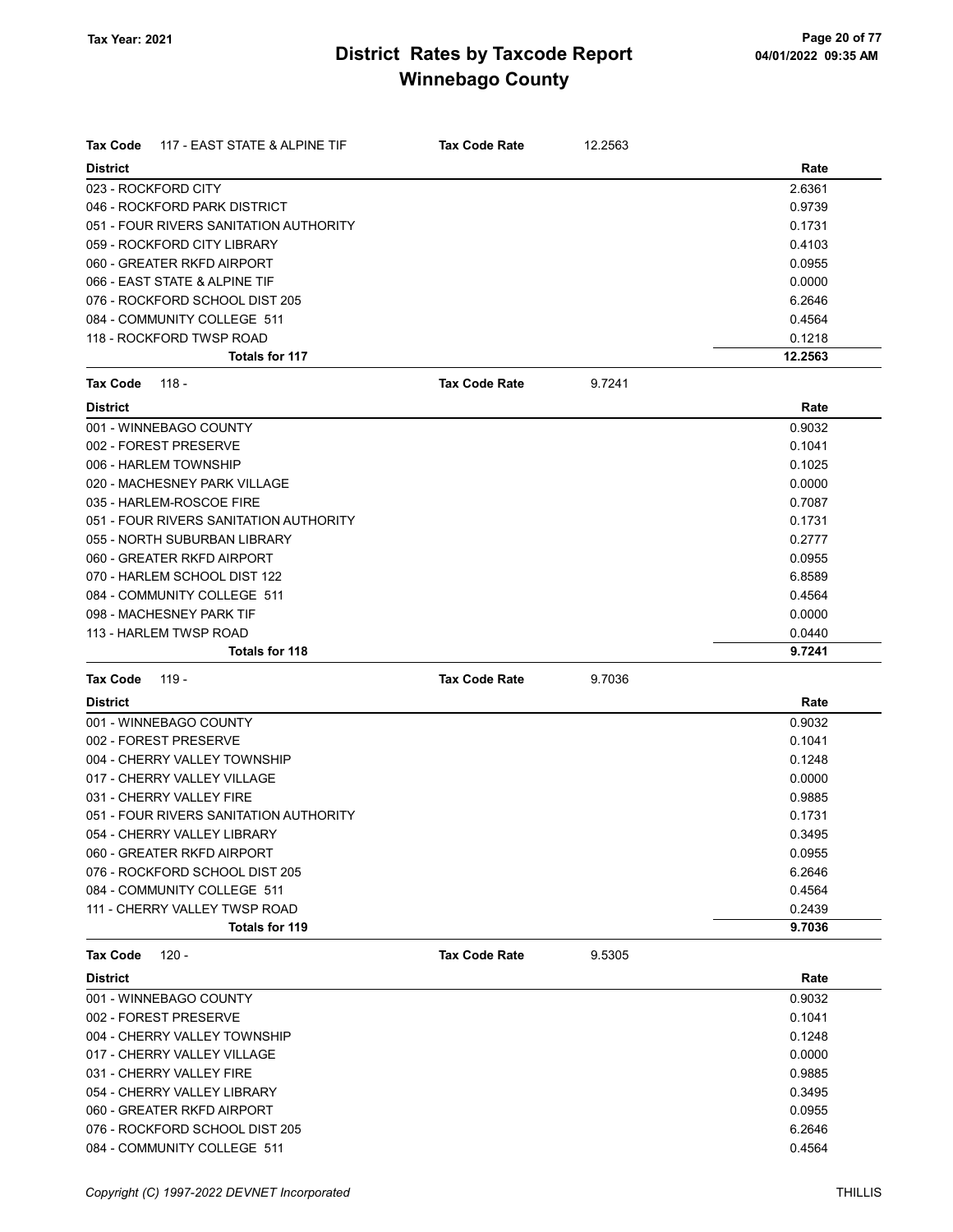| <b>Tax Code</b><br>$120 -$             | <b>Tax Code Rate</b> | 9.5305  |         |
|----------------------------------------|----------------------|---------|---------|
| <b>District</b>                        |                      |         | Rate    |
| 111 - CHERRY VALLEY TWSP ROAD          |                      |         | 0.2439  |
| Totals for 120                         |                      |         | 9.5305  |
| Tax Code<br>122 -                      | <b>Tax Code Rate</b> | 9.5122  |         |
| <b>District</b>                        |                      |         | Rate    |
| 001 - WINNEBAGO COUNTY                 |                      |         | 0.9032  |
| 002 - FOREST PRESERVE                  |                      |         | 0.1041  |
| 004 - CHERRY VALLEY TOWNSHIP           |                      |         | 0.1248  |
| 031 - CHERRY VALLEY FIRE               |                      |         | 0.9885  |
| 054 - CHERRY VALLEY LIBRARY            |                      |         | 0.3495  |
| 060 - GREATER RKFD AIRPORT             |                      |         | 0.0955  |
| 083 - HIAWATHA SCHOOL DIST 426         |                      |         | 6.0616  |
| 085 - COMMUNITY COLLEGE 523            |                      |         | 0.6411  |
| 111 - CHERRY VALLEY TWSP ROAD          |                      |         | 0.2439  |
| <b>Totals for 122</b>                  |                      |         | 9.5122  |
| <b>Tax Code</b><br>123 -               | <b>Tax Code Rate</b> | 11.2824 |         |
| <b>District</b>                        |                      |         | Rate    |
| 001 - WINNEBAGO COUNTY                 |                      |         | 0.9032  |
| 002 - FOREST PRESERVE                  |                      |         | 0.1041  |
| 011 - ROCKFORD TOWNSHIP                |                      |         | 0.1173  |
| 023 - ROCKFORD CITY                    |                      |         | 2.6361  |
| 051 - FOUR RIVERS SANITATION AUTHORITY |                      |         | 0.1731  |
| 059 - ROCKFORD CITY LIBRARY            |                      |         | 0.4103  |
| 060 - GREATER RKFD AIRPORT             |                      |         | 0.0955  |
| 076 - ROCKFORD SCHOOL DIST 205         |                      |         | 6.2646  |
| 084 - COMMUNITY COLLEGE 511            |                      |         | 0.4564  |
| 118 - ROCKFORD TWSP ROAD               |                      |         | 0.1218  |
| <b>Totals for 123</b>                  |                      |         | 11.2824 |
| <b>Tax Code</b><br>124 -               | <b>Tax Code Rate</b> | 10.6775 |         |
| <b>District</b>                        |                      |         | Rate    |
| 001 - WINNEBAGO COUNTY                 |                      |         | 0.9032  |
| 002 - FOREST PRESERVE                  |                      |         | 0.1041  |
| 004 - CHERRY VALLEY TOWNSHIP           |                      |         | 0.1248  |
| 017 - CHERRY VALLEY VILLAGE            |                      |         | 0.0000  |
| 031 - CHERRY VALLEY FIRE               |                      |         | 0.9885  |
| 046 - ROCKFORD PARK DISTRICT           |                      |         | 0.9739  |
| 051 - FOUR RIVERS SANITATION AUTHORITY |                      |         | 0.1731  |
| 054 - CHERRY VALLEY LIBRARY            |                      |         | 0.3495  |
| 060 - GREATER RKFD AIRPORT             |                      |         | 0.0955  |
| 076 - ROCKFORD SCHOOL DIST 205         |                      |         | 6.2646  |
| 084 - COMMUNITY COLLEGE 511            |                      |         | 0.4564  |
| 111 - CHERRY VALLEY TWSP ROAD          |                      |         | 0.2439  |
| <b>Totals for 124</b>                  |                      |         | 10.6775 |
| <b>Tax Code</b><br>$125 -$             | <b>Tax Code Rate</b> | 10.5044 |         |
| <b>District</b>                        |                      |         | Rate    |
| 001 - WINNEBAGO COUNTY                 |                      |         | 0.9032  |
| 002 - FOREST PRESERVE                  |                      |         | 0.1041  |
| 004 - CHERRY VALLEY TOWNSHIP           |                      |         | 0.1248  |
| 017 - CHERRY VALLEY VILLAGE            |                      |         | 0.0000  |
| 031 - CHERRY VALLEY FIRE               |                      |         | 0.9885  |
| 046 - ROCKFORD PARK DISTRICT           |                      |         | 0.9739  |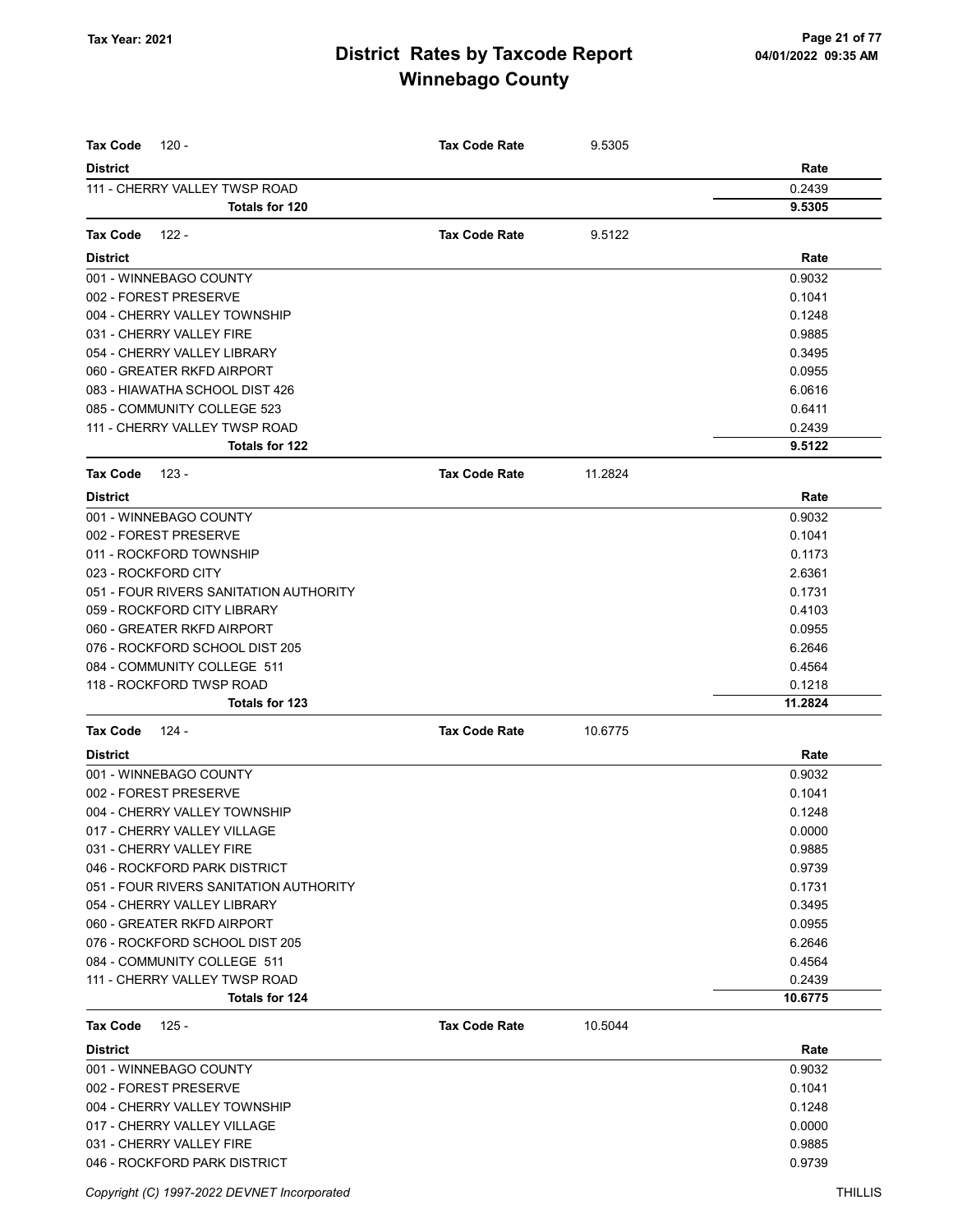| Tax Code<br>125 -                                      | <b>Tax Code Rate</b> | 10.5044 |                   |
|--------------------------------------------------------|----------------------|---------|-------------------|
| <b>District</b>                                        |                      |         | Rate              |
| 054 - CHERRY VALLEY LIBRARY                            |                      |         | 0.3495            |
| 060 - GREATER RKFD AIRPORT                             |                      |         | 0.0955            |
| 076 - ROCKFORD SCHOOL DIST 205                         |                      |         | 6.2646            |
| 084 - COMMUNITY COLLEGE 511                            |                      |         | 0.4564            |
| 111 - CHERRY VALLEY TWSP ROAD                          |                      |         | 0.2439            |
| Totals for 125                                         |                      |         | 10.5044           |
| 126 - PRESTON & CENTRAL TIF<br>Tax Code                | <b>Tax Code Rate</b> | 12.2563 |                   |
| <b>District</b>                                        |                      |         | Rate              |
| 001 - WINNEBAGO COUNTY                                 |                      |         | 0.9032            |
| 002 - FOREST PRESERVE                                  |                      |         | 0.1041            |
| 011 - ROCKFORD TOWNSHIP                                |                      |         | 0.1173            |
| 023 - ROCKFORD CITY                                    |                      |         | 2.6361            |
| 046 - ROCKFORD PARK DISTRICT                           |                      |         | 0.9739            |
| 051 - FOUR RIVERS SANITATION AUTHORITY                 |                      |         | 0.1731            |
| 052 - PRESTON & CENTRAL TIF                            |                      |         | 0.0000            |
| 059 - ROCKFORD CITY LIBRARY                            |                      |         | 0.4103            |
| 060 - GREATER RKFD AIRPORT                             |                      |         | 0.0955            |
| 076 - ROCKFORD SCHOOL DIST 205                         |                      |         | 6.2646            |
| 084 - COMMUNITY COLLEGE 511                            |                      |         | 0.4564            |
| 118 - ROCKFORD TWSP ROAD                               |                      |         | 0.1218            |
| Totals for 126                                         |                      |         | 12.2563           |
| 127 -<br>Tax Code                                      | <b>Tax Code Rate</b> | 12.3859 |                   |
| <b>District</b>                                        |                      |         | Rate              |
| 001 - WINNEBAGO COUNTY                                 |                      |         | 0.9032            |
| 002 - FOREST PRESERVE                                  |                      |         | 0.1041            |
| 004 - CHERRY VALLEY TOWNSHIP                           |                      |         | 0.1248            |
| 023 - ROCKFORD CITY                                    |                      |         | 2.6361            |
| 046 - ROCKFORD PARK DISTRICT                           |                      |         | 0.9739            |
| 051 - FOUR RIVERS SANITATION AUTHORITY                 |                      |         | 0.1731            |
| 059 - ROCKFORD CITY LIBRARY                            |                      |         | 0.4103            |
| 060 - GREATER RKFD AIRPORT                             |                      |         | 0.0955            |
| 076 - ROCKFORD SCHOOL DIST 205                         |                      |         | 6.2646            |
| 084 - COMMUNITY COLLEGE 511                            |                      |         | 0.4564            |
| 111 - CHERRY VALLEY TWSP ROAD<br><b>Totals for 127</b> |                      |         | 0.2439<br>12.3859 |
|                                                        |                      |         |                   |
| <b>Tax Code</b><br>$128 -$                             | <b>Tax Code Rate</b> | 10.1549 |                   |
| <b>District</b>                                        |                      |         | Rate              |
| 001 - WINNEBAGO COUNTY                                 |                      |         | 0.9032            |
| 002 - FOREST PRESERVE                                  |                      |         | 0.1041            |
| 004 - CHERRY VALLEY TOWNSHIP                           |                      |         | 0.1248            |
| 031 - CHERRY VALLEY FIRE                               |                      |         | 0.9885            |
| 046 - ROCKFORD PARK DISTRICT                           |                      |         | 0.9739            |
| 060 - GREATER RKFD AIRPORT                             |                      |         | 0.0955            |
| 076 - ROCKFORD SCHOOL DIST 205                         |                      |         | 6.2646            |
| 084 - COMMUNITY COLLEGE 511                            |                      |         | 0.4564            |
| 111 - CHERRY VALLEY TWSP ROAD                          |                      |         | 0.2439            |
| Totals for 128                                         |                      |         | 10.1549           |
| Tax Code<br>129 -                                      | <b>Tax Code Rate</b> | 10.5044 |                   |
| <b>District</b>                                        |                      |         | Rate              |
| 001 - WINNEBAGO COUNTY                                 |                      |         | 0.9032            |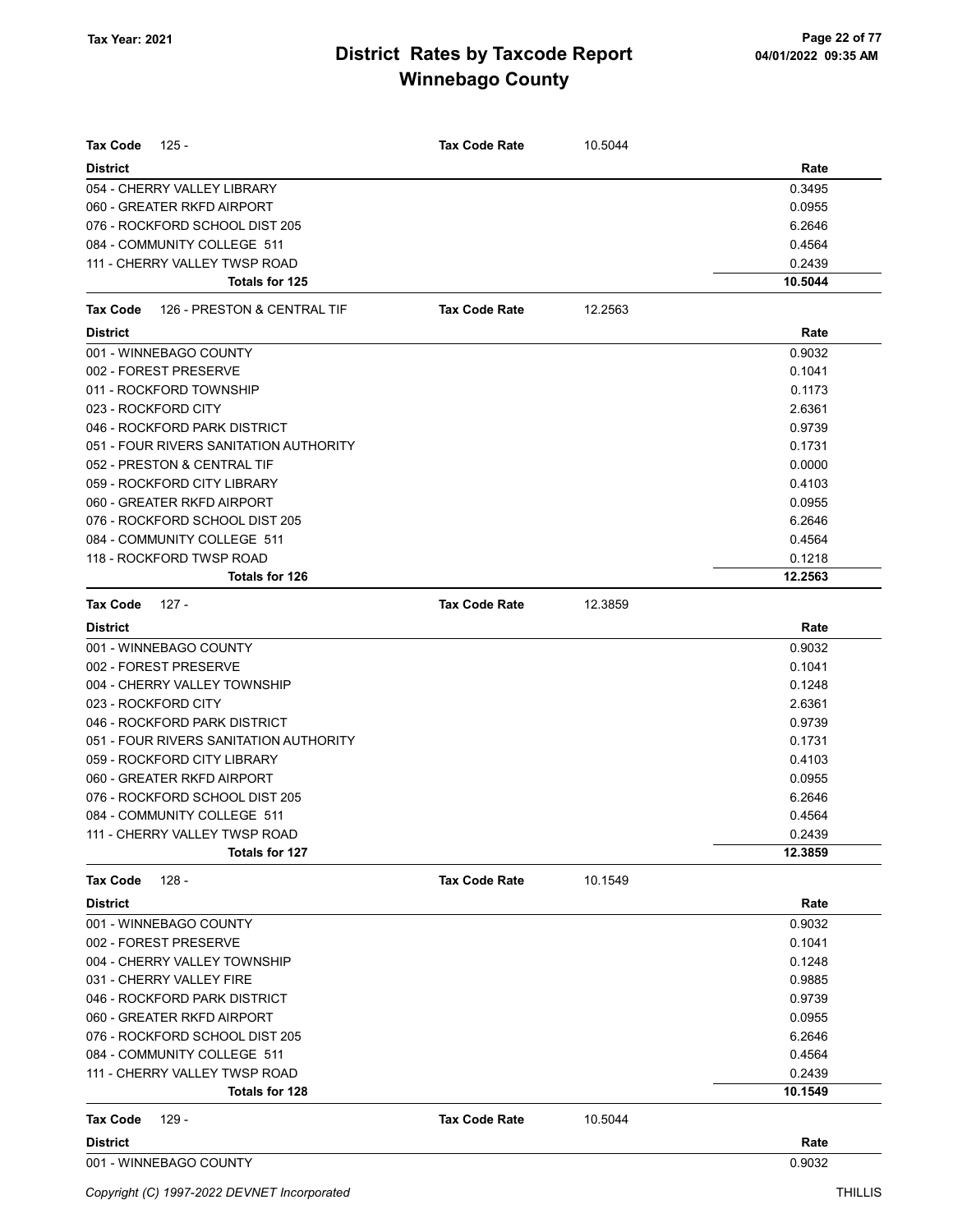| Tax Code<br>129 -                      | <b>Tax Code Rate</b> | 10.5044 |         |
|----------------------------------------|----------------------|---------|---------|
| <b>District</b>                        |                      |         | Rate    |
| 002 - FOREST PRESERVE                  |                      |         | 0.1041  |
| 004 - CHERRY VALLEY TOWNSHIP           |                      |         | 0.1248  |
| 031 - CHERRY VALLEY FIRE               |                      |         | 0.9885  |
| 046 - ROCKFORD PARK DISTRICT           |                      |         | 0.9739  |
| 054 - CHERRY VALLEY LIBRARY            |                      |         | 0.3495  |
| 060 - GREATER RKFD AIRPORT             |                      |         | 0.0955  |
| 076 - ROCKFORD SCHOOL DIST 205         |                      |         | 6.2646  |
| 084 - COMMUNITY COLLEGE 511            |                      |         | 0.4564  |
| 111 - CHERRY VALLEY TWSP ROAD          |                      |         | 0.2439  |
| Totals for 129                         |                      |         | 10.5044 |
| Tax Code<br>130 -                      | <b>Tax Code Rate</b> | 9.5720  |         |
| <b>District</b>                        |                      |         | Rate    |
| 001 - WINNEBAGO COUNTY                 |                      |         | 0.9032  |
| 002 - FOREST PRESERVE                  |                      |         | 0.1041  |
| 006 - HARLEM TOWNSHIP                  |                      |         | 0.1025  |
| 025 - ROSCOE VILLAGE                   |                      |         | 0.6153  |
| 035 - HARLEM-ROSCOE FIRE               |                      |         | 0.7087  |
| 055 - NORTH SUBURBAN LIBRARY           |                      |         | 0.2777  |
| 060 - GREATER RKFD AIRPORT             |                      |         | 0.0955  |
| 076 - ROCKFORD SCHOOL DIST 205         |                      |         | 6.2646  |
| 084 - COMMUNITY COLLEGE 511            |                      |         | 0.4564  |
| 113 - HARLEM TWSP ROAD                 |                      |         | 0.0440  |
| Totals for 130                         |                      |         | 9.5720  |
| <b>Tax Code</b><br>$131 -$             | <b>Tax Code Rate</b> | 11.1093 |         |
| <b>District</b>                        |                      |         | Rate    |
| 001 - WINNEBAGO COUNTY                 |                      |         | 0.9032  |
| 002 - FOREST PRESERVE                  |                      |         | 0.1041  |
| 011 - ROCKFORD TOWNSHIP                |                      |         | 0.1173  |
| 023 - ROCKFORD CITY                    |                      |         | 2.6361  |
| 059 - ROCKFORD CITY LIBRARY            |                      |         | 0.4103  |
| 060 - GREATER RKFD AIRPORT             |                      |         | 0.0955  |
| 076 - ROCKFORD SCHOOL DIST 205         |                      |         | 6.2646  |
| 084 - COMMUNITY COLLEGE 511            |                      |         | 0.4564  |
| 118 - ROCKFORD TWSP ROAD               |                      |         | 0.1218  |
| <b>Totals for 131</b>                  |                      |         | 11.1093 |
| $133 -$<br><b>Tax Code</b>             | <b>Tax Code Rate</b> | 9.7241  |         |
| <b>District</b>                        |                      |         | Rate    |
| 001 - WINNEBAGO COUNTY                 |                      |         | 0.9032  |
| 002 - FOREST PRESERVE                  |                      |         | 0.1041  |
| 006 - HARLEM TOWNSHIP                  |                      |         | 0.1025  |
| 020 - MACHESNEY PARK VILLAGE           |                      |         | 0.0000  |
| 035 - HARLEM-ROSCOE FIRE               |                      |         | 0.7087  |
| 051 - FOUR RIVERS SANITATION AUTHORITY |                      |         | 0.1731  |
| 055 - NORTH SUBURBAN LIBRARY           |                      |         | 0.2777  |
| 060 - GREATER RKFD AIRPORT             |                      |         | 0.0955  |
| 070 - HARLEM SCHOOL DIST 122           |                      |         | 6.8589  |
| 084 - COMMUNITY COLLEGE 511            |                      |         | 0.4564  |
| 113 - HARLEM TWSP ROAD                 |                      |         | 0.0440  |
| Totals for 133                         |                      |         | 9.7241  |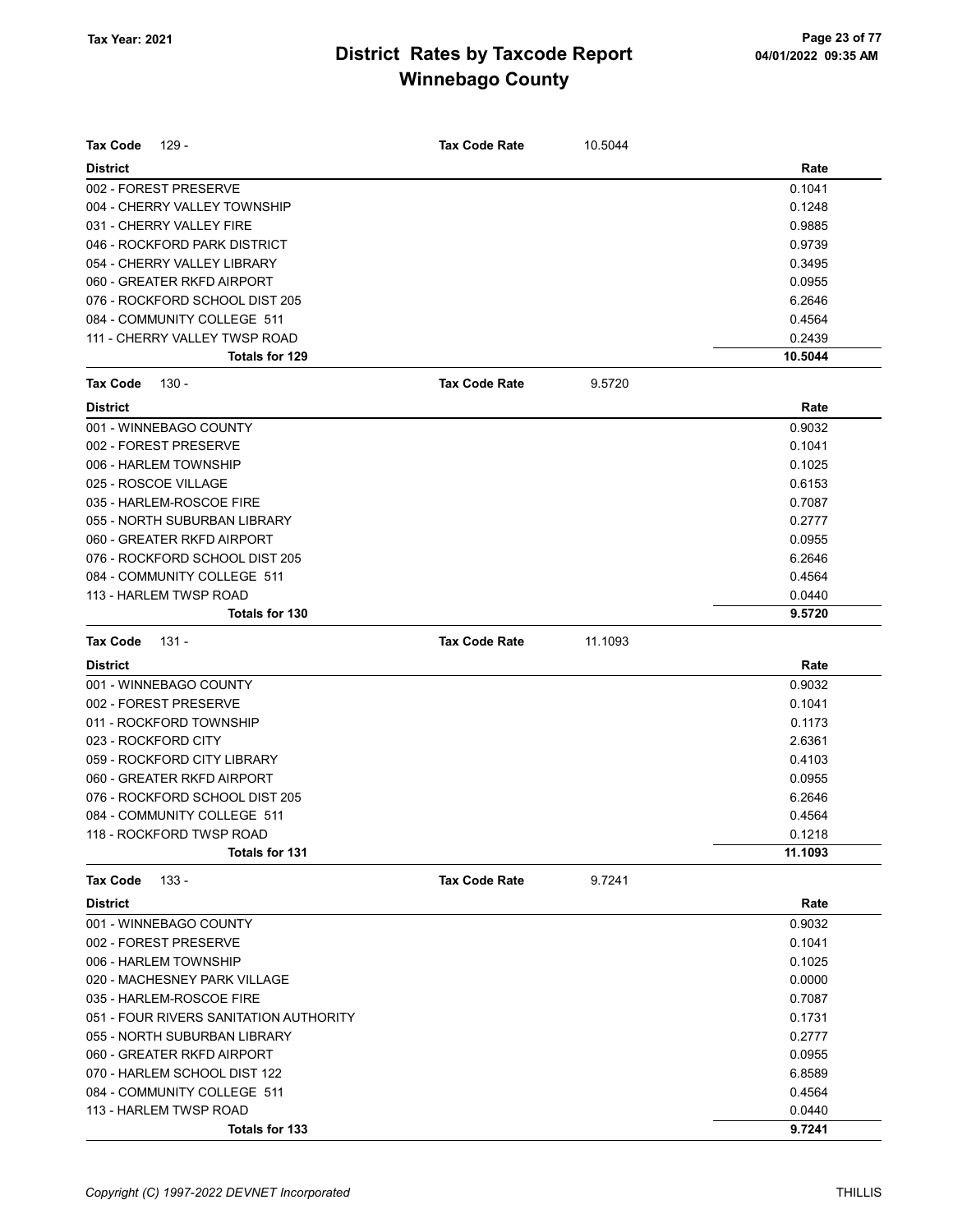| Tax Code<br>134 -              | <b>Tax Code Rate</b> | 8.8423 |        |
|--------------------------------|----------------------|--------|--------|
| <b>District</b>                |                      |        | Rate   |
| 001 - WINNEBAGO COUNTY         |                      |        | 0.9032 |
| 002 - FOREST PRESERVE          |                      |        | 0.1041 |
| 006 - HARLEM TOWNSHIP          |                      |        | 0.1025 |
| 019 - LOVES PARK CITY          |                      |        | 0.0000 |
| 055 - NORTH SUBURBAN LIBRARY   |                      |        | 0.2777 |
| 060 - GREATER RKFD AIRPORT     |                      |        | 0.0955 |
| 070 - HARLEM SCHOOL DIST 122   |                      |        | 6.8589 |
| 084 - COMMUNITY COLLEGE 511    |                      |        | 0.4564 |
| 113 - HARLEM TWSP ROAD         |                      |        | 0.0440 |
| Totals for 134                 |                      |        | 8.8423 |
| <b>Tax Code</b><br>135 -       | <b>Tax Code Rate</b> | 8.9567 |        |
| <b>District</b>                |                      |        | Rate   |
| 001 - WINNEBAGO COUNTY         |                      |        | 0.9032 |
| 002 - FOREST PRESERVE          |                      |        | 0.1041 |
| 006 - HARLEM TOWNSHIP          |                      |        | 0.1025 |
| 035 - HARLEM-ROSCOE FIRE       |                      |        | 0.7087 |
| 055 - NORTH SUBURBAN LIBRARY   |                      |        | 0.2777 |
| 060 - GREATER RKFD AIRPORT     |                      |        | 0.0955 |
| 076 - ROCKFORD SCHOOL DIST 205 |                      |        | 6.2646 |
| 084 - COMMUNITY COLLEGE 511    |                      |        | 0.4564 |
| 113 - HARLEM TWSP ROAD         |                      |        | 0.0440 |
| Totals for 135                 |                      |        | 8.9567 |
|                                |                      |        |        |
| <b>Tax Code</b><br>136 -       | <b>Tax Code Rate</b> | 9.1658 |        |
| <b>District</b>                |                      |        | Rate   |
| 001 - WINNEBAGO COUNTY         |                      |        | 0.9032 |
| 002 - FOREST PRESERVE          |                      |        | 0.1041 |
| 006 - HARLEM TOWNSHIP          |                      |        | 0.1025 |
| 035 - HARLEM-ROSCOE FIRE       |                      |        | 0.7087 |
| 055 - NORTH SUBURBAN LIBRARY   |                      |        | 0.2777 |
| 060 - GREATER RKFD AIRPORT     |                      |        | 0.0955 |
| 071 - KINNIKINNICK SD #131     |                      |        | 3.9333 |
| 077 - HONONEGAH HIGH SD #207   |                      |        | 2.5404 |
| 084 - COMMUNITY COLLEGE 511    |                      |        | 0.4564 |
| 113 - HARLEM TWSP ROAD         |                      |        | 0.0440 |
| Totals for 136                 |                      |        | 9.1658 |
| <b>Tax Code</b><br>137 -       | <b>Tax Code Rate</b> | 9.5510 |        |
| <b>District</b>                |                      |        | Rate   |
| 001 - WINNEBAGO COUNTY         |                      |        | 0.9032 |
| 002 - FOREST PRESERVE          |                      |        | 0.1041 |
| 006 - HARLEM TOWNSHIP          |                      |        | 0.1025 |
| 020 - MACHESNEY PARK VILLAGE   |                      |        | 0.0000 |
| 035 - HARLEM-ROSCOE FIRE       |                      |        | 0.7087 |
| 055 - NORTH SUBURBAN LIBRARY   |                      |        | 0.2777 |
| 060 - GREATER RKFD AIRPORT     |                      |        | 0.0955 |
| 070 - HARLEM SCHOOL DIST 122   |                      |        | 6.8589 |
| 084 - COMMUNITY COLLEGE 511    |                      |        | 0.4564 |
| 113 - HARLEM TWSP ROAD         |                      |        | 0.0440 |
| <b>Totals for 137</b>          |                      |        | 9.5510 |
|                                |                      |        |        |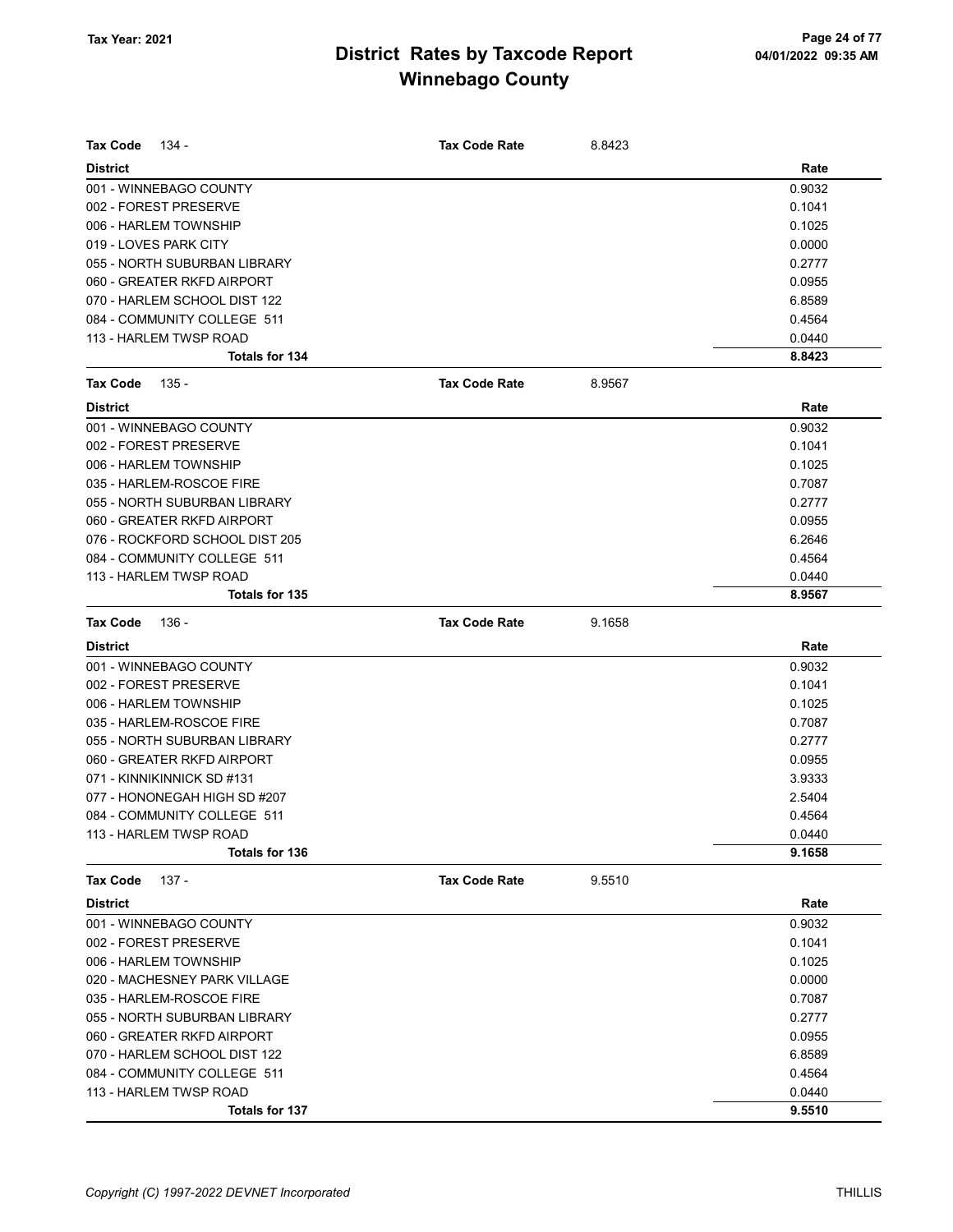| Tax Code<br>138                                 | <b>Tax Code Rate</b> | 9.7811 |                  |
|-------------------------------------------------|----------------------|--------|------------------|
| <b>District</b>                                 |                      |        | Rate             |
| 001 - WINNEBAGO COUNTY                          |                      |        | 0.9032           |
| 002 - FOREST PRESERVE                           |                      |        | 0.1041           |
| 006 - HARLEM TOWNSHIP                           |                      |        | 0.1025           |
| 025 - ROSCOE VILLAGE                            |                      |        | 0.6153           |
| 035 - HARLEM-ROSCOE FIRE                        |                      |        | 0.7087           |
| 055 - NORTH SUBURBAN LIBRARY                    |                      |        | 0.2777           |
| 060 - GREATER RKFD AIRPORT                      |                      |        | 0.0955           |
| 071 - KINNIKINNICK SD #131                      |                      |        | 3.9333           |
| 077 - HONONEGAH HIGH SD #207                    |                      |        | 2.5404           |
| 084 - COMMUNITY COLLEGE 511                     |                      |        | 0.4564           |
| 113 - HARLEM TWSP ROAD                          |                      |        | 0.0440           |
| Totals for 138                                  |                      |        | 9.7811           |
| Tax Code<br>139 -                               | <b>Tax Code Rate</b> | 9.2608 |                  |
| <b>District</b>                                 |                      |        | Rate             |
| 001 - WINNEBAGO COUNTY                          |                      |        | 0.9032           |
| 002 - FOREST PRESERVE                           |                      |        | 0.1041           |
| 006 - HARLEM TOWNSHIP                           |                      |        | 0.1025           |
| 020 - MACHESNEY PARK VILLAGE                    |                      |        | 0.0000           |
| 037 - NORTH PARK FIRE                           |                      |        | 0.4185           |
| 055 - NORTH SUBURBAN LIBRARY                    |                      |        | 0.2777           |
| 060 - GREATER RKFD AIRPORT                      |                      |        | 0.0955           |
| 070 - HARLEM SCHOOL DIST 122                    |                      |        | 6.8589           |
|                                                 |                      |        |                  |
| 084 - COMMUNITY COLLEGE 511                     |                      |        | 0.4564           |
| 113 - HARLEM TWSP ROAD<br><b>Totals for 139</b> |                      |        | 0.0440<br>9.2608 |
|                                                 |                      |        |                  |
| <b>Tax Code</b><br>140 -                        | <b>Tax Code Rate</b> | 8.3888 |                  |
| <b>District</b>                                 |                      |        | Rate             |
| 001 - WINNEBAGO COUNTY                          |                      |        | 0.9032           |
| 002 - FOREST PRESERVE                           |                      |        | 0.1041           |
| 006 - HARLEM TOWNSHIP                           |                      |        | 0.1025           |
| 037 - NORTH PARK FIRE                           |                      |        | 0.4185           |
| 060 - GREATER RKFD AIRPORT                      |                      |        | 0.0955           |
| 076 - ROCKFORD SCHOOL DIST 205                  |                      |        | 6.2646           |
| 084 - COMMUNITY COLLEGE 511                     |                      |        | 0.4564           |
| 113 - HARLEM TWSP ROAD                          |                      |        | 0.0440           |
| Totals for 140                                  |                      |        | 8.3888           |
| <b>Tax Code</b><br>141 -                        | <b>Tax Code Rate</b> | 9.5510 |                  |
| <b>District</b>                                 |                      |        | Rate             |
| 001 - WINNEBAGO COUNTY                          |                      |        | 0.9032           |
| 002 - FOREST PRESERVE                           |                      |        | 0.1041           |
| 006 - HARLEM TOWNSHIP                           |                      |        | 0.1025           |
| 020 - MACHESNEY PARK VILLAGE                    |                      |        | 0.0000           |
| 035 - HARLEM-ROSCOE FIRE                        |                      |        | 0.7087           |
| 055 - NORTH SUBURBAN LIBRARY                    |                      |        | 0.2777           |
| 060 - GREATER RKFD AIRPORT                      |                      |        | 0.0955           |
| 070 - HARLEM SCHOOL DIST 122                    |                      |        | 6.8589           |
| 084 - COMMUNITY COLLEGE 511                     |                      |        | 0.4564           |
| 098 - MACHESNEY PARK TIF                        |                      |        | 0.0000           |
| 113 - HARLEM TWSP ROAD                          |                      |        | 0.0440           |
|                                                 |                      |        |                  |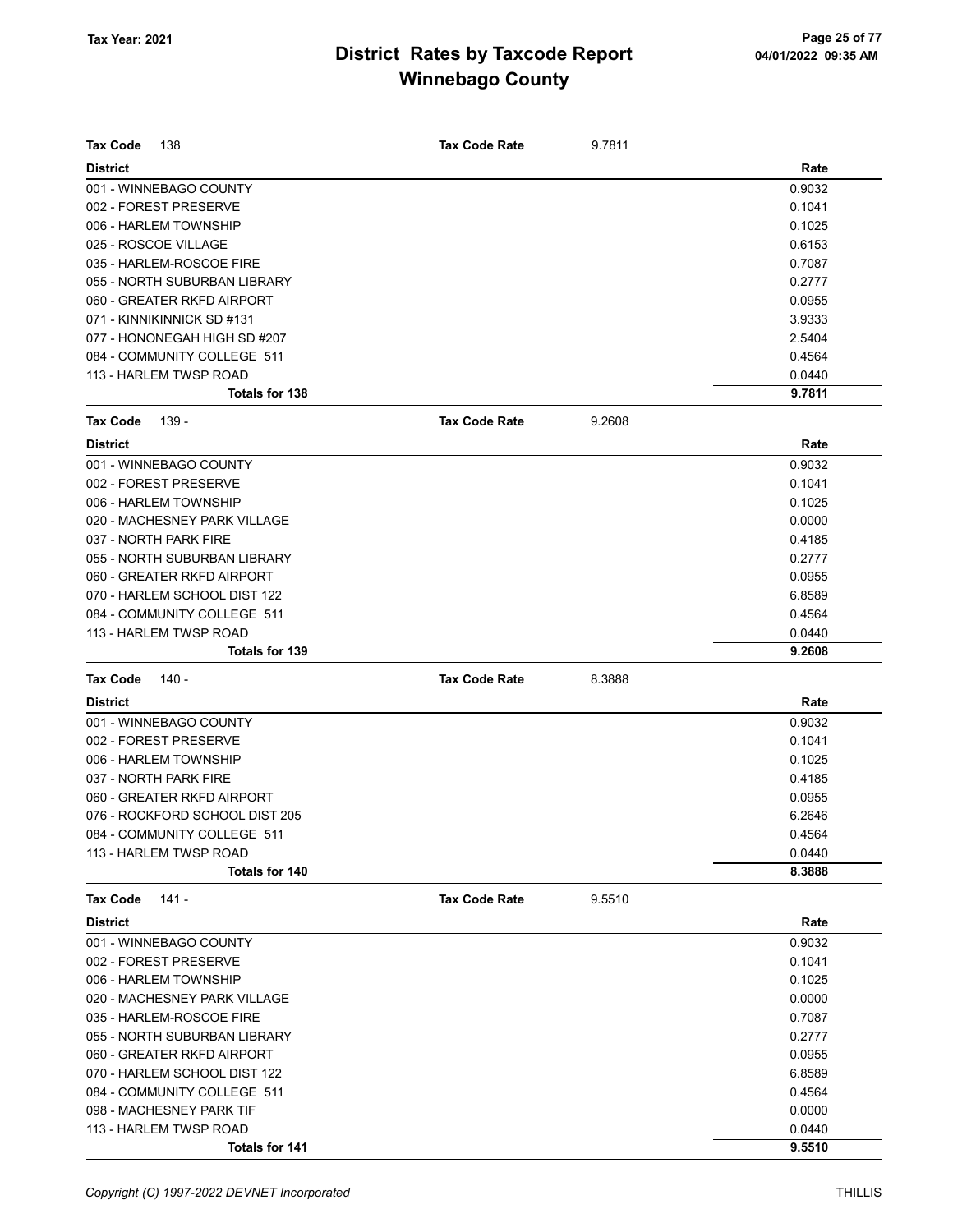| <b>Tax Code</b> | - 142                                  | <b>Tax Code Rate</b> | 10.2347 |         |
|-----------------|----------------------------------------|----------------------|---------|---------|
| <b>District</b> |                                        |                      |         | Rate    |
|                 | 001 - WINNEBAGO COUNTY                 |                      |         | 0.9032  |
|                 | 002 - FOREST PRESERVE                  |                      |         | 0.1041  |
|                 | 006 - HARLEM TOWNSHIP                  |                      |         | 0.1025  |
|                 | 037 - NORTH PARK FIRE                  |                      |         | 0.4185  |
|                 | 046 - ROCKFORD PARK DISTRICT           |                      |         | 0.9739  |
|                 | 055 - NORTH SUBURBAN LIBRARY           |                      |         | 0.2777  |
|                 | 060 - GREATER RKFD AIRPORT             |                      |         | 0.0955  |
|                 | 070 - HARLEM SCHOOL DIST 122           |                      |         | 6.8589  |
|                 | 084 - COMMUNITY COLLEGE 511            |                      |         | 0.4564  |
|                 | 113 - HARLEM TWSP ROAD                 |                      |         | 0.0440  |
|                 | Totals for 142                         |                      |         | 10.2347 |
| <b>Tax Code</b> | 143 -                                  | <b>Tax Code Rate</b> | 9.0154  |         |
| <b>District</b> |                                        |                      |         | Rate    |
|                 | 001 - WINNEBAGO COUNTY                 |                      |         | 0.9032  |
|                 | 002 - FOREST PRESERVE                  |                      |         | 0.1041  |
|                 | 006 - HARLEM TOWNSHIP                  |                      |         | 0.1025  |
|                 | 019 - LOVES PARK CITY                  |                      |         | 0.0000  |
|                 | 051 - FOUR RIVERS SANITATION AUTHORITY |                      |         | 0.1731  |
|                 | 055 - NORTH SUBURBAN LIBRARY           |                      |         | 0.2777  |
|                 | 060 - GREATER RKFD AIRPORT             |                      |         | 0.0955  |
|                 | 070 - HARLEM SCHOOL DIST 122           |                      |         | 6.8589  |
|                 | 084 - COMMUNITY COLLEGE 511            |                      |         | 0.4564  |
|                 | 113 - HARLEM TWSP ROAD                 |                      |         | 0.0440  |
|                 | Totals for 143                         |                      |         | 9.0154  |
| <b>Tax Code</b> | 144 -                                  | <b>Tax Code Rate</b> | 9.4339  |         |
| <b>District</b> |                                        |                      |         | Rate    |
|                 | 001 - WINNEBAGO COUNTY                 |                      |         | 0.9032  |
|                 | 002 - FOREST PRESERVE                  |                      |         | 0.1041  |
|                 | 006 - HARLEM TOWNSHIP                  |                      |         | 0.1025  |
|                 | 020 - MACHESNEY PARK VILLAGE           |                      |         | 0.0000  |
|                 | 037 - NORTH PARK FIRE                  |                      |         | 0.4185  |
|                 | 051 - FOUR RIVERS SANITATION AUTHORITY |                      |         | 0.1731  |
|                 | 055 - NORTH SUBURBAN LIBRARY           |                      |         | 0.2777  |
|                 | 060 - GREATER RKFD AIRPORT             |                      |         | 0.0955  |
|                 | 070 - HARLEM SCHOOL DIST 122           |                      |         | 6.8589  |
|                 | 084 - COMMUNITY COLLEGE 511            |                      |         | 0.4564  |
|                 | 113 - HARLEM TWSP ROAD                 |                      |         | 0.0440  |
|                 | <b>Totals for 144</b>                  |                      |         | 9.4339  |
| <b>Tax Code</b> | 145 -                                  | <b>Tax Code Rate</b> | 8.6665  |         |
| <b>District</b> |                                        |                      |         | Rate    |
|                 | 001 - WINNEBAGO COUNTY                 |                      |         | 0.9032  |
|                 | 002 - FOREST PRESERVE                  |                      |         | 0.1041  |
|                 | 006 - HARLEM TOWNSHIP                  |                      |         | 0.1025  |
|                 | 037 - NORTH PARK FIRE                  |                      |         | 0.4185  |
|                 | 055 - NORTH SUBURBAN LIBRARY           |                      |         | 0.2777  |
|                 | 060 - GREATER RKFD AIRPORT             |                      |         | 0.0955  |
|                 | 076 - ROCKFORD SCHOOL DIST 205         |                      |         | 6.2646  |
|                 | 084 - COMMUNITY COLLEGE 511            |                      |         | 0.4564  |
|                 | 113 - HARLEM TWSP ROAD                 |                      |         | 0.0440  |
|                 | Totals for 145                         |                      |         | 8.6665  |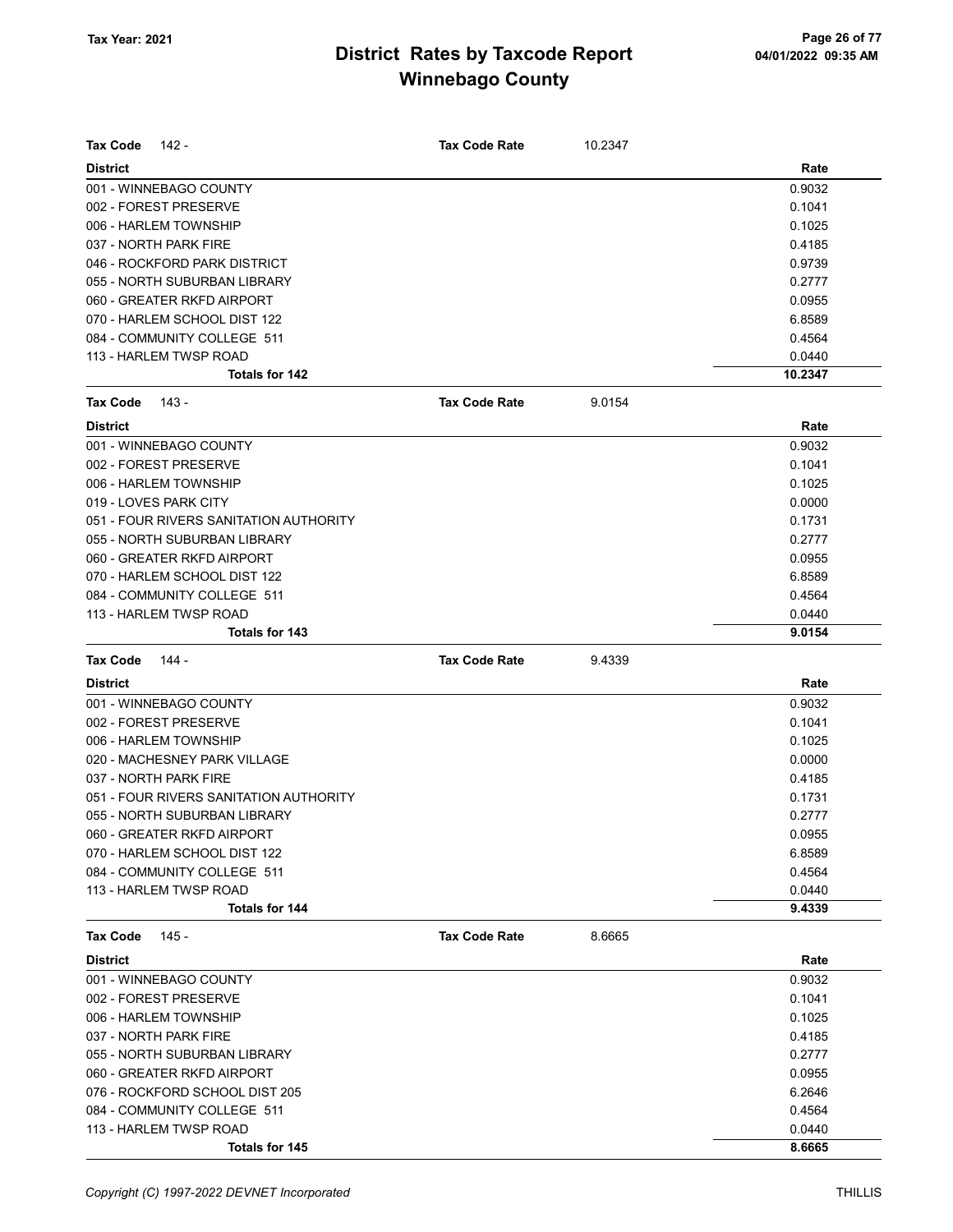| <b>Tax Code</b>     | 146 -                                  | <b>Tax Code Rate</b> | 12.3418 |         |
|---------------------|----------------------------------------|----------------------|---------|---------|
| <b>District</b>     |                                        |                      |         | Rate    |
|                     | 001 - WINNEBAGO COUNTY                 |                      |         | 0.9032  |
|                     | 002 - FOREST PRESERVE                  |                      |         | 0.1041  |
|                     | 009 - OWEN TOWNSHIP                    |                      |         | 0.1349  |
| 023 - ROCKFORD CITY |                                        |                      |         | 2.6361  |
|                     | 046 - ROCKFORD PARK DISTRICT           |                      |         | 0.9739  |
|                     | 051 - FOUR RIVERS SANITATION AUTHORITY |                      |         | 0.1731  |
|                     | 059 - ROCKFORD CITY LIBRARY            |                      |         | 0.4103  |
|                     | 060 - GREATER RKFD AIRPORT             |                      |         | 0.0955  |
|                     | 076 - ROCKFORD SCHOOL DIST 205         |                      |         | 6.2646  |
|                     | 084 - COMMUNITY COLLEGE 511            |                      |         | 0.4564  |
|                     | 116 - OWEN TWSP ROAD                   |                      |         | 0.1897  |
|                     | <b>Totals for 146</b>                  |                      |         | 12.3418 |
| <b>Tax Code</b>     | $147 -$                                | <b>Tax Code Rate</b> | 10.4078 |         |
| <b>District</b>     |                                        |                      |         | Rate    |
|                     | 001 - WINNEBAGO COUNTY                 |                      |         | 0.9032  |
|                     | 002 - FOREST PRESERVE                  |                      |         | 0.1041  |
|                     | 006 - HARLEM TOWNSHIP                  |                      |         | 0.1025  |
|                     | 037 - NORTH PARK FIRE                  |                      |         | 0.4185  |
|                     | 046 - ROCKFORD PARK DISTRICT           |                      |         | 0.9739  |
|                     | 051 - FOUR RIVERS SANITATION AUTHORITY |                      |         | 0.1731  |
|                     | 055 - NORTH SUBURBAN LIBRARY           |                      |         | 0.2777  |
|                     | 060 - GREATER RKFD AIRPORT             |                      |         | 0.0955  |
|                     | 070 - HARLEM SCHOOL DIST 122           |                      |         | 6.8589  |
|                     | 084 - COMMUNITY COLLEGE 511            |                      |         | 0.4564  |
|                     | 113 - HARLEM TWSP ROAD                 |                      |         | 0.0440  |
|                     | <b>Totals for 147</b>                  |                      |         | 10.4078 |
| Tax Code            | 148                                    | <b>Tax Code Rate</b> | 8.7429  |         |
| <b>District</b>     |                                        |                      |         | Rate    |
|                     | 001 - WINNEBAGO COUNTY                 |                      |         | 0.9032  |
|                     | 002 - FOREST PRESERVE                  |                      |         | 0.1041  |
|                     | 009 - OWEN TOWNSHIP                    |                      |         | 0.1349  |
|                     | 038 - NORTHWEST FIRE                   |                      |         | 0.5169  |
|                     | 051 - FOUR RIVERS SANITATION AUTHORITY |                      |         | 0.1731  |
|                     | 076 - ROCKFORD SCHOOL DIST 205         |                      |         | 6.2646  |
|                     | 084 - COMMUNITY COLLEGE 511            |                      |         | 0.4564  |
|                     | 116 - OWEN TWSP ROAD                   |                      |         | 0.1897  |
|                     | Totals for 148                         |                      |         | 8.7429  |
| <b>Tax Code</b>     | 149 -                                  | <b>Tax Code Rate</b> | 10.1663 |         |
| <b>District</b>     |                                        |                      |         | Rate    |
|                     | 001 - WINNEBAGO COUNTY                 |                      |         | 0.9032  |
|                     | 002 - FOREST PRESERVE                  |                      |         | 0.1041  |
|                     | 006 - HARLEM TOWNSHIP                  |                      |         | 0.1025  |
|                     | 025 - ROSCOE VILLAGE                   |                      |         | 0.6153  |
|                     | 035 - HARLEM-ROSCOE FIRE               |                      |         | 0.7087  |
|                     | 055 - NORTH SUBURBAN LIBRARY           |                      |         | 0.2777  |
|                     | 060 - GREATER RKFD AIRPORT             |                      |         | 0.0955  |
|                     | 070 - HARLEM SCHOOL DIST 122           |                      |         | 6.8589  |
|                     | 084 - COMMUNITY COLLEGE 511            |                      |         | 0.4564  |
|                     | 113 - HARLEM TWSP ROAD                 |                      |         | 0.0440  |
|                     | Totals for 149                         |                      |         | 10.1663 |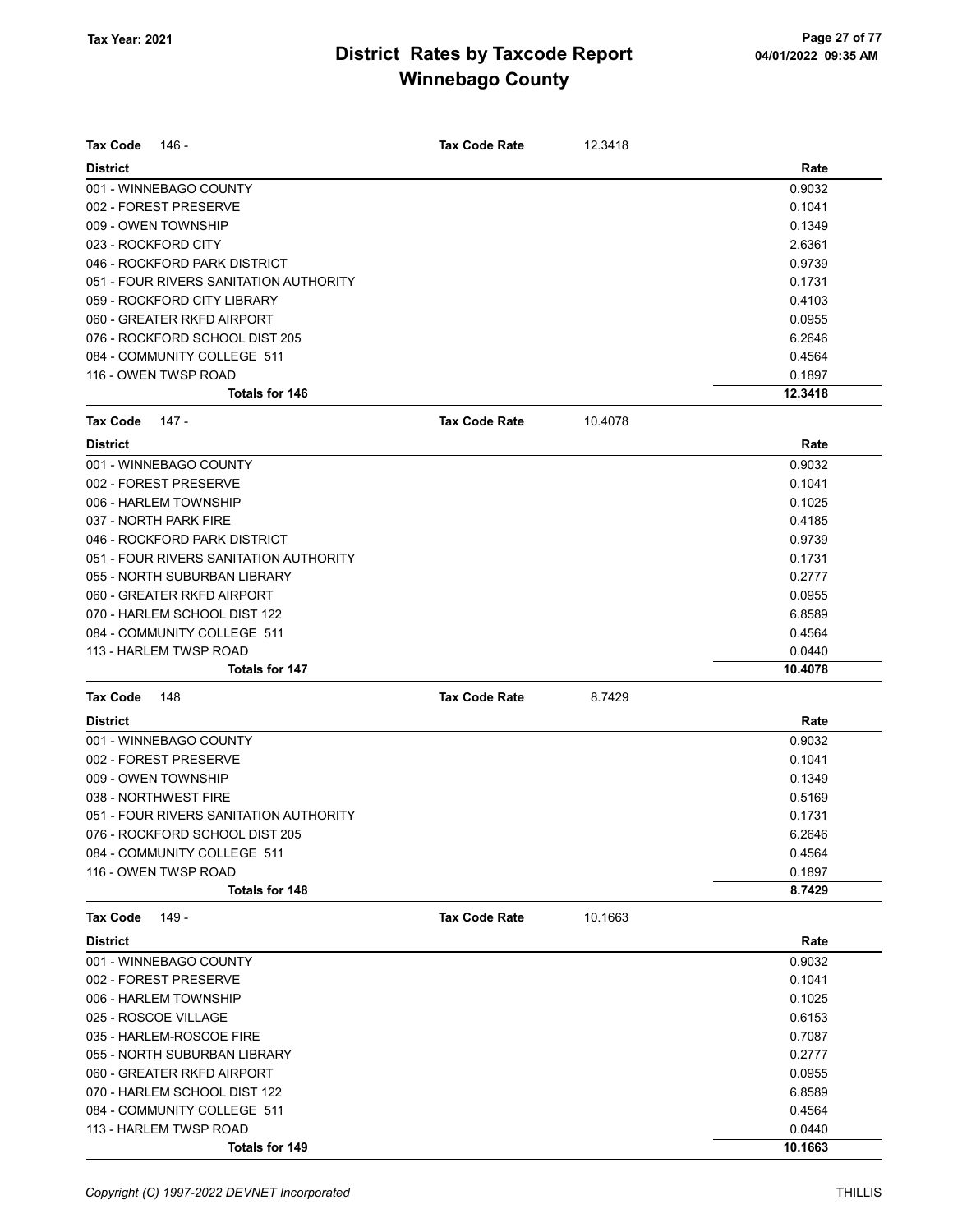| <b>Tax Code</b><br>150 -               | <b>Tax Code Rate</b> | 9.6392  |         |
|----------------------------------------|----------------------|---------|---------|
| <b>District</b>                        |                      |         | Rate    |
| 001 - WINNEBAGO COUNTY                 |                      |         | 0.9032  |
| 002 - FOREST PRESERVE                  |                      |         | 0.1041  |
| 009 - OWEN TOWNSHIP                    |                      |         | 0.1349  |
| 038 - NORTHWEST FIRE                   |                      |         | 0.5169  |
| 046 - ROCKFORD PARK DISTRICT           |                      |         | 0.9739  |
| 060 - GREATER RKFD AIRPORT             |                      |         | 0.0955  |
| 076 - ROCKFORD SCHOOL DIST 205         |                      |         | 6.2646  |
| 084 - COMMUNITY COLLEGE 511            |                      |         | 0.4564  |
| 116 - OWEN TWSP ROAD                   |                      |         | 0.1897  |
| <b>Totals for 150</b>                  |                      |         | 9.6392  |
| <b>Tax Code</b><br>151 -               | <b>Tax Code Rate</b> | 10.6980 |         |
| <b>District</b>                        |                      |         | Rate    |
| 001 - WINNEBAGO COUNTY                 |                      |         | 0.9032  |
| 002 - FOREST PRESERVE                  |                      |         | 0.1041  |
| 006 - HARLEM TOWNSHIP                  |                      |         | 0.1025  |
| 035 - HARLEM-ROSCOE FIRE               |                      |         | 0.7087  |
| 046 - ROCKFORD PARK DISTRICT           |                      |         | 0.9739  |
| 051 - FOUR RIVERS SANITATION AUTHORITY |                      |         | 0.1731  |
| 055 - NORTH SUBURBAN LIBRARY           |                      |         | 0.2777  |
| 060 - GREATER RKFD AIRPORT             |                      |         | 0.0955  |
|                                        |                      |         | 6.8589  |
| 070 - HARLEM SCHOOL DIST 122           |                      |         |         |
| 084 - COMMUNITY COLLEGE 511            |                      |         | 0.4564  |
| 113 - HARLEM TWSP ROAD                 |                      |         | 0.0440  |
| <b>Totals for 151</b>                  |                      |         | 10.6980 |
| <b>Tax Code</b><br>$152 -$             | <b>Tax Code Rate</b> | 10.6980 |         |
| <b>District</b>                        |                      |         | Rate    |
| 001 - WINNEBAGO COUNTY                 |                      |         | 0.9032  |
| 002 - FOREST PRESERVE                  |                      |         | 0.1041  |
| 006 - HARLEM TOWNSHIP                  |                      |         | 0.1025  |
| 020 - MACHESNEY PARK VILLAGE           |                      |         | 0.0000  |
| 035 - HARLEM-ROSCOE FIRE               |                      |         | 0.7087  |
| 046 - ROCKFORD PARK DISTRICT           |                      |         | 0.9739  |
| 051 - FOUR RIVERS SANITATION AUTHORITY |                      |         | 0.1731  |
| 055 - NORTH SUBURBAN LIBRARY           |                      |         | 0.2777  |
| 060 - GREATER RKFD AIRPORT             |                      |         | 0.0955  |
| 070 - HARLEM SCHOOL DIST 122           |                      |         | 6.8589  |
| 084 - COMMUNITY COLLEGE 511            |                      |         | 0.4564  |
| 113 - HARLEM TWSP ROAD                 |                      |         | 0.0440  |
| Totals for 152                         |                      |         | 10.6980 |
| <b>Tax Code</b><br>153 -               | <b>Tax Code Rate</b> | 9.7241  |         |
| <b>District</b>                        |                      |         | Rate    |
| 001 - WINNEBAGO COUNTY                 |                      |         | 0.9032  |
| 002 - FOREST PRESERVE                  |                      |         | 0.1041  |
| 006 - HARLEM TOWNSHIP                  |                      |         | 0.1025  |
| 035 - HARLEM-ROSCOE FIRE               |                      |         | 0.7087  |
| 051 - FOUR RIVERS SANITATION AUTHORITY |                      |         | 0.1731  |
| 055 - NORTH SUBURBAN LIBRARY           |                      |         | 0.2777  |
| 060 - GREATER RKFD AIRPORT             |                      |         | 0.0955  |
| 070 - HARLEM SCHOOL DIST 122           |                      |         | 6.8589  |

084 - COMMUNITY COLLEGE 511 0.4564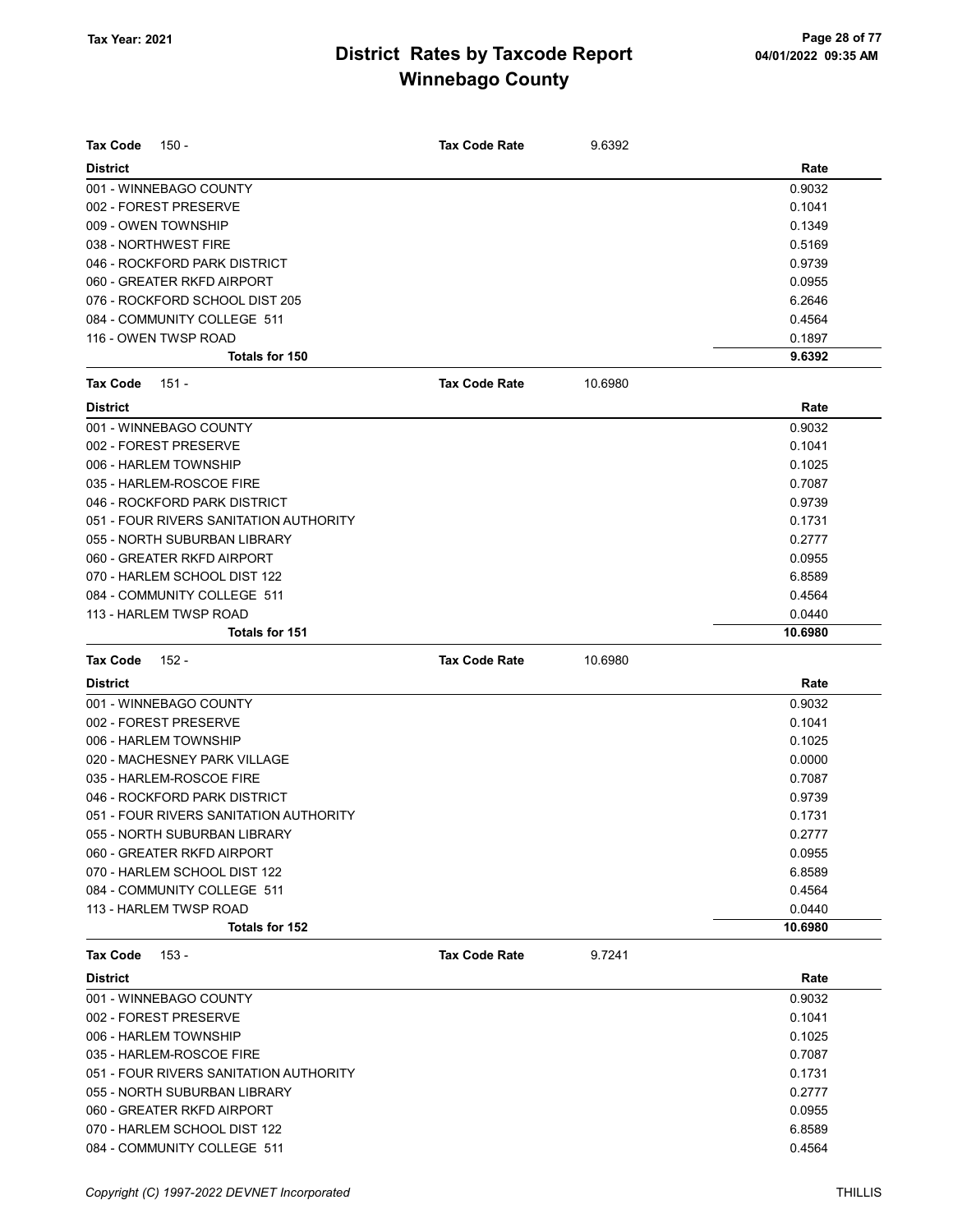| Tax Code<br>153 -              | <b>Tax Code Rate</b> | 9.7241  |         |
|--------------------------------|----------------------|---------|---------|
| <b>District</b>                |                      |         | Rate    |
| 113 - HARLEM TWSP ROAD         |                      |         | 0.0440  |
| Totals for 153                 |                      |         | 9.7241  |
| <b>Tax Code</b><br>154 -       | <b>Tax Code Rate</b> | 12.1687 |         |
| <b>District</b>                |                      |         | Rate    |
| 001 - WINNEBAGO COUNTY         |                      |         | 0.9032  |
| 002 - FOREST PRESERVE          |                      |         | 0.1041  |
| 009 - OWEN TOWNSHIP            |                      |         | 0.1349  |
| 023 - ROCKFORD CITY            |                      |         | 2.6361  |
| 046 - ROCKFORD PARK DISTRICT   |                      |         | 0.9739  |
| 059 - ROCKFORD CITY LIBRARY    |                      |         | 0.4103  |
| 060 - GREATER RKFD AIRPORT     |                      |         | 0.0955  |
| 076 - ROCKFORD SCHOOL DIST 205 |                      |         | 6.2646  |
| 084 - COMMUNITY COLLEGE 511    |                      |         | 0.4564  |
| 116 - OWEN TWSP ROAD           |                      |         | 0.1897  |
| <b>Totals for 154</b>          |                      |         | 12.1687 |
| <b>Tax Code</b><br>155 -       | <b>Tax Code Rate</b> | 8.8059  |         |
| <b>District</b>                |                      |         | Rate    |
| 001 - WINNEBAGO COUNTY         |                      |         | 0.9032  |
| 002 - FOREST PRESERVE          |                      |         | 0.1041  |
| 009 - OWEN TOWNSHIP            |                      |         | 0.1349  |
| 041 - ROCKTON FIRE             |                      |         | 0.6575  |
| 060 - GREATER RKFD AIRPORT     |                      |         | 0.0955  |
| 076 - ROCKFORD SCHOOL DIST 205 |                      |         | 6.2646  |
| 084 - COMMUNITY COLLEGE 511    |                      |         | 0.4564  |
| 116 - OWEN TWSP ROAD           |                      |         | 0.1897  |
| Totals for 155                 |                      |         | 8.8059  |
| <b>Tax Code</b><br>156 -       | <b>Tax Code Rate</b> | 8.6653  |         |
| <b>District</b>                |                      |         | Rate    |
| 001 - WINNEBAGO COUNTY         |                      |         | 0.9032  |
| 002 - FOREST PRESERVE          |                      |         | 0.1041  |
| 009 - OWEN TOWNSHIP            |                      |         | 0.1349  |
| 038 - NORTHWEST FIRE           |                      |         | 0.5169  |
| 060 - GREATER RKFD AIRPORT     |                      |         | 0.0955  |
| 076 - ROCKFORD SCHOOL DIST 205 |                      |         | 6.2646  |
| 084 - COMMUNITY COLLEGE 511    |                      |         | 0.4564  |
| 116 - OWEN TWSP ROAD           |                      |         | 0.1897  |
| Totals for 156                 |                      |         | 8.6653  |
| $157 -$<br><b>Tax Code</b>     | <b>Tax Code Rate</b> | 11.1948 |         |
| <b>District</b>                |                      |         | Rate    |
| 001 - WINNEBAGO COUNTY         |                      |         | 0.9032  |
| 002 - FOREST PRESERVE          |                      |         | 0.1041  |
| 009 - OWEN TOWNSHIP            |                      |         | 0.1349  |
| 023 - ROCKFORD CITY            |                      |         | 2.6361  |
| 059 - ROCKFORD CITY LIBRARY    |                      |         | 0.4103  |
| 060 - GREATER RKFD AIRPORT     |                      |         | 0.0955  |
| 076 - ROCKFORD SCHOOL DIST 205 |                      |         | 6.2646  |
| 084 - COMMUNITY COLLEGE 511    |                      |         | 0.4564  |
| 116 - OWEN TWSP ROAD           |                      |         | 0.1897  |
| Totals for 157                 |                      |         | 11.1948 |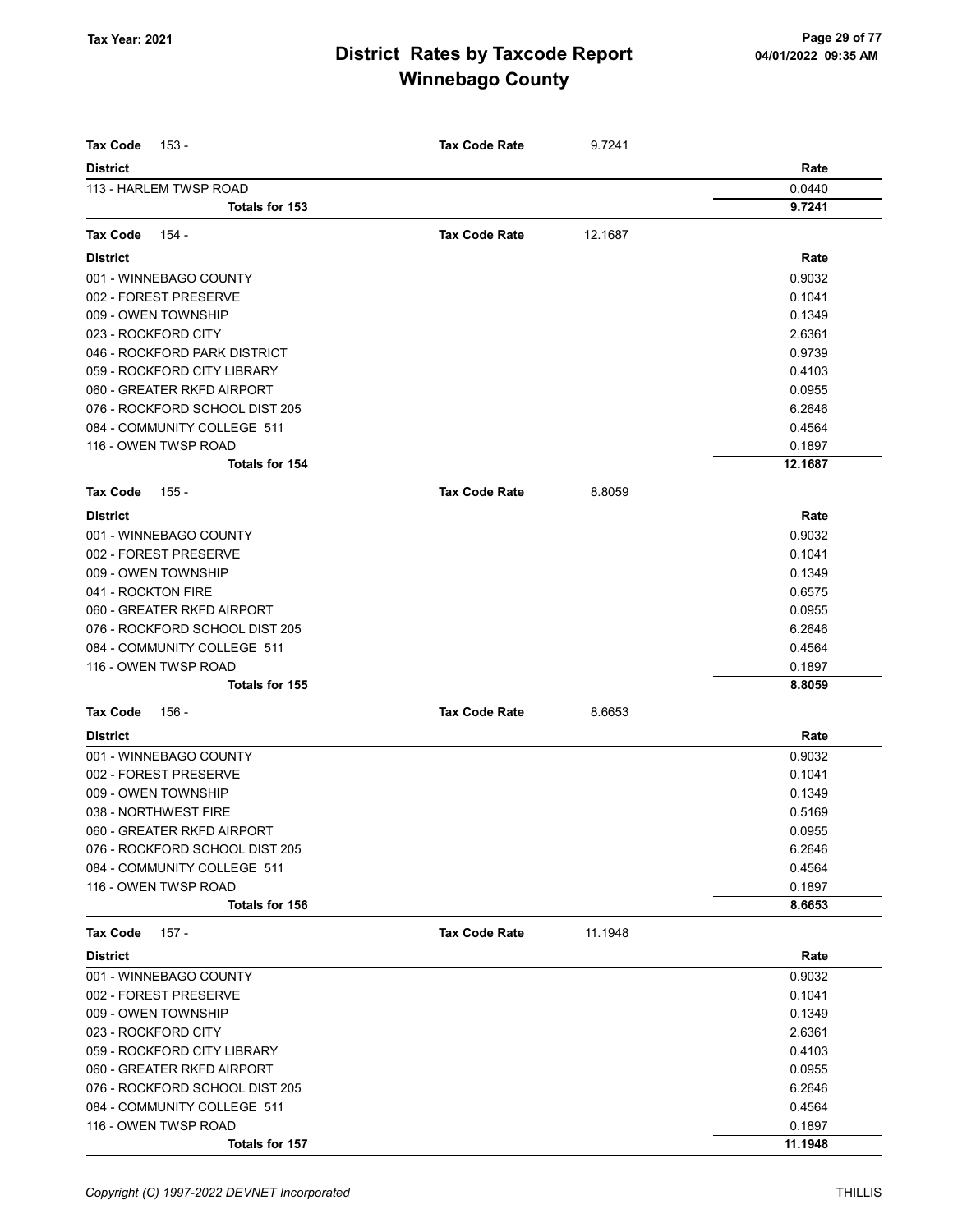| <b>Tax Code</b><br>158 -               | <b>Tax Code Rate</b> | 10.4078 |         |
|----------------------------------------|----------------------|---------|---------|
| <b>District</b>                        |                      |         | Rate    |
| 001 - WINNEBAGO COUNTY                 |                      |         | 0.9032  |
| 002 - FOREST PRESERVE                  |                      |         | 0.1041  |
| 006 - HARLEM TOWNSHIP                  |                      |         | 0.1025  |
| 020 - MACHESNEY PARK VILLAGE           |                      |         | 0.0000  |
| 037 - NORTH PARK FIRE                  |                      |         | 0.4185  |
| 046 - ROCKFORD PARK DISTRICT           |                      |         | 0.9739  |
| 051 - FOUR RIVERS SANITATION AUTHORITY |                      |         | 0.1731  |
| 055 - NORTH SUBURBAN LIBRARY           |                      |         | 0.2777  |
| 060 - GREATER RKFD AIRPORT             |                      |         | 0.0955  |
| 070 - HARLEM SCHOOL DIST 122           |                      |         | 6.8589  |
| 084 - COMMUNITY COLLEGE 511            |                      |         | 0.4564  |
| 113 - HARLEM TWSP ROAD                 |                      |         | 0.0440  |
| <b>Totals for 158</b>                  |                      |         | 10.4078 |
| Tax Code<br>159 -                      | <b>Tax Code Rate</b> | 9.6404  |         |
| <b>District</b>                        |                      |         | Rate    |
| 001 - WINNEBAGO COUNTY                 |                      |         | 0.9032  |
| 002 - FOREST PRESERVE                  |                      |         | 0.1041  |
| 006 - HARLEM TOWNSHIP                  |                      |         | 0.1025  |
| 037 - NORTH PARK FIRE                  |                      |         | 0.4185  |
| 046 - ROCKFORD PARK DISTRICT           |                      |         | 0.9739  |
| 055 - NORTH SUBURBAN LIBRARY           |                      |         | 0.2777  |
| 060 - GREATER RKFD AIRPORT             |                      |         | 0.0955  |
| 076 - ROCKFORD SCHOOL DIST 205         |                      |         | 6.2646  |
| 084 - COMMUNITY COLLEGE 511            |                      |         | 0.4564  |
| 113 - HARLEM TWSP ROAD                 |                      |         | 0.0440  |
| <b>Totals for 159</b>                  |                      |         | 9.6404  |
| <b>Tax Code</b><br>$160 -$             | <b>Tax Code Rate</b> | 9.4339  |         |
| <b>District</b>                        |                      |         | Rate    |
| 001 - WINNEBAGO COUNTY                 |                      |         | 0.9032  |
| 002 - FOREST PRESERVE                  |                      |         | 0.1041  |
| 006 - HARLEM TOWNSHIP                  |                      |         | 0.1025  |
| 037 - NORTH PARK FIRE                  |                      |         | 0.4185  |
| 051 - FOUR RIVERS SANITATION AUTHORITY |                      |         | 0.1731  |
| 055 - NORTH SUBURBAN LIBRARY           |                      |         | 0.2777  |
| 060 - GREATER RKFD AIRPORT             |                      |         | 0.0955  |
| 070 - HARLEM SCHOOL DIST 122           |                      |         | 6.8589  |
| 084 - COMMUNITY COLLEGE 511            |                      |         | 0.4564  |
| 113 - HARLEM TWSP ROAD                 |                      |         | 0.0440  |
| Totals for 160                         |                      |         | 9.4339  |
| Tax Code<br>161 -                      | <b>Tax Code Rate</b> | 8.4396  |         |
| <b>District</b>                        |                      |         | Rate    |
| 001 - WINNEBAGO COUNTY                 |                      |         | 0.9032  |
| 002 - FOREST PRESERVE                  |                      |         | 0.1041  |
| 009 - OWEN TOWNSHIP                    |                      |         | 0.1349  |
| 038 - NORTHWEST FIRE                   |                      |         | 0.5169  |
| 060 - GREATER RKFD AIRPORT             |                      |         | 0.0955  |
| 074 - ROCKTON SCHOOL DIST 140          |                      |         | 3.4985  |
| 077 - HONONEGAH HIGH SD #207           |                      |         | 2.5404  |
| 084 - COMMUNITY COLLEGE 511            |                      |         | 0.4564  |
| 116 - OWEN TWSP ROAD                   |                      |         | 0.1897  |
| Totals for 161                         |                      |         | 8.4396  |

Copyright (C) 1997-2022 DEVNET Incorporated THILLIS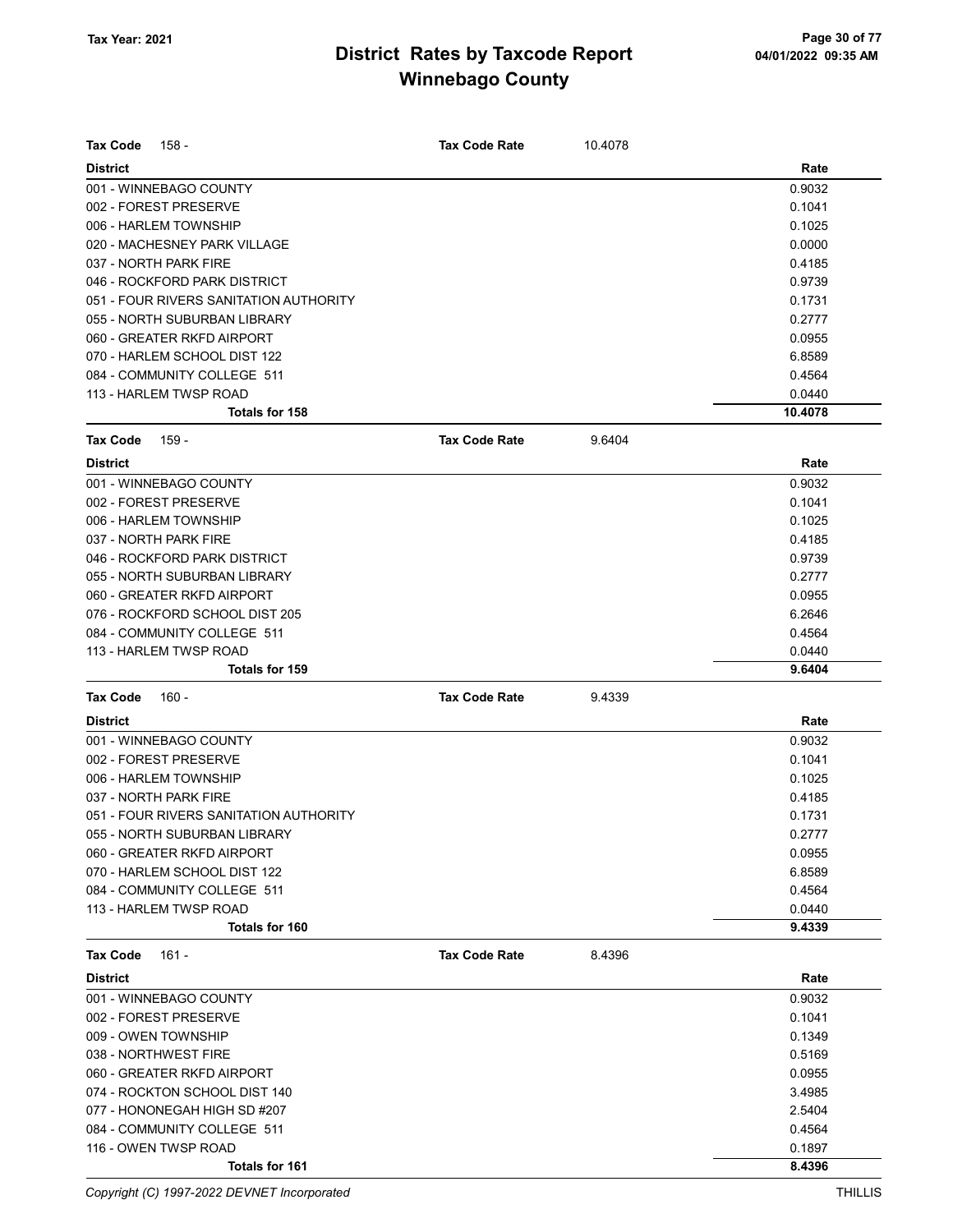| <b>Tax Code</b><br>162 -      | <b>Tax Code Rate</b> | 8.9572 |        |
|-------------------------------|----------------------|--------|--------|
| <b>District</b>               |                      |        | Rate   |
| 001 - WINNEBAGO COUNTY        |                      |        | 0.9032 |
| 002 - FOREST PRESERVE         |                      |        | 0.1041 |
| 009 - OWEN TOWNSHIP           |                      |        | 0.1349 |
| 038 - NORTHWEST FIRE          |                      |        | 0.5169 |
| 058 - WINNEBAGO LIBRARY       |                      |        | 0.1950 |
| 060 - GREATER RKFD AIRPORT    |                      |        | 0.0955 |
| 082 - WINNEBAGO UNIT SD #323  |                      |        | 6.3615 |
| 084 - COMMUNITY COLLEGE 511   |                      |        | 0.4564 |
| 116 - OWEN TWSP ROAD          |                      |        | 0.1897 |
| <b>Totals for 162</b>         |                      |        | 8.9572 |
| $163 -$<br><b>Tax Code</b>    | <b>Tax Code Rate</b> | 9.5510 |        |
| <b>District</b>               |                      |        | Rate   |
| 001 - WINNEBAGO COUNTY        |                      |        | 0.9032 |
| 002 - FOREST PRESERVE         |                      |        | 0.1041 |
| 006 - HARLEM TOWNSHIP         |                      |        | 0.1025 |
| 035 - HARLEM-ROSCOE FIRE      |                      |        | 0.7087 |
| 055 - NORTH SUBURBAN LIBRARY  |                      |        | 0.2777 |
| 060 - GREATER RKFD AIRPORT    |                      |        | 0.0955 |
| 070 - HARLEM SCHOOL DIST 122  |                      |        | 6.8589 |
| 084 - COMMUNITY COLLEGE 511   |                      |        | 0.4564 |
| 113 - HARLEM TWSP ROAD        |                      |        | 0.0440 |
| Totals for 163                |                      |        | 9.5510 |
| <b>Tax Code</b><br>164 -      | <b>Tax Code Rate</b> | 9.2608 |        |
| <b>District</b>               |                      |        | Rate   |
| 001 - WINNEBAGO COUNTY        |                      |        | 0.9032 |
| 002 - FOREST PRESERVE         |                      |        | 0.1041 |
| 006 - HARLEM TOWNSHIP         |                      |        | 0.1025 |
| 037 - NORTH PARK FIRE         |                      |        | 0.4185 |
| 055 - NORTH SUBURBAN LIBRARY  |                      |        | 0.2777 |
| 060 - GREATER RKFD AIRPORT    |                      |        | 0.0955 |
| 070 - HARLEM SCHOOL DIST 122  |                      |        | 6.8589 |
| 084 - COMMUNITY COLLEGE 511   |                      |        | 0.4564 |
| 113 - HARLEM TWSP ROAD        |                      |        | 0.0440 |
| Totals for 164                |                      |        | 9.2608 |
| $165 -$<br><b>Tax Code</b>    | <b>Tax Code Rate</b> | 8.5802 |        |
| <b>District</b>               |                      |        | Rate   |
| 001 - WINNEBAGO COUNTY        |                      |        | 0.9032 |
| 002 - FOREST PRESERVE         |                      |        | 0.1041 |
| 009 - OWEN TOWNSHIP           |                      |        | 0.1349 |
| 041 - ROCKTON FIRE            |                      |        | 0.6575 |
| 060 - GREATER RKFD AIRPORT    |                      |        | 0.0955 |
| 074 - ROCKTON SCHOOL DIST 140 |                      |        | 3.4985 |
| 077 - HONONEGAH HIGH SD #207  |                      |        | 2.5404 |
| 084 - COMMUNITY COLLEGE 511   |                      |        | 0.4564 |
| 116 - OWEN TWSP ROAD          |                      |        | 0.1897 |
| Totals for 165                |                      |        | 8.5802 |
| <b>Tax Code</b><br>167 -      | <b>Tax Code Rate</b> | 8.5698 |        |
| <b>District</b>               |                      |        | Rate   |
| 001 - WINNEBAGO COUNTY        |                      |        | 0.9032 |
| 002 - FOREST PRESERVE         |                      |        | 0.1041 |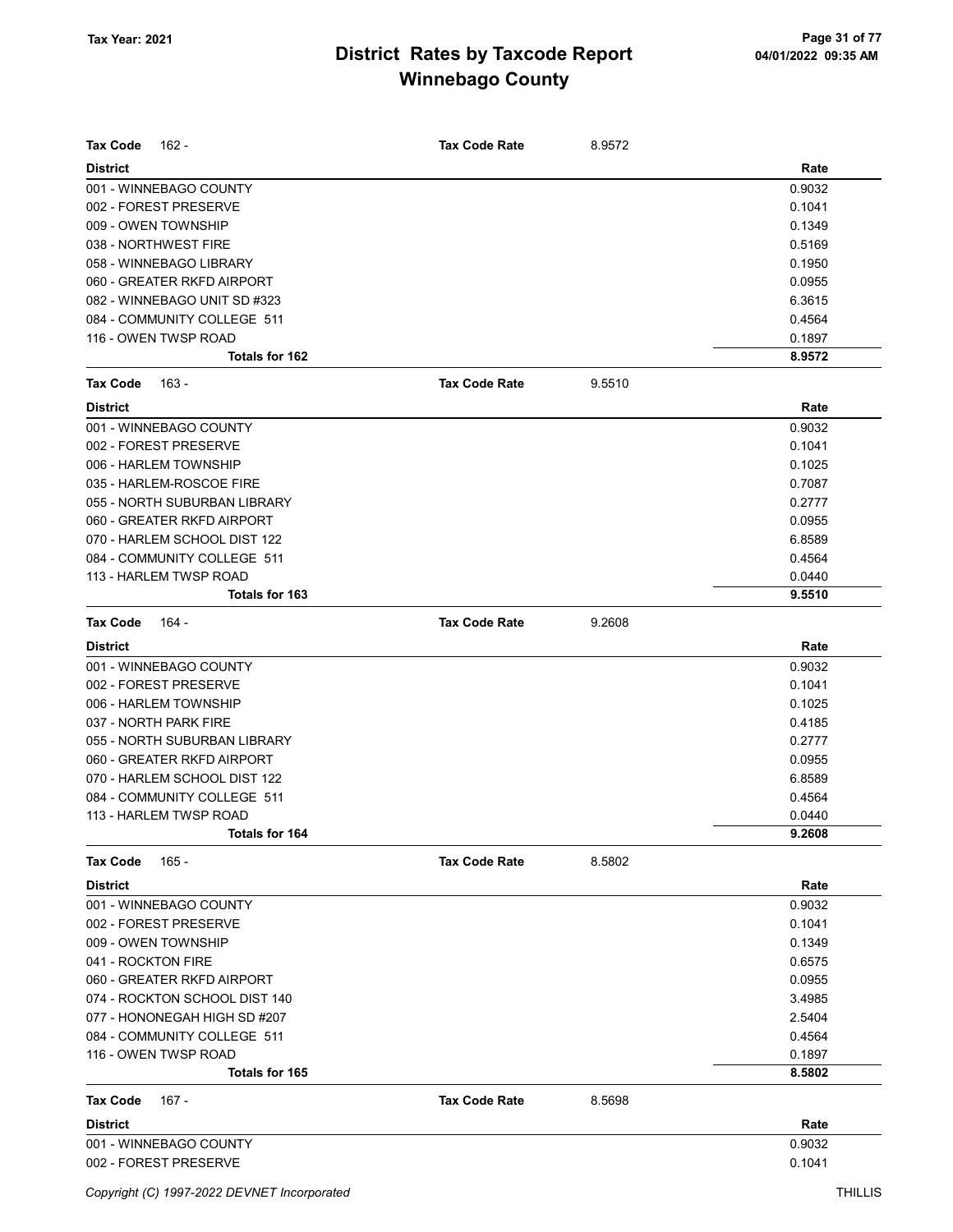| <b>Tax Code</b><br>167 -               | <b>Tax Code Rate</b> | 8.5698 |        |
|----------------------------------------|----------------------|--------|--------|
| <b>District</b>                        |                      |        | Rate   |
| 009 - OWEN TOWNSHIP                    |                      |        | 0.1349 |
| 038 - NORTHWEST FIRE                   |                      |        | 0.5169 |
| 076 - ROCKFORD SCHOOL DIST 205         |                      |        | 6.2646 |
| 084 - COMMUNITY COLLEGE 511            |                      |        | 0.4564 |
| 116 - OWEN TWSP ROAD                   |                      |        | 0.1897 |
| <b>Totals for 167</b>                  |                      |        | 8.5698 |
| <b>Tax Code</b><br>168 -               | <b>Tax Code Rate</b> | 8.5802 |        |
| <b>District</b>                        |                      |        | Rate   |
| 001 - WINNEBAGO COUNTY                 |                      |        | 0.9032 |
| 002 - FOREST PRESERVE                  |                      |        | 0.1041 |
| 009 - OWEN TOWNSHIP                    |                      |        | 0.1349 |
| 020 - MACHESNEY PARK VILLAGE           |                      |        | 0.0000 |
| 041 - ROCKTON FIRE                     |                      |        | 0.6575 |
| 060 - GREATER RKFD AIRPORT             |                      |        | 0.0955 |
| 074 - ROCKTON SCHOOL DIST 140          |                      |        | 3.4985 |
| 077 - HONONEGAH HIGH SD #207           |                      |        | 2.5404 |
| 084 - COMMUNITY COLLEGE 511            |                      |        | 0.4564 |
| 116 - OWEN TWSP ROAD                   |                      |        | 0.1897 |
| <b>Totals for 168</b>                  |                      |        | 8.5802 |
| <b>Tax Code</b><br>169 -               | <b>Tax Code Rate</b> | 8.9430 |        |
| <b>District</b>                        |                      |        | Rate   |
| 001 - WINNEBAGO COUNTY                 |                      |        | 0.9032 |
| 002 - FOREST PRESERVE                  |                      |        | 0.1041 |
| 009 - OWEN TOWNSHIP                    |                      |        | 0.1349 |
| 038 - NORTHWEST FIRE                   |                      |        | 0.5169 |
| 055 - NORTH SUBURBAN LIBRARY           |                      |        | 0.2777 |
| 060 - GREATER RKFD AIRPORT             |                      |        | 0.0955 |
| 076 - ROCKFORD SCHOOL DIST 205         |                      |        | 6.2646 |
| 084 - COMMUNITY COLLEGE 511            |                      |        | 0.4564 |
| 116 - OWEN TWSP ROAD                   |                      |        | 0.1897 |
| Totals for 169                         |                      |        | 8.9430 |
| $170 -$<br>Tax Code                    | <b>Tax Code Rate</b> | 8.8384 |        |
| <b>District</b>                        |                      |        | Rate   |
| 001 - WINNEBAGO COUNTY                 |                      |        | 0.9032 |
| 002 - FOREST PRESERVE                  |                      |        | 0.1041 |
| 009 - OWEN TOWNSHIP                    |                      |        | 0.1349 |
| 038 - NORTHWEST FIRE                   |                      |        | 0.5169 |
| 051 - FOUR RIVERS SANITATION AUTHORITY |                      |        | 0.1731 |
| 060 - GREATER RKFD AIRPORT             |                      |        | 0.0955 |
| 076 - ROCKFORD SCHOOL DIST 205         |                      |        | 6.2646 |
| 084 - COMMUNITY COLLEGE 511            |                      |        | 0.4564 |
| 116 - OWEN TWSP ROAD                   |                      |        | 0.1897 |
| Totals for 170                         |                      |        | 8.8384 |
| <b>Tax Code</b><br>$171 -$             | <b>Tax Code Rate</b> | 9.8123 |        |
| <b>District</b>                        |                      |        | Rate   |
| 001 - WINNEBAGO COUNTY                 |                      |        | 0.9032 |
| 002 - FOREST PRESERVE                  |                      |        | 0.1041 |
| 009 - OWEN TOWNSHIP                    |                      |        | 0.1349 |
| 038 - NORTHWEST FIRE                   |                      |        | 0.5169 |
| 046 - ROCKFORD PARK DISTRICT           |                      |        | 0.9739 |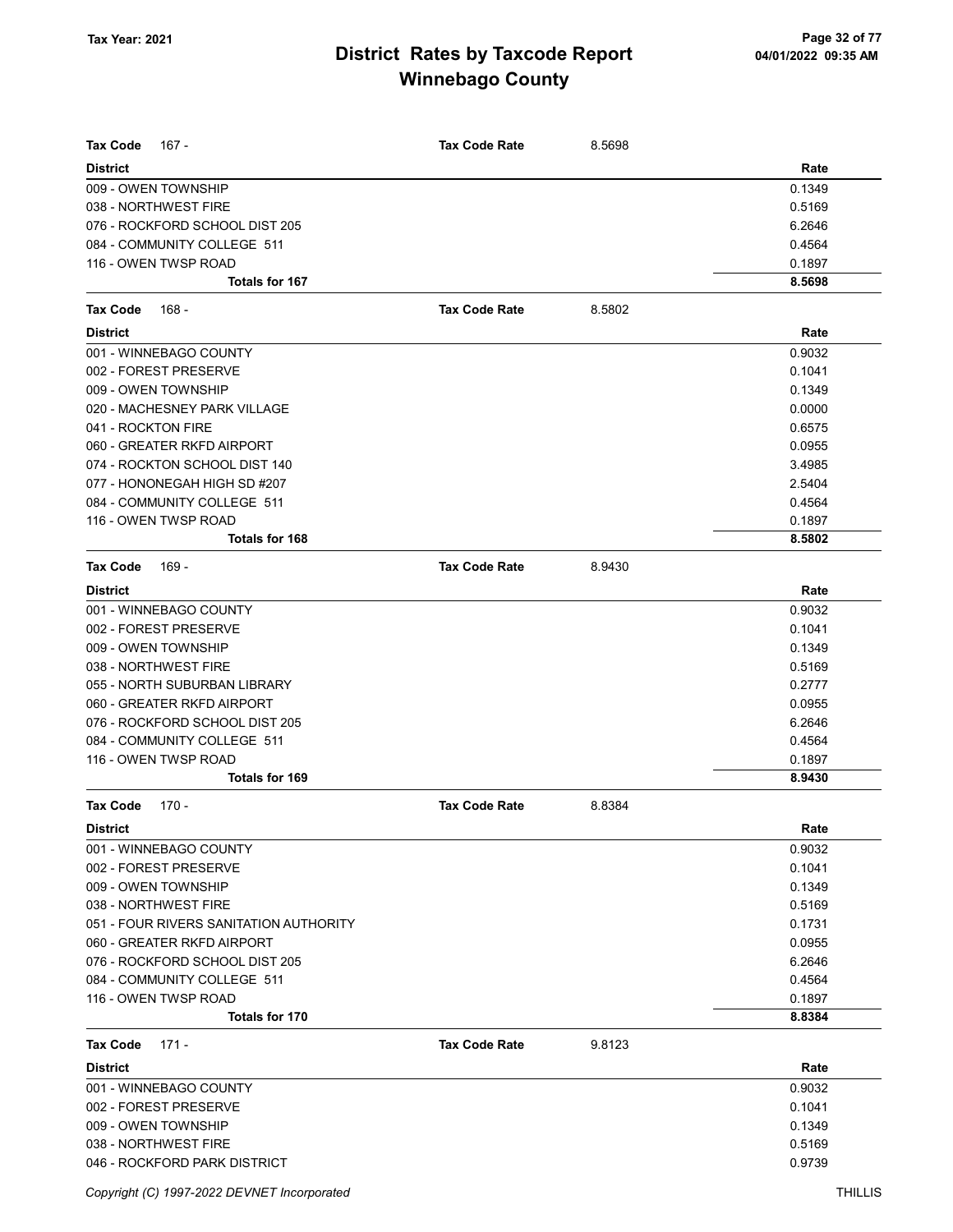| <b>Tax Code</b><br>171 -               | <b>Tax Code Rate</b> | 9.8123  |         |
|----------------------------------------|----------------------|---------|---------|
| <b>District</b>                        |                      |         | Rate    |
| 051 - FOUR RIVERS SANITATION AUTHORITY |                      |         | 0.1731  |
| 060 - GREATER RKFD AIRPORT             |                      |         | 0.0955  |
| 076 - ROCKFORD SCHOOL DIST 205         |                      |         | 6.2646  |
| 084 - COMMUNITY COLLEGE 511            |                      |         | 0.4564  |
| 116 - OWEN TWSP ROAD                   |                      |         | 0.1897  |
| <b>Totals for 171</b>                  |                      |         | 9.8123  |
| Tax Code<br>172                        | <b>Tax Code Rate</b> | 12.2463 |         |
| <b>District</b>                        |                      |         | Rate    |
| 001 - WINNEBAGO COUNTY                 |                      |         | 0.9032  |
| 002 - FOREST PRESERVE                  |                      |         | 0.1041  |
| 009 - OWEN TOWNSHIP                    |                      |         | 0.1349  |
| 023 - ROCKFORD CITY                    |                      |         | 2.6361  |
| 046 - ROCKFORD PARK DISTRICT           |                      |         | 0.9739  |
| 051 - FOUR RIVERS SANITATION AUTHORITY |                      |         | 0.1731  |
| 059 - ROCKFORD CITY LIBRARY            |                      |         | 0.4103  |
| 076 - ROCKFORD SCHOOL DIST 205         |                      |         | 6.2646  |
| 084 - COMMUNITY COLLEGE 511            |                      |         | 0.4564  |
| 116 - OWEN TWSP ROAD                   |                      |         | 0.1897  |
| Totals for 172                         |                      |         | 12.2463 |
| <b>Tax Code</b><br>175 -               | <b>Tax Code Rate</b> | 9.4376  |         |
| <b>District</b>                        |                      |         | Rate    |
| 001 - WINNEBAGO COUNTY                 |                      |         | 0.9032  |
| 002 - FOREST PRESERVE                  |                      |         | 0.1041  |
| 013 - ROSCOE TOWNSHIP                  |                      |         | 0.1371  |
| 026 - SOUTH BELOIT CITY                |                      |         | 1.0169  |
| 061 - SOUTH BELOIT CITY LIBRARY        |                      |         | 0.1946  |
| 072 - PRAIRIE HILL SCHOOL DIST 133     |                      |         | 3.9287  |
| 077 - HONONEGAH HIGH SD #207           |                      |         | 2.5404  |
| 084 - COMMUNITY COLLEGE 511            |                      |         | 0.4564  |
| 120 - ROSCOE TWSP ROAD                 |                      |         | 0.1562  |
| <b>Totals for 175</b>                  |                      |         | 9.4376  |
| Tax Code<br>176 -                      | <b>Tax Code Rate</b> | 8.5038  |         |
| District                               |                      |         | Rate    |
| 001 - WINNEBAGO COUNTY                 |                      |         | 0.9032  |
| 002 - FOREST PRESERVE                  |                      |         | 0.1041  |
| 013 - ROSCOE TOWNSHIP                  |                      |         | 0.1371  |
| 055 - NORTH SUBURBAN LIBRARY           |                      |         | 0.2777  |
| 072 - PRAIRIE HILL SCHOOL DIST 133     |                      |         | 3.9287  |
| 077 - HONONEGAH HIGH SD #207           |                      |         | 2.5404  |
| 084 - COMMUNITY COLLEGE 511            |                      |         | 0.4564  |
| 120 - ROSCOE TWSP ROAD                 |                      |         | 0.1562  |
| <b>Totals for 176</b>                  |                      |         | 8.5038  |
| $177 -$<br>Tax Code                    | <b>Tax Code Rate</b> | 8.8978  |         |
| <b>District</b>                        |                      |         | Rate    |
| 001 - WINNEBAGO COUNTY                 |                      |         | 0.9032  |
| 002 - FOREST PRESERVE                  |                      |         | 0.1041  |
| 013 - ROSCOE TOWNSHIP                  |                      |         | 0.1371  |
| 026 - SOUTH BELOIT CITY                |                      |         | 1.0169  |
| 061 - SOUTH BELOIT CITY LIBRARY        |                      |         | 0.1946  |
| 079 - SOUTH BELOIT SD #320             |                      |         | 5.9293  |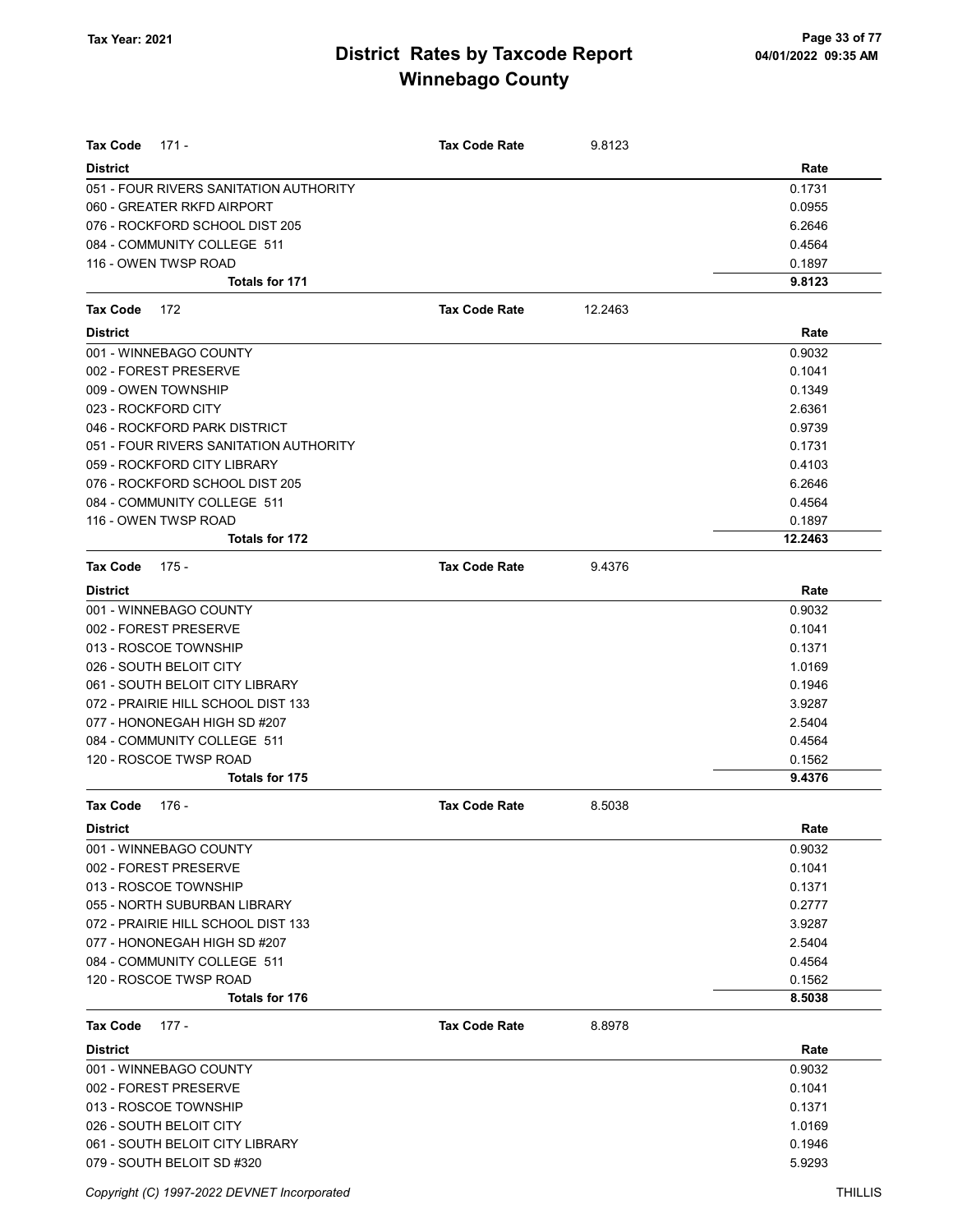| Tax Code<br>177 -                  | <b>Tax Code Rate</b> | 8.8978 |        |
|------------------------------------|----------------------|--------|--------|
| <b>District</b>                    |                      |        | Rate   |
| 084 - COMMUNITY COLLEGE 511        |                      |        | 0.4564 |
| 120 - ROSCOE TWSP ROAD             |                      |        | 0.1562 |
| Totals for 177                     |                      |        | 8.8978 |
| Tax Code<br>178 -                  | <b>Tax Code Rate</b> | 7.9640 |        |
| <b>District</b>                    |                      |        | Rate   |
| 001 - WINNEBAGO COUNTY             |                      |        | 0.9032 |
| 002 - FOREST PRESERVE              |                      |        | 0.1041 |
| 013 - ROSCOE TOWNSHIP              |                      |        | 0.1371 |
| 055 - NORTH SUBURBAN LIBRARY       |                      |        | 0.2777 |
| 079 - SOUTH BELOIT SD #320         |                      |        | 5.9293 |
| 084 - COMMUNITY COLLEGE 511        |                      |        | 0.4564 |
| 120 - ROSCOE TWSP ROAD             |                      |        | 0.1562 |
| Totals for 178                     |                      |        | 7.9640 |
|                                    |                      |        |        |
| Tax Code<br>179 -                  | <b>Tax Code Rate</b> | 8.6727 |        |
| <b>District</b>                    |                      |        | Rate   |
| 001 - WINNEBAGO COUNTY             |                      |        | 0.9032 |
| 002 - FOREST PRESERVE              |                      |        | 0.1041 |
| 013 - ROSCOE TOWNSHIP              |                      |        | 0.1371 |
| 035 - HARLEM-ROSCOE FIRE           |                      |        | 0.7087 |
| 055 - NORTH SUBURBAN LIBRARY       |                      |        | 0.2777 |
| 079 - SOUTH BELOIT SD #320         |                      |        | 5.9293 |
| 084 - COMMUNITY COLLEGE 511        |                      |        | 0.4564 |
| 120 - ROSCOE TWSP ROAD             |                      |        | 0.1562 |
| Totals for 179                     |                      |        | 8.6727 |
| <b>Tax Code</b><br>180 -           | <b>Tax Code Rate</b> | 9.2125 |        |
| <b>District</b>                    |                      |        | Rate   |
| 001 - WINNEBAGO COUNTY             |                      |        | 0.9032 |
| 002 - FOREST PRESERVE              |                      |        | 0.1041 |
| 013 - ROSCOE TOWNSHIP              |                      |        | 0.1371 |
| 035 - HARLEM-ROSCOE FIRE           |                      |        | 0.7087 |
| 055 - NORTH SUBURBAN LIBRARY       |                      |        | 0.2777 |
| 072 - PRAIRIE HILL SCHOOL DIST 133 |                      |        | 3.9287 |
| 077 - HONONEGAH HIGH SD #207       |                      |        | 2.5404 |
| 084 - COMMUNITY COLLEGE 511        |                      |        | 0.4564 |
| 120 - ROSCOE TWSP ROAD             |                      |        | 0.1562 |
| <b>Totals for 180</b>              |                      |        | 9.2125 |
| $181 -$<br>Tax Code                | <b>Tax Code Rate</b> | 9.2171 |        |
| <b>District</b>                    |                      |        | Rate   |
| 001 - WINNEBAGO COUNTY             |                      |        | 0.9032 |
| 002 - FOREST PRESERVE              |                      |        | 0.1041 |
| 013 - ROSCOE TOWNSHIP              |                      |        | 0.1371 |
| 035 - HARLEM-ROSCOE FIRE           |                      |        | 0.7087 |
| 055 - NORTH SUBURBAN LIBRARY       |                      |        | 0.2777 |
| 071 - KINNIKINNICK SD #131         |                      |        | 3.9333 |
| 077 - HONONEGAH HIGH SD #207       |                      |        | 2.5404 |
| 084 - COMMUNITY COLLEGE 511        |                      |        | 0.4564 |
| 120 - ROSCOE TWSP ROAD             |                      |        | 0.1562 |
| Totals for 181                     |                      |        | 9.2171 |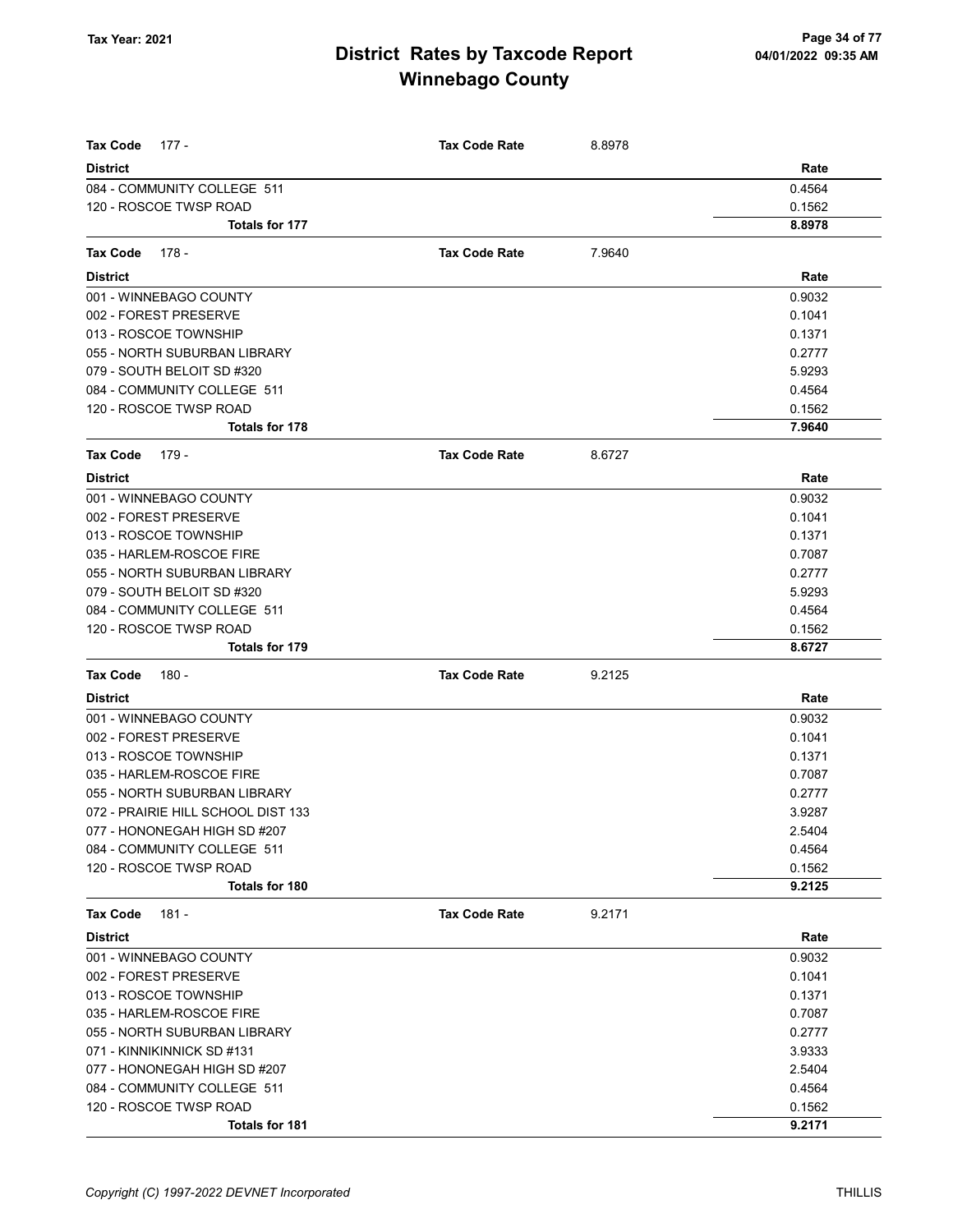| Tax Code<br>182 -             | <b>Tax Code Rate</b> | 8.5046 |        |
|-------------------------------|----------------------|--------|--------|
| <b>District</b>               |                      |        | Rate   |
| 001 - WINNEBAGO COUNTY        |                      |        | 0.9032 |
| 002 - FOREST PRESERVE         |                      |        | 0.1041 |
| 013 - ROSCOE TOWNSHIP         |                      |        | 0.1371 |
| 035 - HARLEM-ROSCOE FIRE      |                      |        | 0.7087 |
| 074 - ROCKTON SCHOOL DIST 140 |                      |        | 3.4985 |
| 077 - HONONEGAH HIGH SD #207  |                      |        | 2.5404 |
| 084 - COMMUNITY COLLEGE 511   |                      |        | 0.4564 |
| 120 - ROSCOE TWSP ROAD        |                      |        | 0.1562 |
| <b>Totals for 182</b>         |                      |        | 8.5046 |
| <b>Tax Code</b><br>183 -      | <b>Tax Code Rate</b> | 8.5046 |        |
| <b>District</b>               |                      |        | Rate   |
| 001 - WINNEBAGO COUNTY        |                      |        | 0.9032 |
| 002 - FOREST PRESERVE         |                      |        | 0.1041 |
| 013 - ROSCOE TOWNSHIP         |                      |        | 0.1371 |
| 020 - MACHESNEY PARK VILLAGE  |                      |        | 0.0000 |
| 035 - HARLEM-ROSCOE FIRE      |                      |        | 0.7087 |
| 074 - ROCKTON SCHOOL DIST 140 |                      |        | 3.4985 |
| 077 - HONONEGAH HIGH SD #207  |                      |        | 2.5404 |
| 084 - COMMUNITY COLLEGE 511   |                      |        | 0.4564 |
| 120 - ROSCOE TWSP ROAD        |                      |        | 0.1562 |
| <b>Totals for 183</b>         |                      |        | 8.5046 |
| <b>Tax Code</b><br>184 -      | <b>Tax Code Rate</b> | 9.4654 |        |
| <b>District</b>               |                      |        | Rate   |
| 001 - WINNEBAGO COUNTY        |                      |        | 0.9032 |
| 002 - FOREST PRESERVE         |                      |        | 0.1041 |
| 013 - ROSCOE TOWNSHIP         |                      |        | 0.1371 |
| 035 - HARLEM-ROSCOE FIRE      |                      |        | 0.7087 |
| 055 - NORTH SUBURBAN LIBRARY  |                      |        | 0.2777 |
| 075 - NORTH BOONE SD #200     |                      |        | 6.7220 |
| 084 - COMMUNITY COLLEGE 511   |                      |        | 0.4564 |
| 120 - ROSCOE TWSP ROAD        |                      |        | 0.1562 |
| <b>Totals for 184</b>         |                      |        | 9.4654 |
| Tax Code<br>185 -             | <b>Tax Code Rate</b> | 9.8324 |        |
| <b>District</b>               |                      |        | Rate   |
| 001 - WINNEBAGO COUNTY        |                      |        | 0.9032 |
| 002 - FOREST PRESERVE         |                      |        | 0.1041 |
| 013 - ROSCOE TOWNSHIP         |                      |        | 0.1371 |
| 025 - ROSCOE VILLAGE          |                      |        | 0.6153 |
| 035 - HARLEM-ROSCOE FIRE      |                      |        | 0.7087 |
| 055 - NORTH SUBURBAN LIBRARY  |                      |        | 0.2777 |
| 071 - KINNIKINNICK SD #131    |                      |        | 3.9333 |
| 077 - HONONEGAH HIGH SD #207  |                      |        | 2.5404 |
| 084 - COMMUNITY COLLEGE 511   |                      |        | 0.4564 |
| 120 - ROSCOE TWSP ROAD        |                      |        | 0.1562 |
| <b>Totals for 185</b>         |                      |        | 9.8324 |
| 187 -<br>Tax Code             | <b>Tax Code Rate</b> | 9.3902 |        |
| <b>District</b>               |                      |        | Rate   |
| 001 - WINNEBAGO COUNTY        |                      |        | 0.9032 |
| 002 - FOREST PRESERVE         |                      |        | 0.1041 |
| 013 - ROSCOE TOWNSHIP         |                      |        | 0.1371 |

Copyright (C) 1997-2022 DEVNET Incorporated THILLIS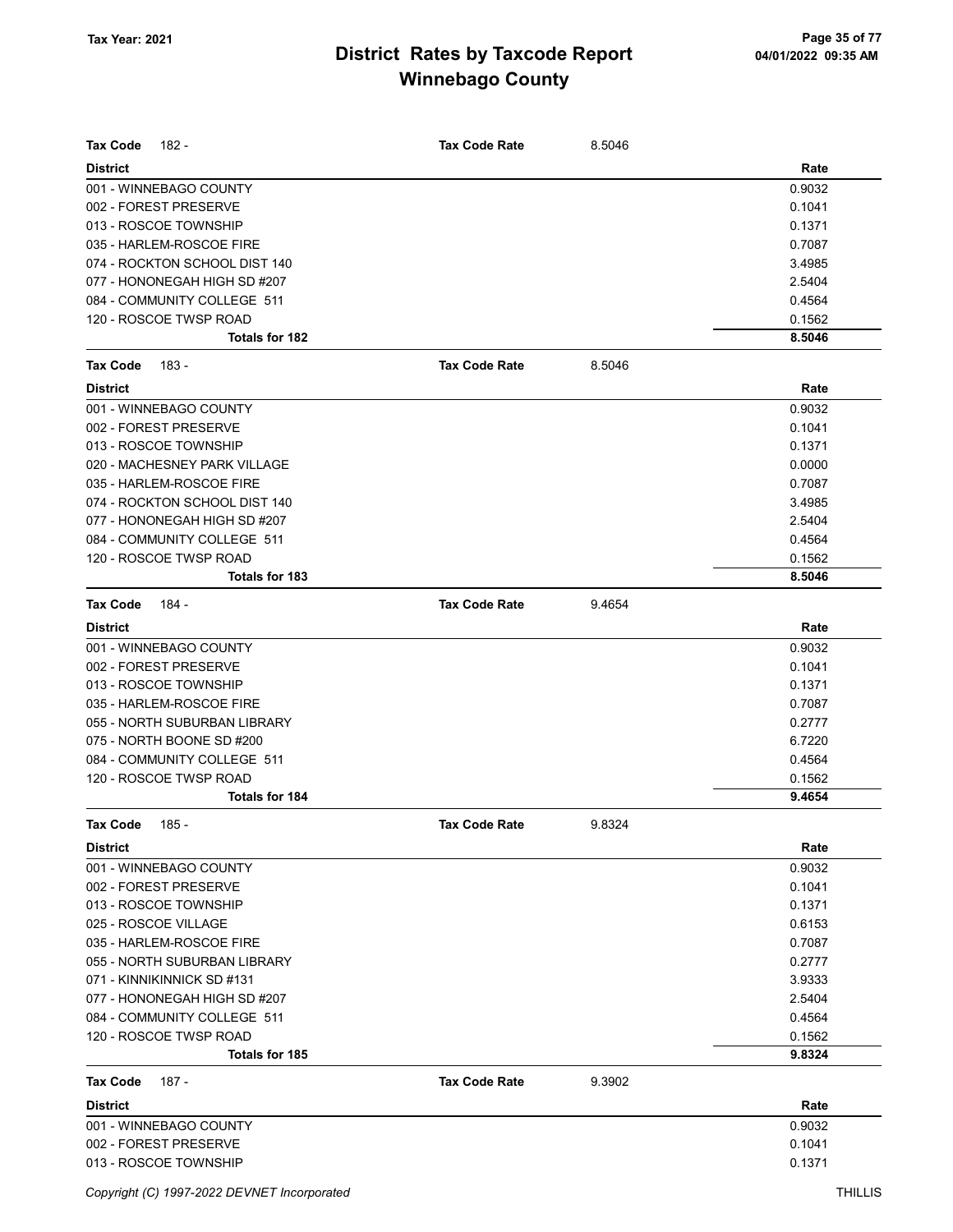| Tax Code<br>187 -                                          | <b>Tax Code Rate</b> | 9.3902  |                  |
|------------------------------------------------------------|----------------------|---------|------------------|
| <b>District</b>                                            |                      |         | Rate             |
| 035 - HARLEM-ROSCOE FIRE                                   |                      |         | 0.7087           |
| 051 - FOUR RIVERS SANITATION AUTHORITY                     |                      |         | 0.1731           |
| 055 - NORTH SUBURBAN LIBRARY                               |                      |         | 0.2777           |
| 071 - KINNIKINNICK SD #131                                 |                      |         | 3.9333           |
| 077 - HONONEGAH HIGH SD #207                               |                      |         | 2.5404           |
| 084 - COMMUNITY COLLEGE 511                                |                      |         | 0.4564           |
| 120 - ROSCOE TWSP ROAD                                     |                      |         | 0.1562           |
| <b>Totals for 187</b>                                      |                      |         | 9.3902           |
| Tax Code<br>188                                            | <b>Tax Code Rate</b> | 9.3856  |                  |
| <b>District</b>                                            |                      |         | Rate             |
| 001 - WINNEBAGO COUNTY                                     |                      |         | 0.9032           |
| 002 - FOREST PRESERVE                                      |                      |         | 0.1041           |
| 013 - ROSCOE TOWNSHIP                                      |                      |         | 0.1371           |
| 035 - HARLEM-ROSCOE FIRE                                   |                      |         | 0.7087           |
| 051 - FOUR RIVERS SANITATION AUTHORITY                     |                      |         | 0.1731           |
| 055 - NORTH SUBURBAN LIBRARY                               |                      |         | 0.2777           |
| 072 - PRAIRIE HILL SCHOOL DIST 133                         |                      |         | 3.9287           |
| 077 - HONONEGAH HIGH SD #207                               |                      |         | 2.5404           |
| 084 - COMMUNITY COLLEGE 511                                |                      |         | 0.4564           |
| 120 - ROSCOE TWSP ROAD                                     |                      |         | 0.1562           |
| Totals for 188                                             |                      |         | 9.3856           |
| Tax Code<br>189 -                                          | <b>Tax Code Rate</b> | 10.0055 |                  |
| <b>District</b>                                            |                      |         | Rate             |
| 001 - WINNEBAGO COUNTY                                     |                      |         | 0.9032           |
| 002 - FOREST PRESERVE                                      |                      |         | 0.1041           |
| 013 - ROSCOE TOWNSHIP                                      |                      |         | 0.1371           |
| 025 - ROSCOE VILLAGE                                       |                      |         | 0.6153           |
| 035 - HARLEM-ROSCOE FIRE                                   |                      |         | 0.7087           |
| 051 - FOUR RIVERS SANITATION AUTHORITY                     |                      |         | 0.1731           |
| 055 - NORTH SUBURBAN LIBRARY                               |                      |         | 0.2777           |
| 071 - KINNIKINNICK SD #131<br>077 - HONONEGAH HIGH SD #207 |                      |         | 3.9333           |
|                                                            |                      |         | 2.5404           |
| 084 - COMMUNITY COLLEGE 511<br>120 - ROSCOE TWSP ROAD      |                      |         | 0.4564<br>0.1562 |
| Totals for 189                                             |                      |         | 10.0055          |
| $190 -$<br>Tax Code                                        | <b>Tax Code Rate</b> | 8.9361  |                  |
| <b>District</b>                                            |                      |         | Rate             |
| 001 - WINNEBAGO COUNTY                                     |                      |         | 0.9032           |
| 002 - FOREST PRESERVE                                      |                      |         | 0.1041           |
| 012 - ROCKTON TOWNSHIP                                     |                      |         | 0.1850           |
| 026 - SOUTH BELOIT CITY                                    |                      |         | 1.0169           |
| 061 - SOUTH BELOIT CITY LIBRARY                            |                      |         | 0.1946           |
| 079 - SOUTH BELOIT SD #320                                 |                      |         | 5.9293           |
| 084 - COMMUNITY COLLEGE 511                                |                      |         | 0.4564           |
| 119 - ROCKTON TWSP ROAD                                    |                      |         | 0.1466           |
| Totals for 190                                             |                      |         | 8.9361           |
| Tax Code<br>191 -                                          | <b>Tax Code Rate</b> | 8.6613  |                  |
| <b>District</b>                                            |                      |         | Rate             |
| 001 - WINNEBAGO COUNTY                                     |                      |         | 0.9032           |
| 002 - FOREST PRESERVE                                      |                      |         | 0.1041           |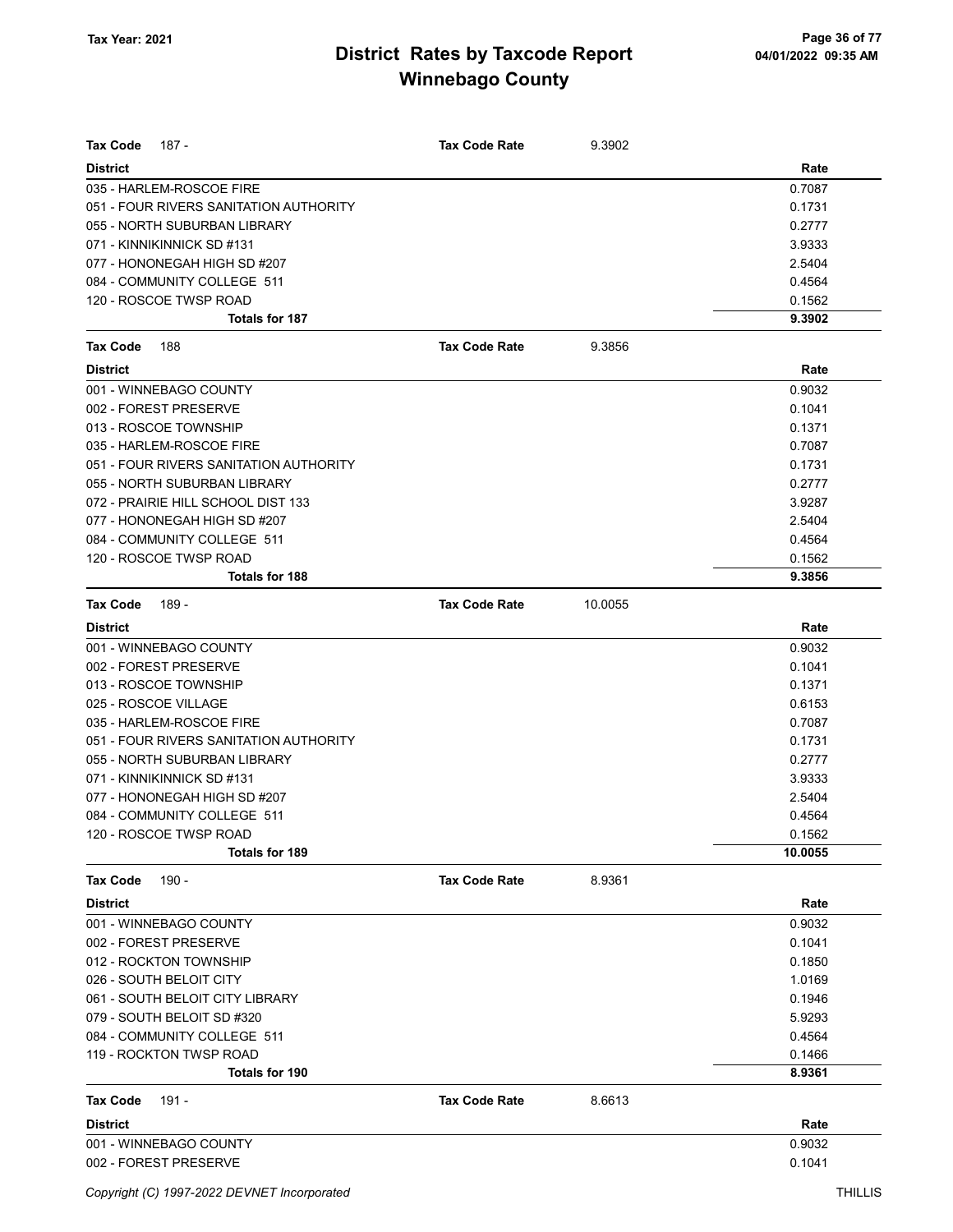| <b>Tax Code</b><br>191 -                 | <b>Tax Code Rate</b> | 8.6613 |                  |
|------------------------------------------|----------------------|--------|------------------|
| <b>District</b>                          |                      |        | Rate             |
| 012 - ROCKTON TOWNSHIP                   |                      |        | 0.1850           |
| 041 - ROCKTON FIRE                       |                      |        | 0.6575           |
| 057 - TALCOTT FREE LIBRARY               |                      |        | 0.2792           |
| 079 - SOUTH BELOIT SD #320               |                      |        | 5.9293           |
| 084 - COMMUNITY COLLEGE 511              |                      |        | 0.4564           |
| 119 - ROCKTON TWSP ROAD                  |                      |        | 0.1466           |
| <b>Totals for 191</b>                    |                      |        | 8.6613           |
| <b>Tax Code</b><br>192 -                 | <b>Tax Code Rate</b> | 9.8278 |                  |
| <b>District</b>                          |                      |        | Rate             |
| 001 - WINNEBAGO COUNTY                   |                      |        | 0.9032           |
| 002 - FOREST PRESERVE                    |                      |        | 0.1041           |
| 013 - ROSCOE TOWNSHIP                    |                      |        | 0.1371           |
| 025 - ROSCOE VILLAGE                     |                      |        | 0.6153           |
| 035 - HARLEM-ROSCOE FIRE                 |                      |        | 0.7087           |
| 055 - NORTH SUBURBAN LIBRARY             |                      |        | 0.2777           |
| 072 - PRAIRIE HILL SCHOOL DIST 133       |                      |        | 3.9287           |
| 077 - HONONEGAH HIGH SD #207             |                      |        | 2.5404           |
| 084 - COMMUNITY COLLEGE 511              |                      |        | 0.4564           |
| 120 - ROSCOE TWSP ROAD                   |                      |        | 0.1562           |
| Totals for 192                           |                      |        | 9.8278           |
| Tax Code<br>193 -                        | <b>Tax Code Rate</b> | 8.9460 |                  |
| <b>District</b>                          |                      |        | Rate             |
| 001 - WINNEBAGO COUNTY                   |                      |        | 0.9032           |
| 002 - FOREST PRESERVE                    |                      |        | 0.1041           |
| 012 - ROCKTON TOWNSHIP                   |                      |        | 0.1850           |
| 041 - ROCKTON FIRE                       |                      |        | 0.6575           |
| 057 - TALCOTT FREE LIBRARY               |                      |        | 0.2792           |
| 073 - SHIRLAND SCHOOL DIST 134           |                      |        | 3.6736           |
| 077 - HONONEGAH HIGH SD #207             |                      |        | 2.5404           |
| 084 - COMMUNITY COLLEGE 511              |                      |        | 0.4564           |
| 119 - ROCKTON TWSP ROAD                  |                      |        | 0.1466           |
| <b>Totals for 193</b>                    |                      |        | 8.9460           |
| <b>Tax Code</b><br>194 -                 | <b>Tax Code Rate</b> | 8.8396 |                  |
| <b>District</b>                          |                      |        | Rate             |
| 001 - WINNEBAGO COUNTY                   |                      |        | 0.9032           |
| 002 - FOREST PRESERVE                    |                      |        | 0.1041           |
| 006 - HARLEM TOWNSHIP                    |                      |        | 0.1025           |
| 037 - NORTH PARK FIRE                    |                      |        | 0.4185           |
| 051 - FOUR RIVERS SANITATION AUTHORITY   |                      |        | 0.1731           |
| 055 - NORTH SUBURBAN LIBRARY             |                      |        | 0.2777           |
| 060 - GREATER RKFD AIRPORT               |                      |        | 0.0955           |
| 076 - ROCKFORD SCHOOL DIST 205           |                      |        | 6.2646           |
| 084 - COMMUNITY COLLEGE 511              |                      |        | 0.4564           |
| 113 - HARLEM TWSP ROAD<br>Totals for 194 |                      |        | 0.0440<br>8.8396 |
|                                          |                      |        |                  |
| 196 -<br>Tax Code<br><b>District</b>     | <b>Tax Code Rate</b> | 8.6777 | Rate             |
| 001 - WINNEBAGO COUNTY                   |                      |        | 0.9032           |
| 002 - FOREST PRESERVE                    |                      |        | 0.1041           |
| 013 - ROSCOE TOWNSHIP                    |                      |        | 0.1371           |
|                                          |                      |        |                  |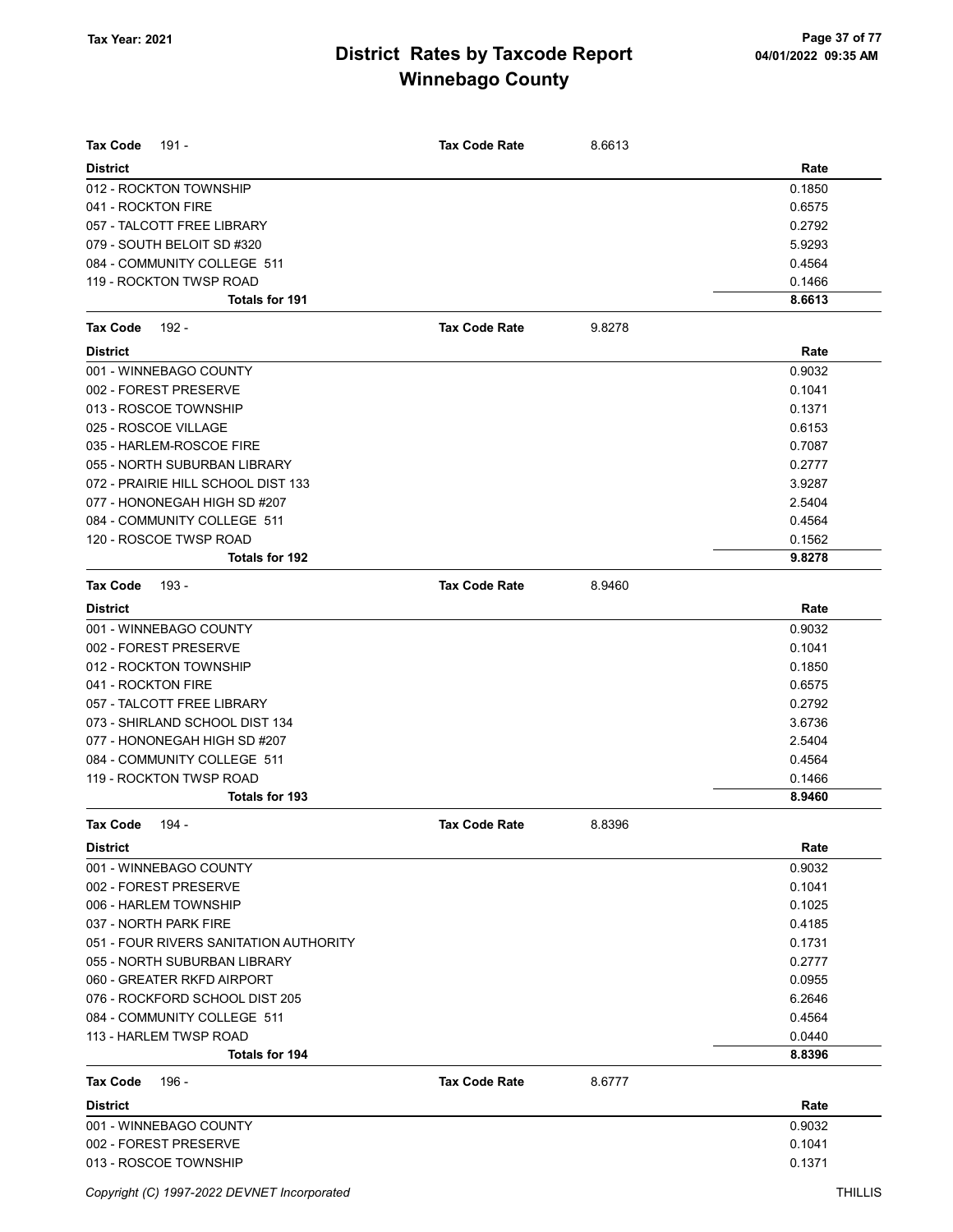| <b>Tax Code</b><br>196 -               | <b>Tax Code Rate</b> | 8.6777  |         |
|----------------------------------------|----------------------|---------|---------|
| <b>District</b>                        |                      |         | Rate    |
| 035 - HARLEM-ROSCOE FIRE               |                      |         | 0.7087  |
| 051 - FOUR RIVERS SANITATION AUTHORITY |                      |         | 0.1731  |
| 074 - ROCKTON SCHOOL DIST 140          |                      |         | 3.4985  |
| 077 - HONONEGAH HIGH SD #207           |                      |         | 2.5404  |
| 084 - COMMUNITY COLLEGE 511            |                      |         | 0.4564  |
| 120 - ROSCOE TWSP ROAD                 |                      |         | 0.1562  |
| <b>Totals for 196</b>                  |                      |         | 8.6777  |
| Tax Code<br>197 -                      | <b>Tax Code Rate</b> | 9.3917  |         |
| <b>District</b>                        |                      |         | Rate    |
| 001 - WINNEBAGO COUNTY                 |                      |         | 0.9032  |
| 002 - FOREST PRESERVE                  |                      |         | 0.1041  |
| 012 - ROCKTON TOWNSHIP                 |                      |         | 0.1850  |
| 024 - ROCKTON VILLAGE                  |                      |         | 0.6208  |
| 041 - ROCKTON FIRE                     |                      |         | 0.6575  |
| 057 - TALCOTT FREE LIBRARY             |                      |         | 0.2792  |
| 074 - ROCKTON SCHOOL DIST 140          |                      |         | 3.4985  |
| 077 - HONONEGAH HIGH SD #207           |                      |         | 2.5404  |
| 084 - COMMUNITY COLLEGE 511            |                      |         | 0.4564  |
| 119 - ROCKTON TWSP ROAD                |                      |         | 0.1466  |
| <b>Totals for 197</b>                  |                      |         | 9.3917  |
| <b>Tax Code</b><br>198 -               | <b>Tax Code Rate</b> | 9.8379  |         |
| <b>District</b>                        |                      |         | Rate    |
| 001 - WINNEBAGO COUNTY                 |                      |         | 0.9032  |
| 002 - FOREST PRESERVE                  |                      |         | 0.1041  |
| 013 - ROSCOE TOWNSHIP                  |                      |         | 0.1371  |
| 024 - ROCKTON VILLAGE                  |                      |         | 0.6208  |
| 035 - HARLEM-ROSCOE FIRE               |                      |         | 0.7087  |
| 055 - NORTH SUBURBAN LIBRARY           |                      |         | 0.2777  |
| 071 - KINNIKINNICK SD #131             |                      |         | 3.9333  |
| 077 - HONONEGAH HIGH SD #207           |                      |         | 2.5404  |
| 084 - COMMUNITY COLLEGE 511            |                      |         | 0.4564  |
| 120 - ROSCOE TWSP ROAD                 |                      |         | 0.1562  |
| Totals for 198                         |                      |         | 9.8379  |
| <b>Tax Code</b><br>199 -               | <b>Tax Code Rate</b> | 10.0110 |         |
| <b>District</b>                        |                      |         | Rate    |
| 001 - WINNEBAGO COUNTY                 |                      |         | 0.9032  |
| 002 - FOREST PRESERVE                  |                      |         | 0.1041  |
| 013 - ROSCOE TOWNSHIP                  |                      |         | 0.1371  |
| 024 - ROCKTON VILLAGE                  |                      |         | 0.6208  |
| 035 - HARLEM-ROSCOE FIRE               |                      |         | 0.7087  |
| 051 - FOUR RIVERS SANITATION AUTHORITY |                      |         | 0.1731  |
| 055 - NORTH SUBURBAN LIBRARY           |                      |         | 0.2777  |
| 071 - KINNIKINNICK SD #131             |                      |         | 3.9333  |
| 077 - HONONEGAH HIGH SD #207           |                      |         | 2.5404  |
| 084 - COMMUNITY COLLEGE 511            |                      |         | 0.4564  |
| 120 - ROSCOE TWSP ROAD                 |                      |         | 0.1562  |
| <b>Totals for 199</b>                  |                      |         | 10.0110 |
| 200<br>Tax Code                        | <b>Tax Code Rate</b> | 9.6463  |         |
| <b>District</b>                        |                      |         | Rate    |
| 001 - WINNEBAGO COUNTY                 |                      |         | 0.9032  |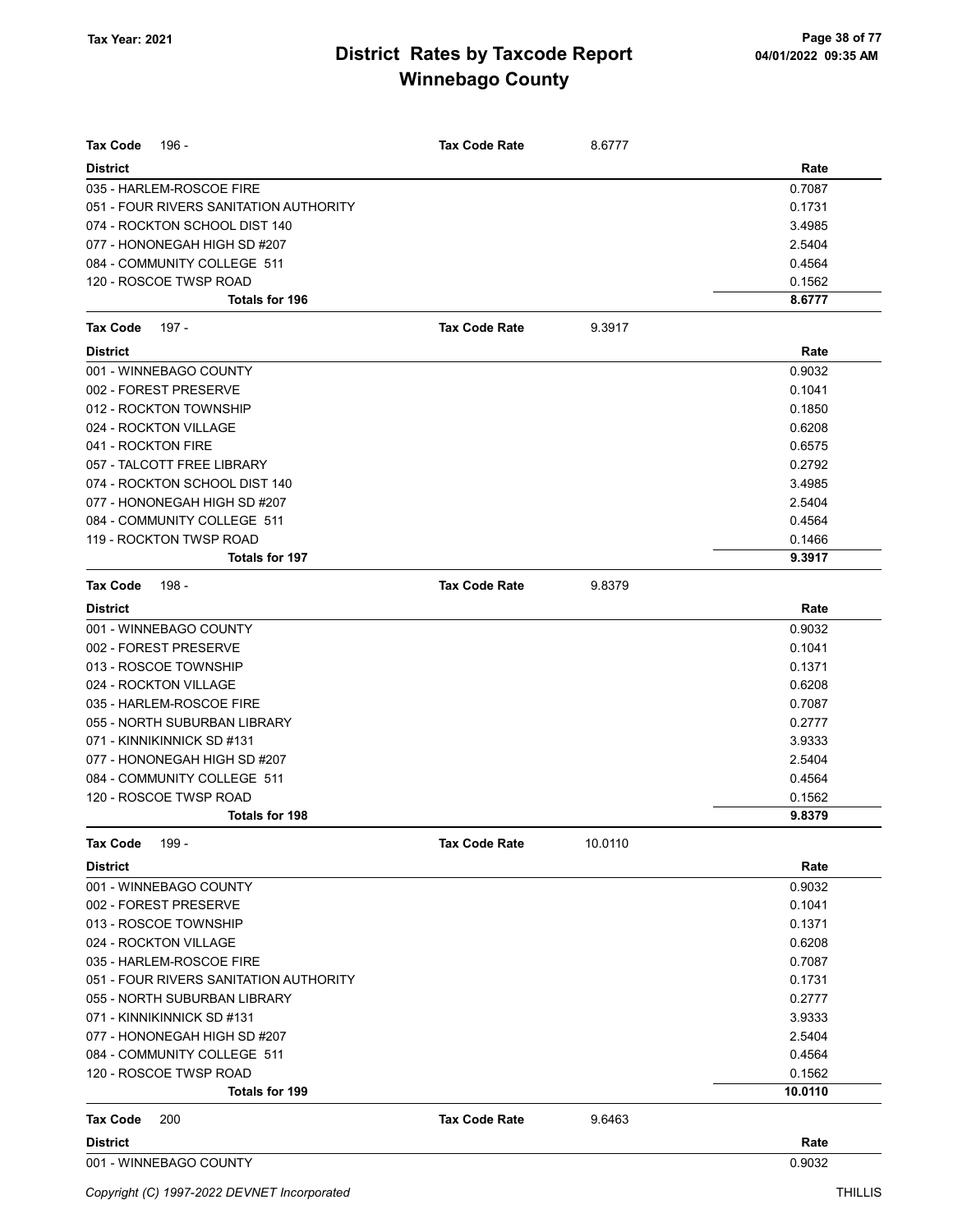| <b>Tax Code</b><br>200                 | <b>Tax Code Rate</b> | 9.6463 |        |
|----------------------------------------|----------------------|--------|--------|
| <b>District</b>                        |                      |        | Rate   |
| 002 - FOREST PRESERVE                  |                      |        | 0.1041 |
| 009 - OWEN TOWNSHIP                    |                      |        | 0.1349 |
| 025 - ROSCOE VILLAGE                   |                      |        | 0.6153 |
| 041 - ROCKTON FIRE                     |                      |        | 0.6575 |
| 051 - FOUR RIVERS SANITATION AUTHORITY |                      |        | 0.1731 |
| 055 - NORTH SUBURBAN LIBRARY           |                      |        | 0.2777 |
| 060 - GREATER RKFD AIRPORT             |                      |        | 0.0955 |
| 074 - ROCKTON SCHOOL DIST 140          |                      |        | 3.4985 |
| 077 - HONONEGAH HIGH SD #207           |                      |        | 2.5404 |
| 084 - COMMUNITY COLLEGE 511            |                      |        | 0.4564 |
| 116 - OWEN TWSP ROAD                   |                      |        | 0.1897 |
| Totals for 200                         |                      |        | 9.6463 |
| 201 -<br><b>Tax Code</b>               | <b>Tax Code Rate</b> | 9.0457 |        |
| <b>District</b>                        |                      |        | Rate   |
| 001 - WINNEBAGO COUNTY                 |                      |        | 0.9032 |
| 002 - FOREST PRESERVE                  |                      |        | 0.1041 |
| 012 - ROCKTON TOWNSHIP                 |                      |        | 0.1850 |
| 026 - SOUTH BELOIT CITY                |                      |        | 1.0169 |
| 061 - SOUTH BELOIT CITY LIBRARY        |                      |        | 0.1946 |
| 074 - ROCKTON SCHOOL DIST 140          |                      |        | 3.4985 |
| 077 - HONONEGAH HIGH SD #207           |                      |        | 2.5404 |
| 084 - COMMUNITY COLLEGE 511            |                      |        | 0.4564 |
| 119 - ROCKTON TWSP ROAD                |                      |        | 0.1466 |
| <b>Totals for 201</b>                  |                      |        | 9.0457 |
| <b>Tax Code</b><br>$202 -$             | <b>Tax Code Rate</b> | 8.7709 |        |
| <b>District</b>                        |                      |        | Rate   |
| 001 - WINNEBAGO COUNTY                 |                      |        | 0.9032 |
| 002 - FOREST PRESERVE                  |                      |        | 0.1041 |
| 012 - ROCKTON TOWNSHIP                 |                      |        | 0.1850 |
| 041 - ROCKTON FIRE                     |                      |        | 0.6575 |
| 057 - TALCOTT FREE LIBRARY             |                      |        | 0.2792 |
| 074 - ROCKTON SCHOOL DIST 140          |                      |        | 3.4985 |
| 077 - HONONEGAH HIGH SD #207           |                      |        | 2.5404 |
| 084 - COMMUNITY COLLEGE 511            |                      |        | 0.4564 |
| 119 - ROCKTON TWSP ROAD                |                      |        | 0.1466 |
| Totals for 202                         |                      |        | 8.7709 |
| <b>Tax Code</b><br>$203 -$             | <b>Tax Code Rate</b> | 9.2057 |        |
| <b>District</b>                        |                      |        | Rate   |
| 001 - WINNEBAGO COUNTY                 |                      |        | 0.9032 |
| 002 - FOREST PRESERVE                  |                      |        | 0.1041 |
| 012 - ROCKTON TOWNSHIP                 |                      |        | 0.1850 |
| 041 - ROCKTON FIRE                     |                      |        | 0.6575 |
| 057 - TALCOTT FREE LIBRARY             |                      |        | 0.2792 |
| 071 - KINNIKINNICK SD #131             |                      |        | 3.9333 |
| 077 - HONONEGAH HIGH SD #207           |                      |        | 2.5404 |
| 084 - COMMUNITY COLLEGE 511            |                      |        | 0.4564 |
| 119 - ROCKTON TWSP ROAD                |                      |        | 0.1466 |
| Totals for 203                         |                      |        | 9.2057 |
|                                        |                      |        |        |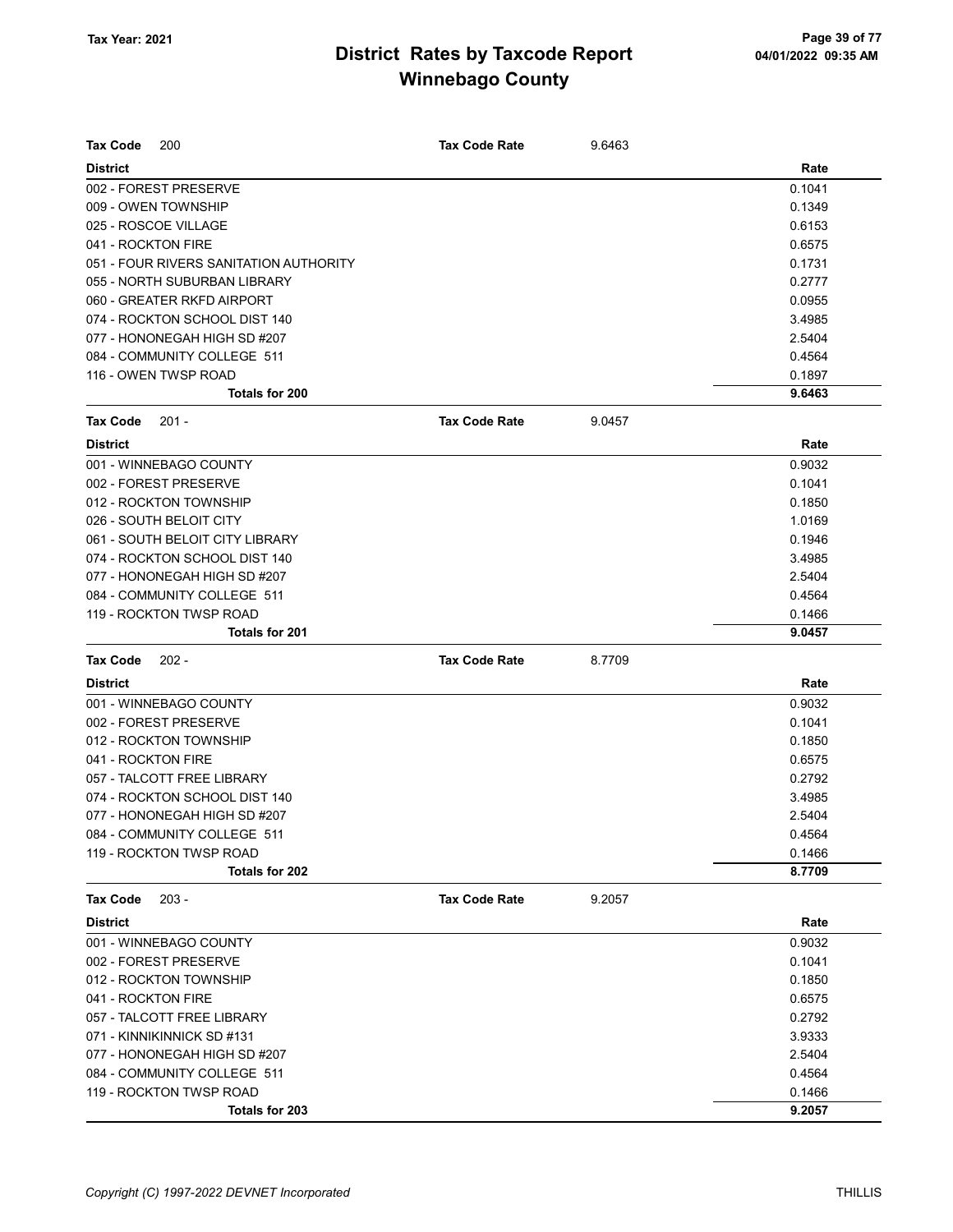| <b>Tax Code</b><br>204                 | <b>Tax Code Rate</b> | 9.8265 |        |
|----------------------------------------|----------------------|--------|--------|
| <b>District</b>                        |                      |        | Rate   |
| 001 - WINNEBAGO COUNTY                 |                      |        | 0.9032 |
| 002 - FOREST PRESERVE                  |                      |        | 0.1041 |
| 012 - ROCKTON TOWNSHIP                 |                      |        | 0.1850 |
| 024 - ROCKTON VILLAGE                  |                      |        | 0.6208 |
| 041 - ROCKTON FIRE                     |                      |        | 0.6575 |
| 057 - TALCOTT FREE LIBRARY             |                      |        | 0.2792 |
| 071 - KINNIKINNICK SD #131             |                      |        | 3.9333 |
| 077 - HONONEGAH HIGH SD #207           |                      |        | 2.5404 |
| 084 - COMMUNITY COLLEGE 511            |                      |        | 0.4564 |
| 119 - ROCKTON TWSP ROAD                |                      |        | 0.1466 |
| Totals for 204                         |                      |        | 9.8265 |
| <b>Tax Code</b><br>$205 -$             | <b>Tax Code Rate</b> | 9.8210 |        |
| <b>District</b>                        |                      |        | Rate   |
| 001 - WINNEBAGO COUNTY                 |                      |        | 0.9032 |
| 002 - FOREST PRESERVE                  |                      |        | 0.1041 |
| 012 - ROCKTON TOWNSHIP                 |                      |        | 0.1850 |
| 025 - ROSCOE VILLAGE                   |                      |        | 0.6153 |
| 041 - ROCKTON FIRE                     |                      |        | 0.6575 |
| 057 - TALCOTT FREE LIBRARY             |                      |        | 0.2792 |
| 071 - KINNIKINNICK SD #131             |                      |        | 3.9333 |
| 077 - HONONEGAH HIGH SD #207           |                      |        | 2.5404 |
| 084 - COMMUNITY COLLEGE 511            |                      |        | 0.4564 |
| 119 - ROCKTON TWSP ROAD                |                      |        | 0.1466 |
| Totals for 205                         |                      |        | 9.8210 |
|                                        |                      |        |        |
| <b>Tax Code</b><br>$206 -$             | <b>Tax Code Rate</b> | 9.9941 |        |
| <b>District</b>                        |                      |        | Rate   |
| 001 - WINNEBAGO COUNTY                 |                      |        | 0.9032 |
| 002 - FOREST PRESERVE                  |                      |        | 0.1041 |
| 012 - ROCKTON TOWNSHIP                 |                      |        | 0.1850 |
| 025 - ROSCOE VILLAGE                   |                      |        | 0.6153 |
| 041 - ROCKTON FIRE                     |                      |        | 0.6575 |
| 051 - FOUR RIVERS SANITATION AUTHORITY |                      |        | 0.1731 |
| 057 - TALCOTT FREE LIBRARY             |                      |        | 0.2792 |
| 071 - KINNIKINNICK SD #131             |                      |        | 3.9333 |
| 077 - HONONEGAH HIGH SD #207           |                      |        | 2.5404 |
| 084 - COMMUNITY COLLEGE 511            |                      |        | 0.4564 |
| 119 - ROCKTON TWSP ROAD                |                      |        | 0.1466 |
| Totals for 206                         |                      |        | 9.9941 |
| $207 -$<br>Tax Code                    | <b>Tax Code Rate</b> | 9.2930 |        |
| <b>District</b>                        |                      |        | Rate   |
| 001 - WINNEBAGO COUNTY                 |                      |        | 0.9032 |
| 002 - FOREST PRESERVE                  |                      |        | 0.1041 |
| 013 - ROSCOE TOWNSHIP                  |                      |        | 0.1371 |
| 025 - ROSCOE VILLAGE                   |                      |        | 0.6153 |
| 035 - HARLEM-ROSCOE FIRE               |                      |        | 0.7087 |
| 051 - FOUR RIVERS SANITATION AUTHORITY |                      |        | 0.1731 |
|                                        |                      |        |        |
| 074 - ROCKTON SCHOOL DIST 140          |                      |        | 3.4985 |
| 077 - HONONEGAH HIGH SD #207           |                      |        | 2.5404 |
| 084 - COMMUNITY COLLEGE 511            |                      |        | 0.4564 |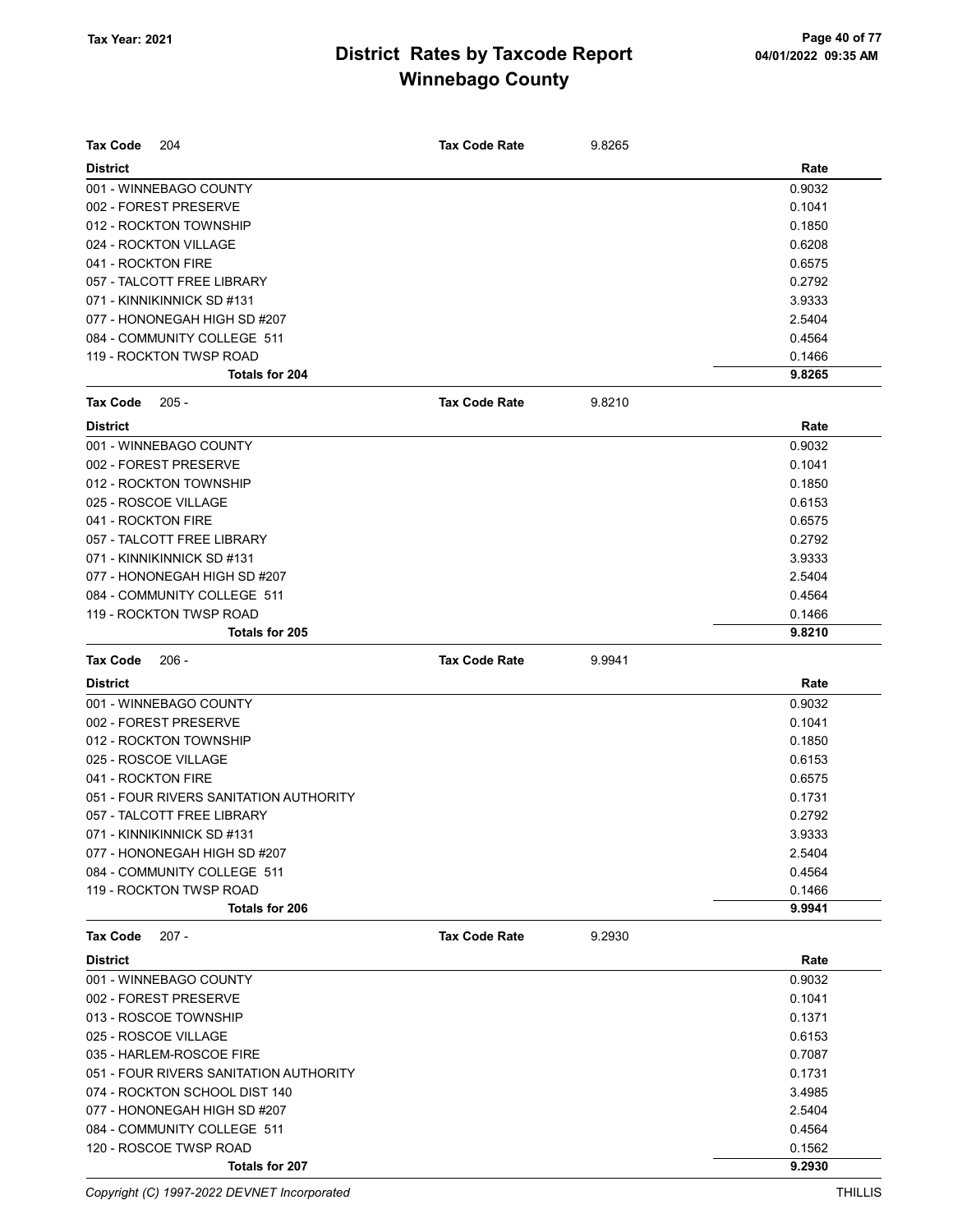| Tax Code           | $208 -$                                | <b>Tax Code Rate</b> | 9.1298 |        |
|--------------------|----------------------------------------|----------------------|--------|--------|
| <b>District</b>    |                                        |                      |        | Rate   |
|                    | 001 - WINNEBAGO COUNTY                 |                      |        | 0.9032 |
|                    | 002 - FOREST PRESERVE                  |                      |        | 0.1041 |
|                    | 006 - HARLEM TOWNSHIP                  |                      |        | 0.1025 |
|                    | 035 - HARLEM-ROSCOE FIRE               |                      |        | 0.7087 |
|                    | 051 - FOUR RIVERS SANITATION AUTHORITY |                      |        | 0.1731 |
|                    | 055 - NORTH SUBURBAN LIBRARY           |                      |        | 0.2777 |
|                    | 060 - GREATER RKFD AIRPORT             |                      |        | 0.0955 |
|                    | 076 - ROCKFORD SCHOOL DIST 205         |                      |        | 6.2646 |
|                    | 084 - COMMUNITY COLLEGE 511            |                      |        | 0.4564 |
|                    | 113 - HARLEM TWSP ROAD                 |                      |        | 0.0440 |
|                    | Totals for 208                         |                      |        | 9.1298 |
| <b>Tax Code</b>    | $209 -$                                | <b>Tax Code Rate</b> | 9.5707 |        |
| <b>District</b>    |                                        |                      |        | Rate   |
|                    | 001 - WINNEBAGO COUNTY                 |                      |        | 0.9032 |
|                    | 002 - FOREST PRESERVE                  |                      |        | 0.1041 |
|                    | 013 - ROSCOE TOWNSHIP                  |                      |        | 0.1371 |
|                    | 025 - ROSCOE VILLAGE                   |                      |        | 0.6153 |
|                    | 035 - HARLEM-ROSCOE FIRE               |                      |        | 0.7087 |
|                    | 051 - FOUR RIVERS SANITATION AUTHORITY |                      |        | 0.1731 |
|                    | 055 - NORTH SUBURBAN LIBRARY           |                      |        | 0.2777 |
|                    | 074 - ROCKTON SCHOOL DIST 140          |                      |        | 3.4985 |
|                    | 077 - HONONEGAH HIGH SD #207           |                      |        | 2.5404 |
|                    | 084 - COMMUNITY COLLEGE 511            |                      |        | 0.4564 |
|                    | 120 - ROSCOE TWSP ROAD                 |                      |        | 0.1562 |
|                    | Totals for 209                         |                      |        | 9.5707 |
| <b>Tax Code</b>    | $210 -$                                | <b>Tax Code Rate</b> | 8.6255 |        |
| <b>District</b>    |                                        |                      |        | Rate   |
|                    |                                        |                      |        |        |
|                    | 001 - WINNEBAGO COUNTY                 |                      |        | 0.9032 |
|                    | 002 - FOREST PRESERVE                  |                      |        | 0.1041 |
|                    | 015 - SHIRLAND TOWNSHIP                |                      |        | 0.1801 |
| 041 - ROCKTON FIRE |                                        |                      |        | 0.6575 |
|                    | 073 - SHIRLAND SCHOOL DIST 134         |                      |        | 3.6736 |
|                    | 077 - HONONEGAH HIGH SD #207           |                      |        | 2.5404 |
|                    | 084 - COMMUNITY COLLEGE 511            |                      |        | 0.4564 |
|                    | 122 - SHIRLAND TWSP ROAD               |                      |        | 0.1102 |
|                    | Totals for 210                         |                      |        | 8.6255 |
| Tax Code           | $211 -$                                | <b>Tax Code Rate</b> | 8.6769 |        |
| <b>District</b>    |                                        |                      |        | Rate   |
|                    | 001 - WINNEBAGO COUNTY                 |                      |        | 0.9032 |
|                    | 002 - FOREST PRESERVE                  |                      |        | 0.1041 |
|                    | 015 - SHIRLAND TOWNSHIP                |                      |        | 0.1801 |
| 033 - FIRE 1       |                                        |                      |        | 0.7089 |
|                    | 073 - SHIRLAND SCHOOL DIST 134         |                      |        | 3.6736 |
|                    | 077 - HONONEGAH HIGH SD #207           |                      |        | 2.5404 |
|                    | 084 - COMMUNITY COLLEGE 511            |                      |        | 0.4564 |
|                    | 122 - SHIRLAND TWSP ROAD               |                      |        | 0.1102 |
|                    | <b>Totals for 211</b>                  |                      |        | 8.6769 |
| Tax Code           | 212                                    | <b>Tax Code Rate</b> | 8.6848 |        |
| <b>District</b>    |                                        |                      |        | Rate   |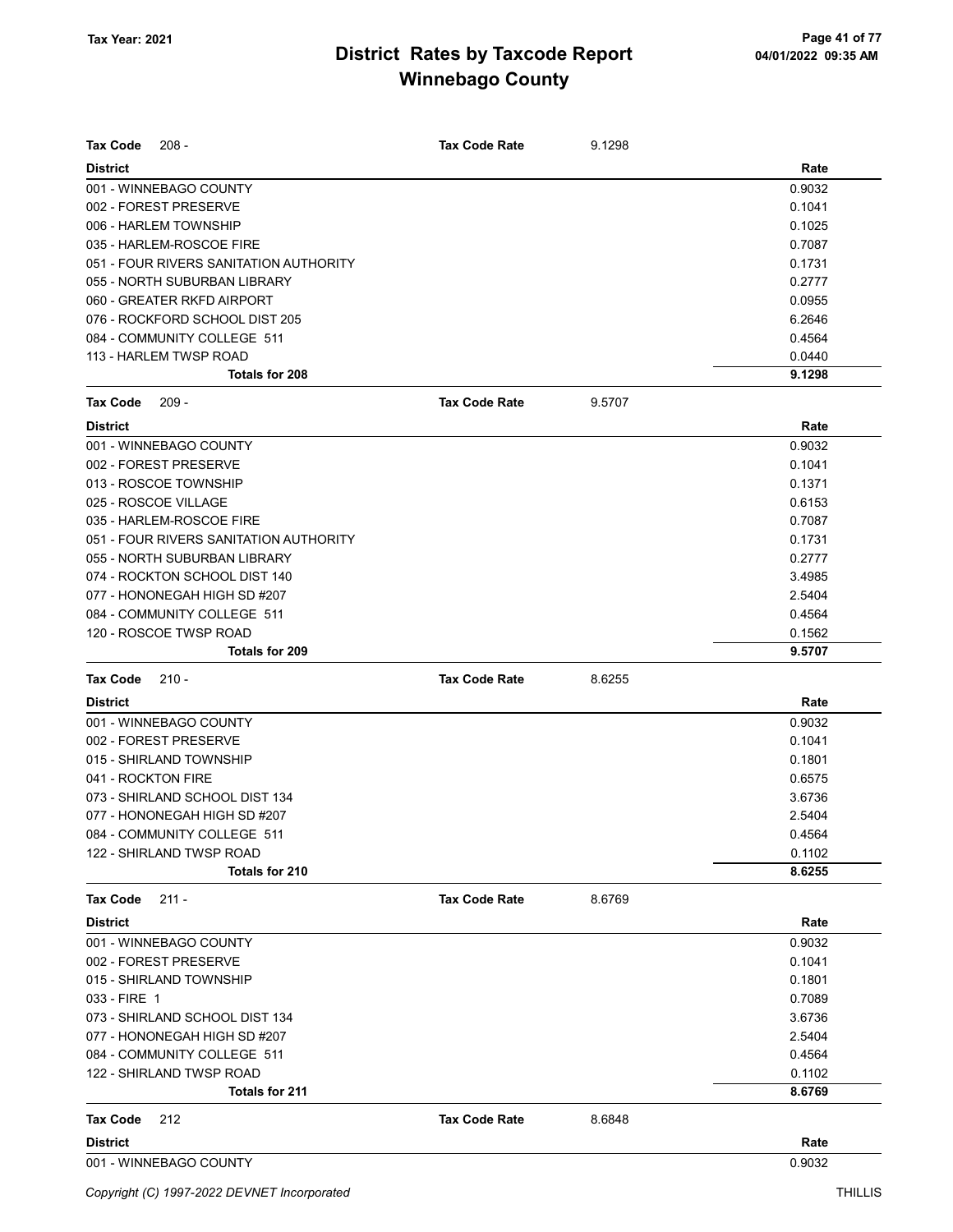| <b>Tax Code</b><br>212                            | <b>Tax Code Rate</b> | 8.6848  |        |
|---------------------------------------------------|----------------------|---------|--------|
| <b>District</b>                                   |                      |         | Rate   |
| 002 - FOREST PRESERVE                             |                      |         | 0.1041 |
| 008 - LAONA TOWNSHIP                              |                      |         | 0.1147 |
| 033 - FIRE 1                                      |                      |         | 0.7089 |
| 073 - SHIRLAND SCHOOL DIST 134                    |                      |         | 3.6736 |
| 077 - HONONEGAH HIGH SD #207                      |                      |         | 2.5404 |
| 084 - COMMUNITY COLLEGE 511                       |                      |         | 0.4564 |
| 115 - LAONA TWSP ROAD                             |                      |         | 0.1835 |
| Totals for 212                                    |                      |         | 8.6848 |
| <b>Tax Code</b><br>213                            | <b>Tax Code Rate</b> | 8.6655  |        |
| <b>District</b>                                   |                      |         | Rate   |
| 001 - WINNEBAGO COUNTY                            |                      |         | 0.9032 |
| 002 - FOREST PRESERVE                             |                      |         | 0.1041 |
| 015 - SHIRLAND TOWNSHIP                           |                      |         | 0.1801 |
| 041 - ROCKTON FIRE                                |                      |         | 0.6575 |
| 073 - SHIRLAND SCHOOL DIST 134                    |                      |         | 3.6736 |
| 077 - HONONEGAH HIGH SD #207                      |                      |         | 2.5404 |
| 084 - COMMUNITY COLLEGE 511                       |                      |         | 0.4564 |
| 101 - BU/HA/SH MULTI TOWNSHIP                     |                      |         | 0.0400 |
| 122 - SHIRLAND TWSP ROAD                          |                      |         | 0.1102 |
| Totals for 213                                    |                      |         | 8.6655 |
| <b>Tax Code</b><br>$214 -$                        | <b>Tax Code Rate</b> | 8.7169  |        |
|                                                   |                      |         |        |
| <b>District</b>                                   |                      |         | Rate   |
| 001 - WINNEBAGO COUNTY                            |                      |         | 0.9032 |
| 002 - FOREST PRESERVE                             |                      |         | 0.1041 |
| 015 - SHIRLAND TOWNSHIP                           |                      |         | 0.1801 |
| 033 - FIRE 1                                      |                      |         | 0.7089 |
| 073 - SHIRLAND SCHOOL DIST 134                    |                      |         | 3.6736 |
| 077 - HONONEGAH HIGH SD #207                      |                      |         | 2.5404 |
| 084 - COMMUNITY COLLEGE 511                       |                      |         | 0.4564 |
| 101 - BU/HA/SH MULTI TOWNSHIP                     |                      |         | 0.0400 |
| 122 - SHIRLAND TWSP ROAD<br><b>Totals for 214</b> |                      |         | 0.1102 |
|                                                   |                      |         | 8.7169 |
| <b>Tax Code</b><br>$220 -$                        | Tax Code Rate        | 9.1911  |        |
| <b>District</b>                                   |                      |         | Rate   |
| 001 - WINNEBAGO COUNTY                            |                      |         | 0.9032 |
| 002 - FOREST PRESERVE                             |                      |         | 0.1041 |
| 008 - LAONA TOWNSHIP                              |                      |         | 0.1147 |
| 033 - FIRE 1                                      |                      |         | 0.7089 |
| 081 - DURAND UNIT SD #322                         |                      |         | 6.6817 |
| 084 - COMMUNITY COLLEGE 511                       |                      |         | 0.4564 |
| 102 - DU/LA MULTI TOWNSHIP                        |                      |         | 0.0386 |
| 115 - LAONA TWSP ROAD                             |                      |         | 0.1835 |
| <b>Totals for 220</b>                             |                      |         | 9.1911 |
| Tax Code<br>$223 -$                               | <b>Tax Code Rate</b> | 12.2563 |        |
| <b>District</b>                                   |                      |         | Rate   |
| 001 - WINNEBAGO COUNTY                            |                      |         | 0.9032 |
| 002 - FOREST PRESERVE                             |                      |         | 0.1041 |
| 011 - ROCKFORD TOWNSHIP                           |                      |         | 0.1173 |
| 023 - ROCKFORD CITY                               |                      |         | 2.6361 |
| 046 - ROCKFORD PARK DISTRICT                      |                      |         | 0.9739 |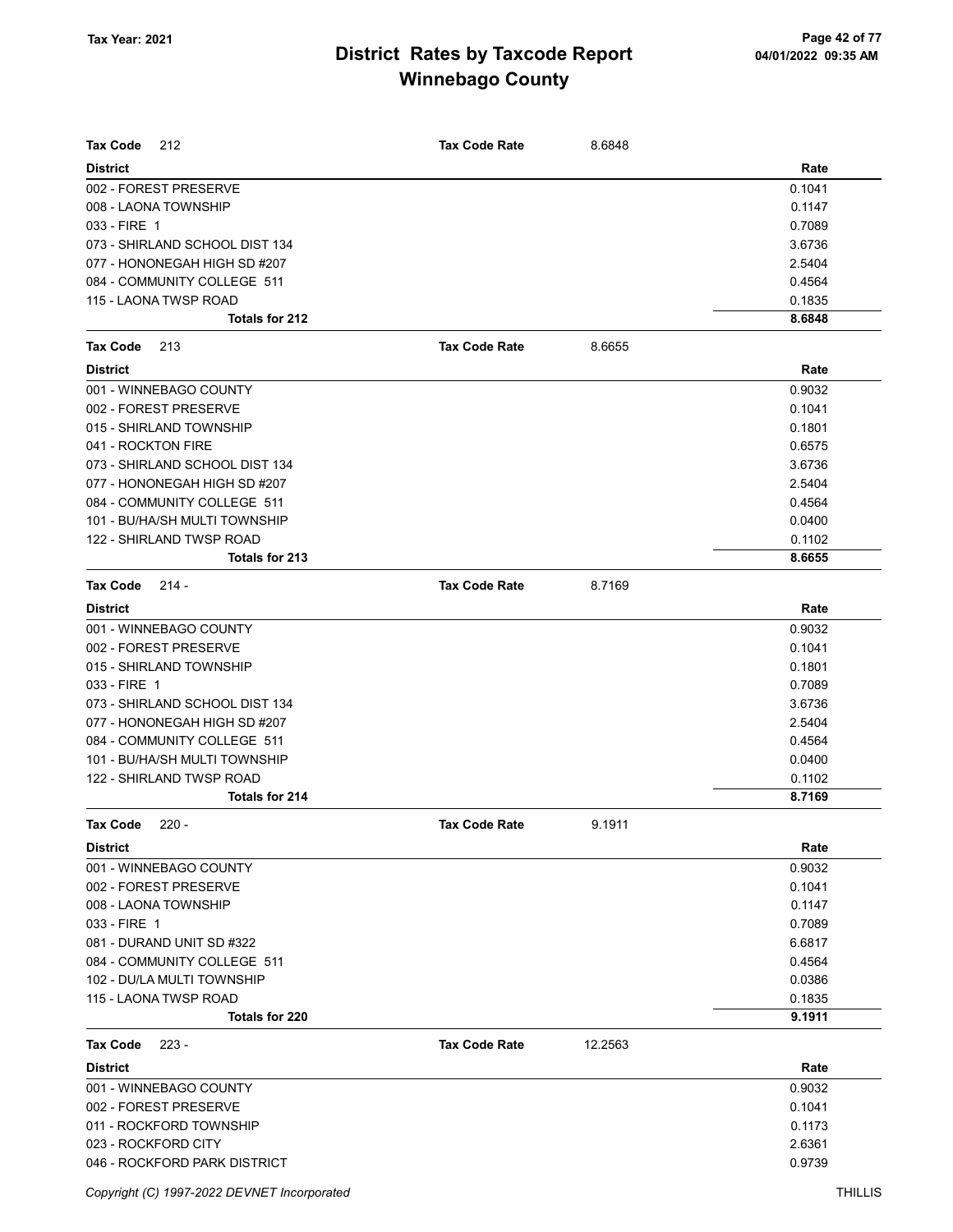| Tax Code<br>223 -                       | <b>Tax Code Rate</b> | 12.2563 |         |
|-----------------------------------------|----------------------|---------|---------|
| <b>District</b>                         |                      |         | Rate    |
| 051 - FOUR RIVERS SANITATION AUTHORITY  |                      |         | 0.1731  |
| 059 - ROCKFORD CITY LIBRARY             |                      |         | 0.4103  |
| 060 - GREATER RKFD AIRPORT              |                      |         | 0.0955  |
| 076 - ROCKFORD SCHOOL DIST 205          |                      |         | 6.2646  |
| 084 - COMMUNITY COLLEGE 511             |                      |         | 0.4564  |
| 089 - JACKSON SCHOOL TIF                |                      |         | 0.0000  |
| 118 - ROCKFORD TWSP ROAD                |                      |         | 0.1218  |
| Totals for 223                          |                      |         | 12.2563 |
| Tax Code 226 - WEST STATE & KILBURN TIF | <b>Tax Code Rate</b> | 12.2563 |         |
| <b>District</b>                         |                      |         | Rate    |
| 001 - WINNEBAGO COUNTY                  |                      |         | 0.9032  |
| 002 - FOREST PRESERVE                   |                      |         | 0.1041  |
| 011 - ROCKFORD TOWNSHIP                 |                      |         | 0.1173  |
| 023 - ROCKFORD CITY                     |                      |         | 2.6361  |
| 046 - ROCKFORD PARK DISTRICT            |                      |         | 0.9739  |
| 051 - FOUR RIVERS SANITATION AUTHORITY  |                      |         | 0.1731  |
| 059 - ROCKFORD CITY LIBRARY             |                      |         | 0.4103  |
| 060 - GREATER RKFD AIRPORT              |                      |         | 0.0955  |
| 068 - WEST STATE & KILBURN TIF          |                      |         | 0.0000  |
| 076 - ROCKFORD SCHOOL DIST 205          |                      |         | 6.2646  |
| 084 - COMMUNITY COLLEGE 511             |                      |         | 0.4564  |
| 118 - ROCKFORD TWSP ROAD                |                      |         | 0.1218  |
| Totals for 226                          |                      |         | 12.2563 |
| Tax Code<br>228 - DURAND VILLAGE TIF    | <b>Tax Code Rate</b> | 9.6493  |         |
| <b>District</b>                         |                      |         | Rate    |
| 001 - WINNEBAGO COUNTY                  |                      |         | 0.9032  |
| 002 - FOREST PRESERVE                   |                      |         | 0.1041  |
| 005 - DURAND TOWNSHIP                   |                      |         | 0.1698  |
| 018 - DURAND VILLAGE                    |                      |         | 0.2757  |
| 033 - FIRE 1                            |                      |         | 0.7089  |
| 050 - DURAND SANITARY                   |                      |         | 0.0396  |
| 081 - DURAND UNIT SD #322               |                      |         | 6.6817  |
| 084 - COMMUNITY COLLEGE 511             |                      |         | 0.4564  |
| 102 - DU/LA MULTI TOWNSHIP              |                      |         | 0.0386  |
| 106 - DURAND VILLAGE TIF                |                      |         | 0.0000  |
| 112 - DURAND TWSP ROAD                  |                      |         | 0.2713  |
| Totals for 228                          |                      |         | 9.6493  |
| <b>Tax Code</b><br>$229 -$              | <b>Tax Code Rate</b> | 9.6097  |         |
| <b>District</b>                         |                      |         | Rate    |
| 001 - WINNEBAGO COUNTY                  |                      |         | 0.9032  |
| 002 - FOREST PRESERVE                   |                      |         | 0.1041  |
| 005 - DURAND TOWNSHIP                   |                      |         | 0.1698  |
| 018 - DURAND VILLAGE                    |                      |         | 0.2757  |
| 033 - FIRE 1                            |                      |         | 0.7089  |
| 081 - DURAND UNIT SD #322               |                      |         | 6.6817  |
| 084 - COMMUNITY COLLEGE 511             |                      |         | 0.4564  |
| 102 - DU/LA MULTI TOWNSHIP              |                      |         | 0.0386  |
| 112 - DURAND TWSP ROAD                  |                      |         | 0.2713  |
| Totals for 229                          |                      |         | 9.6097  |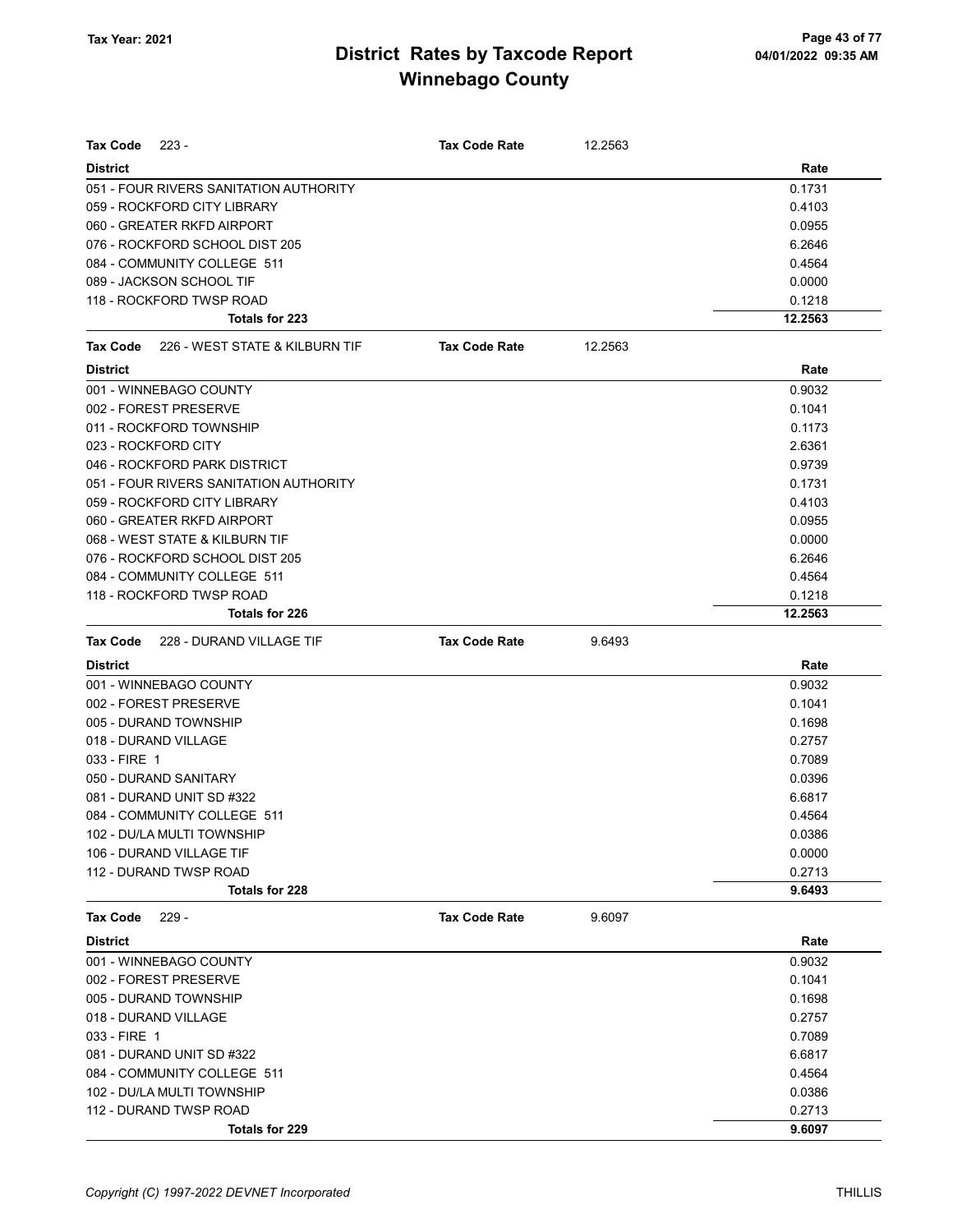| <b>Tax Code</b><br>$230 -$    | <b>Tax Code Rate</b> | 9.3340 |        |
|-------------------------------|----------------------|--------|--------|
| <b>District</b>               |                      |        | Rate   |
| 001 - WINNEBAGO COUNTY        |                      |        | 0.9032 |
| 002 - FOREST PRESERVE         |                      |        | 0.1041 |
| 005 - DURAND TOWNSHIP         |                      |        | 0.1698 |
| 033 - FIRE 1                  |                      |        | 0.7089 |
| 081 - DURAND UNIT SD #322     |                      |        | 6.6817 |
| 084 - COMMUNITY COLLEGE 511   |                      |        | 0.4564 |
| 102 - DU/LA MULTI TOWNSHIP    |                      |        | 0.0386 |
| 112 - DURAND TWSP ROAD        |                      |        | 0.2713 |
| Totals for 230                |                      |        | 9.3340 |
| <b>Tax Code</b><br>231 -      | <b>Tax Code Rate</b> | 9.5157 |        |
| <b>District</b>               |                      |        | Rate   |
| 001 - WINNEBAGO COUNTY        |                      |        | 0.9032 |
| 002 - FOREST PRESERVE         |                      |        | 0.1041 |
| 005 - DURAND TOWNSHIP         |                      |        | 0.1698 |
| 033 - FIRE 1                  |                      |        | 0.7089 |
| 056 - PECATONICA LIBRARY      |                      |        | 0.1817 |
| 081 - DURAND UNIT SD #322     |                      |        | 6.6817 |
| 084 - COMMUNITY COLLEGE 511   |                      |        | 0.4564 |
| 102 - DU/LA MULTI TOWNSHIP    |                      |        | 0.0386 |
| 112 - DURAND TWSP ROAD        |                      |        | 0.2713 |
| <b>Totals for 231</b>         |                      |        | 9.5157 |
| <b>Tax Code</b><br>$232 -$    | <b>Tax Code Rate</b> | 8.4680 |        |
| <b>District</b>               |                      |        | Rate   |
| 001 - WINNEBAGO COUNTY        |                      |        | 0.9032 |
| 002 - FOREST PRESERVE         |                      |        | 0.1041 |
| 005 - DURAND TOWNSHIP         |                      |        | 0.1698 |
| 033 - FIRE 1                  |                      |        | 0.7089 |
| 056 - PECATONICA LIBRARY      |                      |        | 0.1817 |
| 080 - PECATONICA UNIT SD #321 |                      |        | 5.6340 |
| 084 - COMMUNITY COLLEGE 511   |                      |        | 0.4564 |
| 102 - DU/LA MULTI TOWNSHIP    |                      |        | 0.0386 |
| 112 - DURAND TWSP ROAD        |                      |        | 0.2713 |
| Totals for 232                |                      |        | 8.4680 |
| Tax Code<br>$233 -$           | <b>Tax Code Rate</b> | 9.6493 |        |
| <b>District</b>               |                      |        | Rate   |
| 001 - WINNEBAGO COUNTY        |                      |        | 0.9032 |
| 002 - FOREST PRESERVE         |                      |        | 0.1041 |
| 005 - DURAND TOWNSHIP         |                      |        | 0.1698 |
| 018 - DURAND VILLAGE          |                      |        | 0.2757 |
| 033 - FIRE 1                  |                      |        | 0.7089 |
| 050 - DURAND SANITARY         |                      |        | 0.0396 |
| 081 - DURAND UNIT SD #322     |                      |        | 6.6817 |
| 084 - COMMUNITY COLLEGE 511   |                      |        | 0.4564 |
| 102 - DU/LA MULTI TOWNSHIP    |                      |        | 0.0386 |
| 112 - DURAND TWSP ROAD        |                      |        | 0.2713 |
| Totals for 233                |                      |        | 9.6493 |
| <b>Tax Code</b><br>- 234      | <b>Tax Code Rate</b> | 9.3736 |        |
| <b>District</b>               |                      |        | Rate   |
| 001 - WINNEBAGO COUNTY        |                      |        | 0.9032 |
| 002 - FOREST PRESERVE         |                      |        | 0.1041 |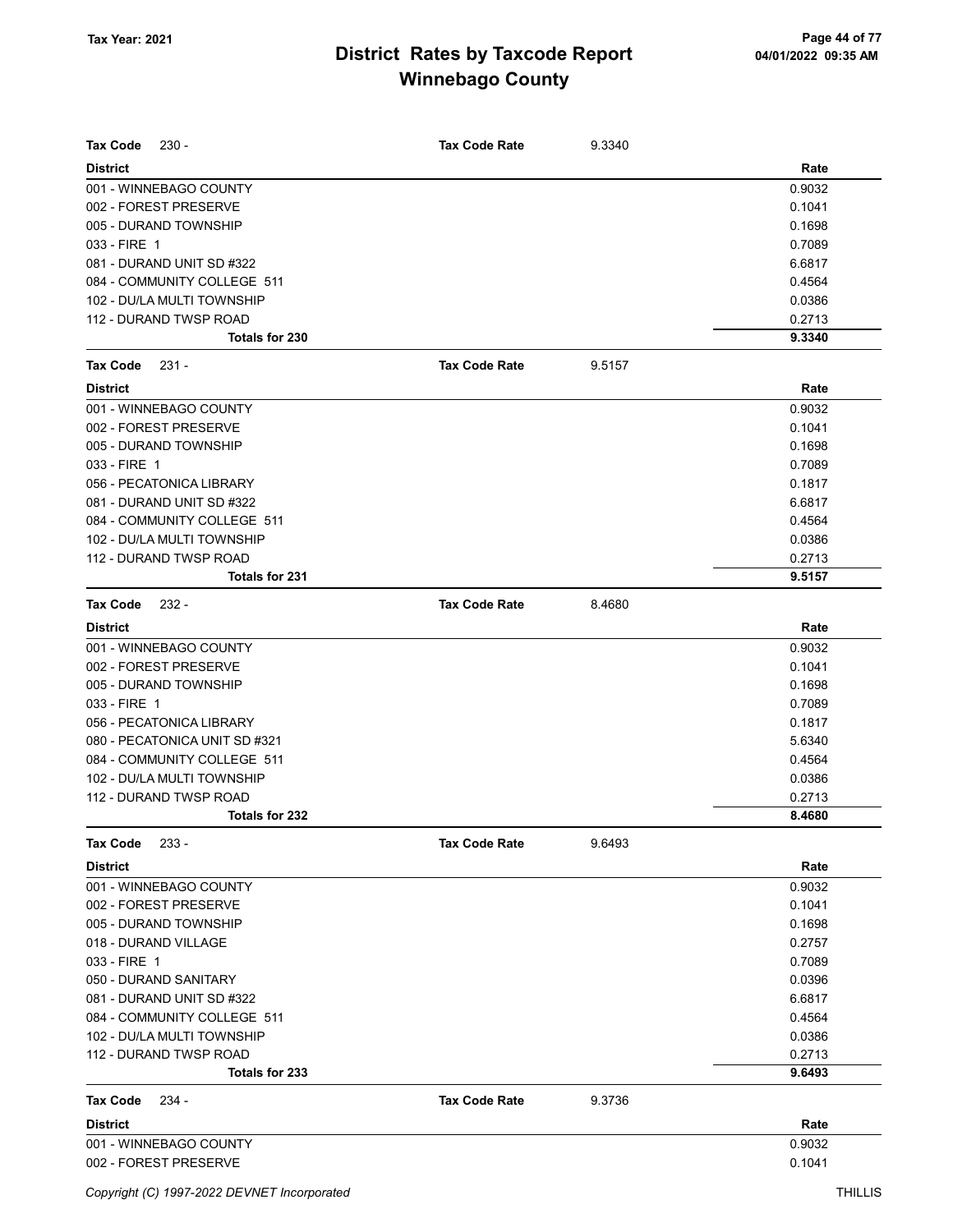| Tax Code<br>$234 -$           | <b>Tax Code Rate</b> | 9.3736 |        |
|-------------------------------|----------------------|--------|--------|
| <b>District</b>               |                      |        | Rate   |
| 005 - DURAND TOWNSHIP         |                      |        | 0.1698 |
| 033 - FIRE 1                  |                      |        | 0.7089 |
| 050 - DURAND SANITARY         |                      |        | 0.0396 |
| 081 - DURAND UNIT SD #322     |                      |        | 6.6817 |
| 084 - COMMUNITY COLLEGE 511   |                      |        | 0.4564 |
| 102 - DU/LA MULTI TOWNSHIP    |                      |        | 0.0386 |
| 112 - DURAND TWSP ROAD        |                      |        | 0.2713 |
| <b>Totals for 234</b>         |                      |        | 9.3736 |
| <b>Tax Code</b><br>- 246      | <b>Tax Code Rate</b> | 9.2008 |        |
| <b>District</b>               |                      |        | Rate   |
| 001 - WINNEBAGO COUNTY        |                      |        | 0.9032 |
| 002 - FOREST PRESERVE         |                      |        | 0.1041 |
| 007 - HARRISON TOWNSHIP       |                      |        | 0.1158 |
| 033 - FIRE 1                  |                      |        | 0.7089 |
| 081 - DURAND UNIT SD #322     |                      |        | 6.6817 |
| 084 - COMMUNITY COLLEGE 511   |                      |        | 0.4564 |
| 101 - BU/HA/SH MULTI TOWNSHIP |                      |        | 0.0400 |
| 114 - HARRISON TWSP ROAD      |                      |        | 0.1907 |
| <b>Totals for 246</b>         |                      |        | 9.2008 |
|                               |                      |        |        |
| <b>Tax Code</b><br>247 -      | <b>Tax Code Rate</b> | 8.5580 |        |
| <b>District</b>               |                      |        | Rate   |
| 001 - WINNEBAGO COUNTY        |                      |        | 0.9032 |
| 002 - FOREST PRESERVE         |                      |        | 0.1041 |
| 007 - HARRISON TOWNSHIP       |                      |        | 0.1158 |
| 033 - FIRE 1                  |                      |        | 0.7089 |
| 074 - ROCKTON SCHOOL DIST 140 |                      |        | 3.4985 |
| 077 - HONONEGAH HIGH SD #207  |                      |        | 2.5404 |
| 084 - COMMUNITY COLLEGE 511   |                      |        | 0.4564 |
| 101 - BU/HA/SH MULTI TOWNSHIP |                      |        | 0.0400 |
| 114 - HARRISON TWSP ROAD      |                      |        | 0.1907 |
| Totals for 247                |                      |        | 8.5580 |
| <b>Tax Code</b><br>$248 -$    | <b>Tax Code Rate</b> | 9.0756 |        |
| <b>District</b>               |                      |        | Rate   |
| 001 - WINNEBAGO COUNTY        |                      |        | 0.9032 |
| 002 - FOREST PRESERVE         |                      |        | 0.1041 |
| 007 - HARRISON TOWNSHIP       |                      |        | 0.1158 |
| 033 - FIRE 1                  |                      |        | 0.7089 |
| 058 - WINNEBAGO LIBRARY       |                      |        | 0.1950 |
| 082 - WINNEBAGO UNIT SD #323  |                      |        | 6.3615 |
| 084 - COMMUNITY COLLEGE 511   |                      |        | 0.4564 |
| 101 - BU/HA/SH MULTI TOWNSHIP |                      |        | 0.0400 |
| 114 - HARRISON TWSP ROAD      |                      |        | 0.1907 |
| Totals for 248                |                      |        | 9.0756 |
|                               |                      |        |        |
| Tax Code<br>254 -             | <b>Tax Code Rate</b> | 9.2519 |        |
| <b>District</b>               |                      |        | Rate   |
| 001 - WINNEBAGO COUNTY        |                      |        | 0.9032 |
| 002 - FOREST PRESERVE         |                      |        | 0.1041 |
| 003 - BURRITT TOWNSHIP        |                      |        | 0.1628 |
| 044 - W B S FIRE              |                      |        | 0.8059 |
| 058 - WINNEBAGO LIBRARY       |                      |        | 0.1950 |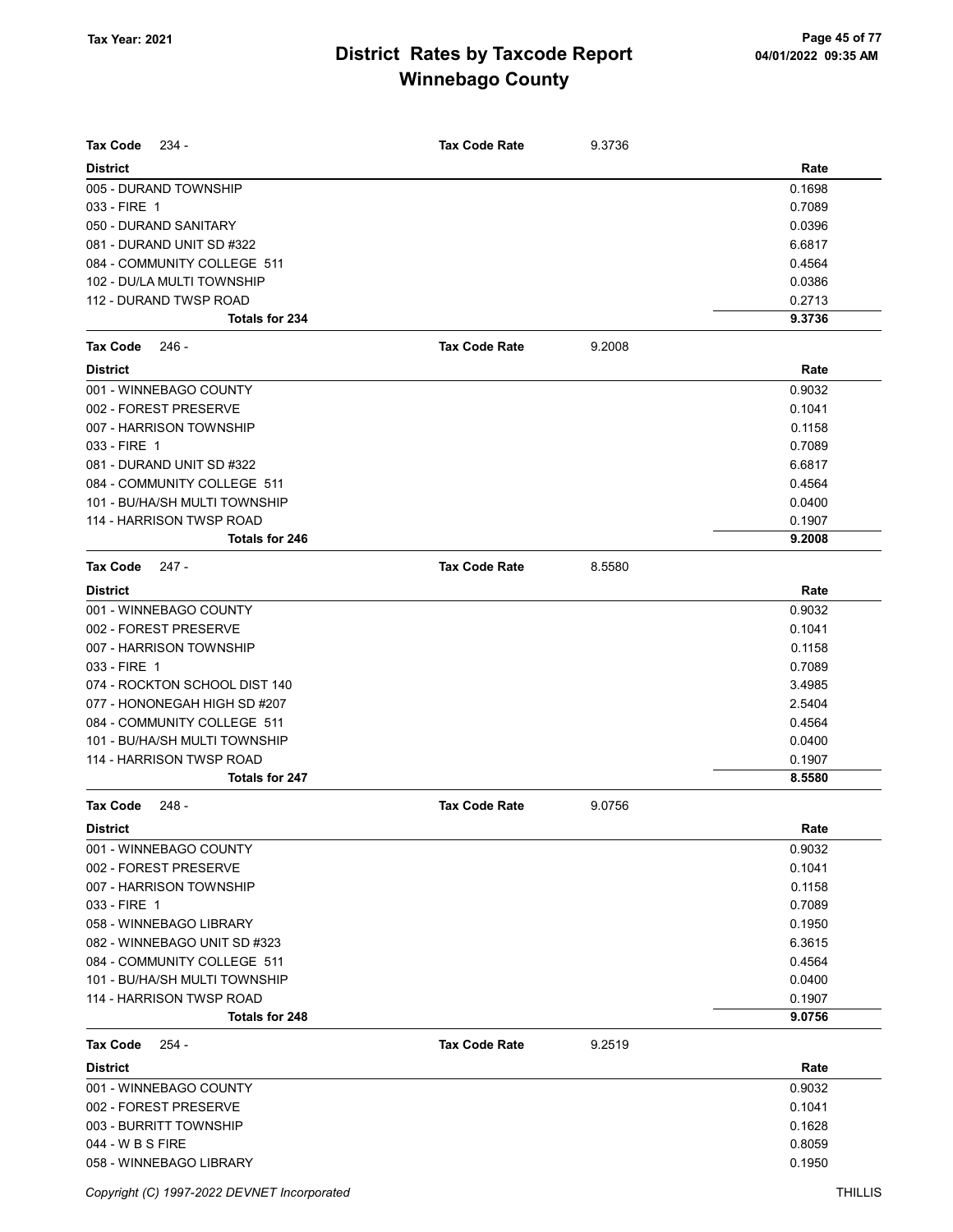| <b>Tax Code</b><br>254 -      | <b>Tax Code Rate</b> | 9.2519  |         |
|-------------------------------|----------------------|---------|---------|
| <b>District</b>               |                      |         | Rate    |
| 062 - RKFD - WINN DRAINAGE    |                      |         | 0.0371  |
| 082 - WINNEBAGO UNIT SD #323  |                      |         | 6.3615  |
| 084 - COMMUNITY COLLEGE 511   |                      |         | 0.4564  |
| 101 - BU/HA/SH MULTI TOWNSHIP |                      |         | 0.0400  |
| 110 - BURRITT TWSP ROAD       |                      |         | 0.1859  |
| <b>Totals for 254</b>         |                      |         | 9.2519  |
| <b>Tax Code</b><br>$258 -$    | <b>Tax Code Rate</b> | 11.2603 |         |
| <b>District</b>               |                      |         | Rate    |
| 001 - WINNEBAGO COUNTY        |                      |         | 0.9032  |
| 002 - FOREST PRESERVE         |                      |         | 0.1041  |
| 003 - BURRITT TOWNSHIP        |                      |         | 0.1628  |
| 023 - ROCKFORD CITY           |                      |         | 2.6361  |
| 059 - ROCKFORD CITY LIBRARY   |                      |         | 0.4103  |
| 082 - WINNEBAGO UNIT SD #323  |                      |         | 6.3615  |
| 084 - COMMUNITY COLLEGE 511   |                      |         | 0.4564  |
| 101 - BU/HA/SH MULTI TOWNSHIP |                      |         | 0.0400  |
| 110 - BURRITT TWSP ROAD       |                      |         | 0.1859  |
| <b>Totals for 258</b>         |                      |         | 11.2603 |
| <b>Tax Code</b><br>$259 -$    | <b>Tax Code Rate</b> | 10.5328 |         |
| <b>District</b>               |                      |         | Rate    |
| 001 - WINNEBAGO COUNTY        |                      |         | 0.9032  |
| 002 - FOREST PRESERVE         |                      |         | 0.1041  |
| 003 - BURRITT TOWNSHIP        |                      |         | 0.1628  |
| 023 - ROCKFORD CITY           |                      |         | 2.6361  |
| 059 - ROCKFORD CITY LIBRARY   |                      |         | 0.4103  |
| 080 - PECATONICA UNIT SD #321 |                      |         | 5.6340  |
| 084 - COMMUNITY COLLEGE 511   |                      |         | 0.4564  |
| 101 - BU/HA/SH MULTI TOWNSHIP |                      |         | 0.0400  |
| 110 - BURRITT TWSP ROAD       |                      |         | 0.1859  |
| Totals for 259                |                      |         | 10.5328 |
| <b>Tax Code</b><br>$260 -$    | <b>Tax Code Rate</b> | 9.2148  |         |
| <b>District</b>               |                      |         | Rate    |
| 001 - WINNEBAGO COUNTY        |                      |         | 0.9032  |
| 002 - FOREST PRESERVE         |                      |         | 0.1041  |
| 003 - BURRITT TOWNSHIP        |                      |         | 0.1628  |
| 044 - W B S FIRE              |                      |         | 0.8059  |
| 058 - WINNEBAGO LIBRARY       |                      |         | 0.1950  |
| 082 - WINNEBAGO UNIT SD #323  |                      |         | 6.3615  |
| 084 - COMMUNITY COLLEGE 511   |                      |         | 0.4564  |
| 101 - BU/HA/SH MULTI TOWNSHIP |                      |         | 0.0400  |
| 110 - BURRITT TWSP ROAD       |                      |         | 0.1859  |
| Totals for 260                |                      |         | 9.2148  |
| <b>Tax Code</b><br>262 -      | <b>Tax Code Rate</b> | 9.0198  |         |
| <b>District</b>               |                      |         | Rate    |
| 001 - WINNEBAGO COUNTY        |                      |         | 0.9032  |
| 002 - FOREST PRESERVE         |                      |         | 0.1041  |
| 003 - BURRITT TOWNSHIP        |                      |         | 0.1628  |
| 044 - W B S FIRE              |                      |         | 0.8059  |
| 082 - WINNEBAGO UNIT SD #323  |                      |         | 6.3615  |
| 084 - COMMUNITY COLLEGE 511   |                      |         | 0.4564  |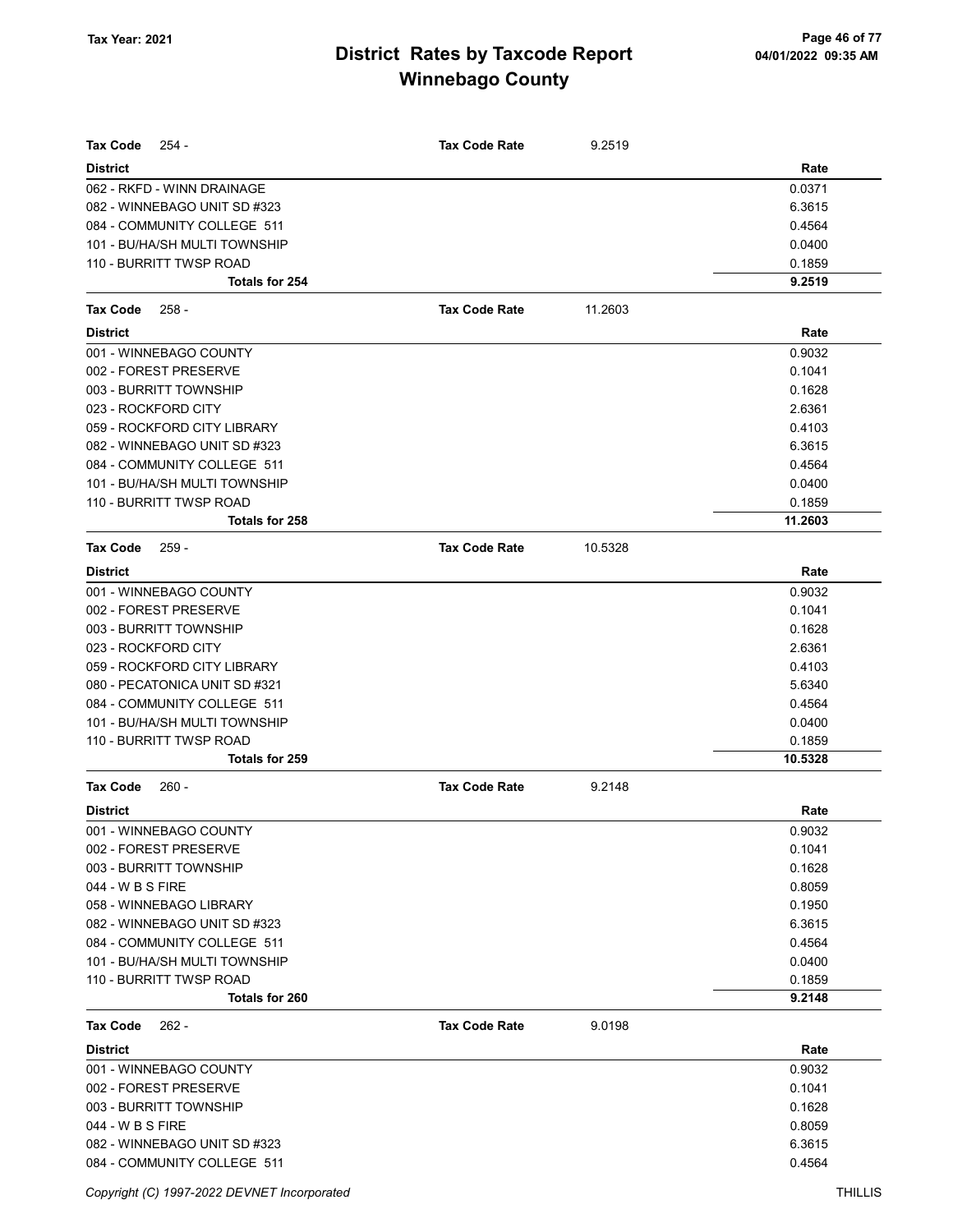| <b>Tax Code</b><br>$262 -$    | <b>Tax Code Rate</b> | 9.0198 |        |
|-------------------------------|----------------------|--------|--------|
| <b>District</b>               |                      |        | Rate   |
| 101 - BU/HA/SH MULTI TOWNSHIP |                      |        | 0.0400 |
| 110 - BURRITT TWSP ROAD       |                      |        | 0.1859 |
| Totals for 262                |                      |        | 9.0198 |
| Tax Code<br>$263 -$           | <b>Tax Code Rate</b> | 8.7695 |        |
| <b>District</b>               |                      |        | Rate   |
| 001 - WINNEBAGO COUNTY        |                      |        | 0.9032 |
| 002 - FOREST PRESERVE         |                      |        | 0.1041 |
| 003 - BURRITT TOWNSHIP        |                      |        | 0.1628 |
| 039 - PECATONICA FIRE         |                      |        | 0.3606 |
| 058 - WINNEBAGO LIBRARY       |                      |        | 0.1950 |
| 082 - WINNEBAGO UNIT SD #323  |                      |        | 6.3615 |
| 084 - COMMUNITY COLLEGE 511   |                      |        | 0.4564 |
| 101 - BU/HA/SH MULTI TOWNSHIP |                      |        | 0.0400 |
| 110 - BURRITT TWSP ROAD       |                      |        | 0.1859 |
| Totals for 263                |                      |        | 8.7695 |
| <b>Tax Code</b><br>$265 -$    | <b>Tax Code Rate</b> | 9.2015 |        |
| <b>District</b>               |                      |        | Rate   |
| 001 - WINNEBAGO COUNTY        |                      |        | 0.9032 |
| 002 - FOREST PRESERVE         |                      |        | 0.1041 |
| 003 - BURRITT TOWNSHIP        |                      |        | 0.1628 |
| 044 - W B S FIRE              |                      |        | 0.8059 |
| 056 - PECATONICA LIBRARY      |                      |        | 0.1817 |
| 082 - WINNEBAGO UNIT SD #323  |                      |        | 6.3615 |
| 084 - COMMUNITY COLLEGE 511   |                      |        | 0.4564 |
| 101 - BU/HA/SH MULTI TOWNSHIP |                      |        | 0.0400 |
| 110 - BURRITT TWSP ROAD       |                      |        | 0.1859 |
| Totals for 265                |                      |        | 9.2015 |
| <b>Tax Code</b><br>- 266      | <b>Tax Code Rate</b> | 8.4740 |        |
| <b>District</b>               |                      |        | Rate   |
| 001 - WINNEBAGO COUNTY        |                      |        | 0.9032 |
| 002 - FOREST PRESERVE         |                      |        | 0.1041 |
| 003 - BURRITT TOWNSHIP        |                      |        | 0.1628 |
| 044 - W B S FIRE              |                      |        | 0.8059 |
| 056 - PECATONICA LIBRARY      |                      |        | 0.1817 |
| 080 - PECATONICA UNIT SD #321 |                      |        | 5.6340 |
| 084 - COMMUNITY COLLEGE 511   |                      |        | 0.4564 |
| 101 - BU/HA/SH MULTI TOWNSHIP |                      |        | 0.0400 |
| 110 - BURRITT TWSP ROAD       |                      |        | 0.1859 |
| Totals for 266                |                      |        | 8.4740 |
| <b>Tax Code</b><br>267 -      | <b>Tax Code Rate</b> | 8.7562 |        |
| <b>District</b>               |                      |        | Rate   |
| 001 - WINNEBAGO COUNTY        |                      |        | 0.9032 |
| 002 - FOREST PRESERVE         |                      |        | 0.1041 |
| 003 - BURRITT TOWNSHIP        |                      |        | 0.1628 |
| 039 - PECATONICA FIRE         |                      |        | 0.3606 |
| 056 - PECATONICA LIBRARY      |                      |        | 0.1817 |
| 082 - WINNEBAGO UNIT SD #323  |                      |        | 6.3615 |
| 084 - COMMUNITY COLLEGE 511   |                      |        | 0.4564 |
| 101 - BU/HA/SH MULTI TOWNSHIP |                      |        | 0.0400 |
|                               |                      |        |        |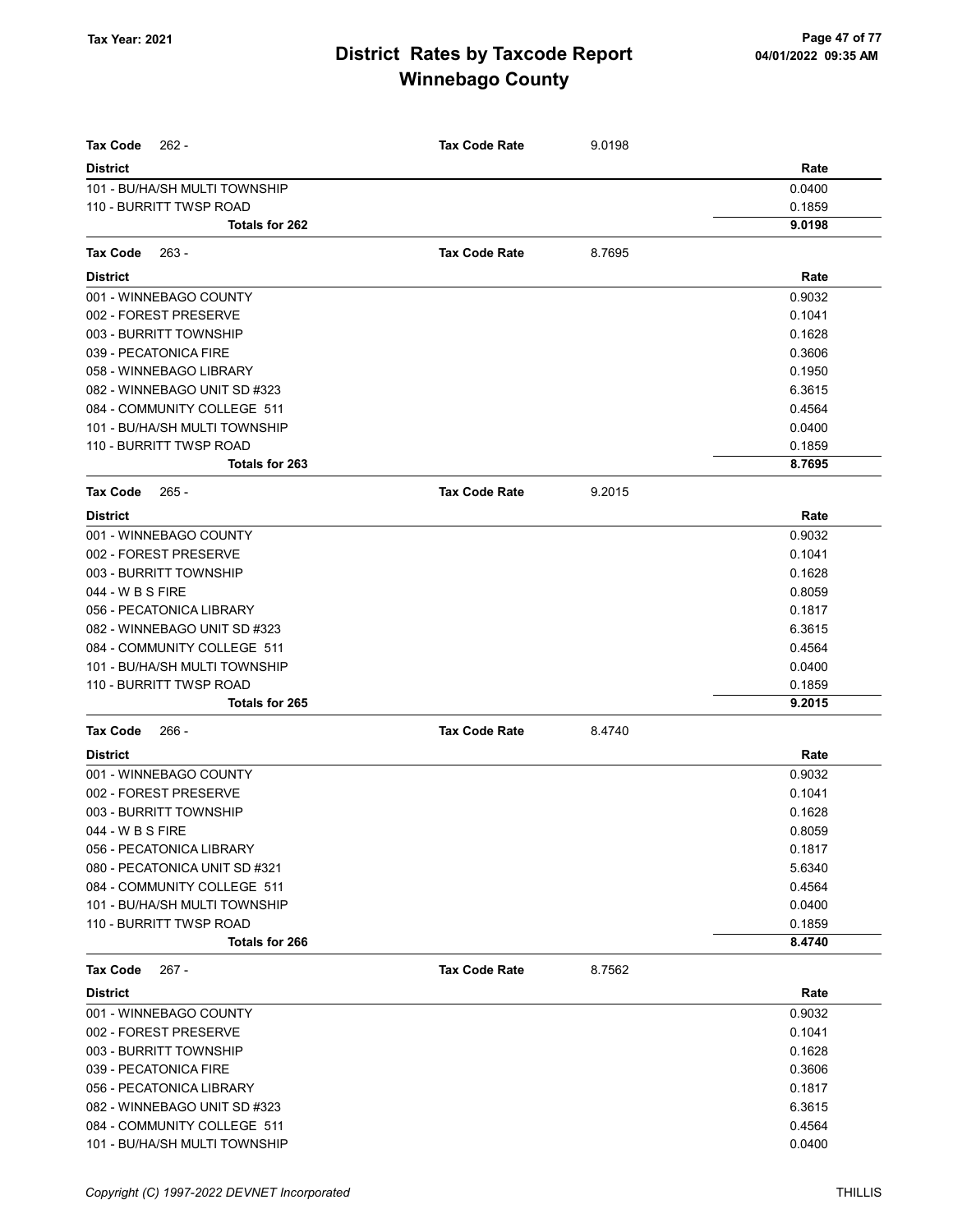| <b>Tax Code</b><br>267 -                         | <b>Tax Code Rate</b> | 8.7562 |                  |
|--------------------------------------------------|----------------------|--------|------------------|
| <b>District</b>                                  |                      |        | Rate             |
| 110 - BURRITT TWSP ROAD<br><b>Totals for 267</b> |                      |        | 0.1859<br>8.7562 |
|                                                  |                      |        |                  |
| <b>Tax Code</b><br>268 -                         | <b>Tax Code Rate</b> | 8.0287 |                  |
| <b>District</b>                                  |                      |        | Rate             |
| 001 - WINNEBAGO COUNTY                           |                      |        | 0.9032           |
| 002 - FOREST PRESERVE                            |                      |        | 0.1041           |
| 003 - BURRITT TOWNSHIP                           |                      |        | 0.1628           |
| 039 - PECATONICA FIRE                            |                      |        | 0.3606           |
| 056 - PECATONICA LIBRARY                         |                      |        | 0.1817           |
| 080 - PECATONICA UNIT SD #321                    |                      |        | 5.6340           |
| 084 - COMMUNITY COLLEGE 511                      |                      |        | 0.4564           |
| 101 - BU/HA/SH MULTI TOWNSHIP                    |                      |        | 0.0400           |
| 110 - BURRITT TWSP ROAD                          |                      |        | 0.1859           |
| Totals for 268                                   |                      |        | 8.0287           |
| <b>Tax Code</b><br>281 -                         | <b>Tax Code Rate</b> | 8.1758 |                  |
| <b>District</b>                                  |                      |        | Rate             |
| 001 - WINNEBAGO COUNTY                           |                      |        | 0.9032           |
| 002 - FOREST PRESERVE                            |                      |        | 0.1041           |
| 010 - PECATONICA TOWNSHIP                        |                      |        | 0.1725           |
| 039 - PECATONICA FIRE                            |                      |        | 0.3606           |
| 047 - SUMNER PARK                                |                      |        | 0.1360           |
| 056 - PECATONICA LIBRARY                         |                      |        | 0.1817           |
| 080 - PECATONICA UNIT SD #321                    |                      |        | 5.6340           |
| 084 - COMMUNITY COLLEGE 511                      |                      |        | 0.4564           |
| 117 - PECATONICA TWSP ROAD                       |                      |        | 0.1766           |
| 124 - PE/SE MULTI TOWNSHIP                       |                      |        | 0.0507           |
| <b>Totals for 281</b>                            |                      |        | 8.1758           |
| <b>Tax Code</b><br>282 -                         | <b>Tax Code Rate</b> | 8.9033 |                  |
| <b>District</b>                                  |                      |        | Rate             |
| 001 - WINNEBAGO COUNTY                           |                      |        | 0.9032           |
| 002 - FOREST PRESERVE                            |                      |        | 0.1041           |
| 010 - PECATONICA TOWNSHIP                        |                      |        | 0.1725           |
| 039 - PECATONICA FIRE                            |                      |        | 0.3606           |
| 047 - SUMNER PARK                                |                      |        | 0.1360           |
| 056 - PECATONICA LIBRARY                         |                      |        | 0.1817           |
| 082 - WINNEBAGO UNIT SD #323                     |                      |        | 6.3615           |
| 084 - COMMUNITY COLLEGE 511                      |                      |        | 0.4564           |
| 117 - PECATONICA TWSP ROAD                       |                      |        | 0.1766           |
| 124 - PE/SE MULTI TOWNSHIP                       |                      |        | 0.0507           |
| Totals for 282                                   |                      |        | 8.9033           |
| <b>Tax Code</b><br>283 -                         | <b>Tax Code Rate</b> | 9.3486 |                  |
| <b>District</b>                                  |                      |        | Rate             |
| 001 - WINNEBAGO COUNTY                           |                      |        | 0.9032           |
| 002 - FOREST PRESERVE                            |                      |        | 0.1041           |
| 010 - PECATONICA TOWNSHIP                        |                      |        | 0.1725           |
| 044 - W B S FIRE                                 |                      |        | 0.8059           |
| 047 - SUMNER PARK                                |                      |        | 0.1360           |
| 056 - PECATONICA LIBRARY                         |                      |        | 0.1817           |
| 082 - WINNEBAGO UNIT SD #323                     |                      |        | 6.3615           |
| 084 - COMMUNITY COLLEGE 511                      |                      |        | 0.4564           |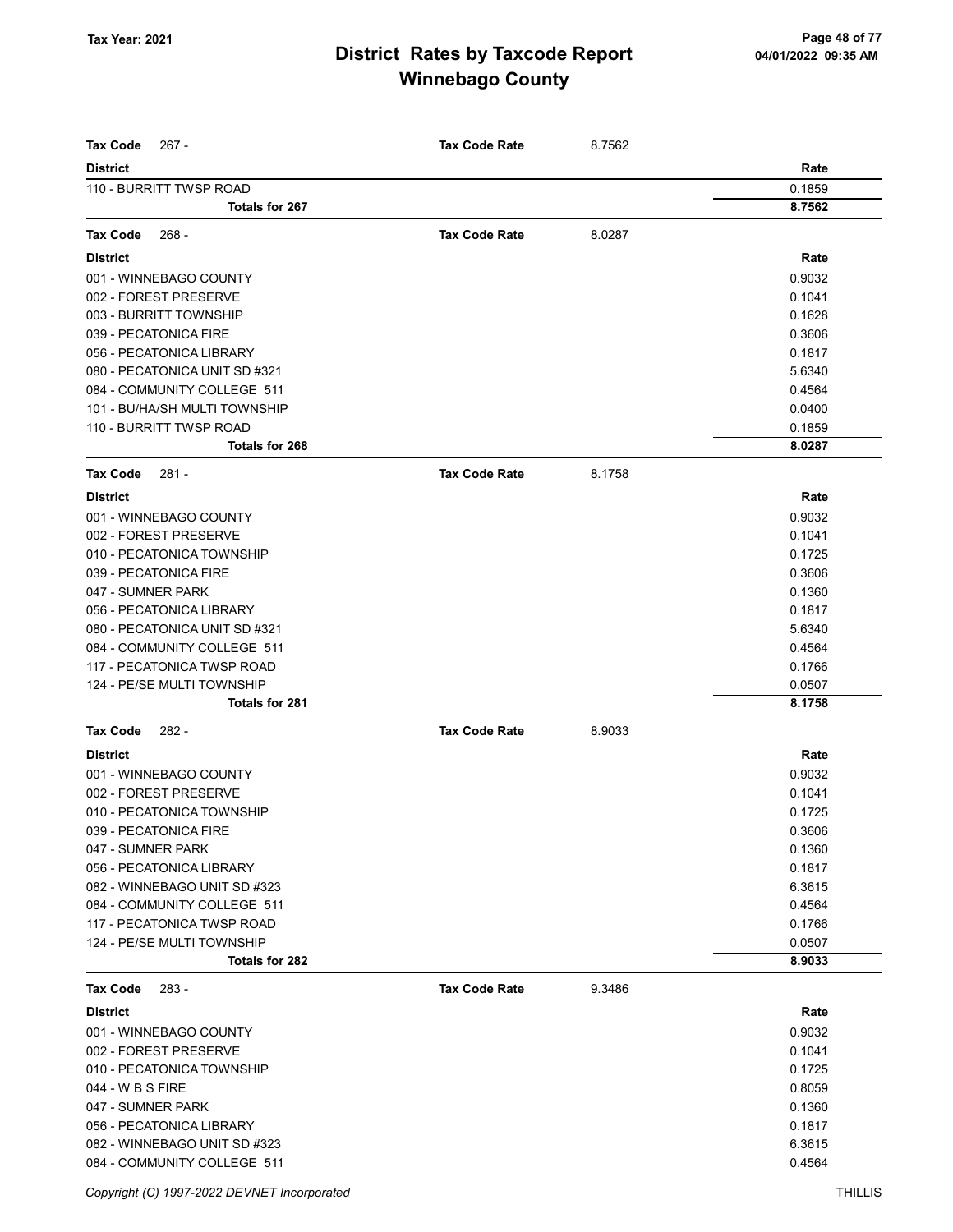| <b>Tax Code</b><br>283 -                    | <b>Tax Code Rate</b> | 9.3486 |        |
|---------------------------------------------|----------------------|--------|--------|
| <b>District</b>                             |                      |        | Rate   |
| 117 - PECATONICA TWSP ROAD                  |                      |        | 0.1766 |
| 124 - PE/SE MULTI TOWNSHIP                  |                      |        | 0.0507 |
| Totals for 283                              |                      |        | 9.3486 |
| <b>Tax Code</b><br>$284 -$                  | <b>Tax Code Rate</b> | 8.6211 |        |
| <b>District</b>                             |                      |        | Rate   |
| 001 - WINNEBAGO COUNTY                      |                      |        | 0.9032 |
| 002 - FOREST PRESERVE                       |                      |        | 0.1041 |
| 010 - PECATONICA TOWNSHIP                   |                      |        | 0.1725 |
| 044 - W B S FIRE                            |                      |        | 0.8059 |
| 047 - SUMNER PARK                           |                      |        | 0.1360 |
| 056 - PECATONICA LIBRARY                    |                      |        | 0.1817 |
| 080 - PECATONICA UNIT SD #321               |                      |        | 5.6340 |
| 084 - COMMUNITY COLLEGE 511                 |                      |        | 0.4564 |
| 117 - PECATONICA TWSP ROAD                  |                      |        | 0.1766 |
| 124 - PE/SE MULTI TOWNSHIP                  |                      |        | 0.0507 |
| <b>Totals for 284</b>                       |                      |        | 8.6211 |
| <b>Tax Code</b><br>286 -                    | <b>Tax Code Rate</b> | 8.9320 |        |
| <b>District</b>                             |                      |        | Rate   |
| 001 - WINNEBAGO COUNTY                      |                      |        | 0.9032 |
| 002 - FOREST PRESERVE                       |                      |        | 0.1041 |
| 010 - PECATONICA TOWNSHIP                   |                      |        | 0.1725 |
| 022 - PECATONICA VILLAGE                    |                      |        | 0.7562 |
| 039 - PECATONICA FIRE                       |                      |        | 0.3606 |
| 047 - SUMNER PARK                           |                      |        | 0.1360 |
| 056 - PECATONICA LIBRARY                    |                      |        | 0.1817 |
| 080 - PECATONICA UNIT SD #321               |                      |        | 5.6340 |
| 084 - COMMUNITY COLLEGE 511                 |                      |        | 0.4564 |
| 117 - PECATONICA TWSP ROAD                  |                      |        | 0.1766 |
| 124 - PE/SE MULTI TOWNSHIP                  |                      |        | 0.0507 |
| Totals for 286                              |                      |        | 8.9320 |
| <b>Tax Code</b><br>290 - SOUTH BELOIT SSA 1 | <b>Tax Code Rate</b> | 8.9361 |        |
| <b>District</b>                             |                      |        | Rate   |
| 001 - WINNEBAGO COUNTY                      |                      |        | 0.9032 |
| 002 - FOREST PRESERVE                       |                      |        | 0.1041 |
| 012 - ROCKTON TOWNSHIP                      |                      |        | 0.1850 |
| 026 - SOUTH BELOIT CITY                     |                      |        | 1.0169 |
| 061 - SOUTH BELOIT CITY LIBRARY             |                      |        | 0.1946 |
| 079 - SOUTH BELOIT SD #320                  |                      |        | 5.9293 |
| 084 - COMMUNITY COLLEGE 511                 |                      |        | 0.4564 |
| 119 - ROCKTON TWSP ROAD                     |                      |        | 0.1466 |
| Totals for 290                              |                      |        | 8.9361 |
| $305 -$<br>Tax Code                         | <b>Tax Code Rate</b> | 8.6027 |        |
| <b>District</b>                             |                      |        | Rate   |
| 001 - WINNEBAGO COUNTY                      |                      |        | 0.9032 |
| 002 - FOREST PRESERVE                       |                      |        | 0.1041 |
| 014 - SEWARD TOWNSHIP                       |                      |        | 0.3803 |
| 039 - PECATONICA FIRE                       |                      |        | 0.3606 |
| 049 - SEWARD PARK DISTRICT                  |                      |        | 0.1362 |
| 056 - PECATONICA LIBRARY                    |                      |        | 0.1817 |
| 080 - PECATONICA UNIT SD #321               |                      |        | 5.6340 |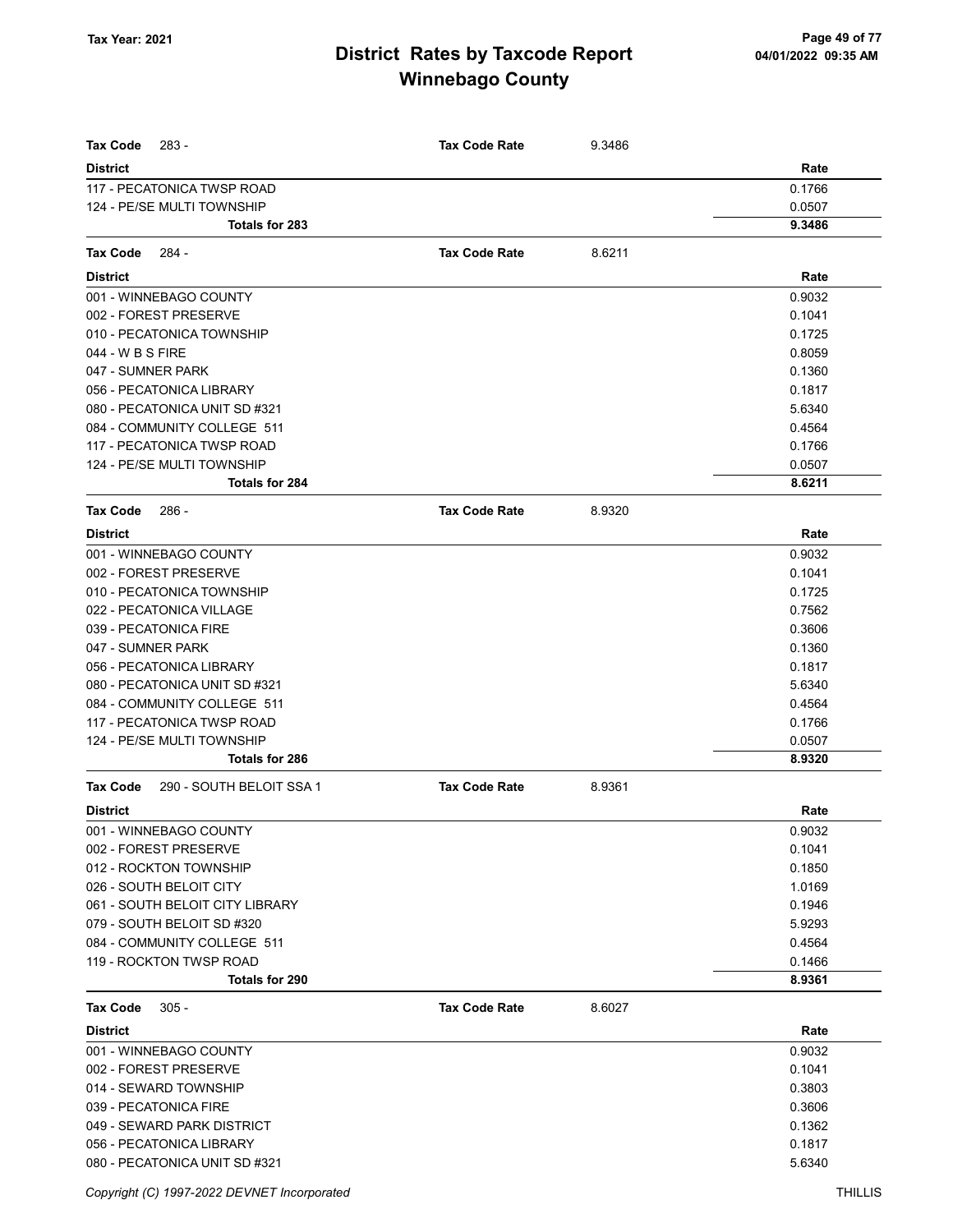| <b>Tax Code</b><br>$305 -$<br><b>District</b>   | <b>Tax Code Rate</b> | 8.6027 | Rate             |
|-------------------------------------------------|----------------------|--------|------------------|
| 084 - COMMUNITY COLLEGE 511                     |                      |        | 0.4564           |
| 121 - SEWARD TWSP ROAD                          |                      |        | 0.3955           |
| 124 - PE/SE MULTI TOWNSHIP                      |                      |        | 0.0507           |
| Totals for 305                                  |                      |        | 8.6027           |
| <b>Tax Code</b><br>306                          | <b>Tax Code Rate</b> | 9.7886 |                  |
| <b>District</b>                                 |                      |        | Rate             |
|                                                 |                      |        |                  |
| 001 - WINNEBAGO COUNTY<br>002 - FOREST PRESERVE |                      |        | 0.9032<br>0.1041 |
| 014 - SEWARD TOWNSHIP                           |                      |        | 0.3803           |
| 044 - W B S FIRE                                |                      |        | 0.8059           |
| 047 - SUMNER PARK                               |                      |        | 0.1360           |
| 058 - WINNEBAGO LIBRARY                         |                      |        | 0.1950           |
| 082 - WINNEBAGO UNIT SD #323                    |                      |        | 6.3615           |
| 084 - COMMUNITY COLLEGE 511                     |                      |        | 0.4564           |
| 121 - SEWARD TWSP ROAD                          |                      |        | 0.3955           |
| 124 - PE/SE MULTI TOWNSHIP                      |                      |        | 0.0507           |
| Totals for 306                                  |                      |        | 9.7886           |
| <b>Tax Code</b><br>308                          | <b>Tax Code Rate</b> | 9.3433 |                  |
| <b>District</b>                                 |                      |        | Rate             |
| 001 - WINNEBAGO COUNTY                          |                      |        | 0.9032           |
| 002 - FOREST PRESERVE                           |                      |        | 0.1041           |
| 014 - SEWARD TOWNSHIP                           |                      |        | 0.3803           |
| 039 - PECATONICA FIRE                           |                      |        | 0.3606           |
| 047 - SUMNER PARK                               |                      |        | 0.1360           |
| 058 - WINNEBAGO LIBRARY                         |                      |        | 0.1950           |
| 082 - WINNEBAGO UNIT SD #323                    |                      |        | 6.3615           |
| 084 - COMMUNITY COLLEGE 511                     |                      |        | 0.4564           |
| 121 - SEWARD TWSP ROAD                          |                      |        | 0.3955           |
| 124 - PE/SE MULTI TOWNSHIP                      |                      |        | 0.0507           |
| Totals for 308                                  |                      |        | 9.3433           |
| <b>Tax Code</b><br>309                          | <b>Tax Code Rate</b> | 8.6025 |                  |
| <b>District</b>                                 |                      |        | Rate             |
| 001 - WINNEBAGO COUNTY                          |                      |        | 0.9032           |
| 002 - FOREST PRESERVE                           |                      |        | 0.1041           |
| 014 - SEWARD TOWNSHIP                           |                      |        | 0.3803           |
| 039 - PECATONICA FIRE                           |                      |        | 0.3606           |
| 047 - SUMNER PARK                               |                      |        | 0.1360           |
| 056 - PECATONICA LIBRARY                        |                      |        | 0.1817           |
| 080 - PECATONICA UNIT SD #321                   |                      |        | 5.6340           |
| 084 - COMMUNITY COLLEGE 511                     |                      |        | 0.4564           |
| 121 - SEWARD TWSP ROAD                          |                      |        | 0.3955           |
| 124 - PE/SE MULTI TOWNSHIP                      |                      |        | 0.0507           |
| Totals for 309                                  |                      |        | 8.6025           |
| <b>Tax Code</b><br>$310 -$                      | <b>Tax Code Rate</b> | 9.3435 |                  |
| <b>District</b>                                 |                      |        | Rate             |
| 001 - WINNEBAGO COUNTY                          |                      |        | 0.9032           |
| 002 - FOREST PRESERVE                           |                      |        | 0.1041           |
| 014 - SEWARD TOWNSHIP                           |                      |        | 0.3803           |
| 039 - PECATONICA FIRE                           |                      |        | 0.3606           |
| 049 - SEWARD PARK DISTRICT                      |                      |        | 0.1362           |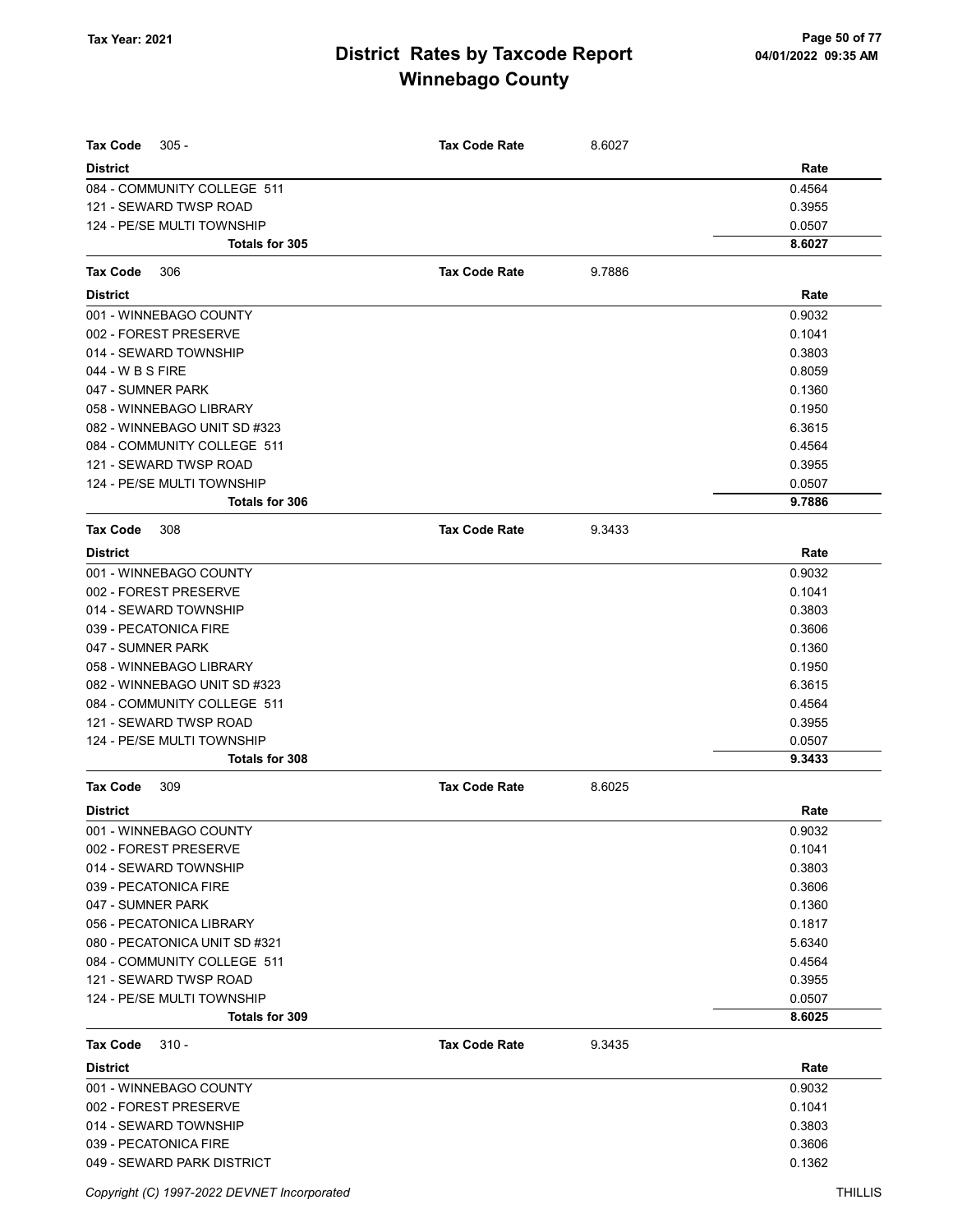| Tax Code<br>$310 -$          | <b>Tax Code Rate</b> | 9.3435 |        |
|------------------------------|----------------------|--------|--------|
| <b>District</b>              |                      |        | Rate   |
| 058 - WINNEBAGO LIBRARY      |                      |        | 0.1950 |
| 082 - WINNEBAGO UNIT SD #323 |                      |        | 6.3615 |
| 084 - COMMUNITY COLLEGE 511  |                      |        | 0.4564 |
| 121 - SEWARD TWSP ROAD       |                      |        | 0.3955 |
| 124 - PE/SE MULTI TOWNSHIP   |                      |        | 0.0507 |
| Totals for 310               |                      |        | 9.3435 |
| <b>Tax Code</b><br>$311 -$   | <b>Tax Code Rate</b> | 9.7888 |        |
| <b>District</b>              |                      |        | Rate   |
| 001 - WINNEBAGO COUNTY       |                      |        | 0.9032 |
| 002 - FOREST PRESERVE        |                      |        | 0.1041 |
| 014 - SEWARD TOWNSHIP        |                      |        | 0.3803 |
| 044 - W B S FIRE             |                      |        | 0.8059 |
| 049 - SEWARD PARK DISTRICT   |                      |        | 0.1362 |
| 058 - WINNEBAGO LIBRARY      |                      |        | 0.1950 |
| 082 - WINNEBAGO UNIT SD #323 |                      |        | 6.3615 |
| 084 - COMMUNITY COLLEGE 511  |                      |        | 0.4564 |
| 121 - SEWARD TWSP ROAD       |                      |        | 0.3955 |
| 124 - PE/SE MULTI TOWNSHIP   |                      |        | 0.0507 |
| Totals for 311               |                      |        | 9.7888 |
| Tax Code<br>$312 -$          | <b>Tax Code Rate</b> | 9.3300 |        |
| <b>District</b>              |                      |        | Rate   |
| 001 - WINNEBAGO COUNTY       |                      |        | 0.9032 |
| 002 - FOREST PRESERVE        |                      |        | 0.1041 |
| 014 - SEWARD TOWNSHIP        |                      |        | 0.3803 |
| 039 - PECATONICA FIRE        |                      |        | 0.3606 |
| 047 - SUMNER PARK            |                      |        | 0.1360 |
| 056 - PECATONICA LIBRARY     |                      |        | 0.1817 |
| 082 - WINNEBAGO UNIT SD #323 |                      |        | 6.3615 |
| 084 - COMMUNITY COLLEGE 511  |                      |        | 0.4564 |
| 121 - SEWARD TWSP ROAD       |                      |        | 0.3955 |
| 124 - PE/SE MULTI TOWNSHIP   |                      |        | 0.0507 |
| Totals for 312               |                      |        | 9.3300 |
| <b>Tax Code</b><br>$313 -$   | <b>Tax Code Rate</b> | 9.7209 |        |
| <b>District</b>              |                      |        | Rate   |
| 001 - WINNEBAGO COUNTY       |                      |        | 0.9032 |
| 002 - FOREST PRESERVE        |                      |        | 0.1041 |
| 014 - SEWARD TOWNSHIP        |                      |        | 0.3803 |
| 034 - GERMAN VALLEY FIRE     |                      |        | 0.7380 |
| 049 - SEWARD PARK DISTRICT   |                      |        | 0.1362 |
| 058 - WINNEBAGO LIBRARY      |                      |        | 0.1950 |
| 082 - WINNEBAGO UNIT SD #323 |                      |        | 6.3615 |
| 084 - COMMUNITY COLLEGE 511  |                      |        | 0.4564 |
| 121 - SEWARD TWSP ROAD       |                      |        | 0.3955 |
| 124 - PE/SE MULTI TOWNSHIP   |                      |        | 0.0507 |
| Totals for 313               |                      |        | 9.7209 |
| Tax Code<br>314 -            | <b>Tax Code Rate</b> | 9.4237 |        |
| <b>District</b>              |                      |        | Rate   |
| 001 - WINNEBAGO COUNTY       |                      |        | 0.9032 |
| 002 - FOREST PRESERVE        |                      |        | 0.1041 |
| 014 - SEWARD TOWNSHIP        |                      |        | 0.3803 |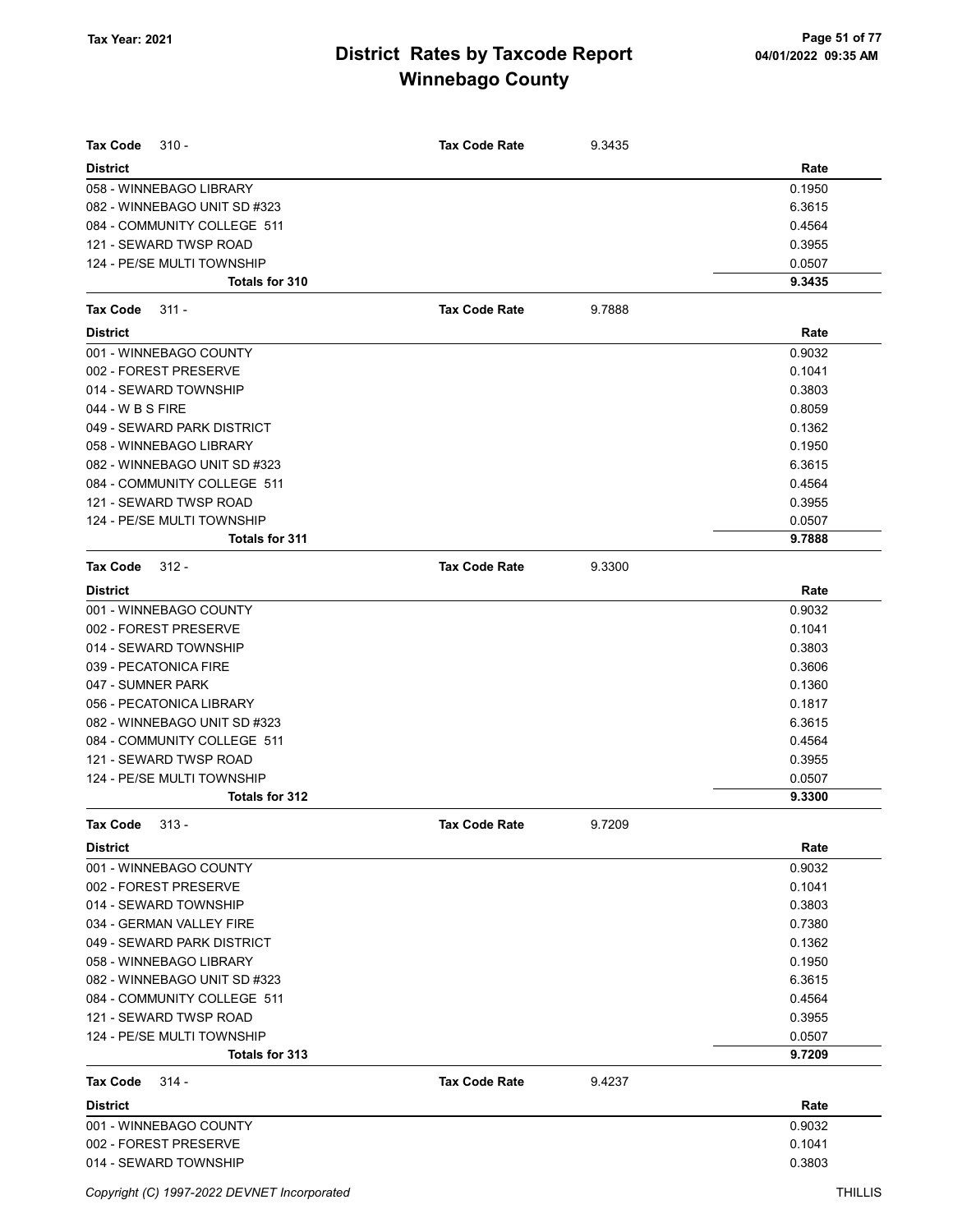| Tax Code<br>314 -             | <b>Tax Code Rate</b> | 9.4237  |         |
|-------------------------------|----------------------|---------|---------|
| <b>District</b>               |                      |         | Rate    |
| 039 - PECATONICA FIRE         |                      |         | 0.3606  |
| 049 - SEWARD PARK DISTRICT    |                      |         | 0.1362  |
| 053 - SEWARD SANITARY         |                      |         | 0.0802  |
| 058 - WINNEBAGO LIBRARY       |                      |         | 0.1950  |
| 082 - WINNEBAGO UNIT SD #323  |                      |         | 6.3615  |
| 084 - COMMUNITY COLLEGE 511   |                      |         | 0.4564  |
| 121 - SEWARD TWSP ROAD        |                      |         | 0.3955  |
| 124 - PE/SE MULTI TOWNSHIP    |                      |         | 0.0507  |
| <b>Totals for 314</b>         |                      |         | 9.4237  |
| Tax Code<br>315               | <b>Tax Code Rate</b> | 11.3641 |         |
| <b>District</b>               |                      |         | Rate    |
| 001 - WINNEBAGO COUNTY        |                      |         | 0.9032  |
| 002 - FOREST PRESERVE         |                      |         | 0.1041  |
| 016 - WINNEBAGO TOWNSHIP      |                      |         | 0.1545  |
| 023 - ROCKFORD CITY           |                      |         | 2.6361  |
| 048 - WINNEBAGO PARK DISTRICT |                      |         | 0.1200  |
| 059 - ROCKFORD CITY LIBRARY   |                      |         | 0.4103  |
| 062 - RKFD - WINN DRAINAGE    |                      |         | 0.0371  |
| 082 - WINNEBAGO UNIT SD #323  |                      |         | 6.3615  |
| 084 - COMMUNITY COLLEGE 511   |                      |         | 0.4564  |
| 123 - WINNEBAGO TWSP ROAD     |                      |         | 0.1809  |
| Totals for 315                |                      |         | 11.3641 |
| <b>Tax Code</b><br>324 -      | <b>Tax Code Rate</b> | 9.3186  |         |
| <b>District</b>               |                      |         | Rate    |
| 001 - WINNEBAGO COUNTY        |                      |         | 0.9032  |
| 002 - FOREST PRESERVE         |                      |         | 0.1041  |
| 016 - WINNEBAGO TOWNSHIP      |                      |         | 0.1545  |
| 044 - W B S FIRE              |                      |         | 0.8059  |
| 048 - WINNEBAGO PARK DISTRICT |                      |         | 0.1200  |
| 058 - WINNEBAGO LIBRARY       |                      |         | 0.1950  |
| 062 - RKFD - WINN DRAINAGE    |                      |         | 0.0371  |
| 082 - WINNEBAGO UNIT SD #323  |                      |         | 6.3615  |
| 084 - COMMUNITY COLLEGE 511   |                      |         | 0.4564  |
| 123 - WINNEBAGO TWSP ROAD     |                      |         | 0.1809  |
| Totals for 324                |                      |         | 9.3186  |
| $325 -$<br><b>Tax Code</b>    | <b>Tax Code Rate</b> | 10.1206 |         |
| <b>District</b>               |                      |         | Rate    |
| 001 - WINNEBAGO COUNTY        |                      |         | 0.9032  |
| 002 - FOREST PRESERVE         |                      |         | 0.1041  |
| 016 - WINNEBAGO TOWNSHIP      |                      |         | 0.1545  |
| 027 - WINNEBAGO VILLAGE       |                      |         | 0.8391  |
| 044 - W B S FIRE              |                      |         | 0.8059  |
| 048 - WINNEBAGO PARK DISTRICT |                      |         | 0.1200  |
| 058 - WINNEBAGO LIBRARY       |                      |         | 0.1950  |
| 082 - WINNEBAGO UNIT SD #323  |                      |         | 6.3615  |
| 084 - COMMUNITY COLLEGE 511   |                      |         | 0.4564  |
| 123 - WINNEBAGO TWSP ROAD     |                      |         | 0.1809  |
| Totals for 325                |                      |         | 10.1206 |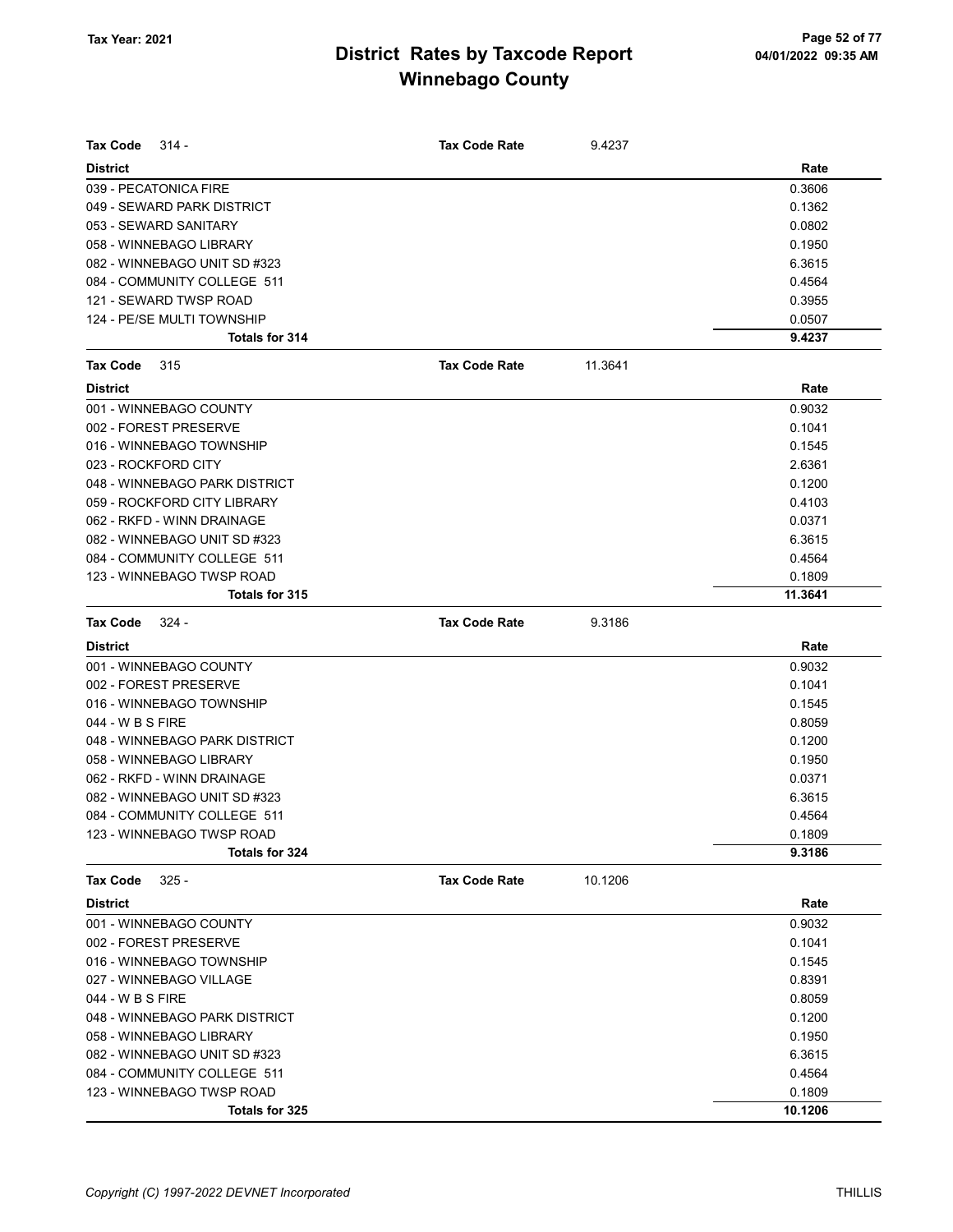| Tax Code            | $326 -$                                | <b>Tax Code Rate</b> | 9.2815  |         |
|---------------------|----------------------------------------|----------------------|---------|---------|
| <b>District</b>     |                                        |                      |         | Rate    |
|                     | 001 - WINNEBAGO COUNTY                 |                      |         | 0.9032  |
|                     | 002 - FOREST PRESERVE                  |                      |         | 0.1041  |
|                     | 016 - WINNEBAGO TOWNSHIP               |                      |         | 0.1545  |
| 044 - W B S FIRE    |                                        |                      |         | 0.8059  |
|                     | 048 - WINNEBAGO PARK DISTRICT          |                      |         | 0.1200  |
|                     | 058 - WINNEBAGO LIBRARY                |                      |         | 0.1950  |
|                     | 082 - WINNEBAGO UNIT SD #323           |                      |         | 6.3615  |
|                     | 084 - COMMUNITY COLLEGE 511            |                      |         | 0.4564  |
|                     | 123 - WINNEBAGO TWSP ROAD              |                      |         | 0.1809  |
|                     | Totals for 326                         |                      |         | 9.2815  |
| Tax Code            | 327                                    | <b>Tax Code Rate</b> | 11.3270 |         |
| <b>District</b>     |                                        |                      |         | Rate    |
|                     | 001 - WINNEBAGO COUNTY                 |                      |         | 0.9032  |
|                     | 002 - FOREST PRESERVE                  |                      |         | 0.1041  |
|                     | 016 - WINNEBAGO TOWNSHIP               |                      |         | 0.1545  |
| 023 - ROCKFORD CITY |                                        |                      |         | 2.6361  |
|                     | 048 - WINNEBAGO PARK DISTRICT          |                      |         | 0.1200  |
|                     | 059 - ROCKFORD CITY LIBRARY            |                      |         | 0.4103  |
|                     | 082 - WINNEBAGO UNIT SD #323           |                      |         | 6.3615  |
|                     | 084 - COMMUNITY COLLEGE 511            |                      |         | 0.4564  |
|                     | 123 - WINNEBAGO TWSP ROAD              |                      |         | 0.1809  |
|                     | Totals for 327                         |                      |         | 11.3270 |
| Tax Code            | $328 -$                                | <b>Tax Code Rate</b> | 10.2937 |         |
| <b>District</b>     |                                        |                      |         | Rate    |
|                     | 001 - WINNEBAGO COUNTY                 |                      |         | 0.9032  |
|                     | 002 - FOREST PRESERVE                  |                      |         | 0.1041  |
|                     | 016 - WINNEBAGO TOWNSHIP               |                      |         | 0.1545  |
|                     | 027 - WINNEBAGO VILLAGE                |                      |         | 0.8391  |
| 044 - W B S FIRE    |                                        |                      |         | 0.8059  |
|                     | 048 - WINNEBAGO PARK DISTRICT          |                      |         | 0.1200  |
|                     | 051 - FOUR RIVERS SANITATION AUTHORITY |                      |         | 0.1731  |
|                     | 058 - WINNEBAGO LIBRARY                |                      |         | 0.1950  |
|                     | 082 - WINNEBAGO UNIT SD #323           |                      |         | 6.3615  |
|                     | 084 - COMMUNITY COLLEGE 511            |                      |         | 0.4564  |
|                     | 123 - WINNEBAGO TWSP ROAD              |                      |         | 0.1809  |
|                     | Totals for 328                         |                      |         | 10.2937 |
| Tax Code            | 329                                    | <b>Tax Code Rate</b> | 9.4546  |         |
| <b>District</b>     |                                        |                      |         | Rate    |
|                     | 001 - WINNEBAGO COUNTY                 |                      |         | 0.9032  |
|                     | 002 - FOREST PRESERVE                  |                      |         | 0.1041  |
|                     | 016 - WINNEBAGO TOWNSHIP               |                      |         | 0.1545  |
| 044 - W B S FIRE    |                                        |                      |         | 0.8059  |
|                     | 048 - WINNEBAGO PARK DISTRICT          |                      |         | 0.1200  |
|                     | 051 - FOUR RIVERS SANITATION AUTHORITY |                      |         | 0.1731  |
|                     | 058 - WINNEBAGO LIBRARY                |                      |         | 0.1950  |
|                     | 082 - WINNEBAGO UNIT SD #323           |                      |         | 6.3615  |
|                     | 084 - COMMUNITY COLLEGE 511            |                      |         | 0.4564  |
|                     | 123 - WINNEBAGO TWSP ROAD              |                      |         | 0.1809  |
|                     | Totals for 329                         |                      |         | 9.4546  |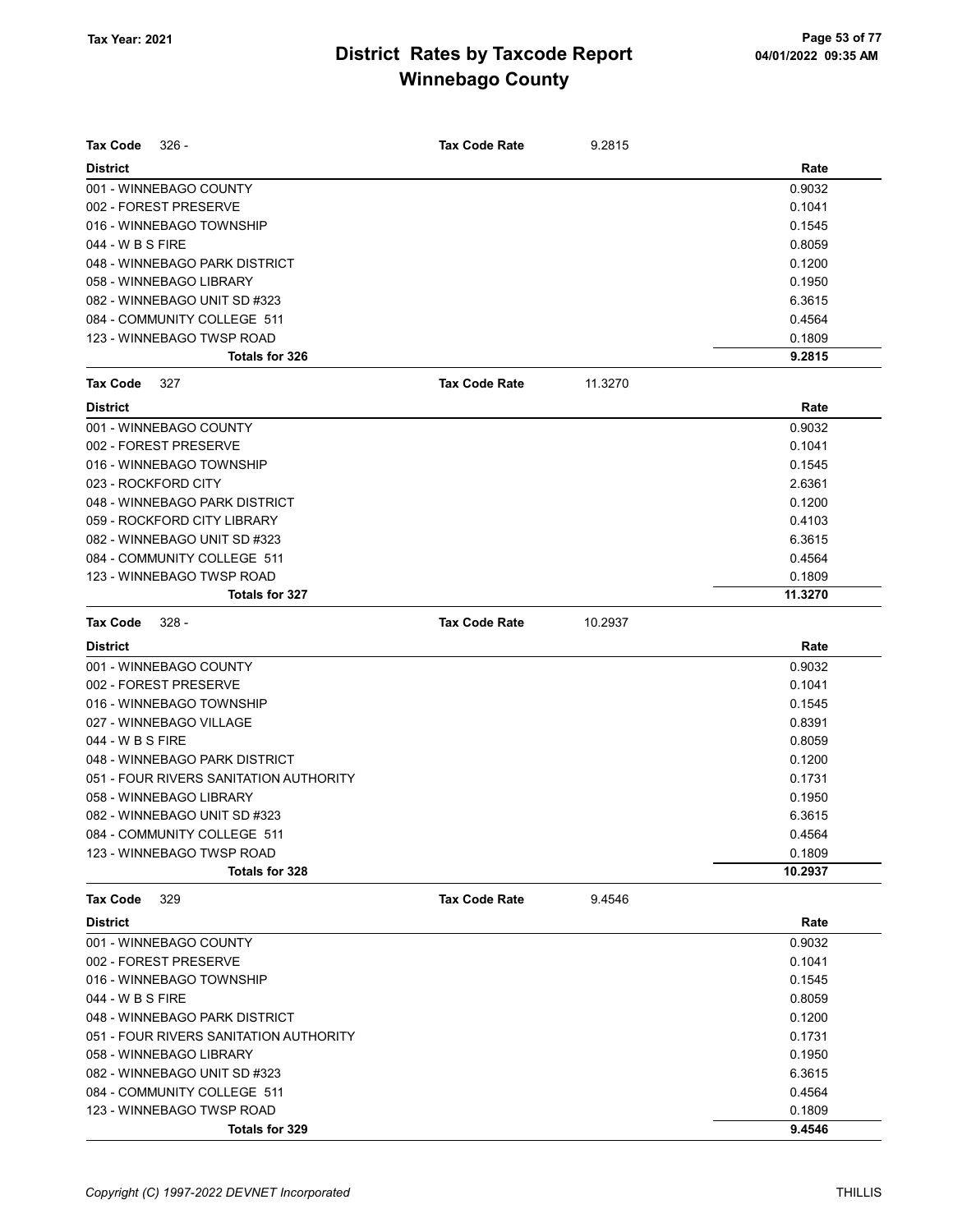| Tax Code<br>343 -                      | <b>Tax Code Rate</b> | 10.3280 |         |
|----------------------------------------|----------------------|---------|---------|
| <b>District</b>                        |                      |         | Rate    |
| 001 - WINNEBAGO COUNTY                 |                      |         | 0.9032  |
| 002 - FOREST PRESERVE                  |                      |         | 0.1041  |
| 004 - CHERRY VALLEY TOWNSHIP           |                      |         | 0.1248  |
| 031 - CHERRY VALLEY FIRE               |                      |         | 0.9885  |
| 046 - ROCKFORD PARK DISTRICT           |                      |         | 0.9739  |
| 051 - FOUR RIVERS SANITATION AUTHORITY |                      |         | 0.1731  |
| 060 - GREATER RKFD AIRPORT             |                      |         | 0.0955  |
| 076 - ROCKFORD SCHOOL DIST 205         |                      |         | 6.2646  |
| 084 - COMMUNITY COLLEGE 511            |                      |         | 0.4564  |
| 111 - CHERRY VALLEY TWSP ROAD          |                      |         | 0.2439  |
| Totals for 343                         |                      |         | 10.3280 |
| 347 - SOUTH BELOIT SSA 10<br>Tax Code  | <b>Tax Code Rate</b> | 8.8978  |         |
| <b>District</b>                        |                      |         | Rate    |
| 001 - WINNEBAGO COUNTY                 |                      |         | 0.9032  |
| 002 - FOREST PRESERVE                  |                      |         | 0.1041  |
| 013 - ROSCOE TOWNSHIP                  |                      |         | 0.1371  |
| 026 - SOUTH BELOIT CITY                |                      |         | 1.0169  |
| 061 - SOUTH BELOIT CITY LIBRARY        |                      |         | 0.1946  |
| 079 - SOUTH BELOIT SD #320             |                      |         | 5.9293  |
| 084 - COMMUNITY COLLEGE 511            |                      |         | 0.4564  |
| 120 - ROSCOE TWSP ROAD                 |                      |         | 0.1562  |
| 166 - GARDNER / BLACKHAWK TIF          |                      |         | 0.0000  |
| 174 - SOUTH BELOIT SSA 10              |                      |         | 0.0000  |
| Totals for 347                         |                      |         | 8.8978  |
| 348 - SOUTH BELOIT SSA 5<br>Tax Code   | <b>Tax Code Rate</b> | 8.9361  |         |
| <b>District</b>                        |                      |         | Rate    |
| 001 - WINNEBAGO COUNTY                 |                      |         | 0.9032  |
| 002 - FOREST PRESERVE                  |                      |         | 0.1041  |
| 012 - ROCKTON TOWNSHIP                 |                      |         | 0.1850  |
| 026 - SOUTH BELOIT CITY                |                      |         | 1.0169  |
| 061 - SOUTH BELOIT CITY LIBRARY        |                      |         | 0.1946  |
| 079 - SOUTH BELOIT SD #320             |                      |         | 5.9293  |
| 084 - COMMUNITY COLLEGE 511            |                      |         | 0.4564  |
| 119 - ROCKTON TWSP ROAD                |                      |         | 0.1466  |
| 166 - GARDNER / BLACKHAWK TIF          |                      |         | 0.0000  |
| 169 - SOUTH BELOIT SSA 5               |                      |         | 0.0000  |
| Totals for 348                         |                      |         | 8.9361  |
| $351 -$<br>Tax Code                    | <b>Tax Code Rate</b> | 8.4611  |         |
| <b>District</b>                        |                      |         | Rate    |
| 001 - WINNEBAGO COUNTY                 |                      |         | 0.9032  |
| 002 - FOREST PRESERVE                  |                      |         | 0.1041  |
| 011 - ROCKFORD TOWNSHIP                |                      |         | 0.1173  |
| 036 - NEW MILFORD FIRE                 |                      |         | 0.9204  |
| 060 - GREATER RKFD AIRPORT             |                      |         | 0.0955  |
| 078 - MERIDIAN SCHOOL DIST 223         |                      |         | 5.7424  |
| 084 - COMMUNITY COLLEGE 511            |                      |         | 0.4564  |
| 118 - ROCKFORD TWSP ROAD               |                      |         | 0.1218  |
| Totals for 351                         |                      |         | 8.4611  |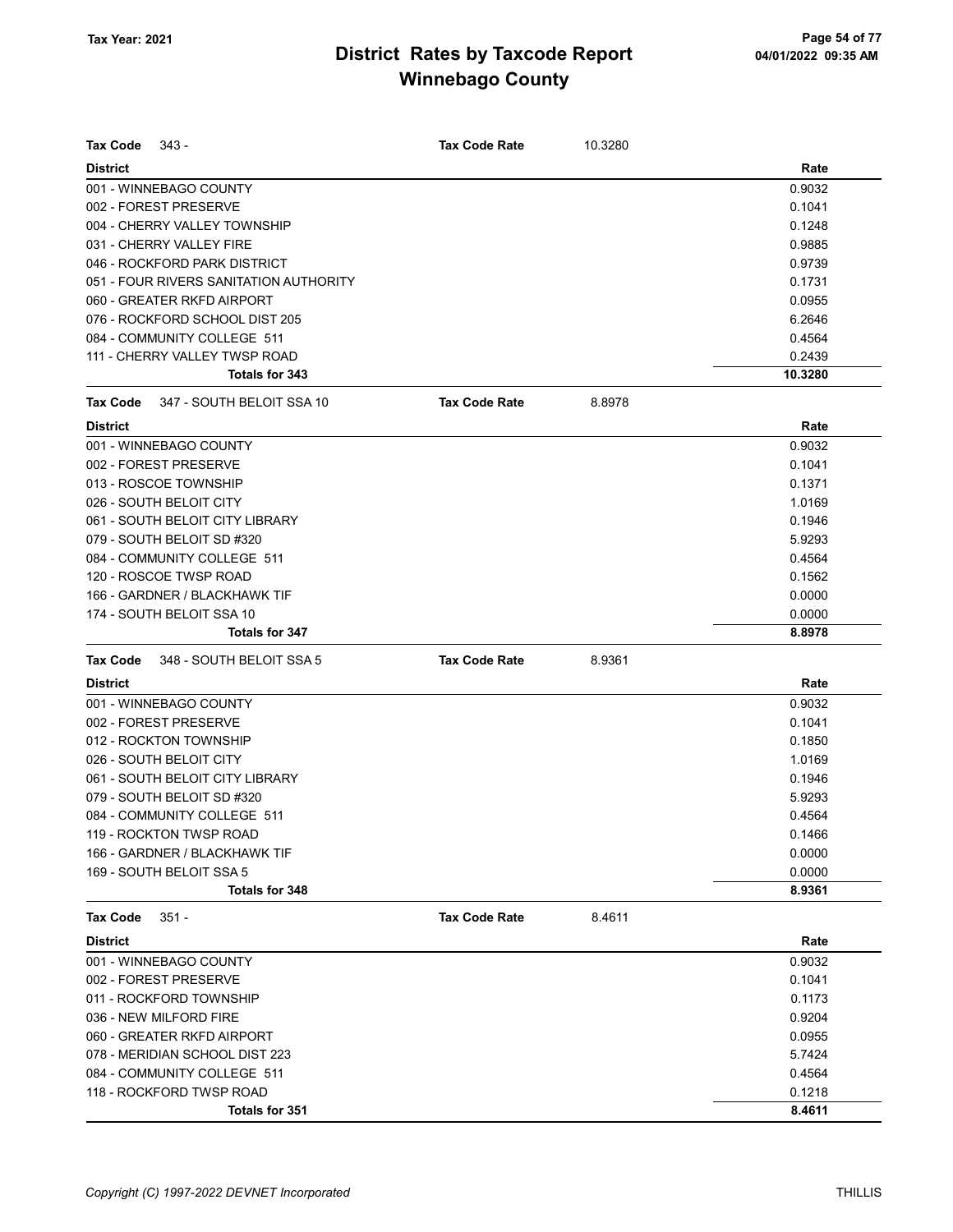| Tax Code        | 358 - OLDE RIVER RIDGE PLAT 6 SSA      | <b>Tax Code Rate</b> | 8.9430  |         |
|-----------------|----------------------------------------|----------------------|---------|---------|
| <b>District</b> |                                        |                      |         | Rate    |
|                 | 001 - WINNEBAGO COUNTY                 |                      |         | 0.9032  |
|                 | 002 - FOREST PRESERVE                  |                      |         | 0.1041  |
|                 | 009 - OWEN TOWNSHIP                    |                      |         | 0.1349  |
|                 | 020 - MACHESNEY PARK VILLAGE           |                      |         | 0.0000  |
|                 | 038 - NORTHWEST FIRE                   |                      |         | 0.5169  |
|                 | 055 - NORTH SUBURBAN LIBRARY           |                      |         | 0.2777  |
|                 | 060 - GREATER RKFD AIRPORT             |                      |         | 0.0955  |
|                 | 076 - ROCKFORD SCHOOL DIST 205         |                      |         | 6.2646  |
|                 | 084 - COMMUNITY COLLEGE 511            |                      |         | 0.4564  |
|                 | 116 - OWEN TWSP ROAD                   |                      |         | 0.1897  |
|                 | 156 - OLDE RIVER RIDGE PLAT 6 SSA      |                      |         | 0.0000  |
|                 | Totals for 358                         |                      |         | 8.9430  |
| <b>Tax Code</b> | 359 - OLDE RIVER RIDGE PLAT 6 SSA      | <b>Tax Code Rate</b> | 8.9430  |         |
| <b>District</b> |                                        |                      |         | Rate    |
|                 | 001 - WINNEBAGO COUNTY                 |                      |         | 0.9032  |
|                 | 002 - FOREST PRESERVE                  |                      |         | 0.1041  |
|                 | 009 - OWEN TOWNSHIP                    |                      |         | 0.1349  |
|                 | 020 - MACHESNEY PARK VILLAGE           |                      |         | 0.0000  |
|                 | 038 - NORTHWEST FIRE                   |                      |         | 0.5169  |
|                 | 055 - NORTH SUBURBAN LIBRARY           |                      |         | 0.2777  |
|                 | 060 - GREATER RKFD AIRPORT             |                      |         | 0.0955  |
|                 | 076 - ROCKFORD SCHOOL DIST 205         |                      |         | 6.2646  |
|                 | 084 - COMMUNITY COLLEGE 511            |                      |         | 0.4564  |
|                 | 116 - OWEN TWSP ROAD                   |                      |         | 0.1897  |
|                 | 156 - OLDE RIVER RIDGE PLAT 6 SSA      |                      |         | 0.0000  |
|                 | Totals for 359                         |                      |         | 8.9430  |
| Tax Code        | $360 -$                                | <b>Tax Code Rate</b> | 8.5698  |         |
| <b>District</b> |                                        |                      |         | Rate    |
|                 | 001 - WINNEBAGO COUNTY                 |                      |         | 0.9032  |
|                 | 002 - FOREST PRESERVE                  |                      |         | 0.1041  |
|                 | 009 - OWEN TOWNSHIP                    |                      |         | 0.1349  |
|                 | 038 - NORTHWEST FIRE                   |                      |         | 0.5169  |
|                 | 076 - ROCKFORD SCHOOL DIST 205         |                      |         | 6.2646  |
|                 | 084 - COMMUNITY COLLEGE 511            |                      |         | 0.4564  |
|                 | 116 - OWEN TWSP ROAD                   |                      |         | 0.1897  |
|                 | <b>Totals for 360</b>                  |                      |         | 8.5698  |
| Tax Code        | $361 -$                                | <b>Tax Code Rate</b> | 11.3679 |         |
| <b>District</b> |                                        |                      |         | Rate    |
|                 | 001 - WINNEBAGO COUNTY                 |                      |         | 0.9032  |
|                 | 002 - FOREST PRESERVE                  |                      |         | 0.1041  |
|                 | 009 - OWEN TOWNSHIP                    |                      |         | 0.1349  |
|                 | 023 - ROCKFORD CITY                    |                      |         | 2.6361  |
|                 | 051 - FOUR RIVERS SANITATION AUTHORITY |                      |         | 0.1731  |
|                 | 059 - ROCKFORD CITY LIBRARY            |                      |         | 0.4103  |
|                 | 060 - GREATER RKFD AIRPORT             |                      |         | 0.0955  |
|                 | 076 - ROCKFORD SCHOOL DIST 205         |                      |         | 6.2646  |
|                 | 084 - COMMUNITY COLLEGE 511            |                      |         | 0.4564  |
|                 | 116 - OWEN TWSP ROAD                   |                      |         | 0.1897  |
|                 | Totals for 361                         |                      |         | 11.3679 |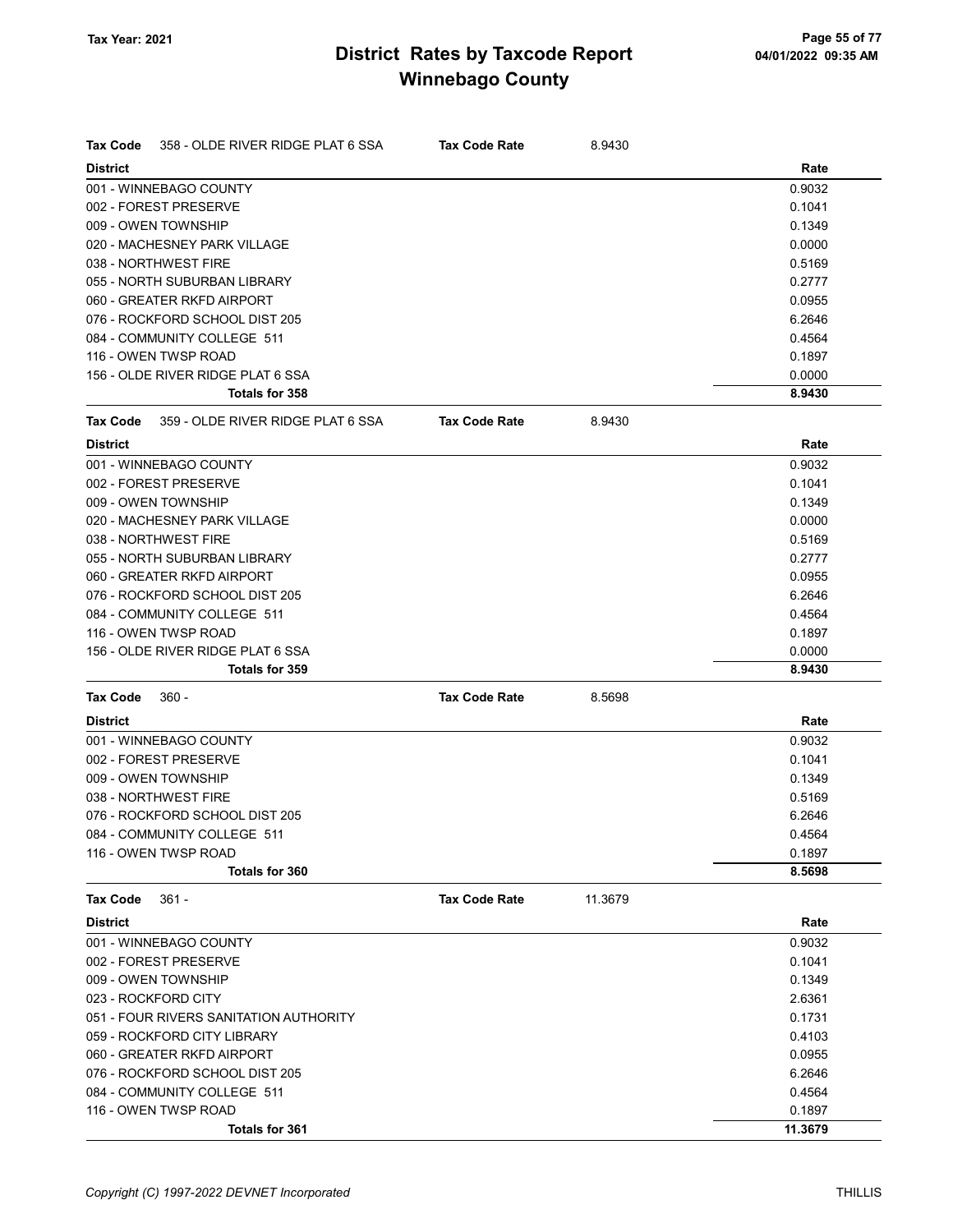| Tax Code<br>$362 -$                    | <b>Tax Code Rate</b> | 8.3441 |                  |
|----------------------------------------|----------------------|--------|------------------|
| <b>District</b>                        |                      |        | Rate             |
| 001 - WINNEBAGO COUNTY                 |                      |        | 0.9032           |
| 002 - FOREST PRESERVE                  |                      |        | 0.1041           |
| 009 - OWEN TOWNSHIP                    |                      |        | 0.1349           |
| 038 - NORTHWEST FIRE                   |                      |        | 0.5169           |
| 074 - ROCKTON SCHOOL DIST 140          |                      |        | 3.4985           |
| 077 - HONONEGAH HIGH SD #207           |                      |        | 2.5404           |
| 084 - COMMUNITY COLLEGE 511            |                      |        | 0.4564           |
| 116 - OWEN TWSP ROAD                   |                      |        | 0.1897           |
| Totals for 362                         |                      |        | 8.3441           |
| $363 -$<br>Tax Code                    | <b>Tax Code Rate</b> | 8.8617 |                  |
| <b>District</b>                        |                      |        | Rate             |
| 001 - WINNEBAGO COUNTY                 |                      |        | 0.9032           |
| 002 - FOREST PRESERVE                  |                      |        | 0.1041           |
| 009 - OWEN TOWNSHIP                    |                      |        | 0.1349           |
| 038 - NORTHWEST FIRE                   |                      |        | 0.5169           |
| 058 - WINNEBAGO LIBRARY                |                      |        | 0.1950           |
| 082 - WINNEBAGO UNIT SD #323           |                      |        | 6.3615           |
| 084 - COMMUNITY COLLEGE 511            |                      |        | 0.4564           |
| 116 - OWEN TWSP ROAD                   |                      |        | 0.1897           |
| Totals for 363                         |                      |        | 8.8617           |
| Tax Code<br>- 364                      | <b>Tax Code Rate</b> | 8.4847 |                  |
| <b>District</b>                        |                      |        | Rate             |
| 001 - WINNEBAGO COUNTY                 |                      |        | 0.9032           |
| 002 - FOREST PRESERVE                  |                      |        | 0.1041           |
| 009 - OWEN TOWNSHIP                    |                      |        | 0.1349           |
| 041 - ROCKTON FIRE                     |                      |        | 0.6575           |
| 074 - ROCKTON SCHOOL DIST 140          |                      |        | 3.4985           |
| 077 - HONONEGAH HIGH SD #207           |                      |        | 2.5404           |
| 084 - COMMUNITY COLLEGE 511            |                      |        | 0.4564           |
| 116 - OWEN TWSP ROAD                   |                      |        | 0.1897           |
| Totals for 364                         |                      |        | 8.4847           |
| <b>Tax Code</b><br>$365 -$             | <b>Tax Code Rate</b> | 9.1161 |                  |
| <b>District</b>                        |                      |        | Rate             |
| 001 - WINNEBAGO COUNTY                 |                      |        | 0.9032           |
| 002 - FOREST PRESERVE                  |                      |        | 0.1041           |
| 009 - OWEN TOWNSHIP                    |                      |        | 0.1349           |
| 020 - MACHESNEY PARK VILLAGE           |                      |        | 0.0000           |
| 038 - NORTHWEST FIRE                   |                      |        | 0.5169           |
| 051 - FOUR RIVERS SANITATION AUTHORITY |                      |        | 0.1731           |
| 055 - NORTH SUBURBAN LIBRARY           |                      |        | 0.2777           |
| 060 - GREATER RKFD AIRPORT             |                      |        | 0.0955           |
| 076 - ROCKFORD SCHOOL DIST 205         |                      |        | 6.2646           |
| 084 - COMMUNITY COLLEGE 511            |                      |        | 0.4564           |
| 116 - OWEN TWSP ROAD                   |                      |        | 0.1897<br>9.1161 |
| Totals for 365                         |                      |        |                  |
| $366 -$<br>Tax Code                    | <b>Tax Code Rate</b> | 9.4350 |                  |
| <b>District</b>                        |                      |        | Rate             |
| 001 - WINNEBAGO COUNTY                 |                      |        | 0.9032           |
| 002 - FOREST PRESERVE                  |                      |        | 0.1041           |
| 004 - CHERRY VALLEY TOWNSHIP           |                      |        | 0.1248           |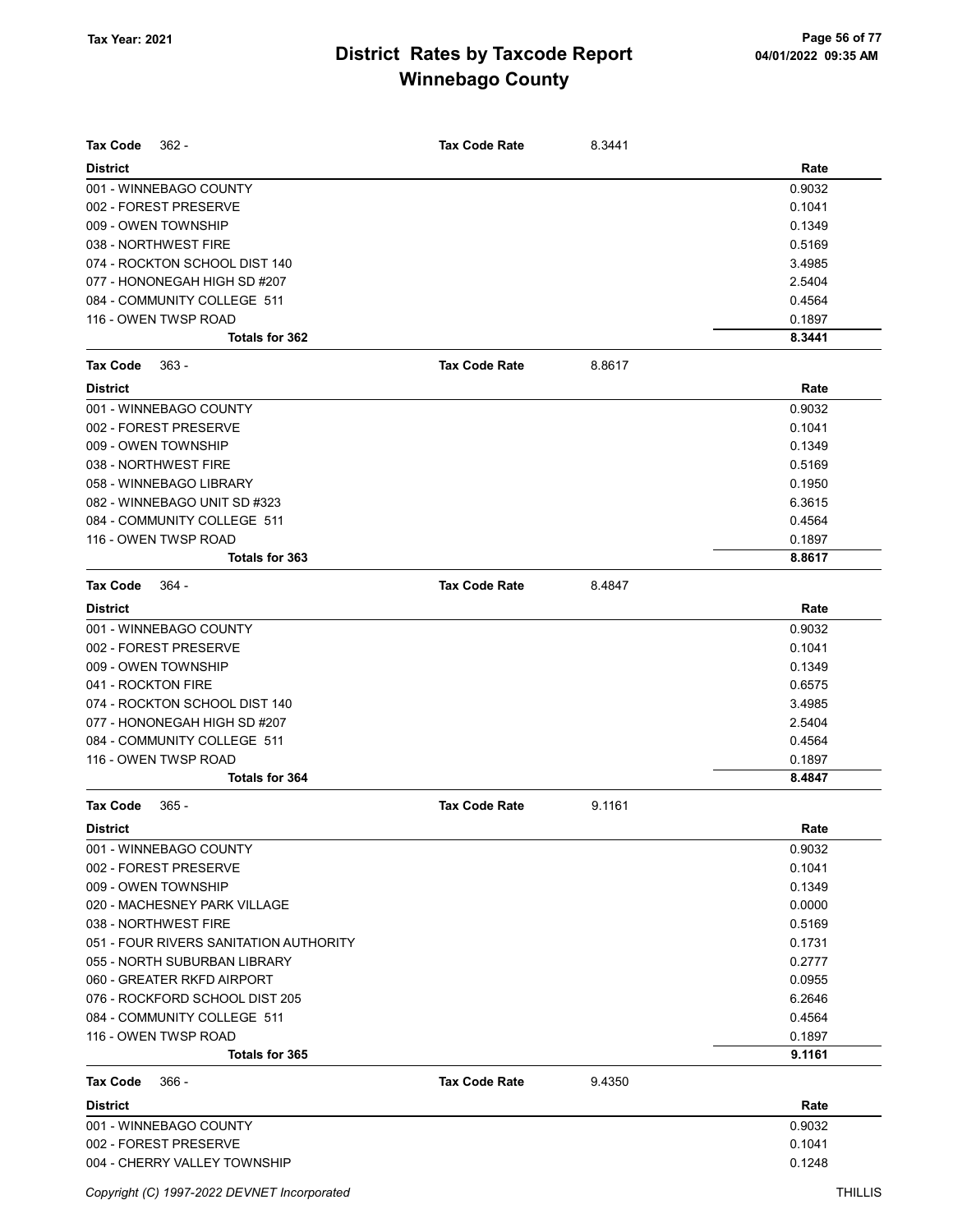| <b>Tax Code</b><br>$366 -$             | <b>Tax Code Rate</b> | 9.4350  |        |
|----------------------------------------|----------------------|---------|--------|
| <b>District</b>                        |                      |         | Rate   |
| 031 - CHERRY VALLEY FIRE               |                      |         | 0.9885 |
| 054 - CHERRY VALLEY LIBRARY            |                      |         | 0.3495 |
| 076 - ROCKFORD SCHOOL DIST 205         |                      |         | 6.2646 |
| 084 - COMMUNITY COLLEGE 511            |                      |         | 0.4564 |
| 111 - CHERRY VALLEY TWSP ROAD          |                      |         | 0.2439 |
| <b>Totals for 366</b>                  |                      |         | 9.4350 |
| <b>Tax Code</b><br>$367 -$             | <b>Tax Code Rate</b> | 9.4167  |        |
| <b>District</b>                        |                      |         | Rate   |
| 001 - WINNEBAGO COUNTY                 |                      |         | 0.9032 |
| 002 - FOREST PRESERVE                  |                      |         | 0.1041 |
| 004 - CHERRY VALLEY TOWNSHIP           |                      |         | 0.1248 |
| 031 - CHERRY VALLEY FIRE               |                      |         | 0.9885 |
| 054 - CHERRY VALLEY LIBRARY            |                      |         | 0.3495 |
| 083 - HIAWATHA SCHOOL DIST 426         |                      |         | 6.0616 |
| 085 - COMMUNITY COLLEGE 523            |                      |         | 0.6411 |
| 111 - CHERRY VALLEY TWSP ROAD          |                      |         | 0.2439 |
| Totals for 367                         |                      |         | 9.4167 |
| <b>Tax Code</b><br>$368 -$             | <b>Tax Code Rate</b> | 8.9430  |        |
| <b>District</b>                        |                      |         | Rate   |
| 001 - WINNEBAGO COUNTY                 |                      |         | 0.9032 |
| 002 - FOREST PRESERVE                  |                      |         | 0.1041 |
| 009 - OWEN TOWNSHIP                    |                      |         | 0.1349 |
| 020 - MACHESNEY PARK VILLAGE           |                      |         | 0.0000 |
| 038 - NORTHWEST FIRE                   |                      |         | 0.5169 |
| 055 - NORTH SUBURBAN LIBRARY           |                      |         | 0.2777 |
| 060 - GREATER RKFD AIRPORT             |                      |         | 0.0955 |
| 076 - ROCKFORD SCHOOL DIST 205         |                      |         | 6.2646 |
| 084 - COMMUNITY COLLEGE 511            |                      |         | 0.4564 |
| 116 - OWEN TWSP ROAD                   |                      |         | 0.1897 |
| Totals for 368                         |                      |         | 8.9430 |
| <b>Tax Code</b><br>$369 -$             | <b>Tax Code Rate</b> | 9.1161  |        |
| <b>District</b>                        |                      |         | Rate   |
| 001 - WINNEBAGO COUNTY                 |                      |         | 0.9032 |
| 002 - FOREST PRESERVE                  |                      |         | 0.1041 |
| 009 - OWEN TOWNSHIP                    |                      |         | 0.1349 |
| 038 - NORTHWEST FIRE                   |                      |         | 0.5169 |
| 051 - FOUR RIVERS SANITATION AUTHORITY |                      |         | 0.1731 |
| 055 - NORTH SUBURBAN LIBRARY           |                      |         | 0.2777 |
| 060 - GREATER RKFD AIRPORT             |                      |         | 0.0955 |
| 076 - ROCKFORD SCHOOL DIST 205         |                      |         | 6.2646 |
| 084 - COMMUNITY COLLEGE 511            |                      |         | 0.4564 |
| 116 - OWEN TWSP ROAD                   |                      |         | 0.1897 |
| Totals for 369                         |                      |         | 9.1161 |
| <b>Tax Code</b><br>370                 | <b>Tax Code Rate</b> | 10.3067 |        |
| <b>District</b>                        |                      |         | Rate   |
| 001 - WINNEBAGO COUNTY                 |                      |         | 0.9032 |
| 002 - FOREST PRESERVE                  |                      |         | 0.1041 |
| 011 - ROCKFORD TOWNSHIP                |                      |         | 0.1173 |
| 021 - NEW MILFORD VILLAGE              |                      |         | 0.0000 |
| 036 - NEW MILFORD FIRE                 |                      |         | 0.9204 |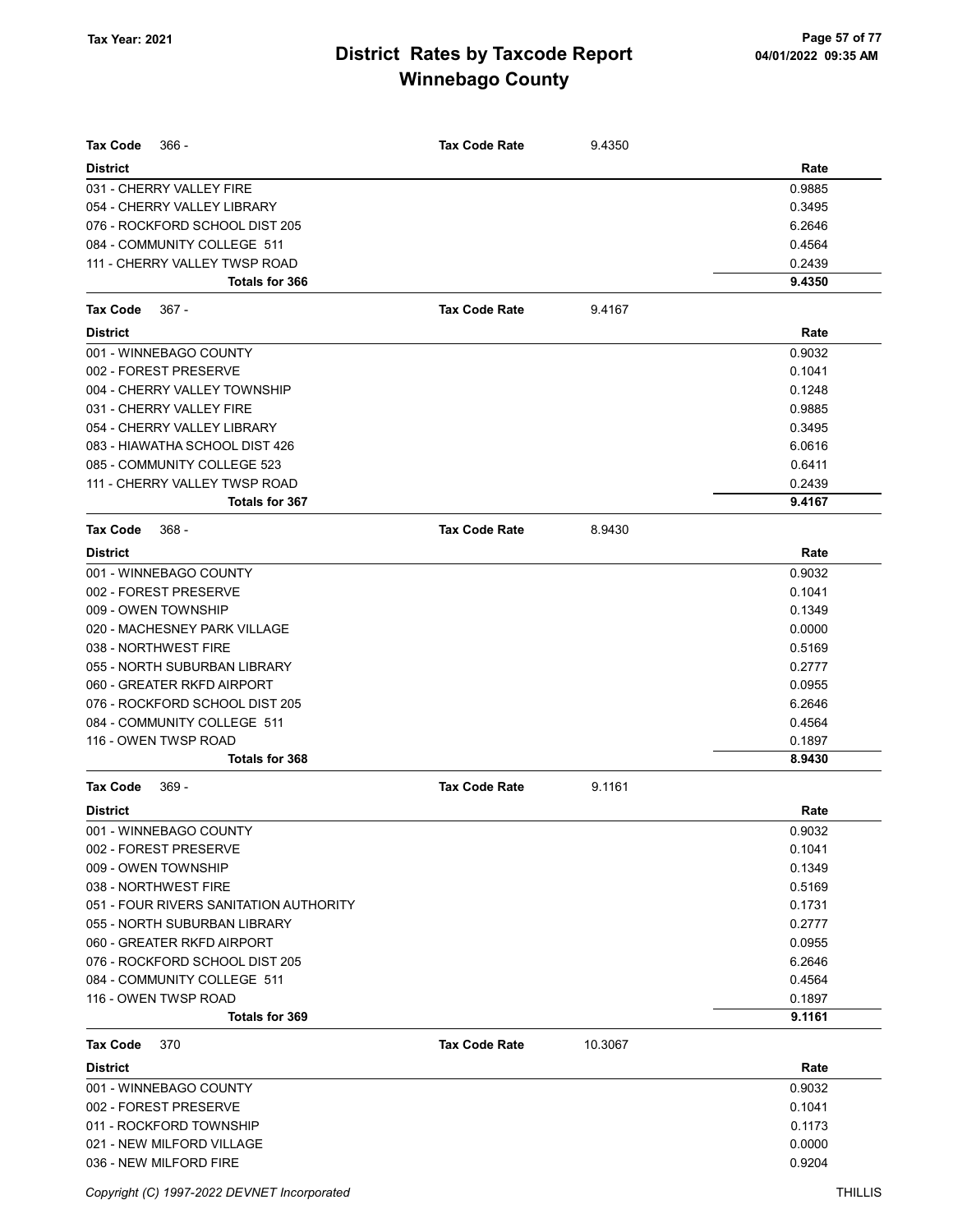| Tax Code<br>370                        | <b>Tax Code Rate</b> | 10.3067 |         |
|----------------------------------------|----------------------|---------|---------|
| <b>District</b>                        |                      |         | Rate    |
| 046 - ROCKFORD PARK DISTRICT           |                      |         | 0.9739  |
| 054 - CHERRY VALLEY LIBRARY            |                      |         | 0.3495  |
| 060 - GREATER RKFD AIRPORT             |                      |         | 0.0955  |
| 076 - ROCKFORD SCHOOL DIST 205         |                      |         | 6.2646  |
| 084 - COMMUNITY COLLEGE 511            |                      |         | 0.4564  |
| 118 - ROCKFORD TWSP ROAD               |                      |         | 0.1218  |
| Totals for 370                         |                      |         | 10.3067 |
| <b>Tax Code</b><br>372                 | <b>Tax Code Rate</b> | 10.4798 |         |
| <b>District</b>                        |                      |         | Rate    |
| 001 - WINNEBAGO COUNTY                 |                      |         | 0.9032  |
| 002 - FOREST PRESERVE                  |                      |         | 0.1041  |
| 011 - ROCKFORD TOWNSHIP                |                      |         | 0.1173  |
| 021 - NEW MILFORD VILLAGE              |                      |         | 0.0000  |
| 036 - NEW MILFORD FIRE                 |                      |         | 0.9204  |
| 046 - ROCKFORD PARK DISTRICT           |                      |         | 0.9739  |
| 051 - FOUR RIVERS SANITATION AUTHORITY |                      |         | 0.1731  |
| 054 - CHERRY VALLEY LIBRARY            |                      |         | 0.3495  |
| 060 - GREATER RKFD AIRPORT             |                      |         | 0.0955  |
| 076 - ROCKFORD SCHOOL DIST 205         |                      |         | 6.2646  |
| 084 - COMMUNITY COLLEGE 511            |                      |         | 0.4564  |
| 118 - ROCKFORD TWSP ROAD               |                      |         | 0.1218  |
| Totals for 372                         |                      |         | 10.4798 |
| Tax Code<br>$373 -$                    | <b>Tax Code Rate</b> | 9.1564  |         |
| <b>District</b>                        |                      |         | Rate    |
| 001 - WINNEBAGO COUNTY                 |                      |         | 0.9032  |
| 002 - FOREST PRESERVE                  |                      |         | 0.1041  |
| 011 - ROCKFORD TOWNSHIP                |                      |         | 0.1173  |
| 021 - NEW MILFORD VILLAGE              |                      |         | 0.0000  |
| 036 - NEW MILFORD FIRE                 |                      |         | 0.9204  |
| 051 - FOUR RIVERS SANITATION AUTHORITY |                      |         | 0.1731  |
| 060 - GREATER RKFD AIRPORT             |                      |         | 0.0955  |
| 076 - ROCKFORD SCHOOL DIST 205         |                      |         | 6.2646  |
| 084 - COMMUNITY COLLEGE 511            |                      |         | 0.4564  |
| 118 - ROCKFORD TWSP ROAD               |                      |         | 0.1218  |
| Totals for 373                         |                      |         | 9.1564  |
| $374 -$<br>Tax Code                    | <b>Tax Code Rate</b> | 10.3748 |         |
| <b>District</b>                        |                      |         | Rate    |
| 001 - WINNEBAGO COUNTY                 |                      |         | 0.9032  |
| 002 - FOREST PRESERVE                  |                      |         | 0.1041  |
| 011 - ROCKFORD TOWNSHIP                |                      |         | 0.1173  |
| 017 - CHERRY VALLEY VILLAGE            |                      |         | 0.0000  |
| 031 - CHERRY VALLEY FIRE               |                      |         | 0.9885  |
| 046 - ROCKFORD PARK DISTRICT           |                      |         | 0.9739  |
| 054 - CHERRY VALLEY LIBRARY            |                      |         | 0.3495  |
| 060 - GREATER RKFD AIRPORT             |                      |         | 0.0955  |
| 076 - ROCKFORD SCHOOL DIST 205         |                      |         | 6.2646  |
| 084 - COMMUNITY COLLEGE 511            |                      |         | 0.4564  |
| 118 - ROCKFORD TWSP ROAD               |                      |         | 0.1218  |
| Totals for 374                         |                      |         | 10.3748 |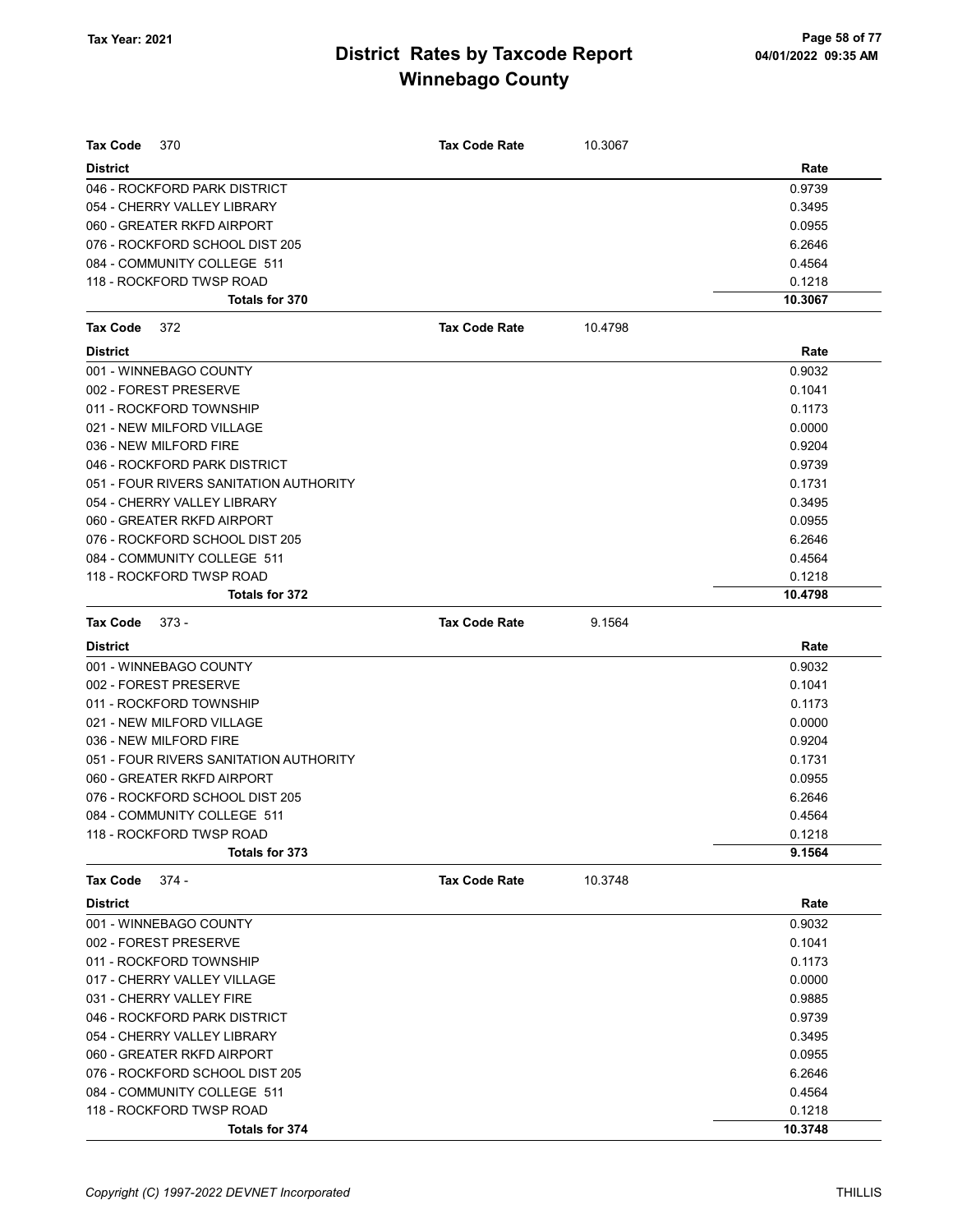| <b>Tax Code</b><br>378 -               | <b>Tax Code Rate</b> | 10.5479 |         |
|----------------------------------------|----------------------|---------|---------|
| <b>District</b>                        |                      |         | Rate    |
| 001 - WINNEBAGO COUNTY                 |                      |         | 0.9032  |
| 002 - FOREST PRESERVE                  |                      |         | 0.1041  |
| 011 - ROCKFORD TOWNSHIP                |                      |         | 0.1173  |
| 017 - CHERRY VALLEY VILLAGE            |                      |         | 0.0000  |
| 031 - CHERRY VALLEY FIRE               |                      |         | 0.9885  |
| 046 - ROCKFORD PARK DISTRICT           |                      |         | 0.9739  |
| 051 - FOUR RIVERS SANITATION AUTHORITY |                      |         | 0.1731  |
| 054 - CHERRY VALLEY LIBRARY            |                      |         | 0.3495  |
| 060 - GREATER RKFD AIRPORT             |                      |         | 0.0955  |
| 076 - ROCKFORD SCHOOL DIST 205         |                      |         | 6.2646  |
| 084 - COMMUNITY COLLEGE 511            |                      |         | 0.4564  |
| 118 - ROCKFORD TWSP ROAD               |                      |         | 0.1218  |
| Totals for 378                         |                      |         | 10.5479 |
| <b>Tax Code</b><br>$379 -$             | <b>Tax Code Rate</b> | 8.9833  |         |
| <b>District</b>                        |                      |         | Rate    |
| 001 - WINNEBAGO COUNTY                 |                      |         | 0.9032  |
| 002 - FOREST PRESERVE                  |                      |         | 0.1041  |
| 011 - ROCKFORD TOWNSHIP                |                      |         | 0.1173  |
| 021 - NEW MILFORD VILLAGE              |                      |         | 0.0000  |
| 036 - NEW MILFORD FIRE                 |                      |         | 0.9204  |
| 060 - GREATER RKFD AIRPORT             |                      |         | 0.0955  |
| 076 - ROCKFORD SCHOOL DIST 205         |                      |         | 6.2646  |
| 084 - COMMUNITY COLLEGE 511            |                      |         | 0.4564  |
| 118 - ROCKFORD TWSP ROAD               |                      |         | 0.1218  |
| Totals for 379                         |                      |         | 8.9833  |
| <b>Tax Code</b><br>380 -               | <b>Tax Code Rate</b> | 9.9572  |         |
| <b>District</b>                        |                      |         | Rate    |
| 001 - WINNEBAGO COUNTY                 |                      |         | 0.9032  |
| 002 - FOREST PRESERVE                  |                      |         | 0.1041  |
| 011 - ROCKFORD TOWNSHIP                |                      |         | 0.1173  |
| 021 - NEW MILFORD VILLAGE              |                      |         | 0.0000  |
| 036 - NEW MILFORD FIRE                 |                      |         | 0.9204  |
| 046 - ROCKFORD PARK DISTRICT           |                      |         | 0.9739  |
| 060 - GREATER RKFD AIRPORT             |                      |         | 0.0955  |
| 076 - ROCKFORD SCHOOL DIST 205         |                      |         | 6.2646  |
| 084 - COMMUNITY COLLEGE 511            |                      |         | 0.4564  |
| 118 - ROCKFORD TWSP ROAD               |                      |         | 0.1218  |
| Totals for 380                         |                      |         | 9.9572  |
| <b>Tax Code</b><br>$381 -$             | <b>Tax Code Rate</b> | 12.3532 |         |
| <b>District</b>                        |                      |         | Rate    |
| 001 - WINNEBAGO COUNTY                 |                      |         | 0.9032  |
| 002 - FOREST PRESERVE                  |                      |         | 0.1041  |
| 011 - ROCKFORD TOWNSHIP                |                      |         | 0.1173  |
| 023 - ROCKFORD CITY                    |                      |         | 2.6361  |
| 046 - ROCKFORD PARK DISTRICT           |                      |         | 0.9739  |
| 051 - FOUR RIVERS SANITATION AUTHORITY |                      |         | 0.1731  |
| 059 - ROCKFORD CITY LIBRARY            |                      |         | 0.4103  |
| 060 - GREATER RKFD AIRPORT             |                      |         | 0.0955  |
| 082 - WINNEBAGO UNIT SD #323           |                      |         | 6.3615  |
| 084 - COMMUNITY COLLEGE 511            |                      |         | 0.4564  |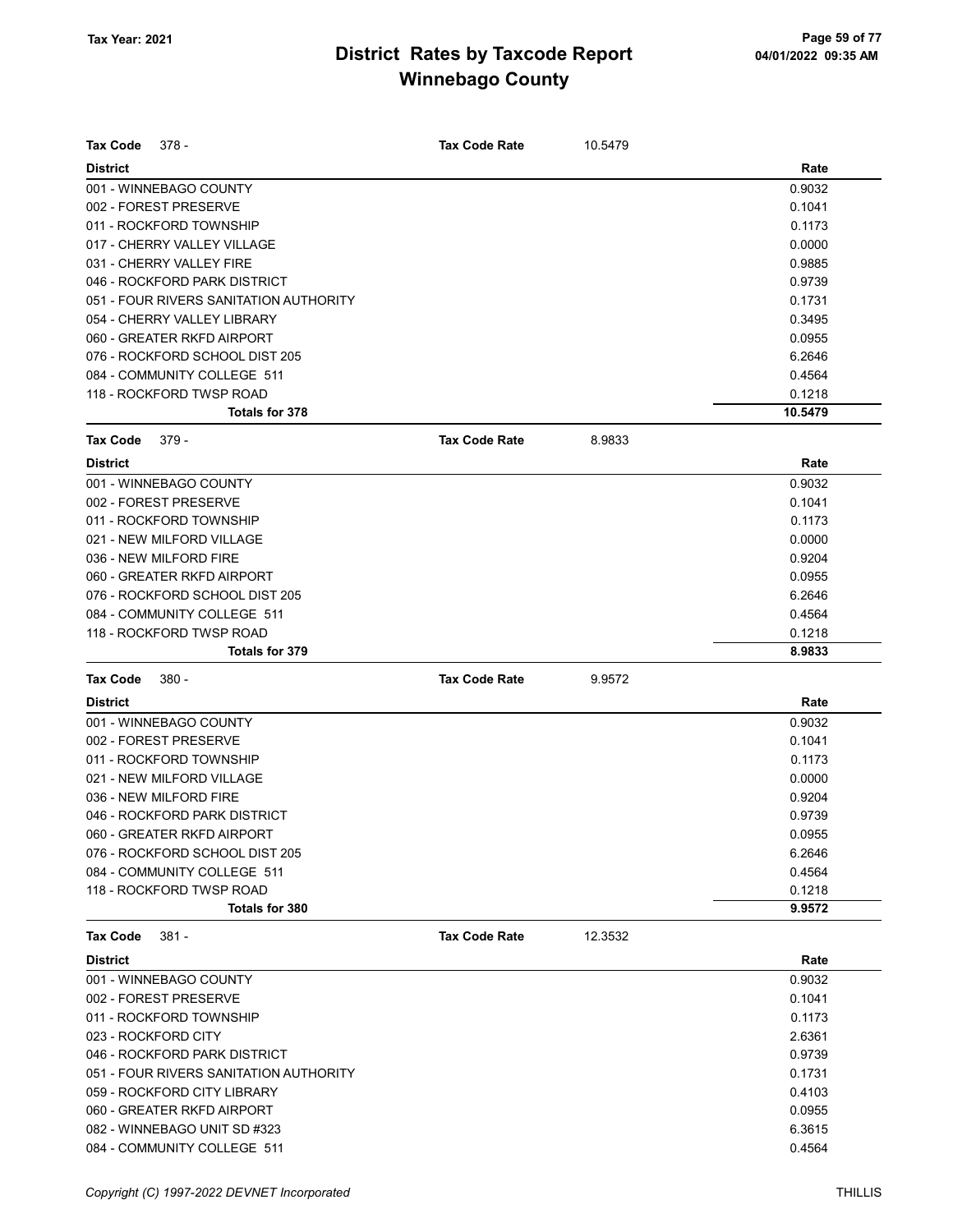| <b>Tax Code</b><br>$381 -$                        | <b>Tax Code Rate</b> | 12.3532 |                   |
|---------------------------------------------------|----------------------|---------|-------------------|
| <b>District</b>                                   |                      |         | Rate              |
| 118 - ROCKFORD TWSP ROAD                          |                      |         | 0.1218            |
| <b>Totals for 381</b>                             |                      |         | 12.3532           |
|                                                   |                      |         |                   |
| <b>Tax Code</b><br>382 -                          | <b>Tax Code Rate</b> | 12.1801 |                   |
| <b>District</b>                                   |                      |         | Rate              |
| 001 - WINNEBAGO COUNTY                            |                      |         | 0.9032            |
| 002 - FOREST PRESERVE                             |                      |         | 0.1041            |
| 011 - ROCKFORD TOWNSHIP                           |                      |         | 0.1173            |
| 023 - ROCKFORD CITY                               |                      |         | 2.6361            |
| 046 - ROCKFORD PARK DISTRICT                      |                      |         | 0.9739            |
| 059 - ROCKFORD CITY LIBRARY                       |                      |         | 0.4103            |
| 060 - GREATER RKFD AIRPORT                        |                      |         | 0.0955            |
| 082 - WINNEBAGO UNIT SD #323                      |                      |         | 6.3615            |
| 084 - COMMUNITY COLLEGE 511                       |                      |         | 0.4564            |
| 118 - ROCKFORD TWSP ROAD<br><b>Totals for 382</b> |                      |         | 0.1218<br>12.1801 |
|                                                   |                      |         |                   |
| <b>Tax Code</b><br>383 -                          | <b>Tax Code Rate</b> | 12.2128 |                   |
| <b>District</b>                                   |                      |         | Rate              |
| 001 - WINNEBAGO COUNTY                            |                      |         | 0.9032            |
| 002 - FOREST PRESERVE                             |                      |         | 0.1041            |
| 004 - CHERRY VALLEY TOWNSHIP                      |                      |         | 0.1248            |
| 023 - ROCKFORD CITY                               |                      |         | 2.6361            |
| 046 - ROCKFORD PARK DISTRICT                      |                      |         | 0.9739            |
| 059 - ROCKFORD CITY LIBRARY                       |                      |         | 0.4103            |
| 060 - GREATER RKFD AIRPORT                        |                      |         | 0.0955            |
| 076 - ROCKFORD SCHOOL DIST 205                    |                      |         | 6.2646            |
| 084 - COMMUNITY COLLEGE 511                       |                      |         | 0.4564            |
| 111 - CHERRY VALLEY TWSP ROAD                     |                      |         | 0.2439            |
| Totals for 383                                    |                      |         | 12.2128           |
| <b>Tax Code</b><br>385 -                          | <b>Tax Code Rate</b> | 10.1303 |                   |
| <b>District</b>                                   |                      |         | Rate              |
| 001 - WINNEBAGO COUNTY                            |                      |         | 0.9032            |
| 002 - FOREST PRESERVE                             |                      |         | 0.1041            |
| 011 - ROCKFORD TOWNSHIP                           |                      |         | 0.1173            |
| 021 - NEW MILFORD VILLAGE                         |                      |         | 0.0000            |
| 036 - NEW MILFORD FIRE                            |                      |         | 0.9204            |
| 046 - ROCKFORD PARK DISTRICT                      |                      |         | 0.9739            |
| 051 - FOUR RIVERS SANITATION AUTHORITY            |                      |         | 0.1731            |
| 060 - GREATER RKFD AIRPORT                        |                      |         | 0.0955            |
| 076 - ROCKFORD SCHOOL DIST 205                    |                      |         | 6.2646            |
| 084 - COMMUNITY COLLEGE 511                       |                      |         | 0.4564            |
| 118 - ROCKFORD TWSP ROAD                          |                      |         | 0.1218            |
| Totals for 385                                    |                      |         | 10.1303           |
| <b>Tax Code</b><br>386 -                          | <b>Tax Code Rate</b> | 10.5044 |                   |
| <b>District</b>                                   |                      |         | Rate              |
| 001 - WINNEBAGO COUNTY                            |                      |         | 0.9032            |
| 002 - FOREST PRESERVE                             |                      |         | 0.1041            |
| 004 - CHERRY VALLEY TOWNSHIP                      |                      |         | 0.1248            |
| 021 - NEW MILFORD VILLAGE                         |                      |         | 0.0000            |
| 031 - CHERRY VALLEY FIRE                          |                      |         | 0.9885            |
| 046 - ROCKFORD PARK DISTRICT                      |                      |         | 0.9739            |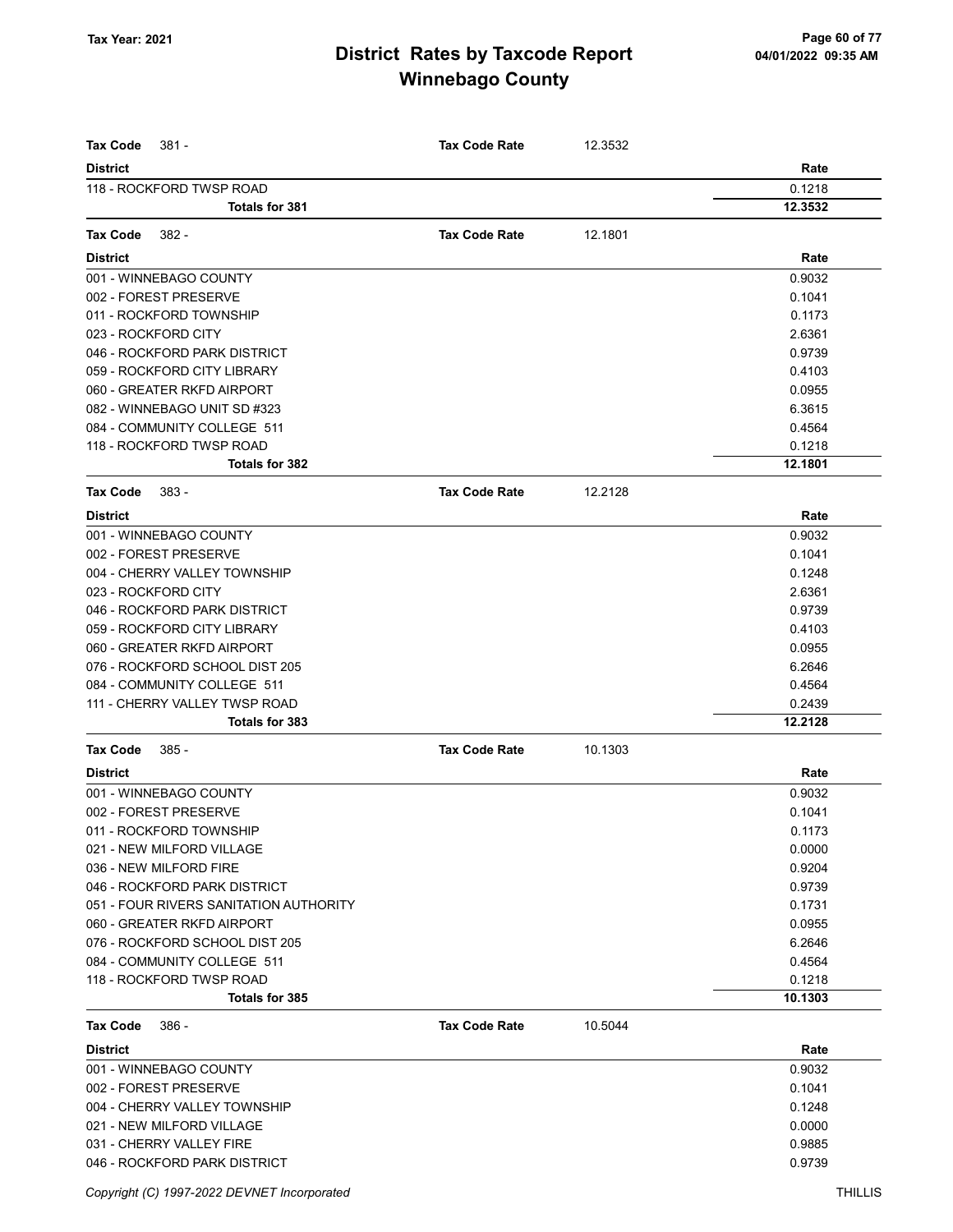| Tax Code<br>386 -                      | <b>Tax Code Rate</b> | 10.5044 |         |
|----------------------------------------|----------------------|---------|---------|
| <b>District</b>                        |                      |         | Rate    |
| 054 - CHERRY VALLEY LIBRARY            |                      |         | 0.3495  |
| 060 - GREATER RKFD AIRPORT             |                      |         | 0.0955  |
| 076 - ROCKFORD SCHOOL DIST 205         |                      |         | 6.2646  |
| 084 - COMMUNITY COLLEGE 511            |                      |         | 0.4564  |
| 111 - CHERRY VALLEY TWSP ROAD          |                      |         | 0.2439  |
| <b>Totals for 386</b>                  |                      |         | 10.5044 |
| $391 -$<br>Tax Code                    | <b>Tax Code Rate</b> | 12.2563 |         |
| <b>District</b>                        |                      |         | Rate    |
| 001 - WINNEBAGO COUNTY                 |                      |         | 0.9032  |
| 002 - FOREST PRESERVE                  |                      |         | 0.1041  |
| 011 - ROCKFORD TOWNSHIP                |                      |         | 0.1173  |
| 023 - ROCKFORD CITY                    |                      |         | 2.6361  |
| 046 - ROCKFORD PARK DISTRICT           |                      |         | 0.9739  |
| 051 - FOUR RIVERS SANITATION AUTHORITY |                      |         | 0.1731  |
| 059 - ROCKFORD CITY LIBRARY            |                      |         | 0.4103  |
| 060 - GREATER RKFD AIRPORT             |                      |         | 0.0955  |
| 076 - ROCKFORD SCHOOL DIST 205         |                      |         | 6.2646  |
| 084 - COMMUNITY COLLEGE 511            |                      |         | 0.4564  |
| 093 - NORTH MAIN TIF                   |                      |         | 0.0000  |
| 118 - ROCKFORD TWSP ROAD               |                      |         | 0.1218  |
| Totals for 391                         |                      |         | 12.2563 |
| <b>Tax Code</b><br>$392 -$             | <b>Tax Code Rate</b> | 12.2563 |         |
| <b>District</b>                        |                      |         | Rate    |
| 001 - WINNEBAGO COUNTY                 |                      |         | 0.9032  |
| 002 - FOREST PRESERVE                  |                      |         | 0.1041  |
| 011 - ROCKFORD TOWNSHIP                |                      |         | 0.1173  |
| 023 - ROCKFORD CITY                    |                      |         | 2.6361  |
| 046 - ROCKFORD PARK DISTRICT           |                      |         | 0.9739  |
| 051 - FOUR RIVERS SANITATION AUTHORITY |                      |         | 0.1731  |
| 059 - ROCKFORD CITY LIBRARY            |                      |         | 0.4103  |
| 060 - GREATER RKFD AIRPORT             |                      |         | 0.0955  |
| 076 - ROCKFORD SCHOOL DIST 205         |                      |         | 6.2646  |
| 084 - COMMUNITY COLLEGE 511            |                      |         | 0.4564  |
| 094 - GLOBAL TRADE TIF #1              |                      |         | 0.0000  |
| 118 - ROCKFORD TWSP ROAD               |                      |         | 0.1218  |
| <b>Totals for 392</b>                  |                      |         | 12.2563 |
| $393 -$<br>Tax Code                    | <b>Tax Code Rate</b> | 9.3328  |         |
| <b>District</b>                        |                      |         | Rate    |
| 001 - WINNEBAGO COUNTY                 |                      |         | 0.9032  |
| 002 - FOREST PRESERVE                  |                      |         | 0.1041  |
| 011 - ROCKFORD TOWNSHIP                |                      |         | 0.1173  |
| 021 - NEW MILFORD VILLAGE              |                      |         | 0.0000  |
| 036 - NEW MILFORD FIRE                 |                      |         | 0.9204  |
| 054 - CHERRY VALLEY LIBRARY            |                      |         | 0.3495  |
| 060 - GREATER RKFD AIRPORT             |                      |         | 0.0955  |
| 076 - ROCKFORD SCHOOL DIST 205         |                      |         | 6.2646  |
| 084 - COMMUNITY COLLEGE 511            |                      |         | 0.4564  |
| 118 - ROCKFORD TWSP ROAD               |                      |         | 0.1218  |
| Totals for 393                         |                      |         | 9.3328  |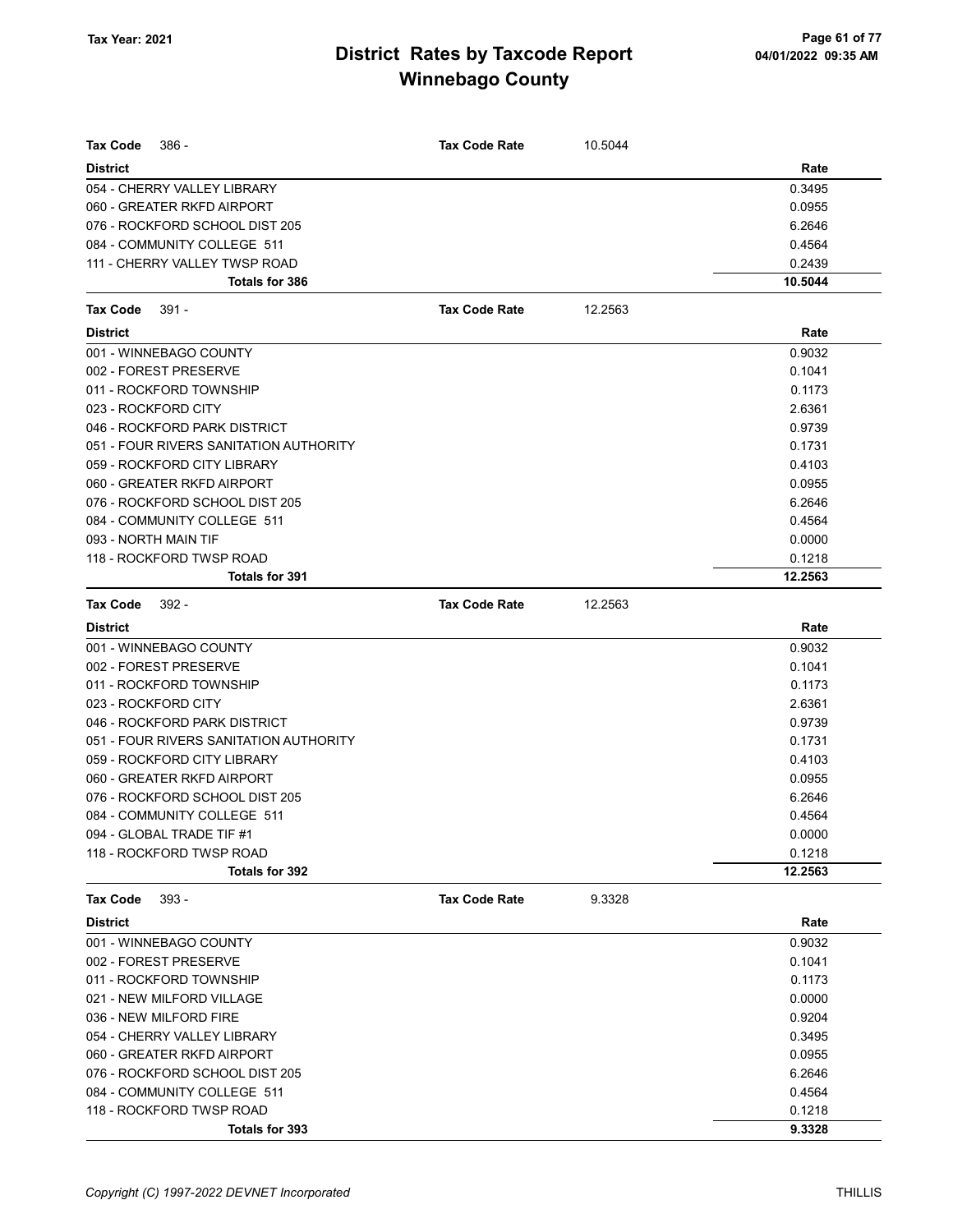| Tax Code<br>394                        | <b>Tax Code Rate</b> | 9.3328  |         |
|----------------------------------------|----------------------|---------|---------|
| <b>District</b>                        |                      |         | Rate    |
| 001 - WINNEBAGO COUNTY                 |                      |         | 0.9032  |
| 002 - FOREST PRESERVE                  |                      |         | 0.1041  |
| 011 - ROCKFORD TOWNSHIP                |                      |         | 0.1173  |
| 017 - CHERRY VALLEY VILLAGE            |                      |         | 0.0000  |
| 036 - NEW MILFORD FIRE                 |                      |         | 0.9204  |
| 054 - CHERRY VALLEY LIBRARY            |                      |         | 0.3495  |
| 060 - GREATER RKFD AIRPORT             |                      |         | 0.0955  |
| 076 - ROCKFORD SCHOOL DIST 205         |                      |         | 6.2646  |
| 084 - COMMUNITY COLLEGE 511            |                      |         | 0.4564  |
| 118 - ROCKFORD TWSP ROAD               |                      |         | 0.1218  |
| <b>Totals for 394</b>                  |                      |         | 9.3328  |
| Tax Code<br>396                        | <b>Tax Code Rate</b> | 9.4350  |         |
| <b>District</b>                        |                      |         | Rate    |
| 001 - WINNEBAGO COUNTY                 |                      |         | 0.9032  |
| 002 - FOREST PRESERVE                  |                      |         | 0.1041  |
| 004 - CHERRY VALLEY TOWNSHIP           |                      |         | 0.1248  |
| 017 - CHERRY VALLEY VILLAGE            |                      |         | 0.0000  |
| 031 - CHERRY VALLEY FIRE               |                      |         | 0.9885  |
| 054 - CHERRY VALLEY LIBRARY            |                      |         | 0.3495  |
| 076 - ROCKFORD SCHOOL DIST 205         |                      |         | 6.2646  |
| 084 - COMMUNITY COLLEGE 511            |                      |         | 0.4564  |
| 111 - CHERRY VALLEY TWSP ROAD          |                      |         | 0.2439  |
| <b>Totals for 396</b>                  |                      |         | 9.4350  |
| Tax Code<br>397                        | <b>Tax Code Rate</b> | 9.0514  |         |
| <b>District</b>                        |                      |         | Rate    |
| 001 - WINNEBAGO COUNTY                 |                      |         | 0.9032  |
| 002 - FOREST PRESERVE                  |                      |         | 0.1041  |
| 011 - ROCKFORD TOWNSHIP                |                      |         | 0.1173  |
| 017 - CHERRY VALLEY VILLAGE            |                      |         | 0.0000  |
| 031 - CHERRY VALLEY FIRE               |                      |         | 0.9885  |
| 060 - GREATER RKFD AIRPORT             |                      |         | 0.0955  |
| 076 - ROCKFORD SCHOOL DIST 205         |                      |         | 6.2646  |
| 084 - COMMUNITY COLLEGE 511            |                      |         | 0.4564  |
| 118 - ROCKFORD TWSP ROAD               |                      |         | 0.1218  |
| Totals for 397                         |                      |         | 9.0514  |
| $400 -$<br><b>Tax Code</b>             | <b>Tax Code Rate</b> | 12.2563 |         |
| <b>District</b>                        |                      |         | Rate    |
| 001 - WINNEBAGO COUNTY                 |                      |         | 0.9032  |
| 002 - FOREST PRESERVE                  |                      |         | 0.1041  |
| 011 - ROCKFORD TOWNSHIP                |                      |         | 0.1173  |
| 023 - ROCKFORD CITY                    |                      |         | 2.6361  |
| 046 - ROCKFORD PARK DISTRICT           |                      |         | 0.9739  |
| 051 - FOUR RIVERS SANITATION AUTHORITY |                      |         | 0.1731  |
| 059 - ROCKFORD CITY LIBRARY            |                      |         | 0.4103  |
| 060 - GREATER RKFD AIRPORT             |                      |         | 0.0955  |
| 076 - ROCKFORD SCHOOL DIST 205         |                      |         | 6.2646  |
| 084 - COMMUNITY COLLEGE 511            |                      |         | 0.4564  |
| 118 - ROCKFORD TWSP ROAD               |                      |         | 0.1218  |
| Totals for 400                         |                      |         | 12.2563 |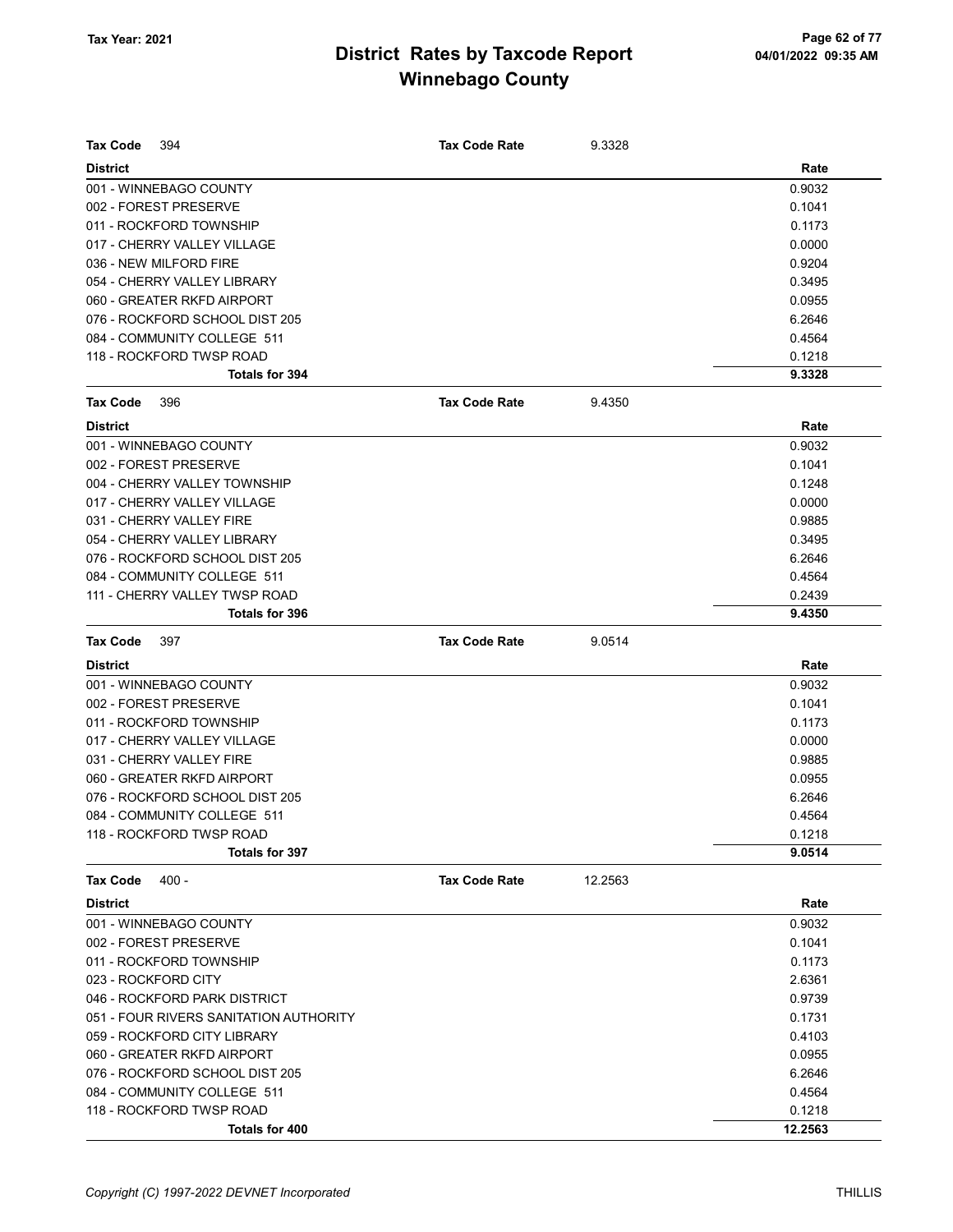| <b>Tax Code</b><br>401 -                                     | <b>Tax Code Rate</b> | 9.3917  |                  |
|--------------------------------------------------------------|----------------------|---------|------------------|
| <b>District</b>                                              |                      |         | Rate             |
| 001 - WINNEBAGO COUNTY                                       |                      |         | 0.9032           |
| 002 - FOREST PRESERVE                                        |                      |         | 0.1041           |
| 012 - ROCKTON TOWNSHIP                                       |                      |         | 0.1850           |
| 024 - ROCKTON VILLAGE                                        |                      |         | 0.6208           |
| 041 - ROCKTON FIRE                                           |                      |         | 0.6575           |
| 057 - TALCOTT FREE LIBRARY                                   |                      |         | 0.2792           |
| 074 - ROCKTON SCHOOL DIST 140                                |                      |         | 3.4985           |
| 077 - HONONEGAH HIGH SD #207                                 |                      |         | 2.5404           |
| 084 - COMMUNITY COLLEGE 511                                  |                      |         | 0.4564           |
| 119 - ROCKTON TWSP ROAD                                      |                      |         | 0.1466           |
| 167 - VILLAGE OF ROCKTON DOWNTOWN TIF                        |                      |         | 0.0000           |
| Totals for 401                                               |                      |         | 9.3917           |
| <b>Tax Code</b><br>402 -                                     | <b>Tax Code Rate</b> | 9.3917  |                  |
| <b>District</b>                                              |                      |         | Rate             |
| 001 - WINNEBAGO COUNTY                                       |                      |         | 0.9032           |
| 002 - FOREST PRESERVE                                        |                      |         | 0.1041           |
| 012 - ROCKTON TOWNSHIP                                       |                      |         | 0.1850           |
| 024 - ROCKTON VILLAGE                                        |                      |         | 0.6208           |
| 041 - ROCKTON FIRE                                           |                      |         | 0.6575           |
| 057 - TALCOTT FREE LIBRARY                                   |                      |         | 0.2792           |
| 074 - ROCKTON SCHOOL DIST 140                                |                      |         | 3.4985           |
| 077 - HONONEGAH HIGH SD #207                                 |                      |         | 2.5404           |
| 084 - COMMUNITY COLLEGE 511                                  |                      |         | 0.4564           |
| 119 - ROCKTON TWSP ROAD                                      |                      |         | 0.1466           |
| 125 - WAGON WHEEL TIF                                        |                      |         | 0.0000           |
| Totals for 402                                               |                      |         | 9.3917           |
| 403 - RIVER OAKS TIF<br><b>Tax Code</b>                      | <b>Tax Code Rate</b> | 12.2563 |                  |
| <b>District</b>                                              |                      |         | Rate             |
| 001 - WINNEBAGO COUNTY                                       |                      |         | 0.9032           |
|                                                              |                      |         | 0.1041           |
| 002 - FOREST PRESERVE                                        |                      |         |                  |
| 011 - ROCKFORD TOWNSHIP<br>023 - ROCKFORD CITY               |                      |         | 0.1173<br>2.6361 |
| 046 - ROCKFORD PARK DISTRICT                                 |                      |         | 0.9739           |
|                                                              |                      |         |                  |
| 051 - FOUR RIVERS SANITATION AUTHORITY                       |                      |         | 0.1731           |
| 059 - ROCKFORD CITY LIBRARY                                  |                      |         | 0.4103           |
| 060 - GREATER RKFD AIRPORT<br>076 - ROCKFORD SCHOOL DIST 205 |                      |         | 0.0955           |
|                                                              |                      |         | 6.2646           |
| 084 - COMMUNITY COLLEGE 511                                  |                      |         | 0.4564           |
| 118 - ROCKFORD TWSP ROAD<br>126 - RIVER OAKS TIF             |                      |         | 0.1218           |
| Totals for 403                                               |                      |         | 0.0000           |
|                                                              |                      |         | 12.2563          |
| <b>Tax Code</b><br>$404 -$                                   | <b>Tax Code Rate</b> | 12.2563 |                  |
| <b>District</b>                                              |                      |         | Rate             |
| 001 - WINNEBAGO COUNTY                                       |                      |         | 0.9032           |
| 002 - FOREST PRESERVE                                        |                      |         | 0.1041           |
| 011 - ROCKFORD TOWNSHIP                                      |                      |         | 0.1173           |
| 023 - ROCKFORD CITY                                          |                      |         | 2.6361           |
| 046 - ROCKFORD PARK DISTRICT                                 |                      |         | 0.9739           |
| 051 - FOUR RIVERS SANITATION AUTHORITY                       |                      |         | 0.1731           |
| 059 - ROCKFORD CITY LIBRARY                                  |                      |         | 0.4103           |
| 060 - GREATER RKFD AIRPORT                                   |                      |         | 0.0955           |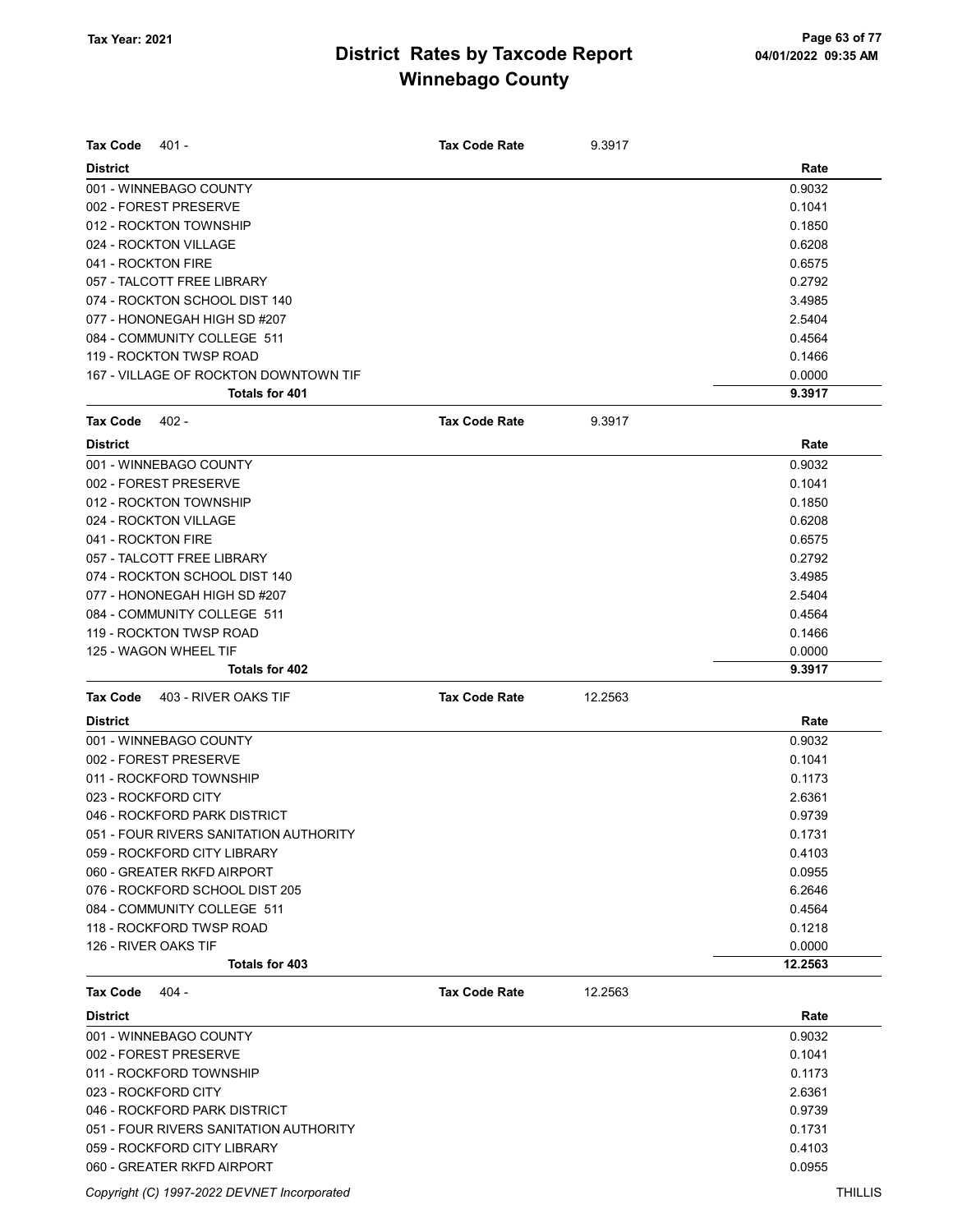| <b>Tax Code</b>   | 404 -                                           | <b>Tax Code Rate</b> | 12.2563 |         |
|-------------------|-------------------------------------------------|----------------------|---------|---------|
| <b>District</b>   |                                                 |                      |         | Rate    |
|                   | 076 - ROCKFORD SCHOOL DIST 205                  |                      |         | 6.2646  |
|                   | 084 - COMMUNITY COLLEGE 511                     |                      |         | 0.4564  |
|                   | 118 - ROCKFORD TWSP ROAD                        |                      |         | 0.1218  |
|                   | 127 - GARRISON SCHOOL TIF                       |                      |         | 0.0000  |
|                   | Totals for 404                                  |                      |         | 12.2563 |
|                   | <b>Tax Code</b> 405 - KISHWAUKEE & HARRISON TIF | <b>Tax Code Rate</b> | 12.2563 |         |
| <b>District</b>   |                                                 |                      |         | Rate    |
|                   | 001 - WINNEBAGO COUNTY                          |                      |         | 0.9032  |
|                   | 002 - FOREST PRESERVE                           |                      |         | 0.1041  |
|                   | 011 - ROCKFORD TOWNSHIP                         |                      |         | 0.1173  |
|                   | 023 - ROCKFORD CITY                             |                      |         | 2.6361  |
|                   | 046 - ROCKFORD PARK DISTRICT                    |                      |         | 0.9739  |
|                   | 051 - FOUR RIVERS SANITATION AUTHORITY          |                      |         | 0.1731  |
|                   | 059 - ROCKFORD CITY LIBRARY                     |                      |         | 0.4103  |
|                   | 060 - GREATER RKFD AIRPORT                      |                      |         | 0.0955  |
|                   | 076 - ROCKFORD SCHOOL DIST 205                  |                      |         | 6.2646  |
|                   | 084 - COMMUNITY COLLEGE 511                     |                      |         | 0.4564  |
|                   | 118 - ROCKFORD TWSP ROAD                        |                      |         | 0.1218  |
|                   | 128 - KISHWAUKEE & HARRISON TIF                 |                      |         | 0.0000  |
|                   | Totals for 405                                  |                      |         | 12.2563 |
| Tax Code          | 406 - LINCOLNWOOD TIF #2                        | <b>Tax Code Rate</b> | 12.2563 |         |
| <b>District</b>   |                                                 |                      |         | Rate    |
|                   | 001 - WINNEBAGO COUNTY                          |                      |         | 0.9032  |
|                   | 002 - FOREST PRESERVE                           |                      |         | 0.1041  |
|                   | 011 - ROCKFORD TOWNSHIP                         |                      |         | 0.1173  |
|                   | 023 - ROCKFORD CITY                             |                      |         | 2.6361  |
|                   | 046 - ROCKFORD PARK DISTRICT                    |                      |         | 0.9739  |
|                   | 051 - FOUR RIVERS SANITATION AUTHORITY          |                      |         | 0.1731  |
|                   | 059 - ROCKFORD CITY LIBRARY                     |                      |         | 0.4103  |
|                   | 060 - GREATER RKFD AIRPORT                      |                      |         | 0.0955  |
|                   | 076 - ROCKFORD SCHOOL DIST 205                  |                      |         | 6.2646  |
|                   | 084 - COMMUNITY COLLEGE 511                     |                      |         | 0.4564  |
|                   | 118 - ROCKFORD TWSP ROAD                        |                      |         | 0.1218  |
|                   | 129 - LINCOLNWOOD TIF #2                        |                      |         | 0.0000  |
|                   | Totals for 406                                  |                      |         | 12.2563 |
| Tax Code          | 407 - HOPE VI TIF                               | <b>Tax Code Rate</b> | 12.2563 |         |
| <b>District</b>   |                                                 |                      |         | Rate    |
|                   | 001 - WINNEBAGO COUNTY                          |                      |         | 0.9032  |
|                   | 002 - FOREST PRESERVE                           |                      |         | 0.1041  |
|                   | 011 - ROCKFORD TOWNSHIP                         |                      |         | 0.1173  |
|                   | 023 - ROCKFORD CITY                             |                      |         | 2.6361  |
|                   | 046 - ROCKFORD PARK DISTRICT                    |                      |         | 0.9739  |
|                   | 051 - FOUR RIVERS SANITATION AUTHORITY          |                      |         | 0.1731  |
|                   | 059 - ROCKFORD CITY LIBRARY                     |                      |         | 0.4103  |
|                   | 060 - GREATER RKFD AIRPORT                      |                      |         | 0.0955  |
|                   | 076 - ROCKFORD SCHOOL DIST 205                  |                      |         | 6.2646  |
|                   | 084 - COMMUNITY COLLEGE 511                     |                      |         | 0.4564  |
|                   | 118 - ROCKFORD TWSP ROAD                        |                      |         | 0.1218  |
| 130 - HOPE VI TIF |                                                 |                      |         | 0.0000  |
|                   | Totals for 407                                  |                      |         | 12.2563 |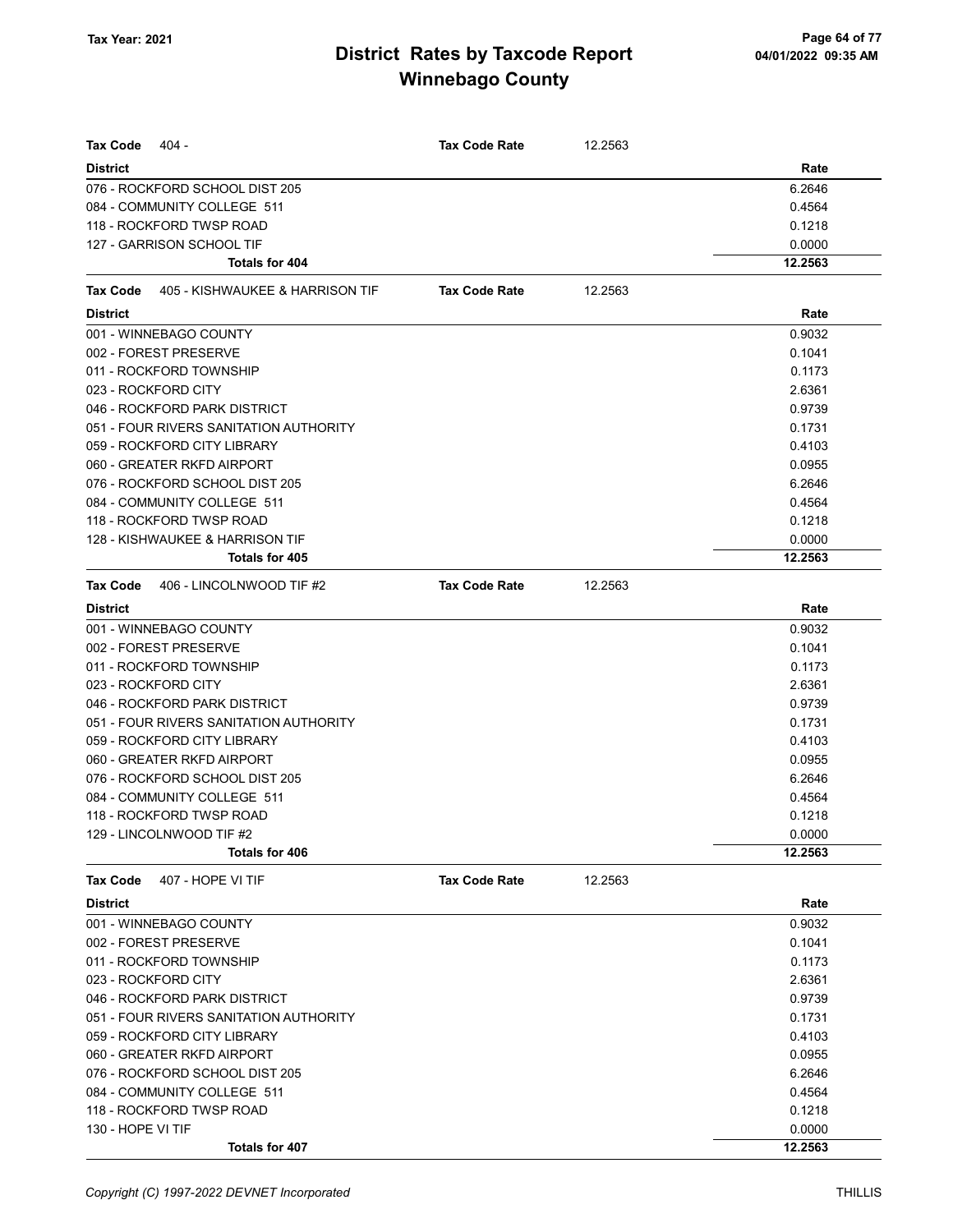| <b>Tax Code</b><br>408 - SOUTH MAIN-ROCK ST TIF     | <b>Tax Code Rate</b> | 12.2563 |         |
|-----------------------------------------------------|----------------------|---------|---------|
| <b>District</b>                                     |                      |         | Rate    |
| 001 - WINNEBAGO COUNTY                              |                      |         | 0.9032  |
| 002 - FOREST PRESERVE                               |                      |         | 0.1041  |
| 011 - ROCKFORD TOWNSHIP                             |                      |         | 0.1173  |
| 023 - ROCKFORD CITY                                 |                      |         | 2.6361  |
| 046 - ROCKFORD PARK DISTRICT                        |                      |         | 0.9739  |
| 051 - FOUR RIVERS SANITATION AUTHORITY              |                      |         | 0.1731  |
| 059 - ROCKFORD CITY LIBRARY                         |                      |         | 0.4103  |
| 060 - GREATER RKFD AIRPORT                          |                      |         | 0.0955  |
| 076 - ROCKFORD SCHOOL DIST 205                      |                      |         | 6.2646  |
| 084 - COMMUNITY COLLEGE 511                         |                      |         | 0.4564  |
| 118 - ROCKFORD TWSP ROAD                            |                      |         | 0.1218  |
| 177 - SOUTH MAIN-ROCK ST TIF                        |                      |         | 0.0000  |
| Totals for 408                                      |                      |         | 12.2563 |
| 409 - NORTH 2ND / LOVES PARK TIF<br><b>Tax Code</b> | <b>Tax Code Rate</b> | 10.0819 |         |
| <b>District</b>                                     |                      |         | Rate    |
| 001 - WINNEBAGO COUNTY                              |                      |         | 0.9032  |
| 002 - FOREST PRESERVE                               |                      |         | 0.1041  |
| 011 - ROCKFORD TOWNSHIP                             |                      |         | 0.1173  |
| 019 - LOVES PARK CITY                               |                      |         | 0.0000  |
| 046 - ROCKFORD PARK DISTRICT                        |                      |         | 0.9739  |
| 051 - FOUR RIVERS SANITATION AUTHORITY              |                      |         | 0.1731  |
| 055 - NORTH SUBURBAN LIBRARY                        |                      |         | 0.2777  |
| 060 - GREATER RKFD AIRPORT                          |                      |         | 0.0955  |
| 070 - HARLEM SCHOOL DIST 122                        |                      |         | 6.8589  |
| 084 - COMMUNITY COLLEGE 511                         |                      |         | 0.4564  |
| 118 - ROCKFORD TWSP ROAD                            |                      |         | 0.1218  |
| 132 - NORTH 2ND TIF LOVES PARK                      |                      |         | 0.0000  |
| <b>Totals for 409</b>                               |                      |         | 10.0819 |
| $410 -$<br>Tax Code                                 | <b>Tax Code Rate</b> | 12.2563 |         |
| <b>District</b>                                     |                      |         | Rate    |
| 001 - WINNEBAGO COUNTY                              |                      |         | 0.9032  |
| 002 - FOREST PRESERVE                               |                      |         | 0.1041  |
| 011 - ROCKFORD TOWNSHIP                             |                      |         | 0.1173  |
| 023 - ROCKFORD CITY                                 |                      |         | 2.6361  |
| 046 - ROCKFORD PARK DISTRICT                        |                      |         | 0.9739  |
| 051 - FOUR RIVERS SANITATION AUTHORITY              |                      |         | 0.1731  |
| 059 - ROCKFORD CITY LIBRARY                         |                      |         | 0.4103  |
| 060 - GREATER RKFD AIRPORT                          |                      |         | 0.0955  |
| 076 - ROCKFORD SCHOOL DIST 205                      |                      |         | 6.2646  |
| 084 - COMMUNITY COLLEGE 511                         |                      |         | 0.4564  |
| 118 - ROCKFORD TWSP ROAD                            |                      |         | 0.1218  |
| 133 - GLOBAL TRADE TIF #2                           |                      |         | 0.0000  |
| Totals for 410                                      |                      |         | 12.2563 |
| 411 - GLOBAL TRADE TIF #2<br>Tax Code               | <b>Tax Code Rate</b> | 12.0832 |         |
| <b>District</b>                                     |                      |         | Rate    |
| 001 - WINNEBAGO COUNTY                              |                      |         | 0.9032  |
| 002 - FOREST PRESERVE                               |                      |         | 0.1041  |
| 011 - ROCKFORD TOWNSHIP                             |                      |         | 0.1173  |
| 023 - ROCKFORD CITY                                 |                      |         | 2.6361  |
| 046 - ROCKFORD PARK DISTRICT                        |                      |         | 0.9739  |
| 059 - ROCKFORD CITY LIBRARY                         |                      |         | 0.4103  |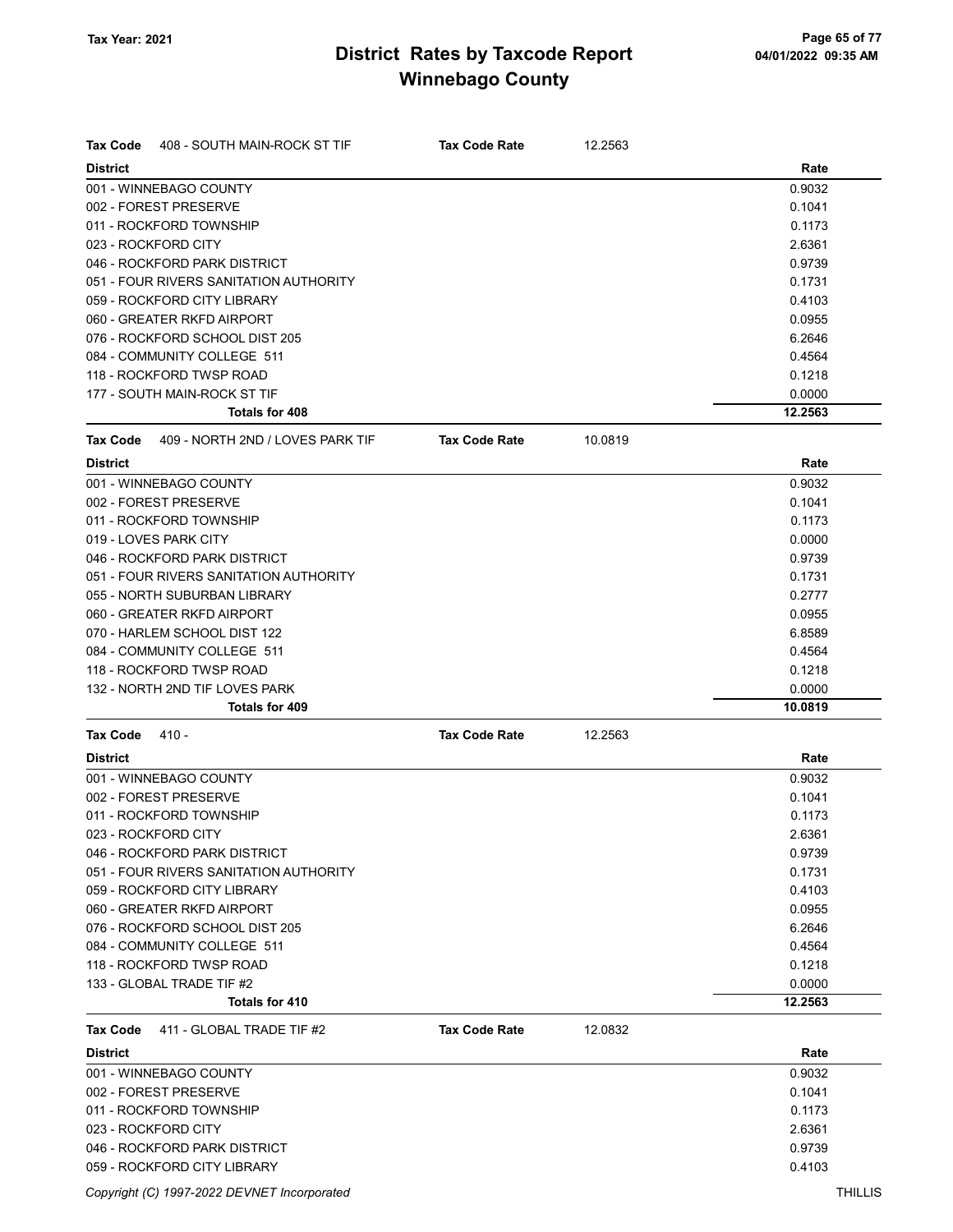| <b>Tax Code</b><br>411 - GLOBAL TRADE TIF #2            | <b>Tax Code Rate</b> | 12.0832 |         |
|---------------------------------------------------------|----------------------|---------|---------|
| <b>District</b>                                         |                      |         | Rate    |
| 060 - GREATER RKFD AIRPORT                              |                      |         | 0.0955  |
| 076 - ROCKFORD SCHOOL DIST 205                          |                      |         | 6.2646  |
| 084 - COMMUNITY COLLEGE 511                             |                      |         | 0.4564  |
| 118 - ROCKFORD TWSP ROAD                                |                      |         | 0.1218  |
| 133 - GLOBAL TRADE TIF #2                               |                      |         | 0.0000  |
| <b>Totals for 411</b>                                   |                      |         | 12.0832 |
| 412 - ASSISTED LIVING / RIVER HOUSING<br>Tax Code       | <b>Tax Code Rate</b> | 12.2563 |         |
| <b>District</b>                                         |                      |         | Rate    |
| 001 - WINNEBAGO COUNTY                                  |                      |         | 0.9032  |
| 002 - FOREST PRESERVE                                   |                      |         | 0.1041  |
| 011 - ROCKFORD TOWNSHIP                                 |                      |         | 0.1173  |
| 023 - ROCKFORD CITY                                     |                      |         | 2.6361  |
| 046 - ROCKFORD PARK DISTRICT                            |                      |         | 0.9739  |
| 051 - FOUR RIVERS SANITATION AUTHORITY                  |                      |         | 0.1731  |
| 059 - ROCKFORD CITY LIBRARY                             |                      |         | 0.4103  |
| 060 - GREATER RKFD AIRPORT                              |                      |         | 0.0955  |
| 076 - ROCKFORD SCHOOL DIST 205                          |                      |         | 6.2646  |
| 084 - COMMUNITY COLLEGE 511                             |                      |         | 0.4564  |
| 118 - ROCKFORD TWSP ROAD                                |                      |         | 0.1218  |
| 134 - ASSISTED LIVING/ RIVER HOUSING TIF                |                      |         | 0.0000  |
| Totals for 412                                          |                      |         | 12.2563 |
| 413 - NORTH 2ND / MACHESNEY PARK TIF<br><b>Tax Code</b> | <b>Tax Code Rate</b> | 9.5510  |         |
| <b>District</b>                                         |                      |         | Rate    |
| 001 - WINNEBAGO COUNTY                                  |                      |         | 0.9032  |
| 002 - FOREST PRESERVE                                   |                      |         | 0.1041  |
| 006 - HARLEM TOWNSHIP                                   |                      |         | 0.1025  |
| 020 - MACHESNEY PARK VILLAGE                            |                      |         | 0.0000  |
| 035 - HARLEM-ROSCOE FIRE                                |                      |         | 0.7087  |
| 055 - NORTH SUBURBAN LIBRARY                            |                      |         | 0.2777  |
| 060 - GREATER RKFD AIRPORT                              |                      |         | 0.0955  |
| 070 - HARLEM SCHOOL DIST 122                            |                      |         | 6.8589  |
| 084 - COMMUNITY COLLEGE 511                             |                      |         | 0.4564  |
| 113 - HARLEM TWSP ROAD                                  |                      |         | 0.0440  |
| 135 - NORTH 2ND TIF MACHESNEY PARK                      |                      |         | 0.0000  |
| Totals for 413                                          |                      |         | 9.5510  |
| 414 - NORTH 2ND / MACHESNEY PARK TIF<br><b>Tax Code</b> | <b>Tax Code Rate</b> | 9.7241  |         |
| <b>District</b>                                         |                      |         | Rate    |
| 001 - WINNEBAGO COUNTY                                  |                      |         | 0.9032  |
| 002 - FOREST PRESERVE                                   |                      |         | 0.1041  |
| 006 - HARLEM TOWNSHIP                                   |                      |         | 0.1025  |
| 020 - MACHESNEY PARK VILLAGE                            |                      |         | 0.0000  |
| 035 - HARLEM-ROSCOE FIRE                                |                      |         | 0.7087  |
| 051 - FOUR RIVERS SANITATION AUTHORITY                  |                      |         | 0.1731  |
| 055 - NORTH SUBURBAN LIBRARY                            |                      |         | 0.2777  |
| 060 - GREATER RKFD AIRPORT                              |                      |         | 0.0955  |
| 070 - HARLEM SCHOOL DIST 122                            |                      |         | 6.8589  |
| 084 - COMMUNITY COLLEGE 511                             |                      |         | 0.4564  |
| 113 - HARLEM TWSP ROAD                                  |                      |         | 0.0440  |
| 135 - NORTH 2ND TIF MACHESNEY PARK                      |                      |         | 0.0000  |
| Totals for 414                                          |                      |         | 9.7241  |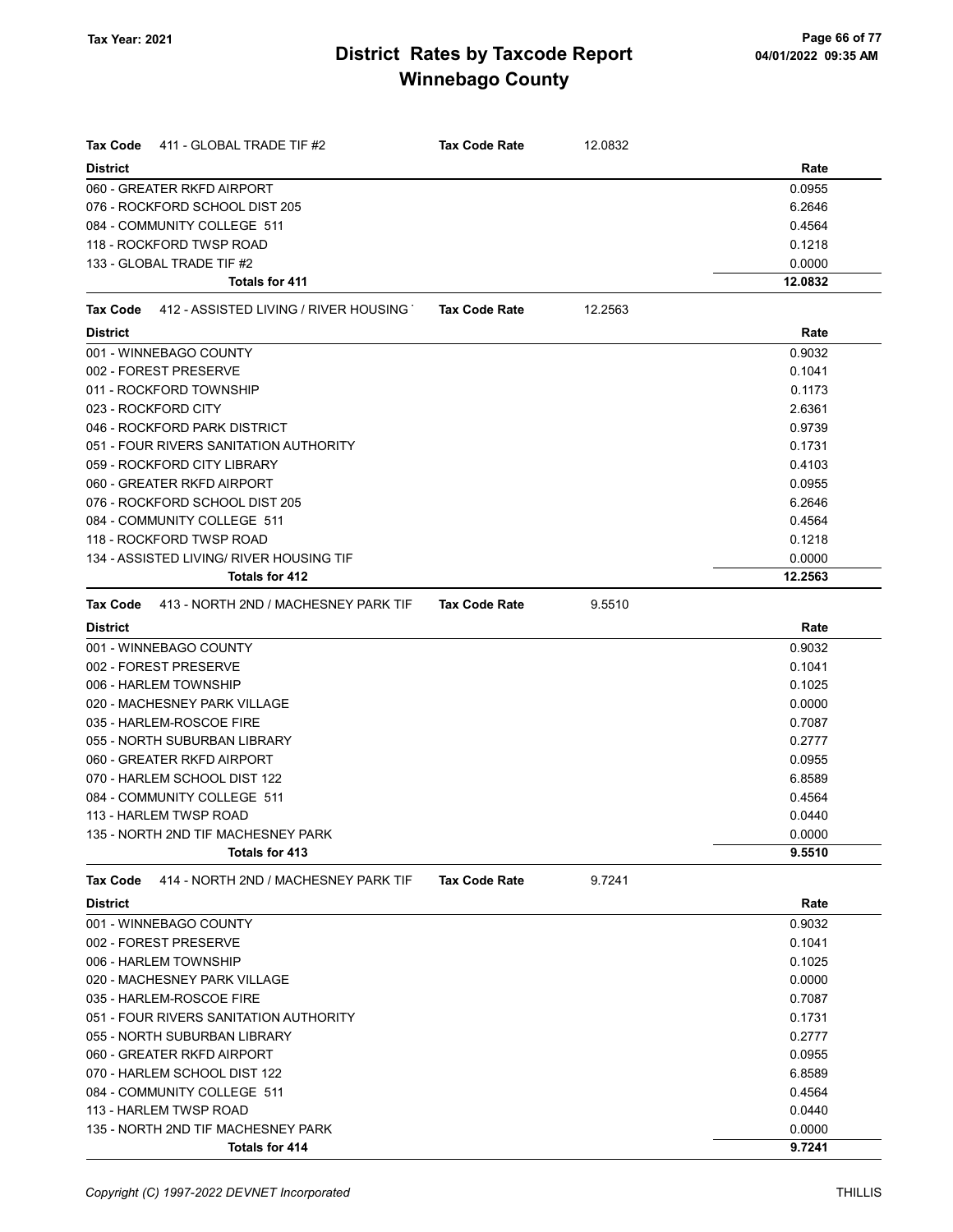| <b>Tax Code</b><br>415 - GARDNER-PARK TIF | <b>Tax Code Rate</b> | 8.8978  |         |
|-------------------------------------------|----------------------|---------|---------|
| <b>District</b>                           |                      |         | Rate    |
| 001 - WINNEBAGO COUNTY                    |                      |         | 0.9032  |
| 002 - FOREST PRESERVE                     |                      |         | 0.1041  |
| 013 - ROSCOE TOWNSHIP                     |                      |         | 0.1371  |
| 026 - SOUTH BELOIT CITY                   |                      |         | 1.0169  |
| 061 - SOUTH BELOIT CITY LIBRARY           |                      |         | 0.1946  |
| 079 - SOUTH BELOIT SD #320                |                      |         | 5.9293  |
| 084 - COMMUNITY COLLEGE 511               |                      |         | 0.4564  |
| 120 - ROSCOE TWSP ROAD                    |                      |         | 0.1562  |
| 179 - GARDNER-PARK TIF                    |                      |         | 0.0000  |
| Totals for 415                            |                      |         | 8.8978  |
| <b>Tax Code</b><br>416 -                  | <b>Tax Code Rate</b> | 9.4339  |         |
| <b>District</b>                           |                      |         | Rate    |
| 001 - WINNEBAGO COUNTY                    |                      |         | 0.9032  |
| 002 - FOREST PRESERVE                     |                      |         | 0.1041  |
| 006 - HARLEM TOWNSHIP                     |                      |         | 0.1025  |
| 020 - MACHESNEY PARK VILLAGE              |                      |         | 0.0000  |
| 037 - NORTH PARK FIRE                     |                      |         | 0.4185  |
| 051 - FOUR RIVERS SANITATION AUTHORITY    |                      |         | 0.1731  |
| 055 - NORTH SUBURBAN LIBRARY              |                      |         | 0.2777  |
| 060 - GREATER RKFD AIRPORT                |                      |         | 0.0955  |
| 070 - HARLEM SCHOOL DIST 122              |                      |         | 6.8589  |
| 084 - COMMUNITY COLLEGE 511               |                      |         | 0.4564  |
| 113 - HARLEM TWSP ROAD                    |                      |         | 0.0440  |
| 135 - NORTH 2ND TIF MACHESNEY PARK        |                      |         | 0.0000  |
| <b>Totals for 416</b>                     |                      |         | 9.4339  |
| 417 - MAIN/WHITMAN TIF<br><b>Tax Code</b> | <b>Tax Code Rate</b> | 12.2563 |         |
| <b>District</b>                           |                      |         | Rate    |
| 001 - WINNEBAGO COUNTY                    |                      |         | 0.9032  |
| 002 - FOREST PRESERVE                     |                      |         | 0.1041  |
| 011 - ROCKFORD TOWNSHIP                   |                      |         | 0.1173  |
| 023 - ROCKFORD CITY                       |                      |         | 2.6361  |
| 046 - ROCKFORD PARK DISTRICT              |                      |         | 0.9739  |
| 051 - FOUR RIVERS SANITATION AUTHORITY    |                      |         | 0.1731  |
| 059 - ROCKFORD CITY LIBRARY               |                      |         | 0.4103  |
| 060 - GREATER RKFD AIRPORT                |                      |         | 0.0955  |
| 076 - ROCKFORD SCHOOL DIST 205            |                      |         | 6.2646  |
| 084 - COMMUNITY COLLEGE 511               |                      |         | 0.4564  |
| 118 - ROCKFORD TWSP ROAD                  |                      |         | 0.1218  |
| 137 - MAIN & WHITMAN TIF                  |                      |         | 0.0000  |
| Totals for 417                            |                      |         | 12.2563 |
| <b>Tax Code</b><br>418 - MIDTOWN TIF      | <b>Tax Code Rate</b> | 12.2563 |         |
| <b>District</b>                           |                      |         | Rate    |
| 001 - WINNEBAGO COUNTY                    |                      |         | 0.9032  |
| 002 - FOREST PRESERVE                     |                      |         | 0.1041  |
| 011 - ROCKFORD TOWNSHIP                   |                      |         | 0.1173  |
| 023 - ROCKFORD CITY                       |                      |         | 2.6361  |
| 046 - ROCKFORD PARK DISTRICT              |                      |         | 0.9739  |
| 051 - FOUR RIVERS SANITATION AUTHORITY    |                      |         | 0.1731  |
| 059 - ROCKFORD CITY LIBRARY               |                      |         | 0.4103  |
| 060 - GREATER RKFD AIRPORT                |                      |         | 0.0955  |
| 076 - ROCKFORD SCHOOL DIST 205            |                      |         | 6.2646  |

Copyright (C) 1997-2022 DEVNET Incorporated THILLIS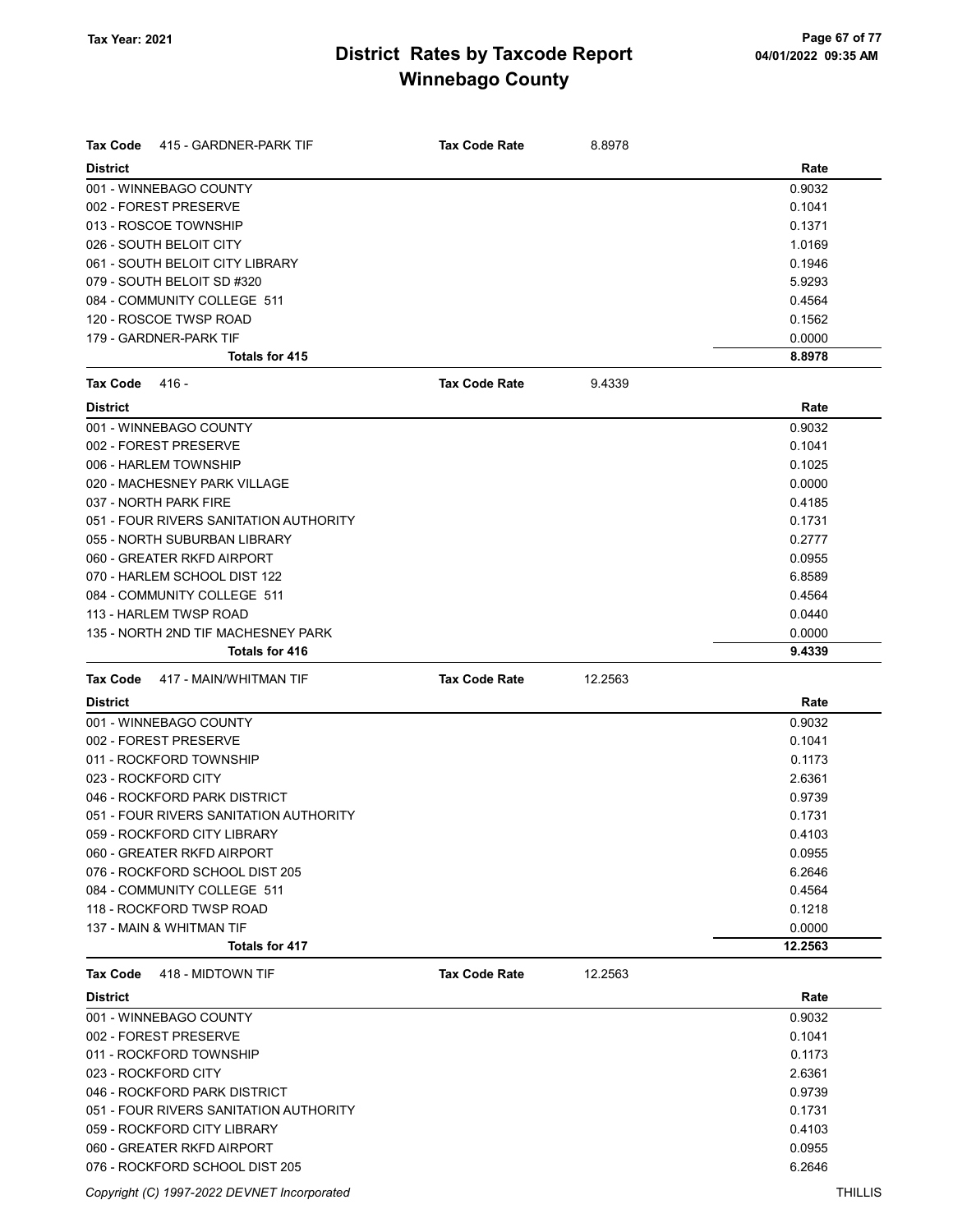| Tax Code           | 418 - MIDTOWN TIF                      | <b>Tax Code Rate</b> | 12.2563 |         |
|--------------------|----------------------------------------|----------------------|---------|---------|
| <b>District</b>    |                                        |                      |         | Rate    |
|                    | 084 - COMMUNITY COLLEGE 511            |                      |         | 0.4564  |
|                    | 118 - ROCKFORD TWSP ROAD               |                      |         | 0.1218  |
| 138 - MIDTOWN TIF  |                                        |                      |         | 0.0000  |
|                    | Totals for 418                         |                      |         | 12.2563 |
| <b>Tax Code</b>    | 419 - KISH/HAR TIF #2                  | <b>Tax Code Rate</b> | 12.2563 |         |
| <b>District</b>    |                                        |                      |         | Rate    |
|                    | 001 - WINNEBAGO COUNTY                 |                      |         | 0.9032  |
|                    | 002 - FOREST PRESERVE                  |                      |         | 0.1041  |
|                    | 011 - ROCKFORD TOWNSHIP                |                      |         | 0.1173  |
|                    | 023 - ROCKFORD CITY                    |                      |         | 2.6361  |
|                    | 046 - ROCKFORD PARK DISTRICT           |                      |         | 0.9739  |
|                    | 051 - FOUR RIVERS SANITATION AUTHORITY |                      |         | 0.1731  |
|                    | 059 - ROCKFORD CITY LIBRARY            |                      |         | 0.4103  |
|                    | 060 - GREATER RKFD AIRPORT             |                      |         | 0.0955  |
|                    | 076 - ROCKFORD SCHOOL DIST 205         |                      |         | 6.2646  |
|                    | 084 - COMMUNITY COLLEGE 511            |                      |         | 0.4564  |
|                    | 118 - ROCKFORD TWSP ROAD               |                      |         | 0.1218  |
|                    | 139 - KISHWAUKEE & HARRISON TIF #2     |                      |         | 0.0000  |
|                    | Totals for 419                         |                      |         | 12.2563 |
| <b>Tax Code</b>    | $420 -$                                | <b>Tax Code Rate</b> | 9.3917  |         |
| <b>District</b>    |                                        |                      |         | Rate    |
|                    | 001 - WINNEBAGO COUNTY                 |                      |         | 0.9032  |
|                    | 002 - FOREST PRESERVE                  |                      |         | 0.1041  |
|                    | 012 - ROCKTON TOWNSHIP                 |                      |         | 0.1850  |
|                    | 024 - ROCKTON VILLAGE                  |                      |         | 0.6208  |
| 041 - ROCKTON FIRE |                                        |                      |         | 0.6575  |
|                    | 057 - TALCOTT FREE LIBRARY             |                      |         | 0.2792  |
|                    | 074 - ROCKTON SCHOOL DIST 140          |                      |         | 3.4985  |
|                    | 077 - HONONEGAH HIGH SD #207           |                      |         | 2.5404  |
|                    | 084 - COMMUNITY COLLEGE 511            |                      |         | 0.4564  |
|                    | 119 - ROCKTON TWSP ROAD                |                      |         | 0.1466  |
|                    | 140 - FORMER BELOIT CORP TIF           |                      |         | 0.0000  |
|                    | Totals for 420                         |                      |         | 9.3917  |
| Tax Code           | 421 - GLOBAL TRADE TIF #3              | <b>Tax Code Rate</b> | 12.2563 |         |
| <b>District</b>    |                                        |                      |         | Rate    |
|                    | 001 - WINNEBAGO COUNTY                 |                      |         | 0.9032  |
|                    | 002 - FOREST PRESERVE                  |                      |         | 0.1041  |
|                    | 011 - ROCKFORD TOWNSHIP                |                      |         | 0.1173  |
|                    | 023 - ROCKFORD CITY                    |                      |         | 2.6361  |
|                    | 046 - ROCKFORD PARK DISTRICT           |                      |         | 0.9739  |
|                    | 051 - FOUR RIVERS SANITATION AUTHORITY |                      |         | 0.1731  |
|                    | 059 - ROCKFORD CITY LIBRARY            |                      |         | 0.4103  |
|                    | 060 - GREATER RKFD AIRPORT             |                      |         | 0.0955  |
|                    | 076 - ROCKFORD SCHOOL DIST 205         |                      |         | 6.2646  |
|                    | 084 - COMMUNITY COLLEGE 511            |                      |         | 0.4564  |
|                    | 118 - ROCKFORD TWSP ROAD               |                      |         | 0.1218  |
|                    | 141 - GLOBAL TRADE TIF #3              |                      |         | 0.0000  |
|                    | Totals for 421                         |                      |         | 12.2563 |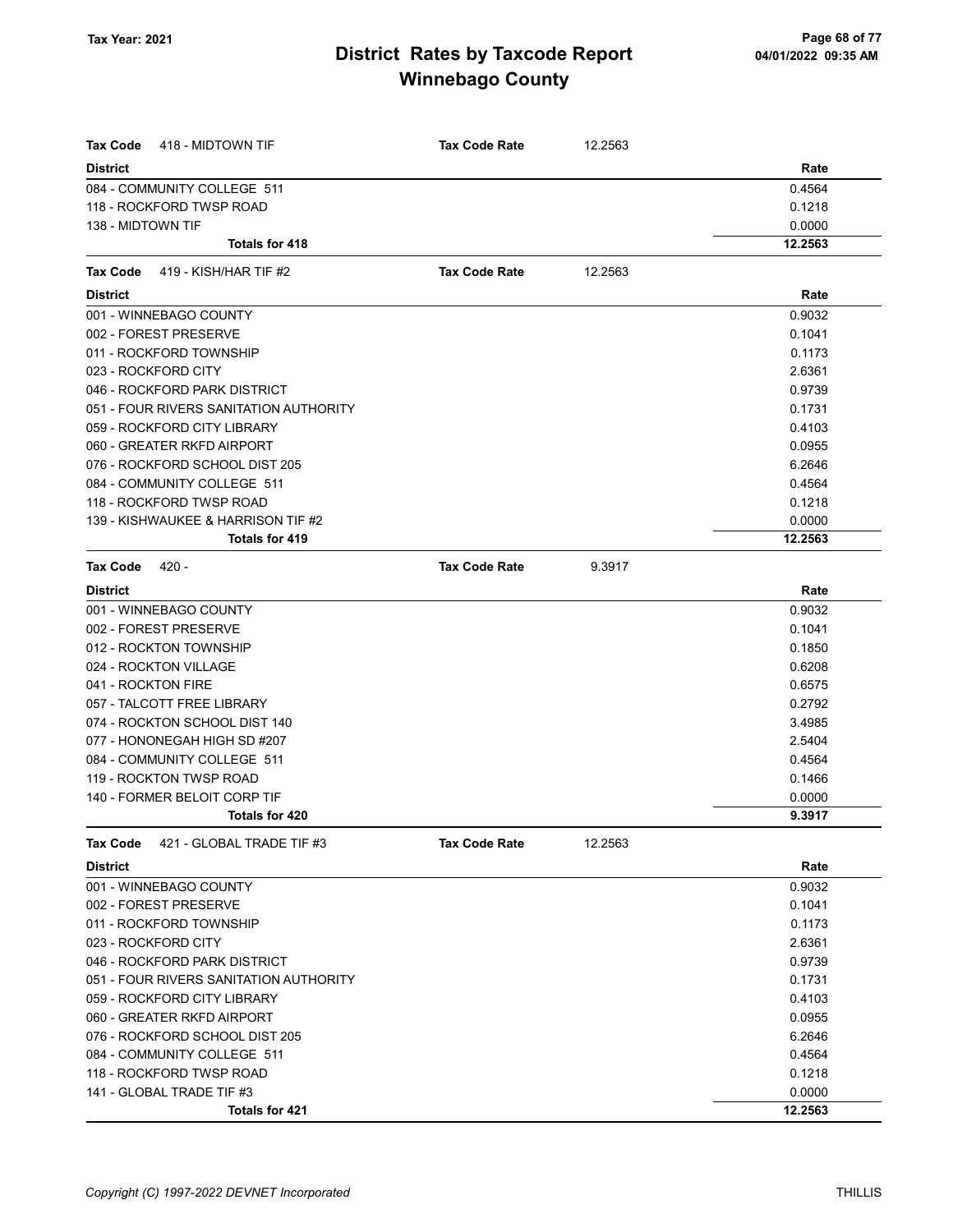| <b>Tax Code</b><br>422 -                         | <b>Tax Code Rate</b> | 12.2563 |         |
|--------------------------------------------------|----------------------|---------|---------|
| <b>District</b>                                  |                      |         | Rate    |
| 001 - WINNEBAGO COUNTY                           |                      |         | 0.9032  |
| 002 - FOREST PRESERVE                            |                      |         | 0.1041  |
| 011 - ROCKFORD TOWNSHIP                          |                      |         | 0.1173  |
| 023 - ROCKFORD CITY                              |                      |         | 2.6361  |
| 046 - ROCKFORD PARK DISTRICT                     |                      |         | 0.9739  |
| 051 - FOUR RIVERS SANITATION AUTHORITY           |                      |         | 0.1731  |
| 059 - ROCKFORD CITY LIBRARY                      |                      |         | 0.4103  |
| 060 - GREATER RKFD AIRPORT                       |                      |         | 0.0955  |
| 076 - ROCKFORD SCHOOL DIST 205                   |                      |         | 6.2646  |
| 084 - COMMUNITY COLLEGE 511                      |                      |         | 0.4564  |
| 118 - ROCKFORD TWSP ROAD                         |                      |         | 0.1218  |
| 142 - RIVER DISTRICT NORTH TIF                   |                      |         | 0.0000  |
| <b>Totals for 422</b>                            |                      |         | 12.2563 |
| <b>Tax Code</b><br>423 -                         | <b>Tax Code Rate</b> | 12.2563 |         |
| <b>District</b>                                  |                      |         | Rate    |
| 001 - WINNEBAGO COUNTY                           |                      |         | 0.9032  |
| 002 - FOREST PRESERVE                            |                      |         | 0.1041  |
| 011 - ROCKFORD TOWNSHIP                          |                      |         | 0.1173  |
| 023 - ROCKFORD CITY                              |                      |         | 2.6361  |
| 046 - ROCKFORD PARK DISTRICT                     |                      |         | 0.9739  |
| 051 - FOUR RIVERS SANITATION AUTHORITY           |                      |         | 0.1731  |
| 059 - ROCKFORD CITY LIBRARY                      |                      |         | 0.4103  |
| 060 - GREATER RKFD AIRPORT                       |                      |         | 0.0955  |
| 076 - ROCKFORD SCHOOL DIST 205                   |                      |         | 6.2646  |
| 084 - COMMUNITY COLLEGE 511                      |                      |         | 0.4564  |
| 118 - ROCKFORD TWSP ROAD                         |                      |         | 0.1218  |
| 143 - BROADWAY TIF                               |                      |         | 0.0000  |
| Totals for 423                                   |                      |         | 12.2563 |
| 424 - EAST RIVER TIF<br><b>Tax Code</b>          | <b>Tax Code Rate</b> | 12.2563 |         |
|                                                  |                      |         |         |
| <b>District</b>                                  |                      |         | Rate    |
| 001 - WINNEBAGO COUNTY                           |                      |         | 0.9032  |
| 002 - FOREST PRESERVE                            |                      |         | 0.1041  |
| 011 - ROCKFORD TOWNSHIP                          |                      |         | 0.1173  |
| 023 - ROCKFORD CITY                              |                      |         | 2.6361  |
| 046 - ROCKFORD PARK DISTRICT                     |                      |         | 0.9739  |
| 051 - FOUR RIVERS SANITATION AUTHORITY           |                      |         | 0.1731  |
| 059 - ROCKFORD CITY LIBRARY                      |                      |         | 0.4103  |
| 060 - GREATER RKFD AIRPORT                       |                      |         | 0.0955  |
| 076 - ROCKFORD SCHOOL DIST 205                   |                      |         | 6.2646  |
| 084 - COMMUNITY COLLEGE 511                      |                      |         | 0.4564  |
| 118 - ROCKFORD TWSP ROAD                         |                      |         | 0.1218  |
| 144 - EAST RIVER TIF                             |                      |         | 0.0000  |
| Totals for 424                                   |                      |         | 12.2563 |
| 425 - SUMNER ROAD / GROVE STREET TIF<br>Tax Code | <b>Tax Code Rate</b> | 8.9320  |         |
| <b>District</b>                                  |                      |         | Rate    |
| 001 - WINNEBAGO COUNTY                           |                      |         | 0.9032  |
| 002 - FOREST PRESERVE                            |                      |         | 0.1041  |
| 010 - PECATONICA TOWNSHIP                        |                      |         | 0.1725  |
| 022 - PECATONICA VILLAGE                         |                      |         | 0.7562  |
| 039 - PECATONICA FIRE                            |                      |         | 0.3606  |

047 - SUMNER PARK 0.1360

Copyright (C) 1997-2022 DEVNET Incorporated THILLIS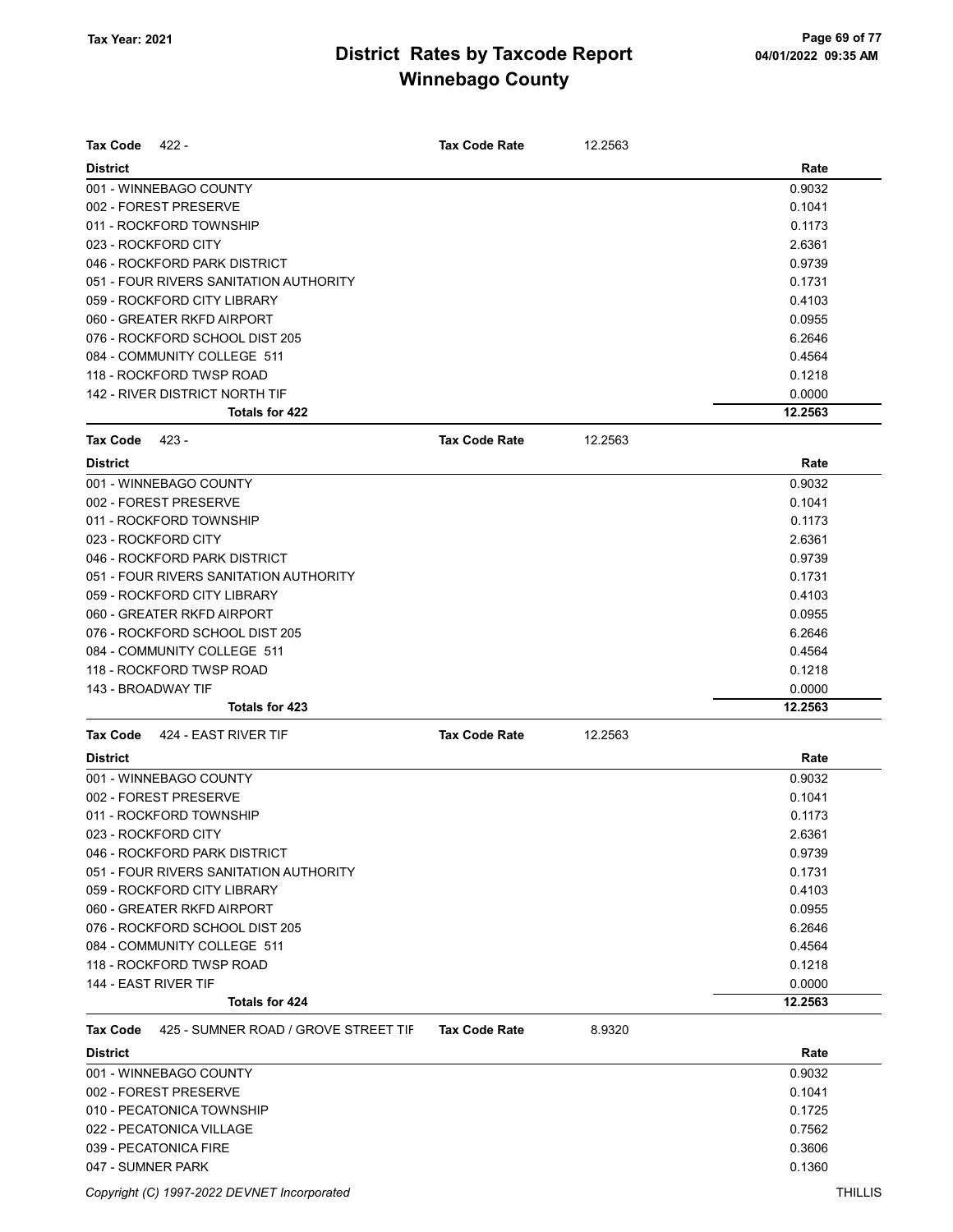| <b>Tax Code</b><br>425 - SUMNER ROAD / GROVE STREET TIF | <b>Tax Code Rate</b> | 8.9320 |        |
|---------------------------------------------------------|----------------------|--------|--------|
| <b>District</b>                                         |                      |        | Rate   |
| 056 - PECATONICA LIBRARY                                |                      |        | 0.1817 |
| 080 - PECATONICA UNIT SD #321                           |                      |        | 5.6340 |
| 084 - COMMUNITY COLLEGE 511                             |                      |        | 0.4564 |
| 117 - PECATONICA TWSP ROAD                              |                      |        | 0.1766 |
| 124 - PE/SE MULTI TOWNSHIP                              |                      |        | 0.0507 |
| 145 - SUMNER ROAD / GROVE ST TIF                        |                      |        | 0.0000 |
| Totals for 425                                          |                      |        | 8.9320 |
| Tax Code<br>426 -                                       | <b>Tax Code Rate</b> | 9.4876 |        |
| <b>District</b>                                         |                      |        | Rate   |
| 001 - WINNEBAGO COUNTY                                  |                      |        | 0.9032 |
| 002 - FOREST PRESERVE                                   |                      |        | 0.1041 |
| 011 - ROCKFORD TOWNSHIP                                 |                      |        | 0.1173 |
| 019 - LOVES PARK CITY                                   |                      |        | 0.0000 |
| 046 - ROCKFORD PARK DISTRICT                            |                      |        | 0.9739 |
| 051 - FOUR RIVERS SANITATION AUTHORITY                  |                      |        | 0.1731 |
| 055 - NORTH SUBURBAN LIBRARY                            |                      |        | 0.2777 |
| 060 - GREATER RKFD AIRPORT                              |                      |        | 0.0955 |
| 076 - ROCKFORD SCHOOL DIST 205                          |                      |        | 6.2646 |
| 084 - COMMUNITY COLLEGE 511                             |                      |        | 0.4564 |
| 118 - ROCKFORD TWSP ROAD                                |                      |        | 0.1218 |
| 146 - LOVES PARK CORP CENTER TIF                        |                      |        | 0.0000 |
| Totals for 426                                          |                      |        | 9.4876 |
| Tax Code 427 - LOVES PARK CORPORATE CENTER              | <b>Tax Code Rate</b> | 9.2219 |        |
| <b>District</b>                                         |                      |        | Rate   |
| 001 - WINNEBAGO COUNTY                                  |                      |        | 0.9032 |
| 002 - FOREST PRESERVE                                   |                      |        | 0.1041 |
| 006 - HARLEM TOWNSHIP                                   |                      |        | 0.1025 |
| 019 - LOVES PARK CITY                                   |                      |        | 0.0000 |
| 046 - ROCKFORD PARK DISTRICT                            |                      |        | 0.9739 |
| 055 - NORTH SUBURBAN LIBRARY                            |                      |        | 0.2777 |
| 060 - GREATER RKFD AIRPORT                              |                      |        | 0.0955 |
| 076 - ROCKFORD SCHOOL DIST 205                          |                      |        | 6.2646 |
| 084 - COMMUNITY COLLEGE 511                             |                      |        | 0.4564 |
| 113 - HARLEM TWSP ROAD                                  |                      |        | 0.0440 |
| 146 - LOVES PARK CORP CENTER TIF                        |                      |        | 0.0000 |
| Totals for 427                                          |                      |        | 9.2219 |
| 428 -<br>Tax Code                                       | <b>Tax Code Rate</b> | 9.3950 |        |
| <b>District</b>                                         |                      |        | Rate   |
| 001 - WINNEBAGO COUNTY                                  |                      |        | 0.9032 |
| 002 - FOREST PRESERVE                                   |                      |        | 0.1041 |
| 006 - HARLEM TOWNSHIP                                   |                      |        | 0.1025 |
| 019 - LOVES PARK CITY                                   |                      |        | 0.0000 |
| 046 - ROCKFORD PARK DISTRICT                            |                      |        | 0.9739 |
| 051 - FOUR RIVERS SANITATION AUTHORITY                  |                      |        | 0.1731 |
| 055 - NORTH SUBURBAN LIBRARY                            |                      |        | 0.2777 |
| 060 - GREATER RKFD AIRPORT                              |                      |        | 0.0955 |
| 076 - ROCKFORD SCHOOL DIST 205                          |                      |        | 6.2646 |
| 084 - COMMUNITY COLLEGE 511                             |                      |        | 0.4564 |
| 113 - HARLEM TWSP ROAD                                  |                      |        | 0.0440 |
| 146 - LOVES PARK CORP CENTER TIF                        |                      |        | 0.0000 |
| Totals for 428                                          |                      |        | 9.3950 |

Copyright (C) 1997-2022 DEVNET Incorporated THILLIS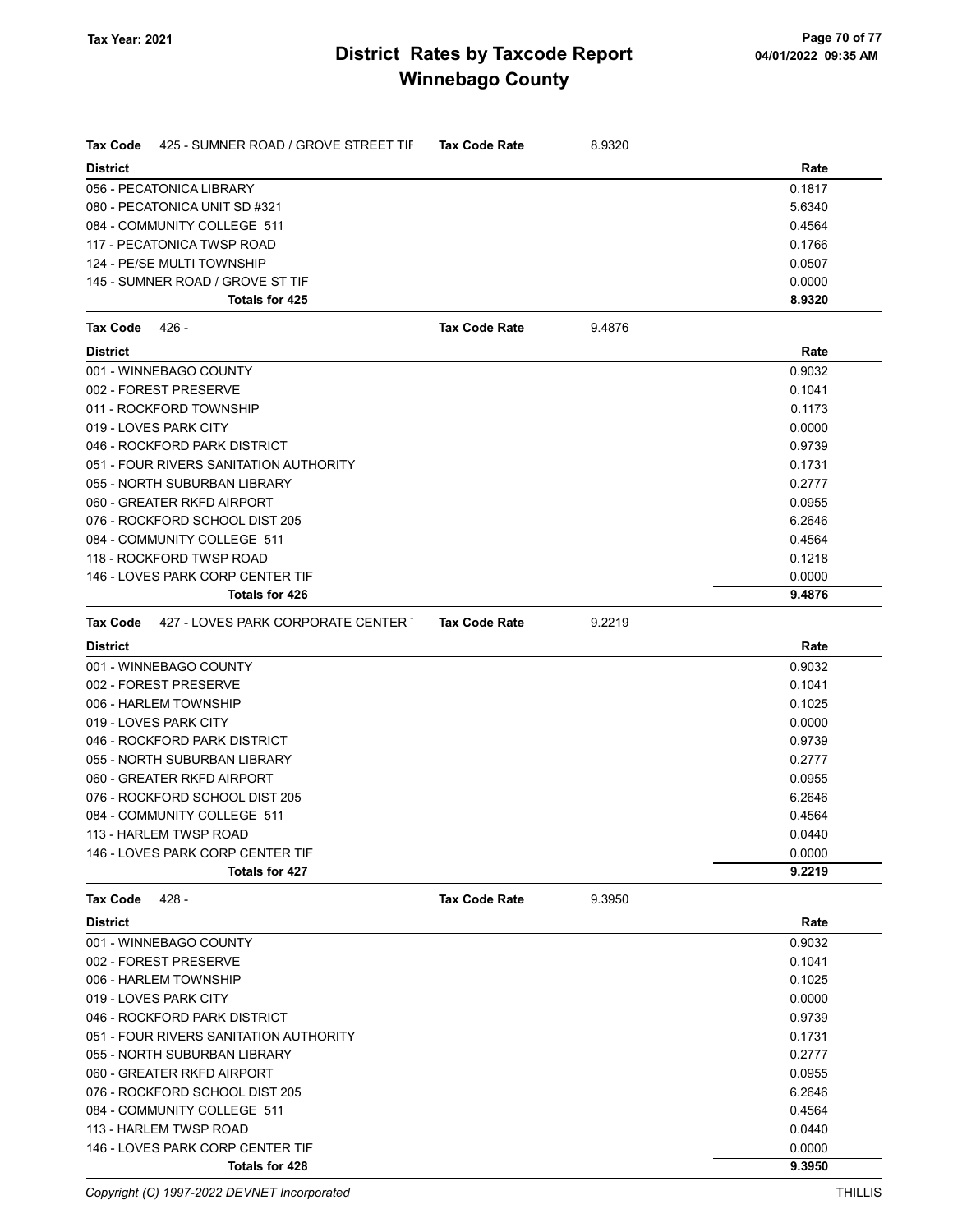| <b>Tax Code</b><br>429 - Weststone Industrial Business Park TIF<br><b>District</b> | <b>Tax Code Rate</b> | 8.9567 | Rate   |
|------------------------------------------------------------------------------------|----------------------|--------|--------|
| 001 - WINNEBAGO COUNTY                                                             |                      |        | 0.9032 |
| 002 - FOREST PRESERVE                                                              |                      |        | 0.1041 |
| 006 - HARLEM TOWNSHIP                                                              |                      |        | 0.1025 |
| 020 - MACHESNEY PARK VILLAGE                                                       |                      |        | 0.0000 |
| 035 - HARLEM-ROSCOE FIRE                                                           |                      |        | 0.7087 |
| 055 - NORTH SUBURBAN LIBRARY                                                       |                      |        | 0.2777 |
| 060 - GREATER RKFD AIRPORT                                                         |                      |        | 0.0955 |
| 076 - ROCKFORD SCHOOL DIST 205                                                     |                      |        | 6.2646 |
| 084 - COMMUNITY COLLEGE 511                                                        |                      |        | 0.4564 |
| 113 - HARLEM TWSP ROAD                                                             |                      |        | 0.0440 |
| 147 - WESTSTONE TIF                                                                |                      |        | 0.0000 |
| <b>Totals for 429</b>                                                              |                      |        | 8.9567 |
| <b>Tax Code</b><br>430 - Weststone Industrial Business Park TIF                    | <b>Tax Code Rate</b> | 9.1298 |        |
| <b>District</b>                                                                    |                      |        | Rate   |
| 001 - WINNEBAGO COUNTY                                                             |                      |        | 0.9032 |
| 002 - FOREST PRESERVE                                                              |                      |        | 0.1041 |
| 006 - HARLEM TOWNSHIP                                                              |                      |        | 0.1025 |
| 020 - MACHESNEY PARK VILLAGE                                                       |                      |        | 0.0000 |
| 035 - HARLEM-ROSCOE FIRE                                                           |                      |        | 0.7087 |
| 051 - FOUR RIVERS SANITATION AUTHORITY                                             |                      |        | 0.1731 |
| 055 - NORTH SUBURBAN LIBRARY                                                       |                      |        | 0.2777 |
| 060 - GREATER RKFD AIRPORT                                                         |                      |        | 0.0955 |
| 076 - ROCKFORD SCHOOL DIST 205                                                     |                      |        | 6.2646 |
| 084 - COMMUNITY COLLEGE 511                                                        |                      |        | 0.4564 |
| 113 - HARLEM TWSP ROAD                                                             |                      |        | 0.0440 |
| 147 - WESTSTONE TIF                                                                |                      |        | 0.0000 |
| <b>Totals for 430</b>                                                              |                      |        | 9.1298 |
| 433 - North Willow Creek Ind Business Park T<br><b>Tax Code</b>                    | <b>Tax Code Rate</b> | 9.7241 |        |
| <b>District</b>                                                                    |                      |        | Rate   |
| 001 - WINNEBAGO COUNTY                                                             |                      |        | 0.9032 |
| 002 - FOREST PRESERVE                                                              |                      |        | 0.1041 |
| 006 - HARLEM TOWNSHIP                                                              |                      |        | 0.1025 |
| 020 - MACHESNEY PARK VILLAGE                                                       |                      |        | 0.0000 |
| 035 - HARLEM-ROSCOE FIRE                                                           |                      |        | 0.7087 |
| 051 - FOUR RIVERS SANITATION AUTHORITY                                             |                      |        | 0.1731 |
| 055 - NORTH SUBURBAN LIBRARY                                                       |                      |        | 0.2777 |
| 060 - GREATER RKFD AIRPORT                                                         |                      |        | 0.0955 |
| 070 - HARLEM SCHOOL DIST 122                                                       |                      |        | 6.8589 |
| 084 - COMMUNITY COLLEGE 511                                                        |                      |        | 0.4564 |
| 113 - HARLEM TWSP ROAD                                                             |                      |        | 0.0440 |
| 148 - NORTH WILLOW CREEK TIF                                                       |                      |        | 0.0000 |
| Totals for 433                                                                     |                      |        | 9.7241 |
| 434 - South Willow Creek Ind Business Park 1<br><b>Tax Code</b>                    | <b>Tax Code Rate</b> | 9.7241 |        |
| <b>District</b>                                                                    |                      |        | Rate   |
| 001 - WINNEBAGO COUNTY                                                             |                      |        | 0.9032 |
| 002 - FOREST PRESERVE                                                              |                      |        | 0.1041 |
| 006 - HARLEM TOWNSHIP                                                              |                      |        | 0.1025 |
| 035 - HARLEM-ROSCOE FIRE                                                           |                      |        | 0.7087 |
| 051 - FOUR RIVERS SANITATION AUTHORITY                                             |                      |        | 0.1731 |
| 055 - NORTH SUBURBAN LIBRARY                                                       |                      |        | 0.2777 |
| 060 - GREATER RKFD AIRPORT                                                         |                      |        | 0.0955 |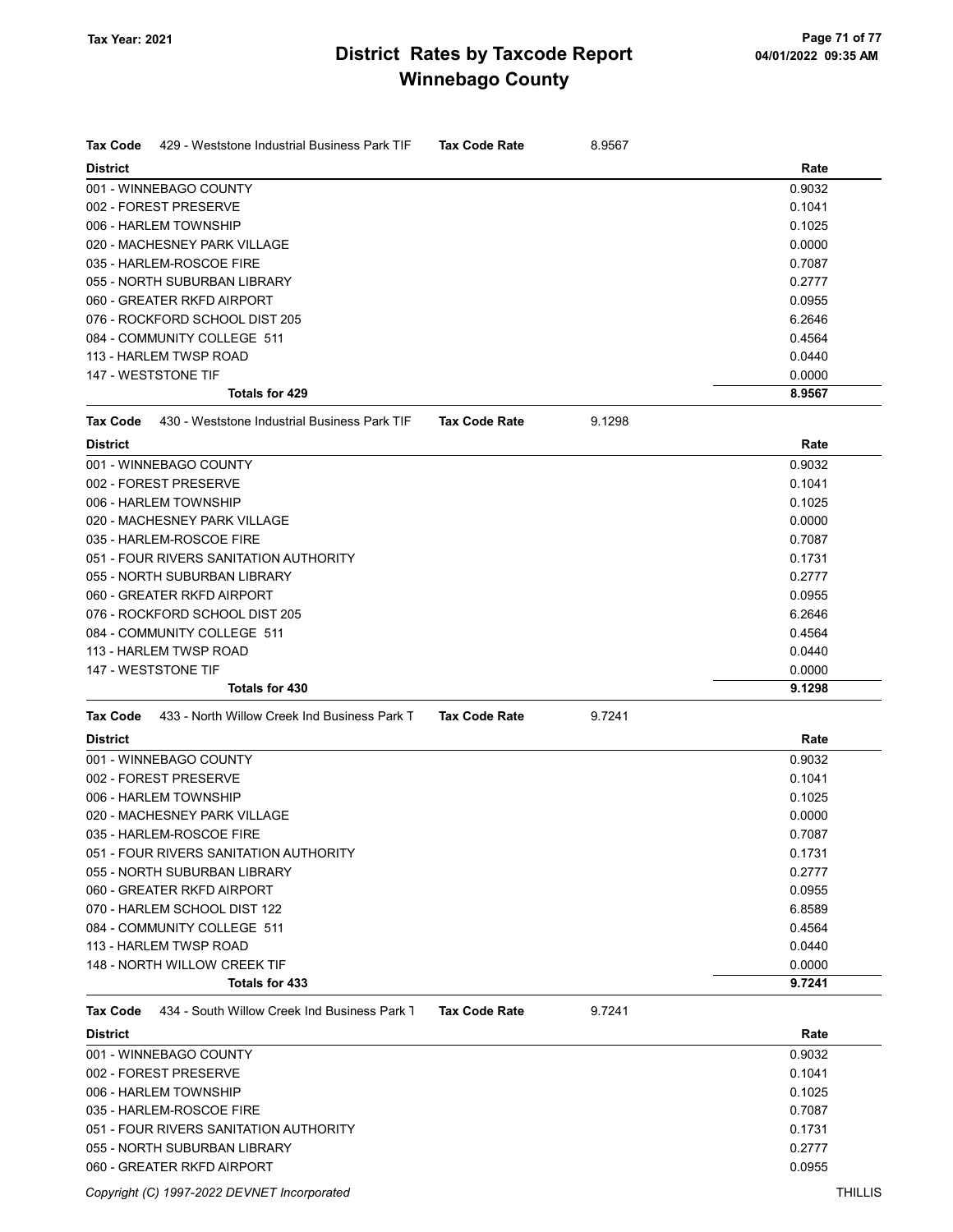| <b>Tax Code</b><br>434 - South Willow Creek Ind Business Park 1 | <b>Tax Code Rate</b> | 9.7241  |         |
|-----------------------------------------------------------------|----------------------|---------|---------|
| <b>District</b>                                                 |                      |         | Rate    |
| 070 - HARLEM SCHOOL DIST 122                                    |                      |         | 6.8589  |
| 084 - COMMUNITY COLLEGE 511                                     |                      |         | 0.4564  |
| 113 - HARLEM TWSP ROAD                                          |                      |         | 0.0440  |
| 149 - SOUTH WILLOW CREEK TIF                                    |                      |         | 0.0000  |
| Totals for 434                                                  |                      |         | 9.7241  |
| <b>Tax Code</b><br>435 -                                        | <b>Tax Code Rate</b> | 9.7241  |         |
| <b>District</b>                                                 |                      |         | Rate    |
| 001 - WINNEBAGO COUNTY                                          |                      |         | 0.9032  |
| 002 - FOREST PRESERVE                                           |                      |         | 0.1041  |
| 006 - HARLEM TOWNSHIP                                           |                      |         | 0.1025  |
| 020 - MACHESNEY PARK VILLAGE                                    |                      |         | 0.0000  |
| 035 - HARLEM-ROSCOE FIRE                                        |                      |         | 0.7087  |
| 051 - FOUR RIVERS SANITATION AUTHORITY                          |                      |         | 0.1731  |
| 055 - NORTH SUBURBAN LIBRARY                                    |                      |         | 0.2777  |
| 060 - GREATER RKFD AIRPORT                                      |                      |         | 0.0955  |
| 070 - HARLEM SCHOOL DIST 122                                    |                      |         | 6.8589  |
| 084 - COMMUNITY COLLEGE 511                                     |                      |         | 0.4564  |
| 113 - HARLEM TWSP ROAD                                          |                      |         | 0.0440  |
| 149 - SOUTH WILLOW CREEK TIF                                    |                      |         | 0.0000  |
| Totals for 435                                                  |                      |         | 9.7241  |
| Tax Code<br>436 - KISHWAUKEE HARRISION TIF                      | <b>Tax Code Rate</b> | 12.2563 |         |
| <b>District</b>                                                 |                      |         | Rate    |
| 001 - WINNEBAGO COUNTY                                          |                      |         | 0.9032  |
| 002 - FOREST PRESERVE                                           |                      |         | 0.1041  |
| 011 - ROCKFORD TOWNSHIP                                         |                      |         | 0.1173  |
| 023 - ROCKFORD CITY                                             |                      |         | 2.6361  |
| 046 - ROCKFORD PARK DISTRICT                                    |                      |         | 0.9739  |
| 051 - FOUR RIVERS SANITATION AUTHORITY                          |                      |         | 0.1731  |
| 059 - ROCKFORD CITY LIBRARY                                     |                      |         | 0.4103  |
| 060 - GREATER RKFD AIRPORT                                      |                      |         | 0.0955  |
| 076 - ROCKFORD SCHOOL DIST 205                                  |                      |         | 6.2646  |
| 084 - COMMUNITY COLLEGE 511                                     |                      |         | 0.4564  |
| 118 - ROCKFORD TWSP ROAD                                        |                      |         | 0.1218  |
| 178 - KISHWAUKEE HARRISON TIF                                   |                      |         | 0.0000  |
| Totals for 436                                                  |                      |         | 12.2563 |
| Tax Code<br>438 - I-39 / BAXTER ROAD TIF                        | <b>Tax Code Rate</b> | 9.3328  |         |
| <b>District</b>                                                 |                      |         | Rate    |
| 001 - WINNEBAGO COUNTY                                          |                      |         | 0.9032  |
| 002 - FOREST PRESERVE                                           |                      |         | 0.1041  |
| 011 - ROCKFORD TOWNSHIP                                         |                      |         | 0.1173  |
| 036 - NEW MILFORD FIRE                                          |                      |         | 0.9204  |
| 054 - CHERRY VALLEY LIBRARY                                     |                      |         | 0.3495  |
| 060 - GREATER RKFD AIRPORT                                      |                      |         | 0.0955  |
| 076 - ROCKFORD SCHOOL DIST 205                                  |                      |         | 6.2646  |
| 084 - COMMUNITY COLLEGE 511                                     |                      |         | 0.4564  |
| 118 - ROCKFORD TWSP ROAD                                        |                      |         | 0.1218  |
| 151 - I-39 / BAXTER ROAD TIF                                    |                      |         | 0.0000  |
| Totals for 438                                                  |                      |         | 9.3328  |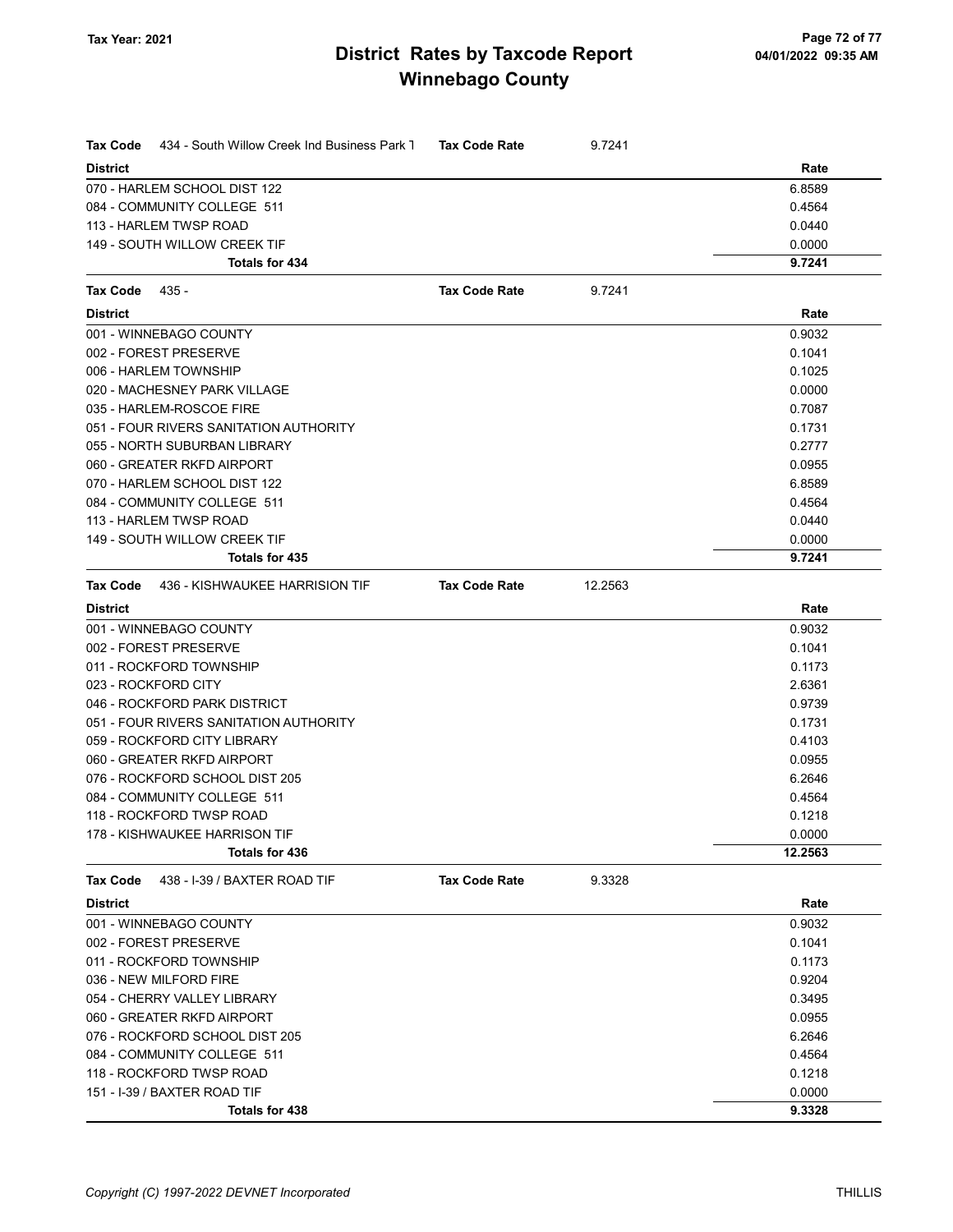| <b>Tax Code</b><br>439 -                        | <b>Tax Code Rate</b> | 9.4009 |                  |
|-------------------------------------------------|----------------------|--------|------------------|
| <b>District</b>                                 |                      |        | Rate             |
| 001 - WINNEBAGO COUNTY                          |                      |        | 0.9032           |
| 002 - FOREST PRESERVE                           |                      |        | 0.1041           |
| 011 - ROCKFORD TOWNSHIP                         |                      |        | 0.1173           |
| 017 - CHERRY VALLEY VILLAGE                     |                      |        | 0.0000           |
| 031 - CHERRY VALLEY FIRE                        |                      |        | 0.9885           |
| 054 - CHERRY VALLEY LIBRARY                     |                      |        | 0.3495           |
| 060 - GREATER RKFD AIRPORT                      |                      |        | 0.0955           |
| 076 - ROCKFORD SCHOOL DIST 205                  |                      |        | 6.2646           |
| 084 - COMMUNITY COLLEGE 511                     |                      |        | 0.4564           |
| 118 - ROCKFORD TWSP ROAD                        |                      |        | 0.1218           |
| 151 - I-39 / BAXTER ROAD TIF<br>Totals for 439  |                      |        | 0.0000<br>9.4009 |
|                                                 |                      |        |                  |
| Tax Code<br>440 -                               | <b>Tax Code Rate</b> | 9.5305 |                  |
| <b>District</b>                                 |                      |        | Rate             |
| 001 - WINNEBAGO COUNTY                          |                      |        | 0.9032           |
| 002 - FOREST PRESERVE                           |                      |        | 0.1041           |
| 004 - CHERRY VALLEY TOWNSHIP                    |                      |        | 0.1248           |
| 017 - CHERRY VALLEY VILLAGE                     |                      |        | 0.0000           |
| 031 - CHERRY VALLEY FIRE                        |                      |        | 0.9885           |
| 054 - CHERRY VALLEY LIBRARY                     |                      |        | 0.3495           |
| 060 - GREATER RKFD AIRPORT                      |                      |        | 0.0955           |
| 076 - ROCKFORD SCHOOL DIST 205                  |                      |        | 6.2646           |
| 084 - COMMUNITY COLLEGE 511                     |                      |        | 0.4564           |
| 111 - CHERRY VALLEY TWSP ROAD                   |                      |        | 0.2439           |
| 151 - I-39 / BAXTER ROAD TIF                    |                      |        | 0.0000           |
| <b>Totals for 440</b>                           |                      |        | 9.5305           |
| <b>Tax Code</b><br>441 - I-39 / BAXTER ROAD TIF | <b>Tax Code Rate</b> | 9.3328 |                  |
| <b>District</b>                                 |                      |        | Rate             |
| 001 - WINNEBAGO COUNTY                          |                      |        | 0.9032           |
| 002 - FOREST PRESERVE                           |                      |        | 0.1041           |
| 011 - ROCKFORD TOWNSHIP                         |                      |        | 0.1173           |
| 021 - NEW MILFORD VILLAGE                       |                      |        | 0.0000           |
| 036 - NEW MILFORD FIRE                          |                      |        | 0.9204           |
| 054 - CHERRY VALLEY LIBRARY                     |                      |        | 0.3495           |
| 060 - GREATER RKFD AIRPORT                      |                      |        | 0.0955           |
| 076 - ROCKFORD SCHOOL DIST 205                  |                      |        | 6.2646           |
| 084 - COMMUNITY COLLEGE 511                     |                      |        | 0.4564           |
| 118 - ROCKFORD TWSP ROAD                        |                      |        | 0.1218           |
| 151 - I-39 / BAXTER ROAD TIF                    |                      |        | 0.0000           |
| Totals for 441                                  |                      |        | 9.3328           |
|                                                 | <b>Tax Code Rate</b> |        |                  |
| 442 - ZENITH CUTTER TIF<br><b>Tax Code</b>      |                      | 9.9893 |                  |
| <b>District</b>                                 |                      |        | Rate             |
| 001 - WINNEBAGO COUNTY                          |                      |        | 0.9032           |
| 002 - FOREST PRESERVE                           |                      |        | 0.1041           |
| 006 - HARLEM TOWNSHIP                           |                      |        | 0.1025           |
| 019 - LOVES PARK CITY                           |                      |        | 0.0000           |
| 046 - ROCKFORD PARK DISTRICT                    |                      |        | 0.9739           |
| 051 - FOUR RIVERS SANITATION AUTHORITY          |                      |        | 0.1731           |
| 055 - NORTH SUBURBAN LIBRARY                    |                      |        | 0.2777           |
| 060 - GREATER RKFD AIRPORT                      |                      |        | 0.0955           |
| 070 - HARLEM SCHOOL DIST 122                    |                      |        | 6.8589           |

Copyright (C) 1997-2022 DEVNET Incorporated THILLIS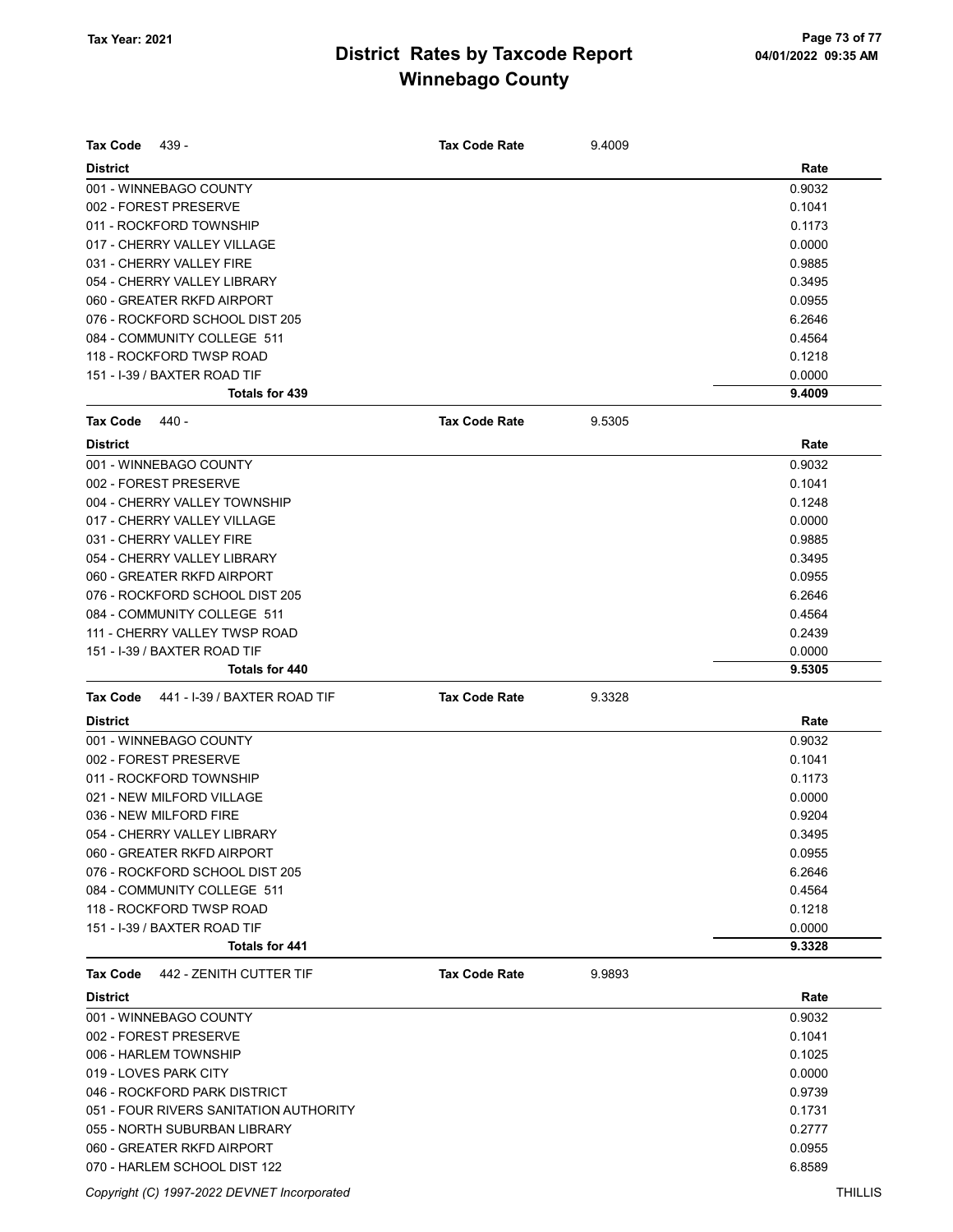| Tax Code<br>442 - ZENITH CUTTER TIF                     | <b>Tax Code Rate</b> | 9.9893 |        |
|---------------------------------------------------------|----------------------|--------|--------|
| <b>District</b>                                         |                      |        | Rate   |
| 084 - COMMUNITY COLLEGE 511                             |                      |        | 0.4564 |
| 113 - HARLEM TWSP ROAD                                  |                      |        | 0.0440 |
| 152 - ZENITH CUTTER TIF                                 |                      |        | 0.0000 |
| Totals for 442                                          |                      |        | 9.9893 |
| Tax Code<br>443 - SPRING CREEK LAKES TIF                | <b>Tax Code Rate</b> | 8.2480 |        |
| <b>District</b>                                         |                      |        | Rate   |
| 001 - WINNEBAGO COUNTY                                  |                      |        | 0.9032 |
| 002 - FOREST PRESERVE                                   |                      |        | 0.1041 |
| 006 - HARLEM TOWNSHIP                                   |                      |        | 0.1025 |
| 019 - LOVES PARK CITY                                   |                      |        | 0.0000 |
| 055 - NORTH SUBURBAN LIBRARY                            |                      |        | 0.2777 |
| 060 - GREATER RKFD AIRPORT                              |                      |        | 0.0955 |
| 076 - ROCKFORD SCHOOL DIST 205                          |                      |        | 6.2646 |
| 084 - COMMUNITY COLLEGE 511                             |                      |        | 0.4564 |
| 113 - HARLEM TWSP ROAD                                  |                      |        | 0.0440 |
| 153 - SPRING CREEK LAKES TIF                            |                      |        | 0.0000 |
| Totals for 443                                          |                      |        | 8.2480 |
| Tax Code 444 - SPRING CREEK LAKES TIF                   | <b>Tax Code Rate</b> | 9.3950 |        |
| <b>District</b>                                         |                      |        | Rate   |
| 001 - WINNEBAGO COUNTY                                  |                      |        | 0.9032 |
| 002 - FOREST PRESERVE                                   |                      |        | 0.1041 |
| 006 - HARLEM TOWNSHIP                                   |                      |        | 0.1025 |
| 019 - LOVES PARK CITY                                   |                      |        | 0.0000 |
| 046 - ROCKFORD PARK DISTRICT                            |                      |        | 0.9739 |
| 051 - FOUR RIVERS SANITATION AUTHORITY                  |                      |        | 0.1731 |
| 055 - NORTH SUBURBAN LIBRARY                            |                      |        | 0.2777 |
| 060 - GREATER RKFD AIRPORT                              |                      |        | 0.0955 |
| 076 - ROCKFORD SCHOOL DIST 205                          |                      |        | 6.2646 |
| 084 - COMMUNITY COLLEGE 511                             |                      |        | 0.4564 |
| 113 - HARLEM TWSP ROAD                                  |                      |        | 0.0440 |
| 153 - SPRING CREEK LAKES TIF                            |                      |        | 0.0000 |
| Totals for 444                                          |                      |        | 9.3950 |
| 447 - Former Warner Electric Brake & Clutch<br>Tax Code | Tax Code Rate        | 9.8324 |        |
| <b>District</b>                                         |                      |        | Rate   |
| 001 - WINNEBAGO COUNTY                                  |                      |        | 0.9032 |
| 002 - FOREST PRESERVE                                   |                      |        | 0.1041 |
| 013 - ROSCOE TOWNSHIP                                   |                      |        | 0.1371 |
| 025 - ROSCOE VILLAGE                                    |                      |        | 0.6153 |
| 035 - HARLEM-ROSCOE FIRE                                |                      |        | 0.7087 |
| 055 - NORTH SUBURBAN LIBRARY                            |                      |        | 0.2777 |
| 071 - KINNIKINNICK SD #131                              |                      |        | 3.9333 |
| 077 - HONONEGAH HIGH SD #207                            |                      |        | 2.5404 |
| 084 - COMMUNITY COLLEGE 511                             |                      |        | 0.4564 |
| 120 - ROSCOE TWSP ROAD                                  |                      |        | 0.1562 |
| 154 - FORMER WARNER ELECTRIC TIF                        |                      |        | 0.0000 |
| Totals for 447                                          |                      |        | 9.8324 |
| Tax Code<br>448 - SPRING CREEK LAKES TIF                | <b>Tax Code Rate</b> | 9.4876 |        |
| <b>District</b>                                         |                      |        | Rate   |
| 001 - WINNEBAGO COUNTY                                  |                      |        | 0.9032 |
| 002 - FOREST PRESERVE                                   |                      |        | 0.1041 |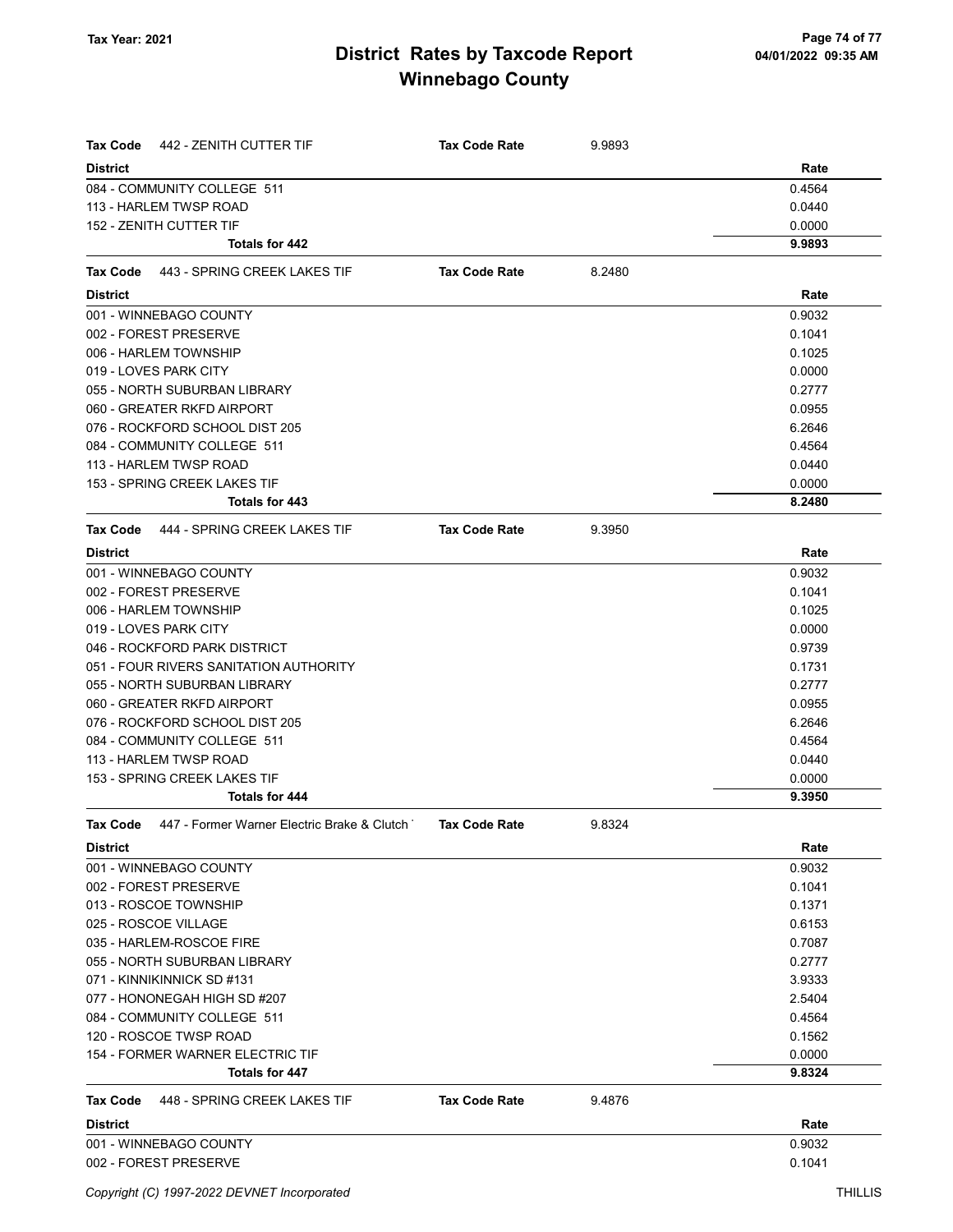| Tax Code<br>448 - SPRING CREEK LAKES TIF | <b>Tax Code Rate</b> | 9.4876  |         |
|------------------------------------------|----------------------|---------|---------|
| <b>District</b>                          |                      |         | Rate    |
| 011 - ROCKFORD TOWNSHIP                  |                      |         | 0.1173  |
| 019 - LOVES PARK CITY                    |                      |         | 0.0000  |
| 046 - ROCKFORD PARK DISTRICT             |                      |         | 0.9739  |
| 051 - FOUR RIVERS SANITATION AUTHORITY   |                      |         | 0.1731  |
| 055 - NORTH SUBURBAN LIBRARY             |                      |         | 0.2777  |
| 060 - GREATER RKFD AIRPORT               |                      |         | 0.0955  |
| 076 - ROCKFORD SCHOOL DIST 205           |                      |         | 6.2646  |
| 084 - COMMUNITY COLLEGE 511              |                      |         | 0.4564  |
| 118 - ROCKFORD TWSP ROAD                 |                      |         | 0.1218  |
| 153 - SPRING CREEK LAKES TIF             |                      |         | 0.0000  |
| <b>Totals for 448</b>                    |                      |         | 9.4876  |
| Tax Code<br>450 -                        | <b>Tax Code Rate</b> | 12.2563 |         |
| <b>District</b>                          |                      |         | Rate    |
| 001 - WINNEBAGO COUNTY                   |                      |         | 0.9032  |
| 002 - FOREST PRESERVE                    |                      |         | 0.1041  |
| 011 - ROCKFORD TOWNSHIP                  |                      |         | 0.1173  |
| 023 - ROCKFORD CITY                      |                      |         | 2.6361  |
| 046 - ROCKFORD PARK DISTRICT             |                      |         | 0.9739  |
| 051 - FOUR RIVERS SANITATION AUTHORITY   |                      |         | 0.1731  |
| 059 - ROCKFORD CITY LIBRARY              |                      |         | 0.4103  |
| 060 - GREATER RKFD AIRPORT               |                      |         | 0.0955  |
| 076 - ROCKFORD SCHOOL DIST 205           |                      |         | 6.2646  |
| 084 - COMMUNITY COLLEGE 511              |                      |         | 0.4564  |
| 118 - ROCKFORD TWSP ROAD                 |                      |         | 0.1218  |
| 157 - JEFFERSON / NORTH 3RD ST TIF       |                      |         | 0.0000  |
| <b>Totals for 450</b>                    |                      |         | 12.2563 |
| <b>Tax Code</b><br>451 -                 | <b>Tax Code Rate</b> | 12.2563 |         |
| <b>District</b>                          |                      |         | Rate    |
| 001 - WINNEBAGO COUNTY                   |                      |         | 0.9032  |
| 002 - FOREST PRESERVE                    |                      |         | 0.1041  |
| 011 - ROCKFORD TOWNSHIP                  |                      |         | 0.1173  |
| 023 - ROCKFORD CITY                      |                      |         | 2.6361  |
| 046 - ROCKFORD PARK DISTRICT             |                      |         | 0.9739  |
| 051 - FOUR RIVERS SANITATION AUTHORITY   |                      |         | 0.1731  |
| 059 - ROCKFORD CITY LIBRARY              |                      |         | 0.4103  |
| 060 - GREATER RKFD AIRPORT               |                      |         | 0.0955  |
| 076 - ROCKFORD SCHOOL DIST 205           |                      |         | 6.2646  |
| 084 - COMMUNITY COLLEGE 511              |                      |         | 0.4564  |
| 118 - ROCKFORD TWSP ROAD                 |                      |         | 0.1218  |
| 159 - MULFORD & EAST STATE STREET TIF    |                      |         | 0.0000  |
| Totals for 451                           |                      |         | 12.2563 |
| Tax Code<br>452 - I-39 / BAXTER ROAD TIF | <b>Tax Code Rate</b> | 9.3328  |         |
| <b>District</b>                          |                      |         | Rate    |
| 001 - WINNEBAGO COUNTY                   |                      |         | 0.9032  |
| 002 - FOREST PRESERVE                    |                      |         | 0.1041  |
| 011 - ROCKFORD TOWNSHIP                  |                      |         | 0.1173  |
| 017 - CHERRY VALLEY VILLAGE              |                      |         | 0.0000  |
| 036 - NEW MILFORD FIRE                   |                      |         | 0.9204  |
| 054 - CHERRY VALLEY LIBRARY              |                      |         | 0.3495  |
| 060 - GREATER RKFD AIRPORT               |                      |         | 0.0955  |
| 076 - ROCKFORD SCHOOL DIST 205           |                      |         | 6.2646  |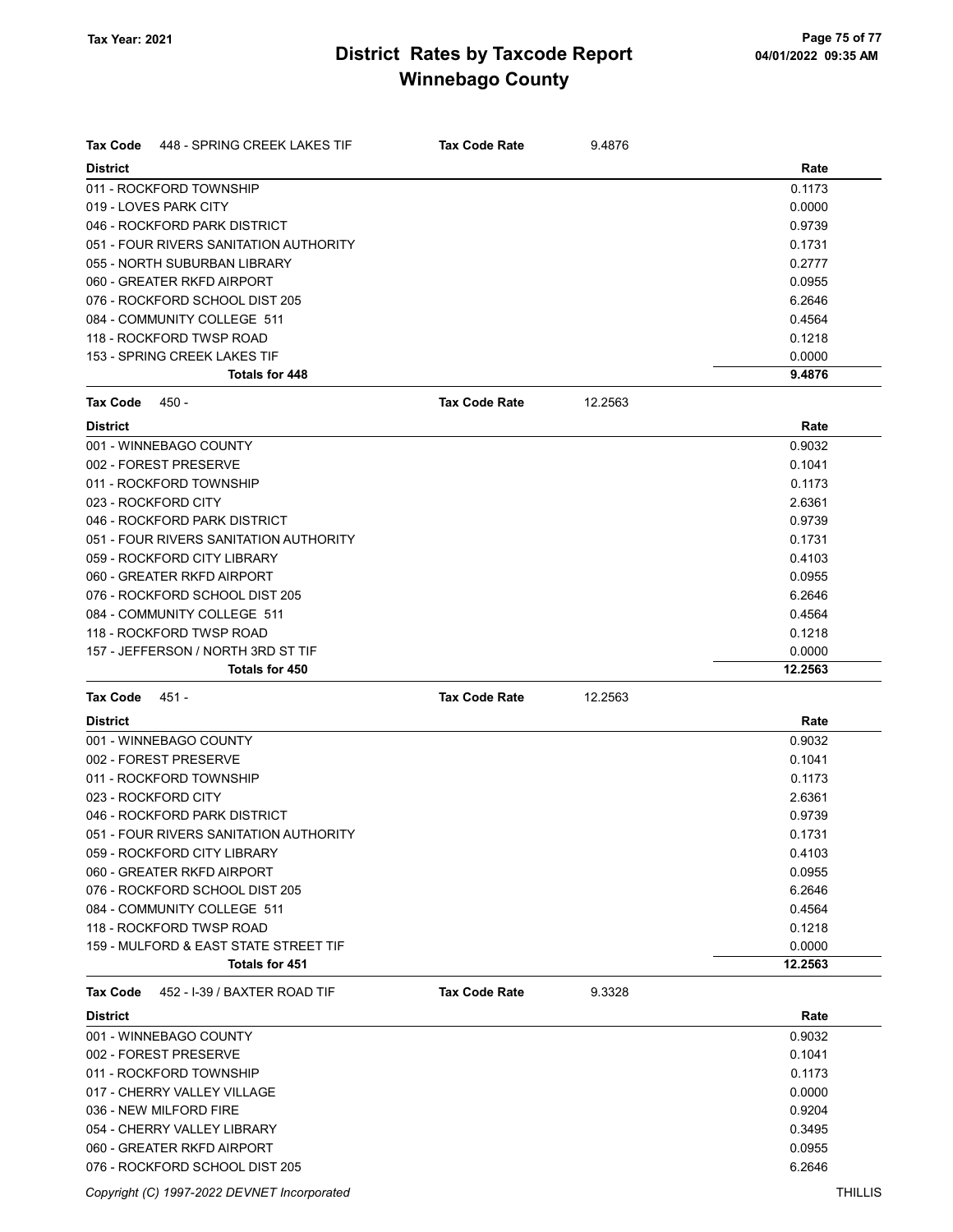| Tax Code<br>452 - I-39 / BAXTER ROAD TIF   | <b>Tax Code Rate</b> | 9.3328  |         |
|--------------------------------------------|----------------------|---------|---------|
| <b>District</b>                            |                      |         | Rate    |
| 084 - COMMUNITY COLLEGE 511                |                      |         | 0.4564  |
| 118 - ROCKFORD TWSP ROAD                   |                      |         | 0.1218  |
| 151 - I-39 / BAXTER ROAD TIF               |                      |         | 0.0000  |
| Totals for 452                             |                      |         | 9.3328  |
| Tax Code<br>453 -                          | <b>Tax Code Rate</b> | 11.5610 |         |
| <b>District</b>                            |                      |         | Rate    |
| 001 - WINNEBAGO COUNTY                     |                      |         | 0.9032  |
| 002 - FOREST PRESERVE                      |                      |         | 0.1041  |
| 011 - ROCKFORD TOWNSHIP                    |                      |         | 0.1173  |
| 023 - ROCKFORD CITY                        |                      |         | 2.6361  |
| 046 - ROCKFORD PARK DISTRICT               |                      |         | 0.9739  |
| 059 - ROCKFORD CITY LIBRARY                |                      |         | 0.4103  |
| 060 - GREATER RKFD AIRPORT                 |                      |         | 0.0955  |
| 078 - MERIDIAN SCHOOL DIST 223             |                      |         | 5.7424  |
| 084 - COMMUNITY COLLEGE 511                |                      |         | 0.4564  |
| 118 - ROCKFORD TWSP ROAD                   |                      |         | 0.1218  |
| 150 - GLOBAL TRADEPARK SOUTH TIF           |                      |         | 0.0000  |
| Totals for 453                             |                      |         | 11.5610 |
| <b>Tax Code</b><br>454 -                   | <b>Tax Code Rate</b> | 9.2219  |         |
| <b>District</b>                            |                      |         | Rate    |
| 001 - WINNEBAGO COUNTY                     |                      |         | 0.9032  |
| 002 - FOREST PRESERVE                      |                      |         | 0.1041  |
| 006 - HARLEM TOWNSHIP                      |                      |         | 0.1025  |
| 019 - LOVES PARK CITY                      |                      |         | 0.0000  |
| 046 - ROCKFORD PARK DISTRICT               |                      |         | 0.9739  |
| 055 - NORTH SUBURBAN LIBRARY               |                      |         | 0.2777  |
| 060 - GREATER RKFD AIRPORT                 |                      |         | 0.0955  |
| 076 - ROCKFORD SCHOOL DIST 205             |                      |         | 6.2646  |
| 084 - COMMUNITY COLLEGE 511                |                      |         | 0.4564  |
| 113 - HARLEM TWSP ROAD                     |                      |         | 0.0440  |
| 153 - SPRING CREEK LAKES TIF               |                      |         | 0.0000  |
| Totals for 454                             |                      |         | 9.2219  |
| <b>Tax Code</b><br>455 - AUBURN STREET TIF | <b>Tax Code Rate</b> | 12.2563 |         |
| <b>District</b>                            |                      |         | Rate    |
| 001 - WINNEBAGO COUNTY                     |                      |         | 0.9032  |
| 002 - FOREST PRESERVE                      |                      |         | 0.1041  |
| 011 - ROCKFORD TOWNSHIP                    |                      |         | 0.1173  |
| 023 - ROCKFORD CITY                        |                      |         | 2.6361  |
| 046 - ROCKFORD PARK DISTRICT               |                      |         | 0.9739  |
| 051 - FOUR RIVERS SANITATION AUTHORITY     |                      |         | 0.1731  |
| 059 - ROCKFORD CITY LIBRARY                |                      |         | 0.4103  |
| 060 - GREATER RKFD AIRPORT                 |                      |         | 0.0955  |
| 076 - ROCKFORD SCHOOL DIST 205             |                      |         | 6.2646  |
| 084 - COMMUNITY COLLEGE 511                |                      |         | 0.4564  |
| 118 - ROCKFORD TWSP ROAD                   |                      |         | 0.1218  |
| <b>164 - AUBURN STREET TIF</b>             |                      |         | 0.0000  |
| Totals for 455                             |                      |         | 12.2563 |
| Tax Code<br>456 -                          | <b>Tax Code Rate</b> | 10.0819 |         |
| <b>District</b>                            |                      |         | Rate    |
| 001 - WINNEBAGO COUNTY                     |                      |         | 0.9032  |